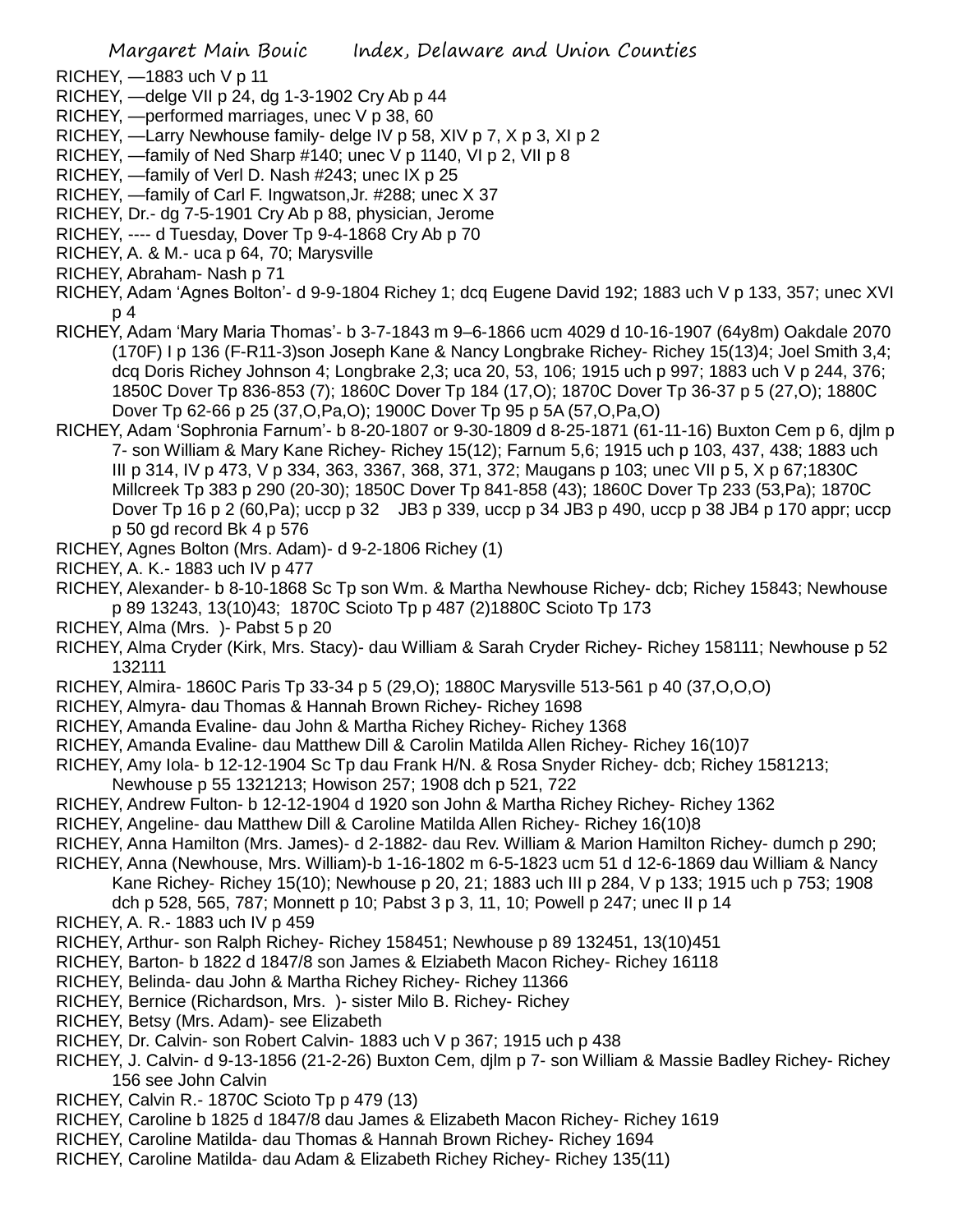RICHEY, Caroline Matilda Allen (Mrs. Matthew Dill)- b 11-28-1806 d 12-22-1873 dau Mary Armor Allen- Richey  $(16(10))$ 

RICHEY, Carrie Latimore (Mrs. Leonard)- Richey 15(13)1; Longbrake 2

RICHEY, Cassius G.- d 3-9-1866 (11) Buxton Cem 5- son Edward Y & Rebecca Richey- Richey 15632; 1860C Paris Tp 1214-1224 p 161 (6,O)

RICHEY, Catherine Amelia Bird (Mrs. John)- b 9-5-1888 m 11-17-1904 d 2-19-1912 dau Oliver Perry & Harriet J. Hughes Bird- Richey(158123); Newhouse p 39, 55 (132123); dg 2-20-1912, dg 2-23-1912, dg 3-1- 1912 Cry Ab p p 101, 102, 103; 1908 dch p 499; Pabst 3 p 6, 17

RICHEY, Catharine Brown (Mrs. Henry C.)- m 11-24-1866 ucm 4085; 1870C Paris Tp 44-45 p 6 (30,O) mulatto

- RICHEY, Catharine Carr (Mrs. Joseph N.)- m 1-11-1851 dcm d 4-21-1851 (21-8-26) New Millcreek Cem p 15, Powell p 256-dau Amos & Margaret Jackson Carr- Maugans p 85; Carr 3; Richey (1565); 1850C Scioto Tp 2351
- RICHEY, Catherine O'Hale (O'Hail)(Mrs. William,Sr.)- b 1759 m 1780 d 1788 maybe dau Hugh & Mary O'Hail; Richey (15) 1908 dch p 520; 1883 uch V p 133
- RICHEY, Catha/erine- b 3-21-1796 d 1-29-1887 (90-10-6) Sc Tp Buxton Cem, djlm p 6- dau William,Sr. & Mary Kane Richey; Richey 157; 1915 uch p 753; 1883 uch V p 133, 357; dg 2-4-1887 Cry Ab p 150; delge VIII p 52; rec p 11; Monnett p 25; 1840C Dover Tp 1393 (40-50); 1860C Dover Tp 170 (60,Pa); 1870C Scioto Tp p 487 (74); 1880C Sc Tp 176; dcdeaths
- RICHEY, Celia Jane Smith (Mrs. Clark)- m 11-11-1857 ucm 2631; 1860C Darby Tp 389-391 (22,Pa)
- RICHEY, Charles- d 9–27-1918 (60-1916) uninf p 17

RICHEY, Charles C.- d 7-2-1877 (7m4d) Buxton Cem, djlm p 7 son E. & J. N. Richey

- RICHEY, Charles L.- son Edward Y. & Rebecca Buxton Richey- Richey 15634; 1860C Paris Tp 1214-1223 p 161 (7,O); 1870C 178-180 p 22 (17,O); 1880C Scioto Tp 196 (27,O); uninf p 15
- RICHEY, Charles L. 'Mary C.'- b 1854 d 9-27-1918 Oakdale I p 136 (F-R11-3)

RICHEY, Charles L. 'Samantha Smart'- lic 3-17-1881 ucm 6941; 1883 uch V p 144, 336; Smart 3; unec XVI p 5

- RICHEY, Judge Charles M. 'Maidell'- son Paul & Mariam Blain Richey- 1976 dch p 361; Richey 1581351;
- RICHEY, Charles W.- b 5-25/28-1876 son Thomas N. & Octava Blain/Behm Richey- dcb; Richey 156321; 1880 dch p 670
- RICHEY, Charles R,Jr.- on Charles R. & Agnes Richey- Richey

RICHEY, Charles R. 'Agnes'- d 3-19-1997 (73) federal district judge- Richey

- RICHEY, Clara (Aplin/Alpin, Mrs. Thomas)- m 11-18-1847 ucm 1271; unec VII p 26, see Sarah
- RICHEY, Clara Anderson (Mrs. Otto)- m 9-1894 d 4-6-1949 Richey (13(13)42); Joel Smith 4,5; Longbrake 3,4
- RICHEY, Clark 'Celia Jane Smith'- m 11-11-1857 ucm 2631; 1860C Darby Tp 389-391 p 56 (28,Pa)
- RICHEY, Columbus- b 5-1821 d age 8 d- son James & Rebecca Garner Richey- Richey
- RICHEY, Cora E. Warren (Mrs. Robert Calvin)- b 1884 d 1952 dau William & Fyetta Van Brimmer Warren-Pabst 3 p 12; 1908 dch p 431; Warren 3,4; Newhouse p 57 (13213); Richey(15813); 1880C Jerome Tp 280-289 p 12B (36,O,O,O) m 16y, 5 ch, 4 living
- RICHEY, Daniel Carmichael- son John & Martha Richey Richey- Richey 1361
- RICHEY, David- son Milo B. & LaVerne Richey- Richey

RICHEY, David- b 4-11-1948 son Ralph Harry & Marcia Alice Rosenberger Richey- Richey 13(13)41121; Longbrake 6

- RICHEY, Deak 'Stella Evans'- d 1963- Richey
- RICHEY, Deborah- b 1962 dau Keith G. & Esther A. Richey- 1971 dcd
- RICHEY, Delilah Ann- dau Matthew Dill & Caroline Matilda Allen Richey- Richey 16(10)4
- RICHEY, Delores Mary (Phillips, Mrs. Walter Atwater)- b 9-10-`908 dau Leland Stanford & Georgia Ellen Grigsby Richey- Maugans p 40
- RICHEY, DeWitt- son William & Sarah Cryder Richey- Newhouse p 54 132114; Richey158114
- RICHEY, Donn L.- b 1-25-1866 d 9/12-22-1868 Buxton Cem, djlm, p 6- son Leonard & Carrie Latimore Richey-Richey 15(13)11;
- RICHEY, Donald Bruce- b 7-29-1900 son Isaac Newton & Ethel Harrison Richey- Richey 158141; Newhouse p 57 132141
- RICHEY, Dorance Carl- b 4-25-1908 son Isaac Newton & Ethel Harrison Richey- Richey 158143; Newhouse p 57 132143
- RICHEY, Mary Doris (Johnson, Mrs. William H.)- b 8-16-1901 m 6-15-1920 dau Joseph Timothy & Maye Myers Richey- Bean 1123621; Richey15(13)441; Graham 18(12)11; Joel Smith 5; Maugans p 103
- RICHEY, Dorothy (Parks, Mrs. )- sister Milo B. Richey-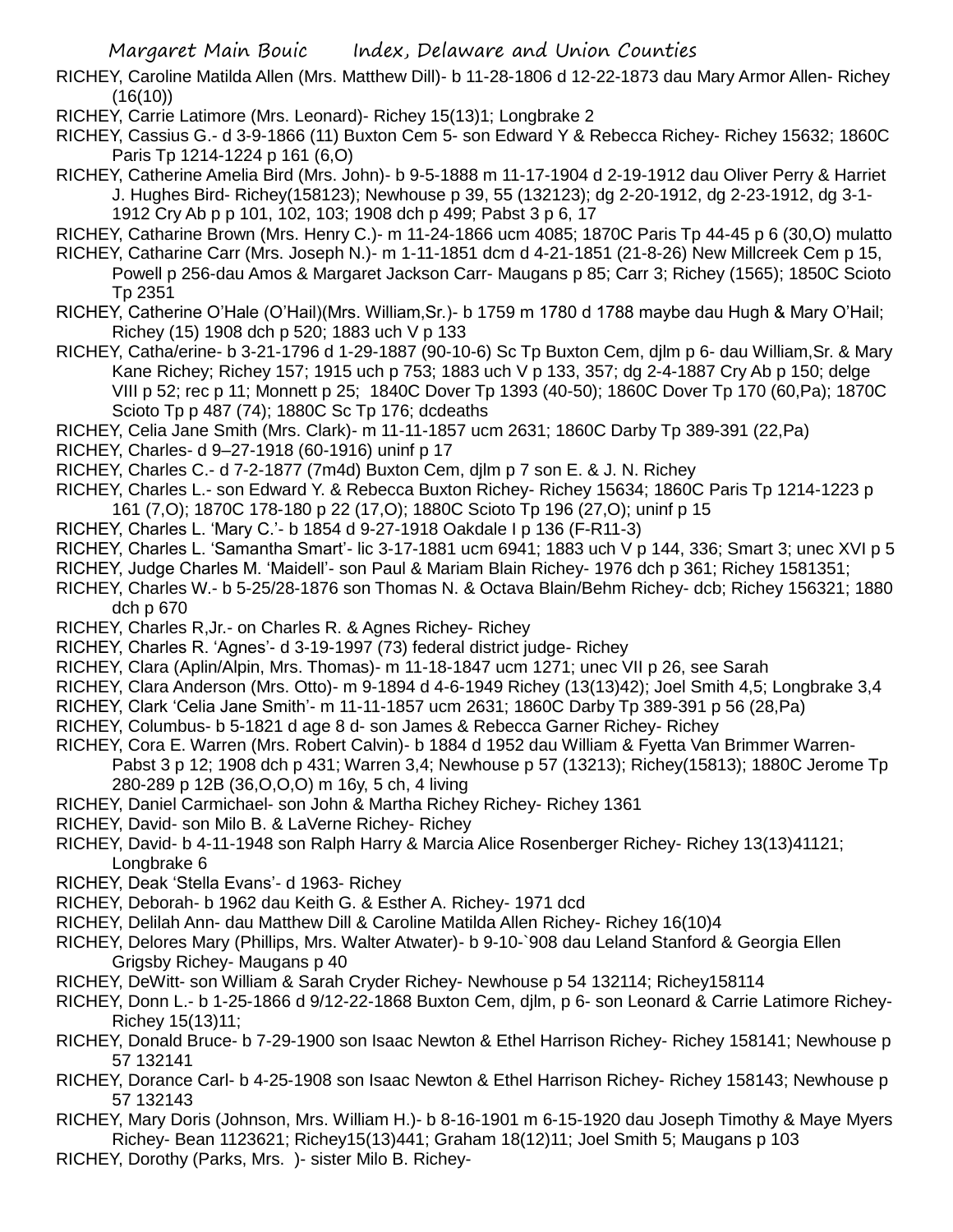- RICHEY, Dwight L. 'Elizabeth Newlin'- b 9-20-1867 m 7-20-1892 d 3-1926 son Adam & Mary Mariah Thomas Richey- 1883 uch V p 375; Richey 15(13)41; Longbrake 3,4; Joel Smith 4,5; 1870C Dover Tp 36-37 p 5 (2,O); 1880C Dover Tp 62-66 p 25 (13,O,O,O)
- RICHEY, Edith Dorothy Stegman (Mrs. Karl Garvin)- b 7-30-1892 d 3-1938 Maugans p 39
- RICHEY, Edna Farnum (Mrs. Joseph N.)(Pyers, Mrs. Orsel)- m 5-15/25-1852 ucm 1812 m 4--17-1864 ucm 3578; unec XV 7; 1860C Dover Tp (25,O)
- RICHEY, Edna May Pearce (Mrs. Lawrence Fay)- b 6-14-1914 m 11-5-1937- Richey (15(13)443); Longbrake 4,5; Graham (18(12)13); Bean (1123623); Maugans p 103; Joel Smith 5,6
- RICHEY, Edney (Pyers, Mrs. Orvil)- m 4-12-1864 ucm (Hearl)
- RICHEY, Edward Y. 'Rebecca Buxton'- b 1825 m 10-3-1850 ucm 1576;d 11-19-1860 (35) Buxton Cem, p 5, p 6; son William,Jr. & Massie Badley Richey- Richey 1563; 1880 dch p 670; 1883 uch V p 372; 1915 uch p 753; unec VII p 41, VIII p 3, XIV p 18; mt 10-3-1850, 10-9-1850; 1830C Millcreek Tp 372 p 289 (- 5);1850C Dover Tp 837-854 (25,O); 1860C Paris Tp 1214-1223 p 161 (35,O)
- RICHEY, Edwin Marchant- son Thomas & Hannah Brown Richey- Richey 169(10);
- RICHEY, Eliza- 1870C Scioto Tp p 479 (47)
- RICHEY, Eliza- d 11-2-1870 (3y) dcdeaths; Sc Tp
- RICHEY, Eliza- 1870C Scioto Tp p 487 (6)
- RICHEY, E.liza (Davis, Mrs. William S.)- b 2-20-1900 Sc Tp, dcb, m 6-22-1918 dau Frank H. & Rosa Snyder Richey- Richey 1581211; Newhouse p 55 1321211; Howison 1255; dcq Eugene David 3; 1908 dch p 521, 722
- RICHEY, Eliza Louise (Deyoe, Mrs. Martin)- b 1816 dau James & Elizabeth Macon Richey- Richey 1614
- RICHEY, Eliza McClure (Mrs. Isaac Newton)- b 9-20-1827 m 9-10/12-1850 dcm d 10-20-1882 Newhouse Cem, p 5; dau James & Olive Skinner McClure- Richey (1581); Newhouse p 52 (1321); Richey (1581); dcq Ella R. Wells 13; dcq Ella Richey Wells 5; Pabst 3 p 3, 16; 1908 dch p 520, 582, 722; 1870C Scioto Tp 72 (47,O); 1880C Sc Tp 175-184 (52,O)
- RICHEY, Elizabeth- dau Adam & Elizabeth Richey- Richey 1357
- RICHEY, Elizabeth (Bethard, Mrs. William)- m 11-23-1837 ucm 468 dau William Jr.. & Massie Badley Richey-Richey 1561; 1915 uch p 752; unec III p 30; 1830C Millcreek Tp 372 (5-10)
- RICHEY, Elizabeth Bolton (Mrs. Adam)- 1883 uch V p 133 research says his wife was Agnes Baker
- RICHEY, Elizabeth (Hatfield, Mrs. George) 1883 uch V p 133, error, should be Nancy
- RICHEY, Elizabeth (Mrs. )- b 1786 dau John & Nancy Carmichael Richey- Richey 133
- RICHEY, Elizabeth (Leister, Mrs. David)- dau Adam & Agnes Bolton Richey- Richey 12
- RICHEY, Elizabeth Macon (Mrs. James)- m 2-1811 d 1848- Richey (161)
- RICHEY, Elizabeth McNeally (Mrs. Adam)- b 1-5-1802 m 3-5-1821 d 9-11-1859- Richey (166)
- RICHEY, Elizabeth (Newhouse, Mrs. Isaac)- Newhouse p 10 (12); Monnett p 7
- RICHEY, Elizabeth Newlin (Mrs. Dwight L.)- b 5-12-1865 m 7-20-1892 d 8-1956 Richey (15(13)41); Longbrake 3,4
- RICHEY, Elizabeth (Richey, Mrs. Adam)"Sandy" m 1810 dau Adam & Abigail Ritchey Richey (135)
- RICHEY, Elizabeth (Shields, Mrs. John)- b 4-25-1782 m 1815 d 4-25-1827 dau William & Catherine O'Hail Richey- Richey 151
- RICHEY, Elizabeth Simpson (Mrs. James)- or Mary Simpson, Baker
- RICHEY, Elizabeth Tindale (Mrs. John)- m 12-20-1805 Richey (114)
- RICHEY, Elizabeth (Williams, Mrs. Basil)- b 9-14-1833 dau Adam & Elizabeth McNeally Richey- Richey 1668
- RICHEY, Ella Berlett (Mrs. James H.)- b 1854 m 9-6-1893 d 1935 Newhouse Cem p 5- dau John & Amy David Berlett- Richey (15812); Newhouse p 54 13212; dcq Eugene David 13 dcq Ella Wells 7; dcq Ella Richey Wells 3; 1908 dch p 431, 521, 722
- RICHEY, Ella S.- hadc p 119 (1900 Scioto Tp)
- RICHEY, Ellen Jo (Grosthwaite, Mrs. Hilbert Joseph) b 1-8-1922 dau Leland Stanford & Georgia Ellen Grigsby Richey- Maugans p 40
- RICHEY, Elonar- dau Thomas & Hannah Brown Richey- Richey 1691
- RICHEY, Emma L,"Emily" (Bates, Mrs. Elijah G.) m 7-4-1865 ucm 3746 -dau James B. & Jane Dodge Richey-Richey 15622; 1915 uch p 753; 1850C Dover T 829-846 (2); 1860C Dover Tp 188 (12,O)
- RICHEY, Emma V. (McIlroy, Mrs. Pearl)- m 1-7-1897 ucm (Hearl, Richie) dau Jefferson L. & Ida A. Longbrake Richey- Richey 156212; 1915 uch p 754; 1880C Dover Tp 125-133 (9,O,O,O)
- RICHEY, Erich Scott Lawrence 'Juliet Eve Heston'- m 9-30-1989 son Howard Richey- Richey
- RICHEY, Esther A. (Mrs. Keith G.)- 1971 dcd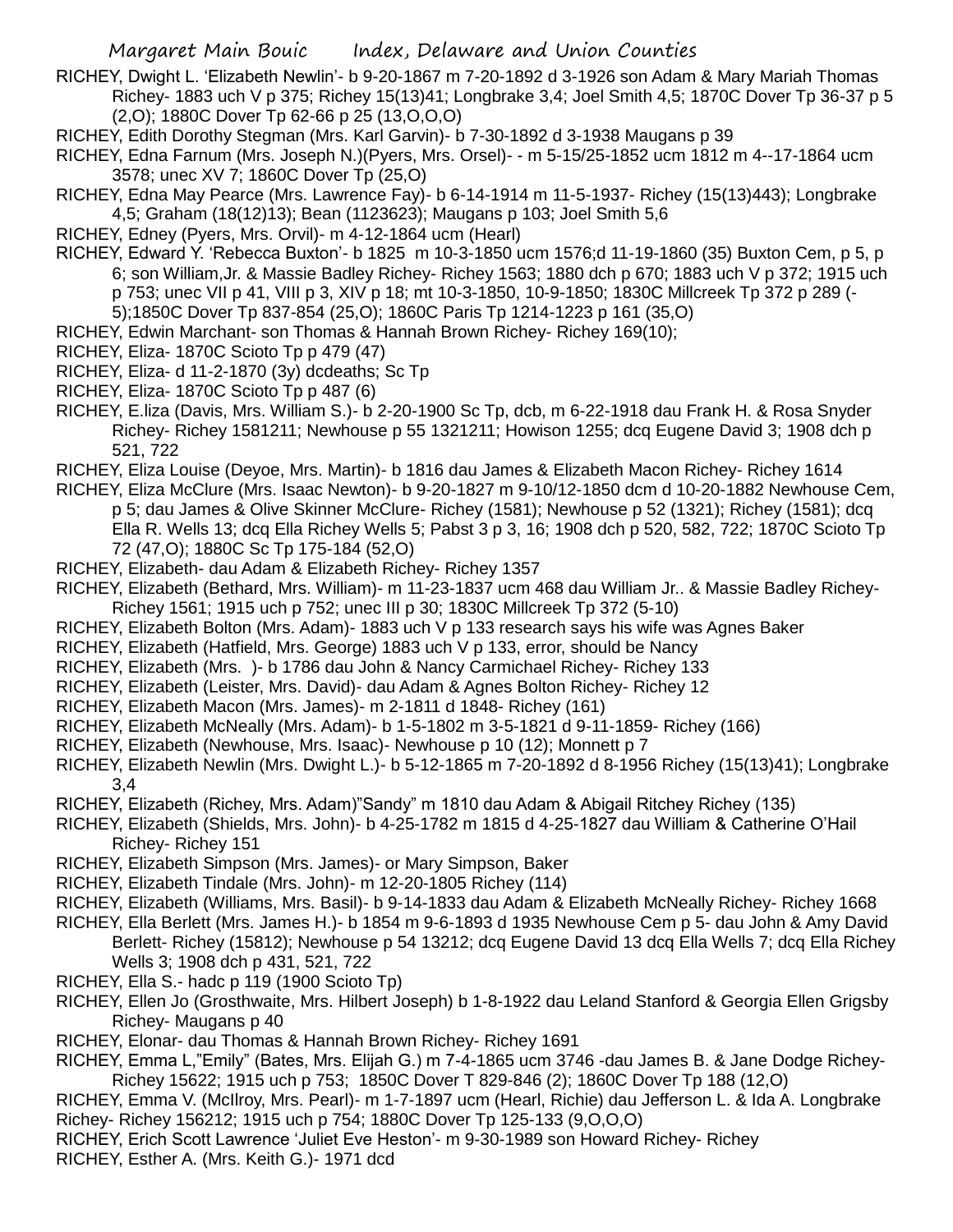RICHEY, Ethel Harrison (Mrs. Isaac Newton)- m 8-20-1899- Richey (15814); Newhouse p 57 (13214)

- RICHEY, Ethel (Wells, Mrs. William)- b 5-9-1875 m 4-1909 d 3-6-1976 Oak Grove Cem- dau James M. & Ella Berlett Richey- Richey 158122; dcq Ella Wells 3; dcq Ella Richey Wells 1; 1908 dch p 430, 521; Newhouse p 55 132122; 1880C Scioto Tp 331-354 (26,O,France,O)
- RICHEY, Etta- dau Almira Richey- 1880C Marysville 513-561 p 40 (22,O,O,O)
- RICHEY, Eugene- 1967, 1971 ucd
- RICHEY, Eura (Carr, Mrs. Solomon)- b 8/112-16-1839 dau James & Sarah Newhouse Richey- Richey 1586; Newhouse p 63 1326; Bean (11143); Maugans p 89; dg 6-3-1913 Cry Ab p 40
- RICHEY, Evelyn (Wynn, Mrs. )- sister Milo B. Richey- Richey
- RICHEY, Eviline- dau John & Martha Richey Richey- Richey 1369
- RICHEY, Fern Hazel (Hilgeman, Mrs. Roy A.)- b 2-9-1913 dau Karl Garvin & Edith Dorothy Stegman Richey-Maugans p 40
- RICHEY, Flora Belle (Selwyn, Mrs. Clarence Menell)- b 11-24-1891 m 9-5-1914 dau Jay Harvey & Flora Garvin Maugans Richey- Maugans p 40; Richey 15(13)461
- RICHEY, Flora Garvin Maugans (Mrs. Jay Harvey)- b 8-25-1857 m 6-21-1882 d 4-24-1924 bur San Diego, Caldau Daniel & Eliza Belle Garvin Maugans; Longbrake 2; Richey (15(13)6); dg 2-16-1909 Cry Ab p 11; 1880C Scioto Tp 220-236 (22,O,Md,Md); Maugans p 38, 39;
- RICHEY, Florence Lillian (Van Deusen, Mrs. Harold)- b 9-8-1903 dau Joseph Timothy & Maye Myers Richey-Bean 123622; Richey15(13)442; Joel Smith 5,6; Graham 18(12)12; Maugans p 103
- RICHEY, Florence M.- lived with Sarah Farnum at home of Forrest L. & Sarah F. Beard; 1870C Dover Tp 185- 187 p 23 (11,O)
- RICHEY, Frances (Mrs. Joseph W.)- 1962 ucd
- RICHEY, Frank Adam Oliver 'Ruth Wills'- b 1-30-1896 d 1954 son Otto & Clara Anderson Richey- Richey 15(13)421; Longbrake 4; Joel Smith 5
- RICHEY, Frank Hart 'Rosa Snyder'- b 1-25-1874 m 7-24-1899 d 1944 son James H. & Ella Berlett Richey-Richey 15821l Newhouse p 54 132121; Howison (545); dcq Eugene David 6; 1908 dch p 521m 722; delge VII p 24, VIII p 28; dg 1-3-1902; 1880C Scioto Tp 331(6,O,O,O)
- RICHEY, Frank- b 2-26-1874 Sc Tp son James & Ella .Martha Phillian Richey- dcb; Richey 15871
- RICHEY, Frank- d 1964 brother Milo B. Richey- Richey
- RICHEY, Franklin- b 1817 d 8-9-1886 son Simpson & olly Bowling Richey- Richey 1135
- RICHEY, French- son William & Sarah Cryder Richey- Richey 15811; Newhouse p 52 132113S
- RICHEY, Gail (Robinson, Mrs. John)- b 2-22-1920 dau Frank Adam Oliver & Ruth Myrtle Wells Richey- Richey 15(13)4211
- RICHEY, Rev. George- 1908 dch p 630
- RICHEY, George- b 4-1839 d 6-9-1862 son Joseph Kane & Nancy Longbrake Richey- 1883 uch IV p 485, V p 133; 1915 uch p 997; Richey 15(13)2; uca p 106; 1840C Dover Tp 11392 (-5); 1850C Dover Tp 836- 853 (11); 1860C Dover Tp 184 (21,O)
- RICHEY, George Vincent- son Thomas & Hannah Brown Richey- Richey 1699
- RICHEY, Georgia Ellen Grigsby (Mrs. Leland Stanford)- b 10-7-1885- Maugans p 40
- RICHEY, Gladias- b 6-16-1882 Sc Tp dau W. G. & Sarah Crider Richey- dcb
- RICHEY, Gladys (Youngblood, Mrs. Willard)- dau William & Sarah Cryder Richey- Richey 158112; Newhouse p 52 132113
- RICHEY, Glenie- d 11-17-1885 (2m11d) Sc Tp- d deaths
- RICHEY, Glennie- b 11-27-1885 d 6-15-1886 ch Robert Calvin & Dora Warren Richey- Richey 158131; Warren 4; Newhouse 132131
- RICHEY, Hannah Brown (Littler, Mrs. Seth)(Mrs. Thomas)(Ashby, Mrs. Jesse)- b 1-15-1806 m(3) 3-27-1851 d 5-15-1891 Richey (169)
- RICHEY, Harriet Burns (Mrs. Wesley)- Richey (1133)
- RICHEY, Harriett Armor- dau Matthew Dill & Caroline Matilda Allen Richey- Richey 16(10)5
- RICHEY, Harry Leon 'Laura'-b 4-21-1893 son Dwight L. & Elizabeth Newlin Richey- Richey 15(13)411
- RICHEY, Harvey Absolum- sonJohn & Martha Richey Richey- Richey 1365
- RICHEY, Harvey Max 'Lillian Case'- b 11-28-1884 d 5-11-1925 son Jay Harvey & Flora Garvin Richey-Maugans Anc p 40; Richey15(13)61
- RICHEY, Helen Johnson (Mrs. James)- lic 1915 dcm
- RICHEY, Henderson- son Adam (Sandy) & Elizabeth Richey Richey Richey 1135(10)
- RICHEY, Henry C. 'Catharine Brown'- m 11-24-1866 ucm 4085; 1883 uch IV p 533; 1870C Paris Tp 44-45 p 6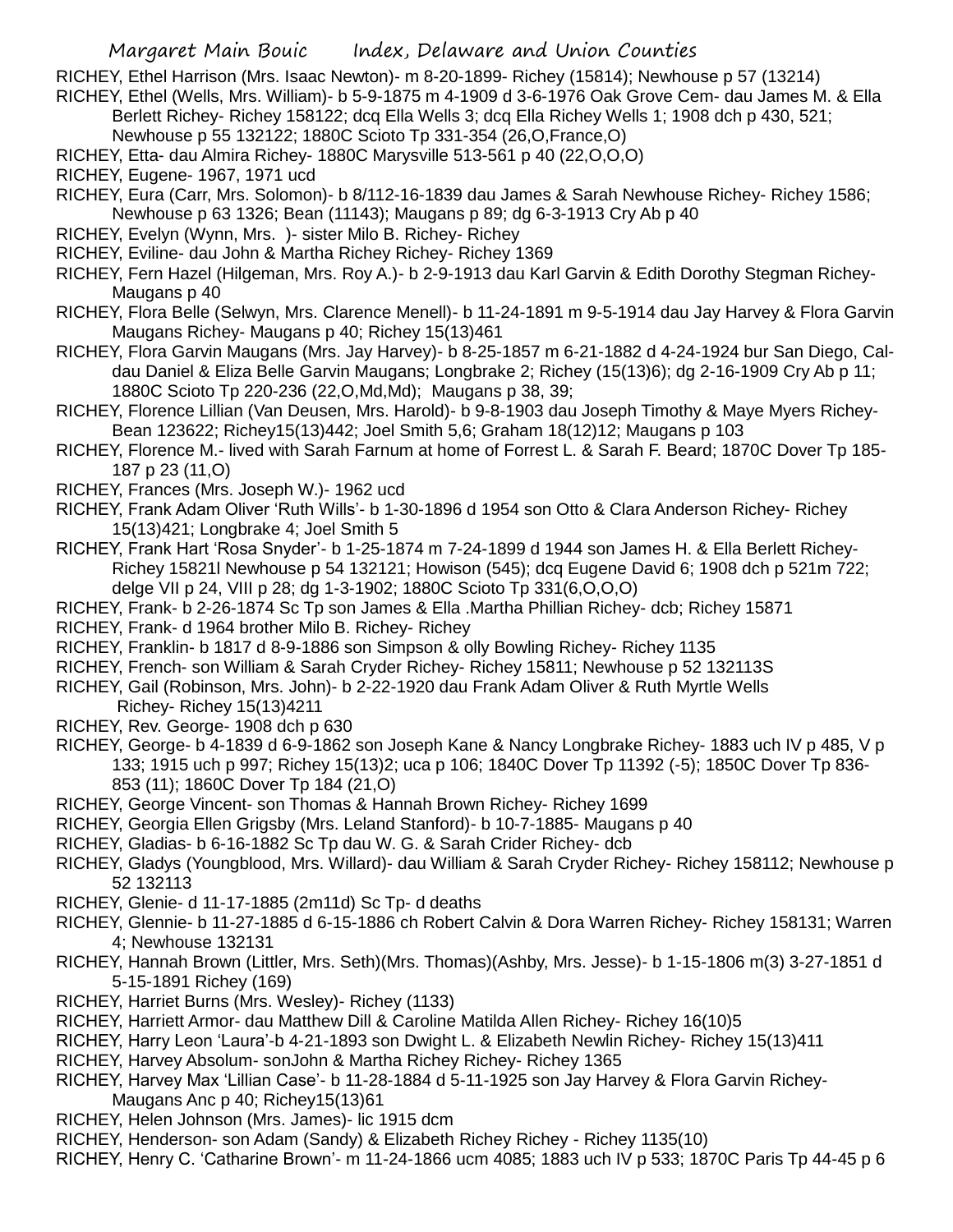(31), black

- RICHEY, Hiram Dell- son John & Martha Richey Richey- Richey 1363
- RICHEY, Homer- son William & Sarah Cryder Richey- Richey 158115; Newhouse p 54 132115
- RICHEY, Ida A. Longbrake (Mrs. Jefferson L.)-b 7-1844 m 9-14-1865 ucm 3792 d 9-12-1921 Oakdale I p 109 (F-R3-1)- dau Jacob & Susan Farnum Longbrake- 1915 uch p 754, 769; 1883 uch V p 348; 1985 uch p 121; Richey (15621); Farnum 6,7; Longbrake; 1870C Dover Tp 73-74 p 9 (26,O); 1880C Dover Tp 1125-133 p 32 (35,O,O,NY); 1900C Marysville 1st ward 266-272 p 12A (55,O,O,NY) m 34y 2 ch, l living
- RICHEY, Iola- see Amy Iola b 1904 d 1920 Newhouse Cem p 3
- RICHEY, Isaac N.- son Adam (Sandy) & Elizabeth Richey Richey- Richey 1356
- RICHEY, Isaac Newton 'Elizabeth McClure'- b 7-24-1826 n 9-10/12-1850 dcm d 2-19-1902 son James & Sarah Newhouse Richey- Richey 1581; Newhouse p 52 1321; dcq Eugene David 24; Ella Wells 12; Ella Richey Wells 4; 1908 dch p 520, 582, 722; 1860C Scioto Tp 890-891 (34,O); 1870C Sc Tp 72 (43,O); 1880C Sc Tp 175-184 (53,O,Pa,O)
- RICHEY, Isaac Newton 'Ethel Harrison'- b 6-26-1861 m 8-20-1899 son Isaac Newton & Elizabeth McClure Richey- Richey 15814; Joel Smith 4,5; Newhouse p 52 13214; 1908 dch p 520; 1880C Scioto Tp 175 (18,O,O,O)
- RICHEY, Isabel- dau Adam & Elizabeth McNeally Richey- Richey 166(10)
- RICHEY, Isabella (Leister, Mrs. David)- m 11-30-1810 dau James & Elizabeth Simpson Richey- Richey 117
- RICHEY, Isabella (Longbrake, Mrs. George W.)- b 9-26-1852 m 4-17-1868 d 5-23-1933 Oakdale I p 99 (D-R90-11)- dau James B. & Jane Dodge Richey- dcc Dorothy Longbrake Roberts 5; Richey 15624; Longbrake 2,3; Farnum 6,7; 1915 uch p 753, 769; 1883 uch V p 348; 1860C Dover Tp 188 (7,O); 1880C Millcreek Tp 82
- RICHEY, Isabelle (Gray, Mrs. William)- b 1799 d 11-18656 dau John & Nancy Carmichael Richey- Richey 139
- RICHEY, J.- uca p 77, 87
- RICHEY, J. Newton- 1870C Scioto Tp p 479 (9)
- RICHEY, Jack- son Milo B. & La Verne Richey- Richey
- RICHEY, Jain (O'Hail, Mrs. Edward)- b 6-5-1757 m 1784 d 8-15-1817 dau Adam & Agnes Bolton Richey-Richey 14
- RICHEY, Jain Titchey (Mrs. Thomas)- m 11-1-1808 Richey (19)
- RICHEY, James- delge IV p 23, soldier May 2,1864 Aug 24, 1864
- RICHEY, James- son Milo B. & La Verne Richey- Richey
- RICHEY, James- 1870C Scioto Tp p 487 (29\*)
- RICHEY, James- dg 2-9-1894 Cry Ab p 153
- RICHEY, James- son Adam & Elziabeth Richey- 1883 uch V p 133m 357; unec XV p 63
- RICHEY, James 'Anna Hamilton'- dumch p 290
- RICHEY, James B. 'Jane Dodge'- b 12-19-1823 m 1-6/7-1845 ucm 1015 d 1-8-1880 son William,Jr. & Massie Badley Richey; dcc Dorothy Longbrake Roberts 10; Richey 1562; uca p 17; unec IV p 34, 71, VI p 16, XI p 15, 29, XV p 7, 19, 39; 1915 uch p 752, 753; 1883 uch III 331, IV p 435, V p 342, 372, 753; mt 3- 30-1853, 6-28-1854, 4-9-1856 2-22-1859 6-29-1859; 1830C Millcreek Tp 372 p 289 (5-10); 1850C Dover Tp 829-846 (26); 1860C Dover Tp 188 (36,O)
- RICHEY, James Bruce- son Thoms & Hannah Brown Richey- Richey 1695
- RICHEY, James- pallbearer for Charles Sheridon- dg 5-14-1918 Cry Ab p 36
- RICHEY, James 'Elizabeth Macon'- b12-20-1787 m 2-1811 d 1-25-1847 son Adam & Abigail Dill Richey-Richey 161
- RICHEY, James Harrison 'Miriam E. Johnson'- b 3-26-1828 son Adam & Elizabeth McNeally Richey- Richey 1665
- RICHEY, James 'Helen Johnson'- lic 1915 dcm
- RICHEY, James- son James,Jr. & Julia Ann Richey- Richey 1121
- RICHEY, James- b 1797 d young son John & Nancy Carmichael Richey- Richey 138
- RICHEY, James,Jr. 'Julia Anne'- son James & Elizabeth Sinmpson Richey- Richey 112
- RICHEY, James M. 'Martha J. Phillians'- b 8-19/22-1841 m 11-6-1862/3 dcm d 6-1-19113 Bokescreek Cem p 57, Powell p 235- dau James & Sarah Newhouse Richey- Richey 1587; Newhouse p 64 1327; Phillians 1; dg 6-3-1913 Cry Ab p 39, 40; 1870C Scioto Tp p 479 (16); 1880C Sc Tp 81 (38, O,Pa,O)
- RICHEY, James McClure 'Ella Berlet'- b 6-7-1854 m 9-6-1873 d 1934 Newhouse Cem p 5; son Isaac Newton & Elizabeth McClure Richey- Richey 15812; Newhouse p 54 13212; 1908 dch p 403, 431, 499, 521, 722; Pabst 3 p 8, 16, 18; dcq Eugene David 12; dcq Ella Wells 6; dcq Ella Richey Wells 2; 1870C Sc Tp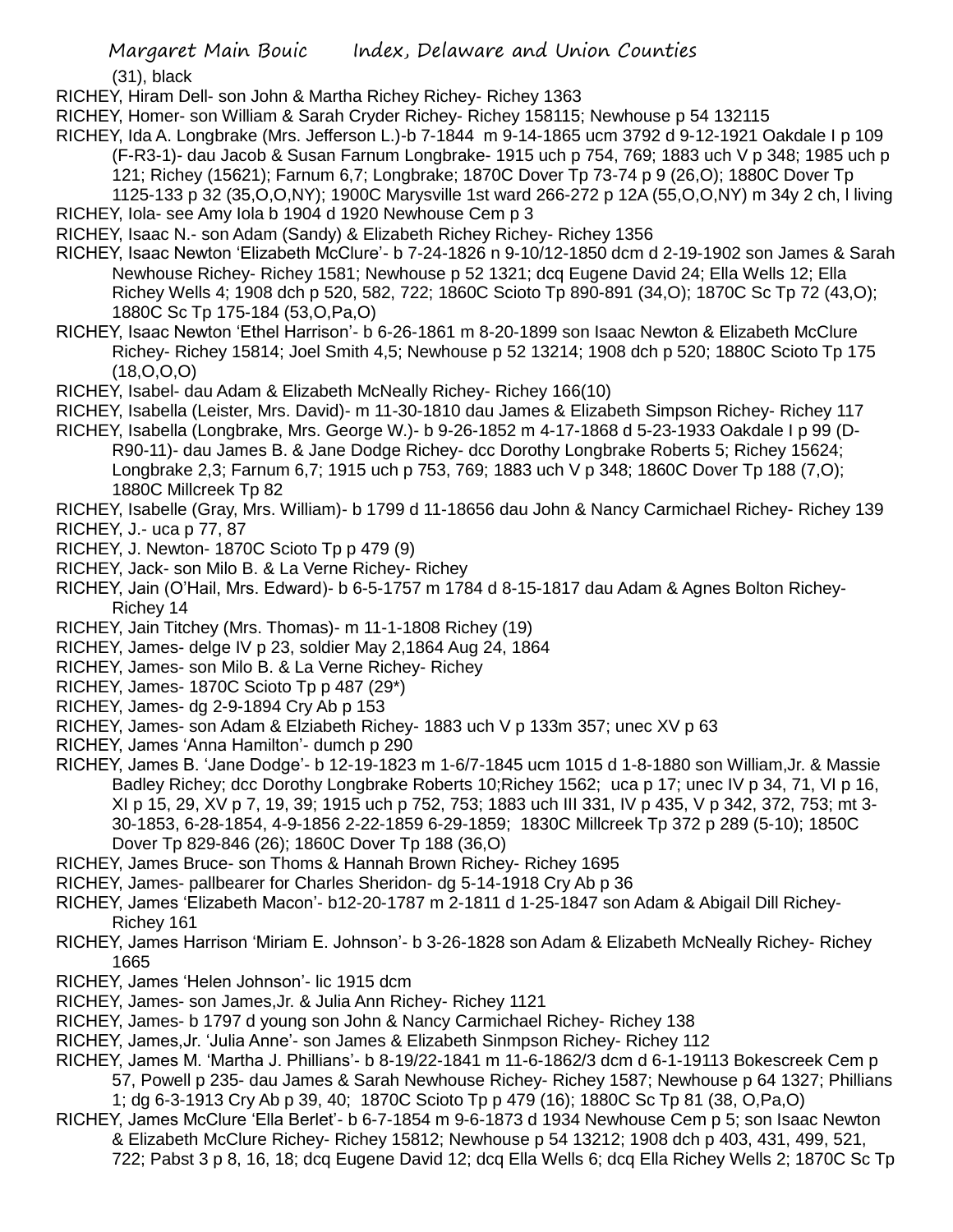72 (16,O); 1880C Sc Tp 331 (25,O,O,O); dg 2-9-1894 Cry Ab p 153

- RICHEY, James 'Martha Clark'- m 12-29-1842 Logan Co, unec XII p 55
- RICHEY, James 'Mary Simpson'- son Adam & Agnes Bolton Richey- Richey 11
- RICHEY, James Milton/Hilton- son John & Martha Richey Richey- Richey 1364
- RICHEY, James R.- son Adam (Sandy) & Elizabeth Richey Richey- Richey 1354
- RICHEY, James 'Sarah Newhouse'- b 3-26-1798 m 1823 d 12-14-1885 Newhouse Cem p 5; Powell p 248, 259 son William R. & Mary Kane Richey; Richey1158; Newhouse p 51 (132); delge VIII p 52; dg 12-17-1885 Cry Ab p 121; dg 6-3-1913 Cry Ab p 39, 40; dcc Edith Smart Mitchell 10; Maugans p p 89, 114; hadc p 50, 89; 1883 uch V p 336, 37, 71, 133, 357; 1908 dch p 151, 520, 835; 1915 uch p 208, 209, 210, 517, 753; hmp p 63; Pabst 3 p 16; Powers p 246; opc 19; dcq Eugene David 48; dcq Ella Wells 24; Ella Richey Wells 6; Powers p 246; 1830C Sc Tp 407 p 291 (30-40); 1835 men p 55 #69 p 102, Sc Tp; 1840C Scioto Tp; 1870C Scioto Tp p 487 (72\*)
- RICHEY, James- son Simpson & Polly Bowling Richey- Richey 1136
- RICHEY, Jane (Campbell, Mrs. John)- b 9-23-1789 d 1851 dau Adam & Abigail Dill Richey- Richey 162;
- RICHEY, Jane Connie- b 2-16-1949 dau Lawrence Fay & Edna Mae Pearce Richey- Richey 15(11)4433; Graham 18(12)133; Joel Smith 6; Longbrake; Maugans p 103; Bean 11236233
- RICHEY, Jane Dodge (Mrs. James B.)- b 6-28-1826 m 1-6/7-1845 ucm 1015 d 9-30-1904 dau Judah D. & Elizabeth Kilgore Dodge- dcc Dorothy Longbrake Roberts 11; unec VI p 16, XI p 15; 1915 uch p 752; Richey (1562); 1850C Dover Tp 829-846 (24); 1860C Dover Tp 188 (33,O)
- RICHEY, Jane/Jennet (Findley, Mrs. David,Sr.)- b 1781/2 m 7-2-1800 d 4-16-1856 dau John & Nancy Carmichael Richey- Richey 131
- RICHEY, Jay Harvey 'Flora G. Maugans'- b 10-22-1847 d 11-28-1929 son Joseph Kane & Nancy Longbrake Richey- Maugans Anc p 39; Richey 15(13)6; 1915 uch p 997; 1883 uch V p 133m 371; uca p 106; dg 6- 27- 1911m dg 7-14-1911 Cry Ab p 44, 49; 1850C Dover p 836-853 (3); 1860C Dover Tp 184 (12,O); 1870C Paris Tp 32-33 p 5 (21,O)
- RICHEY, J. B.- 1915 uch p 277
- RICHEY, Jean Lenore (Schlegel, Mrs. Charles James)- b 1921 dau Harry Leon & Laura Fredrick Richey-Richey 15(13)4111; Longbrake 5,6
- RICHEY, Jefferson L.'Ida A. Longbrake' b 7-12-1846 m 9-14-1865 ucm 3792 d 1-2-1929 Oakdale 4097 (F-33) I p 109 (F-R3-1)- son James B. & Jane Dodge Richey- Richey 15621; 1915 uch p 134, 539, 752, 753, 754, 755 picture, 769; 1883 uch V p 348, 361, 365, 372; Farnum 6,7; uca p 22; 1985 uch p 121; 1850C Dover Tp 829-846 (4) 1860C Dover Tp 188 (13,O); 1870C Dover Tp 73-74 p 9 (24,O); 1880C Dover Tp 125-133 p 32 (33,O,O,O); 1900C Marysville 1st ward 266-272 p 12A (53,O,O,O) m 34y
- RICHEY, Jemima (Glass, Mrs. James)- b 12-2-1826 Richey 1664; dau Adam & Elizabeth McNeally Richey RICHEY, Jerome- uca p 75 Leesburg Tp
- RICHEY, J. G.- 1883 uch IV p 482, 536
- RICHEY, J. K.- uca p 53, 60
- RICHEY, J. L.- uca p 53, 106; 1883 uch IV p 495
- RICHEY, J. N.- Pabst 3 p 53
- RICHEY, Joan- b 8-8-1942 dau Lawrence Fay & Edna Mae Pearce Richey- Richey 15(11)4431; Bean 112362331; Graham 18(12)131; Joel Smith 6; Longbrake 5; Maugans Anc p 103
- RICHEY, John- b 2-13-1809 d 1877 son Adam & Abigail Dill Richey- Richey 16(11)
- RICHEY, John- son Adam(Sandy) & Elizabeth Ritchey Richey- Richey 1354
- RICHEY, John Calvin d 9-113-1856 Buxton Cem p 5; mt 9-17-1856; dg 2-20-1912 Cry Ab p 101- son
- William,Jr. & Massie Badley Richey- Richey 1566; 1850C Dover Tp 837-854 9\(18)
- RICHEY, John C.- b 3-19-1887 Sc Tp son J. M. Jr. & Ella Berlet Richey- dcb
- RICHEY, John C. 'Rhoda Huston''Margaret Katherine Anderson'- b 11-3-1818 son James & Elizabeth Macon Richey- Richey 1615
- RICHEY, John Clarence 'Catherine Amelia Bird'- b 3-19-1886 m 1904 d 1949 Newhouse Cem- Richey 158123; Newhouse p 55 132123; 1908 dch p 499, 521
- RICHEY, John 'Elizabeth Tindale'- m 12-20-1805 son James & Elizabeth Simpson Richey- Richey 114
- RICHEY, John 'Martha Richey'- b 2-15-1792 m 11-15-1816 d 6-27-1835 son John & Nancy Carmichael Richey-Richey 136
- RICHEY, John 'Nancy Carmichael'- b 3-14-175 6 m 1779 d 1833 son Adam & Agnes Bolton Richey- Richey 13; 1883 uch V p 133;
- RICHEY, Joseph Kane 'Nancy Longbrake'- b 9-19-1811 m 12-14/24-1835 d 8-1-1906 son William & Mary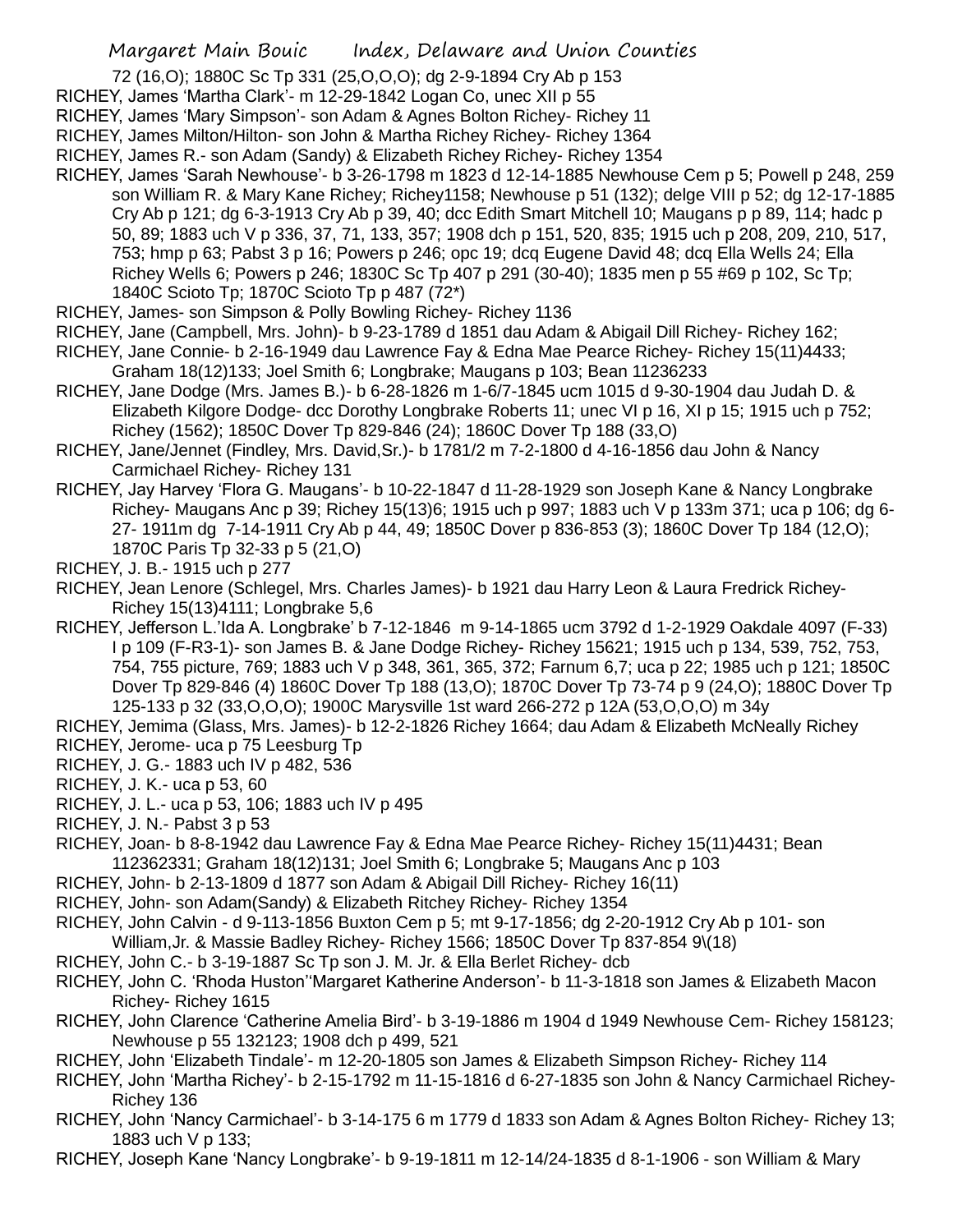Kane Richey- Richey 15(13); dcc Clara Loveless Edelblute 10; dcc Annabel Edelblute Howey 26; dcc Doris Richey Johnson 8; dg 2-4-1887 Cry Ab p 150; uca p 22; ped Ned Sharp #1140 18; Longbrake 1,2; 1915 uch p 104, 122, 133, 136, 753, 986, 996; 1883 uch III p 314, 327, 345, 372, 373 V p 121, 133, 193, 357, 371, 375, 402; Maugans Anc p 39; unec III p 61, VIII p 59,picture, p 63; unec IV p 8, X p 53, 54, XIV p 65; djlm p 6; 1840C Dover Tp 1392 (20-30); 1850C Dover Tp 836-853 (38,Pa); 1860C Dover Tp 184 (48,Pa); 1870C Paris Tp 32-33 p 5 (38,Pa); 1880C Dover Tp 59-63 p 25 (68,Pa,Pa,Pa); uccp p 22 security JB2 p 107; uccp p 45 Appraiser JB4 p 384

- RICHEY, Joseph K.- b 5-21-1907 d 4-15-1908 Newhouse Cem p 4- son John Clarence & Catherine Amelia Bird Richey- Richey 1581232; 1908 dch p 499, 521; Newhouse p 39, 55 1321232; dg 3-1-1912, Cry Ab p 103
- RICHEY, Joseph- son Milo B. & LaVerne Richey- Richey
- RICHEY, Joseph N. 'Catherine Carr'- m 1-11-1851 dcm; Powell p 256; son William,Jr. & Massie Badley Richey-Richey 1565; 1915 uch p 753; 1830C Millcreek Tp 372 p 289 (-5); 1850C Dover Tp 837-854 (20)
- RICHEY, Joseph N. 'Edna Farnum'- m 5-25-1852 ucm 1812; unec XV p 7
- RICHEY, Joseph Timothy 'Maye Myers'- b 4-4-1873 m 2-2-1899 d 11-18-1953 bur Port Clinton-son Adam & Mary Mariah Thomas Richey- Richey 15(13)44; Graham (18(12)1); Bean (1123623); Joel Smith 4,5; dcq Doris Richey Johnson 2;1908 dch p 574; Longbrake 3,4; Maugans Anc p 103; 1883 uch V p 375; 1880C Dover Tp 62-66 p 25 (7,O,O,O); 1900C Dover Tp 185 (27,O,O,O) m 1y
- RICHEY, Joseph W. 'Frances'- 1962 ucd
- RICHEY, Joseph W. 'Josephine Braithwaite'- m 1-16-1896 ucm (Hearl)
- RICHEY, Josephine Braithwaite (Mrs. Joseph W.)- m 1–16-1896 ucm (Hearl)
- RICHEY, J. P.- unec XIV p 52, XVI p 30, VII p 35, 54
- RICHEY, J. Q.- 1915 uch p 268; 1883 uch V p 61
- RICHEY, J. R.- 1883 uch III p 331, IV p 513; unec XII p 40, letter
- RICHEY, Juanita (Randall, Mrs. Francis)- dau Milo B. & La Verne Richey- Richey
- RICHEY, Judha- b 1-26-1851 son James B. & Jane Dodge Richey- Richey 15623; 1915 uch p 753; 1850C Dover Tp 846 (4/12,O); 1860C Dover Tp p 188 (10,O)
- RICHEY, Judith Ann- b 11-22-1944 dau Lawrence Fay & Edna Mae Pearce Richey- Richey 15(11)4432;
	- Graham 18(12)32; Joel Smith 6; Longbrake 5; Maugans Anc p 103; Bean 112362332
- RICHEY, Julia Anne (Mrs. James,Jr.)- Richey (112)
- RICHEY, Karl Garvin 'Edith Dorothy Stegman'- b 70-14-1883 d 1954 son Jay Harvey & Flora Garvin Maugans-Maugans Anc p 39
- RICHEY, Kate Chism (Mrs. Sidney Moore)- b 8-4-1882 m 5-24-1903- Newhouse p 58 (13215); Richey (15815)
- RICHEY, Kate- see Catherine Bird- Newhojse Cem p 4
- RICHEY, Keith G. 'Esther A.'- 1971 dcd
- RICHEY, Keith- son Milo B. & LaVerne Richey- Richey

RICHEY, Guy Kilbourne 'Stella Evans' b 9-20-1901 d 7-29-1963 Sc. Tp. dcb son Frank H. & Rosa Snyder Richey- Richey 1581212; Newhouse p 55 1321212; Howison 1256; 1908 dch p 521, 722

- RICHEY, Mrs. L.- uca p 53
- RICHEY, Laura Fredrick (Mrs. Harry Leon)- Richey (15(13)411)
- RICHEY, Lawrence Fay 'Edna Mae Pearce'- b 12-19-1909 son Joseph Timothy & Maye Myers Richey-Maugans Anc p 103; Richey 15(13)443; Bean 1123623; Longbrake 4,5; Joel Smith 5,6
- RICHEY, Leland Stanford 'Georgia Ellen Grigsby'- b 1-19-1886 son Jay Harvey & Flora Maugans Richey-Richey 15913)62; Maugans Anc p 40
- RICHEY, Leonard 'Carrie Latimore'- b 5-28-1837 d 8-25-1868 (31) Buxton Cem p 5; djlm p 6- son Joseph Kane & Nancy Longbrake Richey- Richey 15(13)1; mt 9-2-1868; 1883 uch III p 314, IV p 541; V 682; Longbrake 2; 1915 uch p 104, 511, 997; 1850C Dover Tp 836-853 (13); 1860C Dover Tp 184 (23,O); uca p 106
- RICHEY, Lillian Case (Mrs. Harvey Max)- d 1931 Maugans Anc p 40; Richey (15(13)461)
- RICHEY, Lillian Dale (Cowles, Mrs. Frank Hiram)- m 11-24-1892 ucm (Hearl)-Oakdale I p 137 (F-R11-4) no dates- dau Adam & Marty Mariah Thomas Richey- Richey 15(13)43; 1883 uch V p 375; Bean (112324); Cowles 4; Longbrake 3; Joel Smith 4; 1880C Dover Tp 62-66 p 25 (9,O,O,O)
- RICHEY, Lillian (Van Deusen, Mrs. Howard)- see Florence Lillian
- RICHEY, Louisa- 1880C Marysville 512-5560 p 40 (34,O,O,O) dg 7-14-1911 Cry Ab p 49
- RICHEY, Louisa- dau Thomas & Hannah Brown Richey- Richey 1697
- RICHEY, Louisa "Lide"(Turner, Mrs. Velorus)- b 11-7-1845 m 11-8-1870 ucm 4819 dau Joseph Kane & Nancy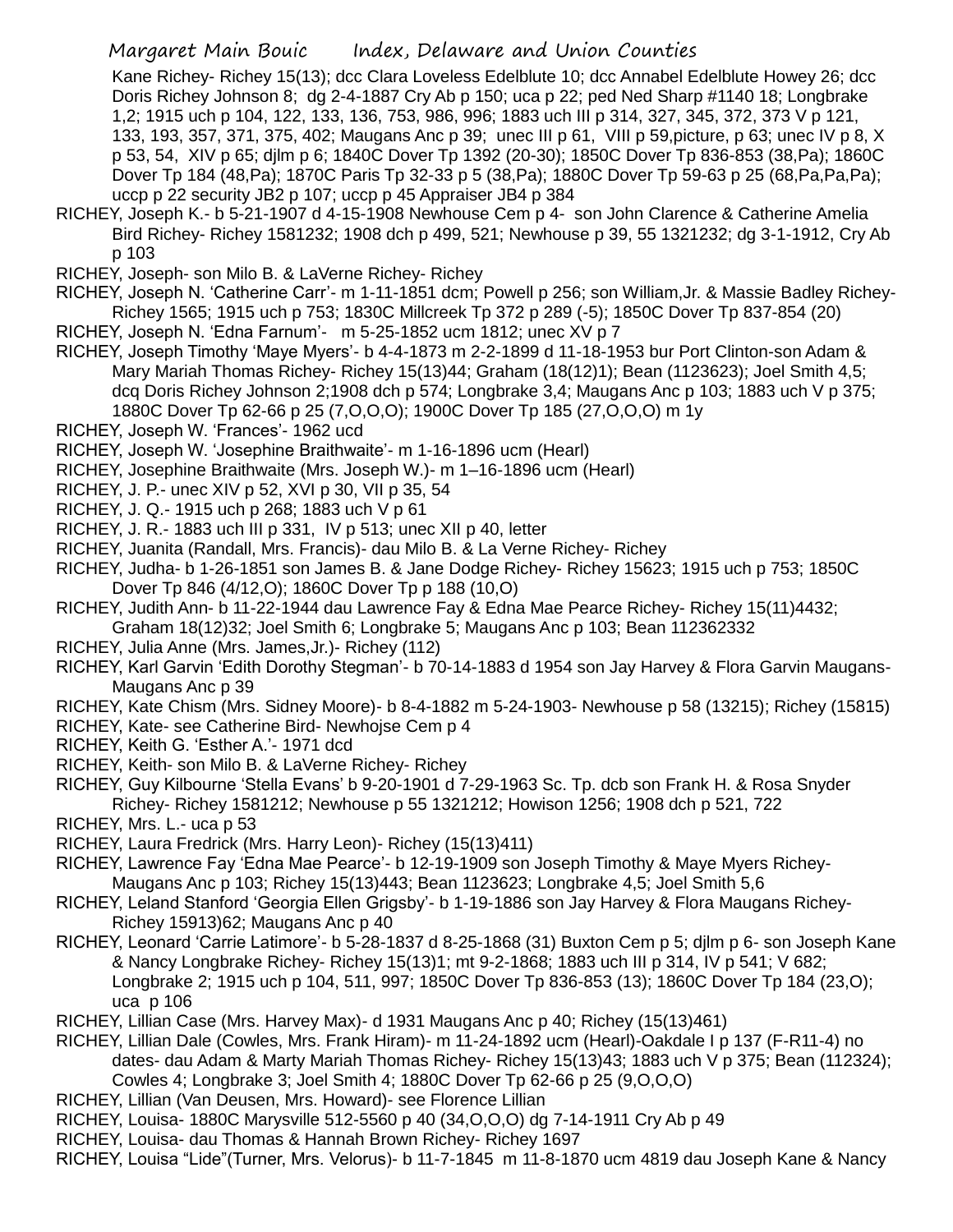Longbrake Richey- Richey 15(13)5; dumch p 9; 1915 uch p 997; 1883 uch V p 133; Longbrake 2,3; 1850C Dover Tp 836-853 (4); 1860C Dover Tp 184 (14,O); 1870C Paris Tp 32-33 p 5 (23,O)

RICHEY, Lucille (McDowell, Mrs. J. O) dau James B. & Jane Dodge Richey- Richey 15625; 1860C Dover Tp 188 (3,O)

RICHEY, Lydia Abigail- dau Thomas & Hannah Brown Richey- Richey 1693

RICHEY, Lydia- b 4-16-1864 d 11-21-1870 Newhouse Cem -dau William & Martha Newhouse Richey-Newhouse p 89 13241; Richey15841

- RICHEY, M.- delge VI p 1i(1890 Scioto Tp)
- RICHEY, Maidell (Mrs. Judge Charles Y.)- Richey (1581351)
- RICHEY, Malissa (Sharp, Mrs.Russell B)- b 8-7-1849 m 1-4-1872 ucm 5140 d 10-14-1873 Buxton Cem p 6 dau Joseph Kane & Nancy Longbrake Richey- Richey 15(13)7; 1915 uch p 996, 997; ped Ned Sharp #140 9, unec VIII p 63; 1850C Dover Tp 836-853 (1); 1860C Dover T 184 (10,O); 1870C Paris Tp 32-33 p 5 (19,O)
- RICHEY, Marcia Alice Rosenberger (Mrs. Ralph Harry)- Richey 15913)4112 Longbrake 5,6
- RICHEY, Margaret- b 4-23-1802 dau Adam & Abigail Dill Richey- Richey 168
- RICHEY, Margaret- dau Adam (Sandy) & Elizabeth Ritchey Richey- Richey 135(13)
- RICHEY, Margaret (Burdick, Mrs. Silas)- b 4-15-1804 m 4-14-1825 ucm 90; d 8-22-1852 dau William & Mary Kane Richey- 1883 uch III 284,V p 133; 1915 uch p 753; unec II p 14
- RICHEY, Margaret (Dickey, Mrs. Thomas)- b 1788 dau John & Nancy Carmichael Richey- Richey 134
- RICHEY, Margaret Ellen- dau Matthew Dill & Caroline Matilda Ellen Richey- Richey 161(12)
- RICHEY, Margaret Jane (Riley, Mrs. )- b 4-27-1820 dau Dr. Adam & Rebecca Garner Richey- Richey 1114
- RICHEY, Margaret (Johnson, Mrs. Baldwin)- b 10-11-1809 d 5-15-1889 Oakdale I p 144 (C-R22)
- RICHEY, Margaret O'Hail (Mrs. Dr. Adam)- b 4-3-1789 d 8-12-1817 dau Edward & Jain Richey O'Hail- Richey (111)
- RICHEY, Margaret (Temple, Mrs. Conrad)- b 12-17-1811 dau James & Elizabeth Macon Richey- Richey 1611
- RICHEY, Mariah- b 3-1-1843 dau Adam & Elizabeth McNeally Richey- Richey 166(12)
- RICHEY, Marie Bell- b 9-7-1894 dau Sidney Moore & May Belle Duncan Richey Richey 158151; Newhouse p 58 132151
- RICHEY, Marion- b 11-27-1886 Scioto Tp d 1948 dau Robert Calvin & Cora Warren Richey -dcb; Richey 158132; Newhouse p 56 132132; Warren 4; 1880C Jerome Tp 280-289 p 12B (13,O,O,O)
- RICHEY, Martha- 1870C Scioto Tp p 487 (26)
- RICHEY, Mary- 1870C Scioto Tp p 487 (27)
- RICHEY, Mary Beatrice (McDermott, Mrs. Perrin)- div- b 1-6-1902 dau Otto & Clara Henderson Richey- Richey 15(13)422; Joel Smith 5; Longbrake 4
- RICHEY, Mary Cahill (Mrs. Nathaniel B.)- m 2-4-1868 ucm 4336
- RICHEY, Martha Clark (Mrs. James)- m 12-29-1842 Logan Co, dau Thomas B. Clark- unec XII p 55
- RICHEY, Martha (Dunn, Mrs. Robert)- b 10-3-1828 m 6-12-1859 dcm d 4-10-1905 dau James & Sarah Newhouse Richey- Richey 1582; Newhouse p 58 1322; dg 6-3-1913 Cry Ab p 40
- RICHEY, Martha (Gulick, Mrs. William Gano)- b 4-15-1793 m 8-3-1820 d 1-11-1879 Buxton Cem, djlm p 7- dau William & Mary Kane Richey- 1883 uch V p 133, 336; Richey 155; 1915 uch p 254, 753
- RICHEY, Martha- d 1847/8 dau James & Elizabeth Macon Richey- Richey 161(11);
- RICHEY, Martha (Jewett, Mrs. William)- dau William & Mary Kane Richey- unec V p 42
- RICHEY, Martha- dau John & Martha Richey Richey- Richey 167, (136)
- RICHEY, Martha J. Phillians (Mrs. James)- b 8-19-1841 m 11-6-1862/3 dcm d 2-21-1898 (56) Bokescreek Cem 57, Powell p 235dau David & Sarah Smart Phillians; Richey (15 87); Phillians 1 Newhouse p 64 1327; Pabst 3 p 16; dg 2-25-1898, dg 3-4-1898 Cry Ab p 146, dg 6-3-1913 Cry Ab p 40; 1880C Scioto Tp 81- 84 (38,O,O,O)
- RICHEY, Martha Newhouse (Mrs. William)- b 4-14-1844 m 8-20-1861 dau Samuel & Sarah McGee Newhouse-Newhouse p 61, 89, (1324), (13(10)4); 1908 dch p 534; Richey 1584; 1880C Scioto Tp 173-182 (36,O,O,O)
- RICHEY, Martha Rea (Mrs. William,Jr.)- Richey (156)
- RICHEY, Martha (Richey, Mrs. John)- dau Adam & Abigail Richey Richey Richey 167, (136)
- RICHEY, Martha (Templeton, Mrs. James R.)- b 3-13-1835 dau Adam & Elizabeth Mcneally Richey- Richey 1669
- RICHEY, Mary- dau Adam(Sandy) & Elizabeth Richey Richey Richey 1358
- RICHEY, Mary (Burdick, Mrs.Hezekiah)- b 12-21-1786 m 1805 d 3-21-1861 Buxton Cem, djlm p 9- dau William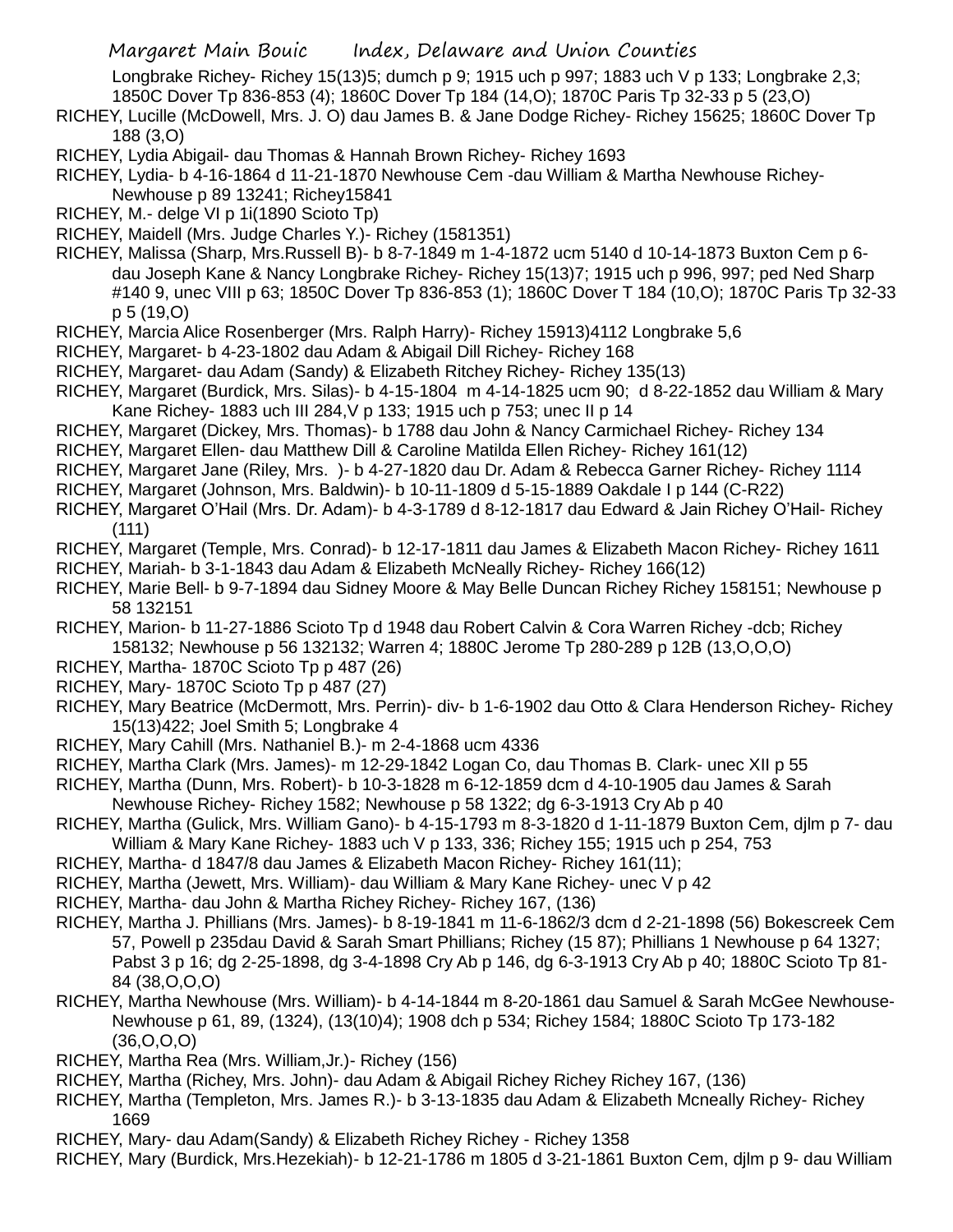& Catharine O'Hail Richey- Richey 153; ; 1883 uch V p 133

- RICHEY, Mary C. (Mrs. Charles L.)- b 1850 d 12-24-1912 (62y10m) Oakdale 2507 (F169) I p 136 (F-R11-3) RICHEY, Mary (Coffman, Mrs. John)- b 8-6-1825 dau Adam & Elziabeth McNeally Richey- Richey 1663
- RICHEY, Mary Elizabeth (Drumm, Mrs. Thomas R.)- b 1-22-1856 m 12-3-1880 ucm 6848- dau Edward Y. & Rebecca Buxton Richey- Richey 15633; unec XVI p 51; 1870C Dover Tp 173-180 p 22 (13,O); 1880C Dover Tp 53-55 p 24 (20,O,O,O)
- RICHEY, Mary Etta- dau Almirah Richey- 1870C Paris Tp 33-34 p 5 (2,O)
- RICHEY, Mary Etta (Lamison, Mrs. Jay)- dau Leonard & Carrie Latimore Richey- Richey 15(13)12
- RICHEY, Mary (Findley, Mrs. James)- b 6-9-1784 m 8-14-1801 d 9-6-1823 dau John & Nancy Camichael Richey- Richey 132
- RICHEY, Mary F.- dau Joseph & Edna Farnum Richey- 1850C Dover Tp 169 (1,O)
- RICHEY, Mary Jane- dau Matthew Dill &Caroline Matilda Allen Richey- Richey 16(10)
- RICHEY, Mary Kane (Mrs. William R.)- b 4-15-1769 m 1792 d 10-23-1846 Buxton Cem p 5, djlm p 7- dau James & Martha Turner Kane- Richey(15); 1908 dch p 520; 1915 uch p 208, 753; 1883 uch V p 133, 357; dcq Eugene David 97; dcc Clara Loveless Edelbute 21; dcc Edith Smart Mitchell 21; Doris Richey Johnson 17; Ella Wells 49; Ella Richey Wells 17; 1830C Millcreek Tp 384 p 290 (60-70); unec V p 42, XVII p 30, 31
- RICHEY, Mary Kane (Loveless, Mrs. William Henry)- b 9-15-1841 m 11-26-1863 ucm 3495 d 6-25-1911 Oakdale I p 124 (F-R7-3); Freshwater p 10; dumch p 389; Loveless p 8; Longbrake 2,3; dumch p 389; 1915 uch p 985, 997; 1883 uch V p 133, 374 dcc Cinda Howey 13; dcc Clara Loveless Edelblute 5; dg 7-14-1911 (70) Cry Ab p 48; 1850C Dover Tp 836-853 p 125 (8,O); 1860C Dover Tp 184 (18,O)
- RICHEY, Mary Louisa (Papineau, Mrs. Duff Alfred T.)- 4-21-1896 m 6-7-1919 dau Jay Harvey & Flora Garvin Maugans Richey- Maugans Anc p 39, 40
- RICHEY, Mary M. Thomas (Mrs. Adam)- b 11-22-1843 m 9-6-1866 ucm 4029 d 6-29-1927 Oakdale I p 136 (F-R11-3)- dau Timothy & Jane Gates Thomas; Richey 15(13)4; dcq Doris Richey Johnson 5; Joel Smith 3,4; Longbrake 2,3; Maugans Anc p 103; 1883 uch V p 36, 375; 1880C Dover Tp 62-66 p 25 (36,O,O,O); 1900C Dover Tp 93-95 p 5A (56,O,O,O) m 33y, 4 ch
- RICHEY, Mary (Overstreet, Mrs. Elisha H.)- b 8-13-1881 m 10-29-1867 d 1923 dau William & Martha Newhouse Richey- Richey 15848; Newhouse p 90 13248
- RICHEY, Mary- lived with Philip Richey, black; 1870C Paris Tp 43-44 p 6 (17,O)
- RICHEY, Mary Samantha- opc 407
- RICHEY, Mary (Smart, Mrs. Joseph William)- b 11/10-11-1837 m 10-29-1867 dcm d 11-1-1884 or 1923- dau James & Sarah Newhouse Richey- dcc Edith Smart Mitchell 5; delge XIII p 6; dg 6-3-1913 Cry Ab p 40; 1908 dch p 835;Newhouse p 61 1325; opc 300a
- RICHEY, Mary Simpson (Mrs. James)- Mary, not Elizabeth- Richey (11)
- RICHEY, Mary "Polly" (Tindale, Mrs. John L.)- dau James & Elziabeth Simson Richey- Richey 117
- RICHEY, Mary (Turner, Mrs. Isiah)- m 6-14-1870 ucm 4734
- RICHEY, Massey/Massie Badley/Bodley (Mrs. William, Jr)- b 9-26-1804 m 11-20-1820 ucm 8; dau William & Sarah Hurst Badley- Richey (156); Dorothy Longbrake Roberts 21; uccp p 7 heir JB1 p 93; 1915 uch p 752; 1883 uch III p 283; 1830C Millcreek Tp 372 p 239 (20-30); unec II p 13; 1850C Dover Tp 837-854 (45,O); 1860C Dover Tp 237 (56,O)
- RICHEY, Matilda- dau Matthew Dill & Caroline Matilda Allen Richey- Richey 16(10)(10)
- RICHEY, Maurice Wayne- b 1-15-1905 son Isaac Newton & Ethel Harrison Richey- Richey 158142; Newhouse p 57 132142
- RICHEY, Mary/May Belle Duncan (Mrs. Sidney Moore)- b 84-1873 Richey (156815); Newhouse p 58 (13215)
- RICHEY, Maye Myers (Mrs. JosephTimothy)- b 1-23-1876 m 2-2-1899 dau Samuel Behm & Mary A. Bean Richey- dcq Doris Richey Johnson 3; Richey (15(13)44); Bean 1123623; 1908 dch p 574; Maugans Anc p 103; Joel Smith 4,5; opc 346; Graham 18(12)1; Longbrake 3,4; 1900C Dover Tp 185-187 p 5B (24,O,O,O)
- RICHEY, Mildred (Ellis, Mrs. Leo)- Graham (183711)
- RICHEY, Milo B. 'LaVerne''Virginia M.'- m(2) 7-25-1947 d 3-17-1977 (72) Glendale Cem- Richey
- RICHEY, Milton 'Margaret Jane Orr'- b 5-1-1827 d Calif. On James 7 Elizabeth Macon Richey- Richey 161(10)
- RICHEY, Miriam/Mariam Blain (Mrs. Paul)- Richey 158135; Newhouse (132135)
- RICHEY, Miriam E. Johnson (Mrs. James Harison)- Richey (1665)
- RICHEY, Myrtle (Griffin, Mrs.Henry C.)- b 78-27-1911 dau Karl Garvin & Edith Dorothy Stegman Richey Maugans Anc p 39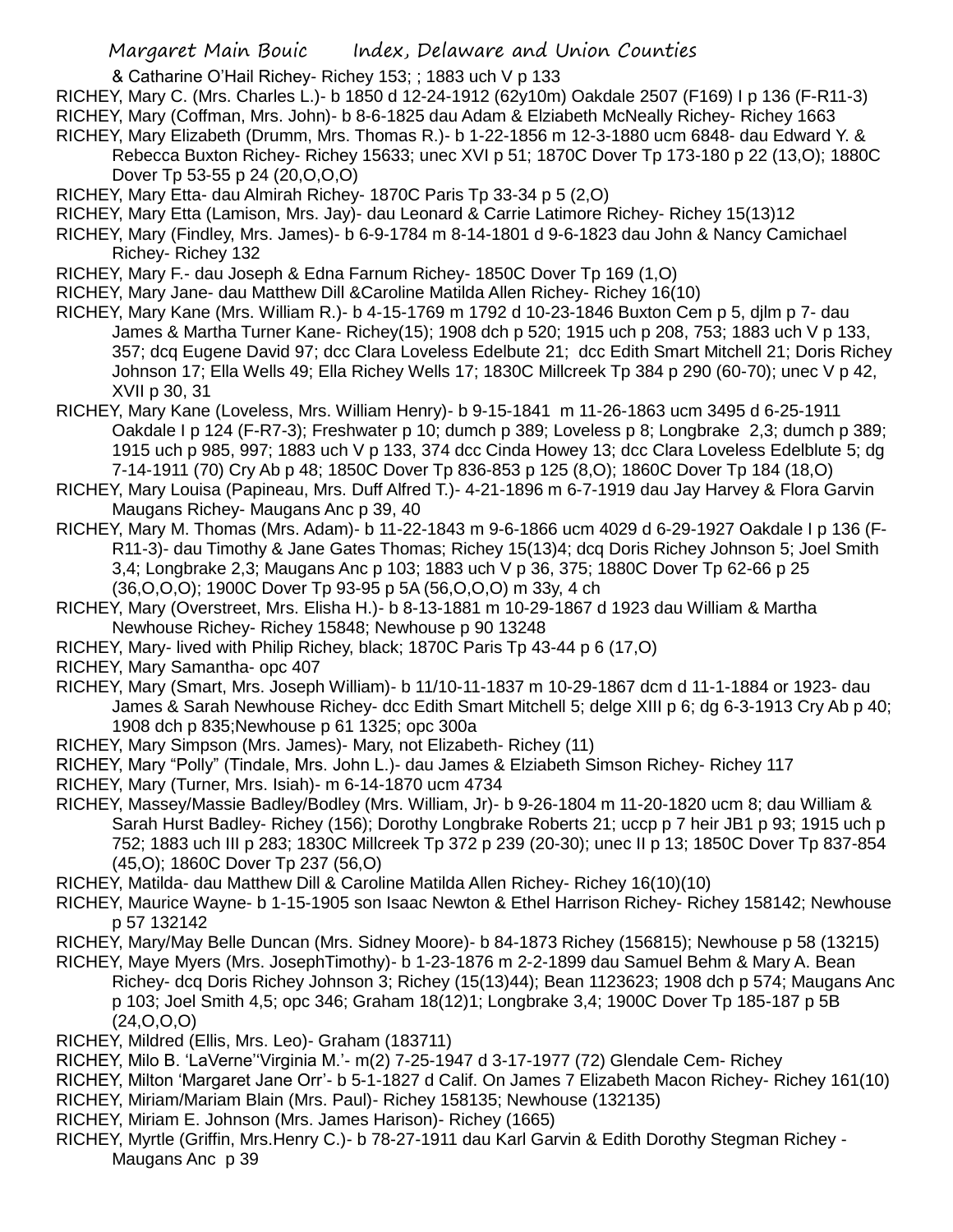- RICHEY, Nan (Lemon, Mrs. Robert)- b 1-15-1929 du Frank Adam Oliver & Ruth Wells Richey- Richey 15(13)4212
- RICHEY, Nancy- dau Adam & Agnes Bolton Richey- Richey 18
- RICHEY, Nancy Agnes (Findley, Mrs. Alex)(Courtney, Mrs. John B)- b 5-11-1795 m(1) 4-13-1812 (2) 12-16- 1818 d 9-28-1880 dau John & Nancy Carmichael Richey- Richey 137
- RICHEY, Nancy- dau Adam (Sandy) & Elizabeth Richey Richey- Richey 135(12)
- RICHEY, Nancy Bolton (Mrs. Adam)- 1883 uch V p 357, this should be Agnes
- RICHEY, Nancy Carmichael (Mrs. John)- m 1799; Richey (13)
- RICHEY, Nancy (Curts, Mrs. Robert)- dau Milo B. & LaVerne Richey- Richey
- RICHEY, Nancy (Hatfield, Mrs. Robert George)- b 2-22-1784 m 1807 d 10-19-1865 dau William & Catherine O'Hail Richey- Richey 152
- RICHEY, Nancy Longbrake (Mrs. Joseph Kane)- b 8-1-1817 m 12-24-1835 d 5-17-1888 Buxton Cem p 5, djlm p 6- dau George & Susannah Catrow Longbrake- 1883 uch V p 121, 133, 375; Richey (15(13)); Maugans Anc p 39; 1915 uch p 986, 996; dcc Clara Loveless Edelblute 11; ped Ned Sharp #140 19; dcq Annabelle Edelblute Howey 27; Doris Richey Johnson 9; unec VIII p 63; dg 7-14-1911 Cry Ab p 48; 1850C Dover Tp 836-853 (33,O); 1860C Dover Tp 184 (43,O); 1870C Paris Tp 32-33 p 5 (52,O); 1880C Dover Tp 59-63 p 25 (62,O,Va,Va)
- RICHEY, Nancy- dau Matthew Dill & Caroline Matilda Allen RicheyRichey 16(10)11
- RICHEY, Nancy Rodgers (Mrs. William)- Richey (1132)
- RICHEY, Nancy (Warren, Mrs. Robert)- b 12-20-1830 m 5-6-1851 dcm d 7-4-1913 dau James & Sarah Newhouse Richey- Richey 1583; Newhouse p 59 1323; Warren (1192); dg 6-3-1913 Cry Ab p 40
- RICHEY, Naomie Bird (Parsons, Mrs. Edward)- b 9-17-1905 dau John & Catherine Amelia Bird Richey- Richey 1581231; Newhouse p 39, 55 1321231; 1908 dch p 499, 521; dg 3-1-1912

Cry Ab p 103

- RICHEY, Nathaniel B. 'Mary Cahill'- m 2-4-1868 ucm 4336
- RICHEY, Newton F. son James & Sarah Newhouse Richey- lived with James & Sarah Buxton- 1870C Dover Tp 178-180 p 22 (18,O); dg 6-3-1913 Cry Ab p 40
- RICHEY, Newton J.- 1870C Scioto Tp p 479 (43\*)
- RICHEY, Octavia Behm (Mrs. Thomas Newton)- b 2-27-1853 m 2-18-1875 dau Jacob Behm Richey- (15631); 1880 dch p 670
- RICHEY, Oko- 1908 dch p 552; 1908 dch p 443; delge VIII p 9
- RICHEY, Orilla- ch Simpson & Polly Bowling Richey- Richey 1134
- RICHEY, Otto 'Clara Henderson'- b 1-15-1869 m 9-1894 d 11-23-1935 bur Port Clinton, O.- son Adam & Mary Mariah Thomas Richey- Richey 15(13)42; Joel Smith 4,5; Longbrake 3,4; 1883 uch V p 375; 1870C Dover Tp 336-37 p 5 (1,O); 1880C Dover Tp 62-66 p 25 (11,O,O,O)
- RICHEY, Park Evan- b 10-14-1930 son Frank Adam Oliver & Ruth Wells Richey- Richey 15(13)4213
- RICHEY, Paul Duncan- b 1-17-1899 son Sidney Moore & May Belle Duncan Richey- Richey 158152; Newhouse p 58 132152
- RICHEY, Paul 'Marium Blain'- b 6-2-1892 d 12-9-1961 son Robert Calvin & Cora Warren Richey- Richey 158135; Newhouse 132135; 1900C Jerome Tp 280-289 p 12B (7,O,O,O)
- RICHEY, Peter Henry- b 10-9-1951 son Ralph Harry & Marcia Alice Rosenberger Richey- Richey 15(13)41122; Longbrake 6
- RICHEY, Phebe Sherman (Mrs. )- mother-in-law of E. M. Miligan- dg 2-27-1903 Cry Ab p 171
- RICHEY, Philip- 1870C Paris T 43-44 p 6 (62,Va), black
- RICHEY, Phillip- son Milo B. & LaVerne Richey- Richey
- RICHEY, P. N.- delge IX p 61
- RICHEY, Polly Bowling (Foster, Mrs. )(Mrs. Simpson)- dau Aley & Patsie Williams Bowling- Richey (113)
- RICHEY, Ralph- b 2-12-1875 m(2) 9-15-1909 son William & Martha Newhouse Richey- Richey 15845;
	- Newhouse 13245, 13(10)45; 1880C Scioto Tp 173-182 (5,O,O,O)
- RICHEY, Ralph Harry 'Marcia Alice Rosenberger'- b 12-10-1917 son Harry Leon & Laura L. Frederick Richey-Richey 15(13)4112; Longbrake 5,6
- RICHEY, Raymond Mac- b 3-8-1888 d 2-3-1893 Newhouse Cem p 5; son James M. & Ella Berlett Richey-Richey 158124; Newhouse p 56 132124; 1908 dch p 521; dg 2-9-1894 Cry Ab p 153
- RICHEY, Rebecca Buxton (Mrs. Edward Y.)- b 1822 m 10-3-1850 ucm 1576 d2-9-1866 Buxton Cem p 5, djlm p 6; Richey (1563); 1880 dch p 670;unec VII p 41, VIII p 3, XIV p 18; 1860C Paris Tp 1214-1223 p 161 (32,Pa)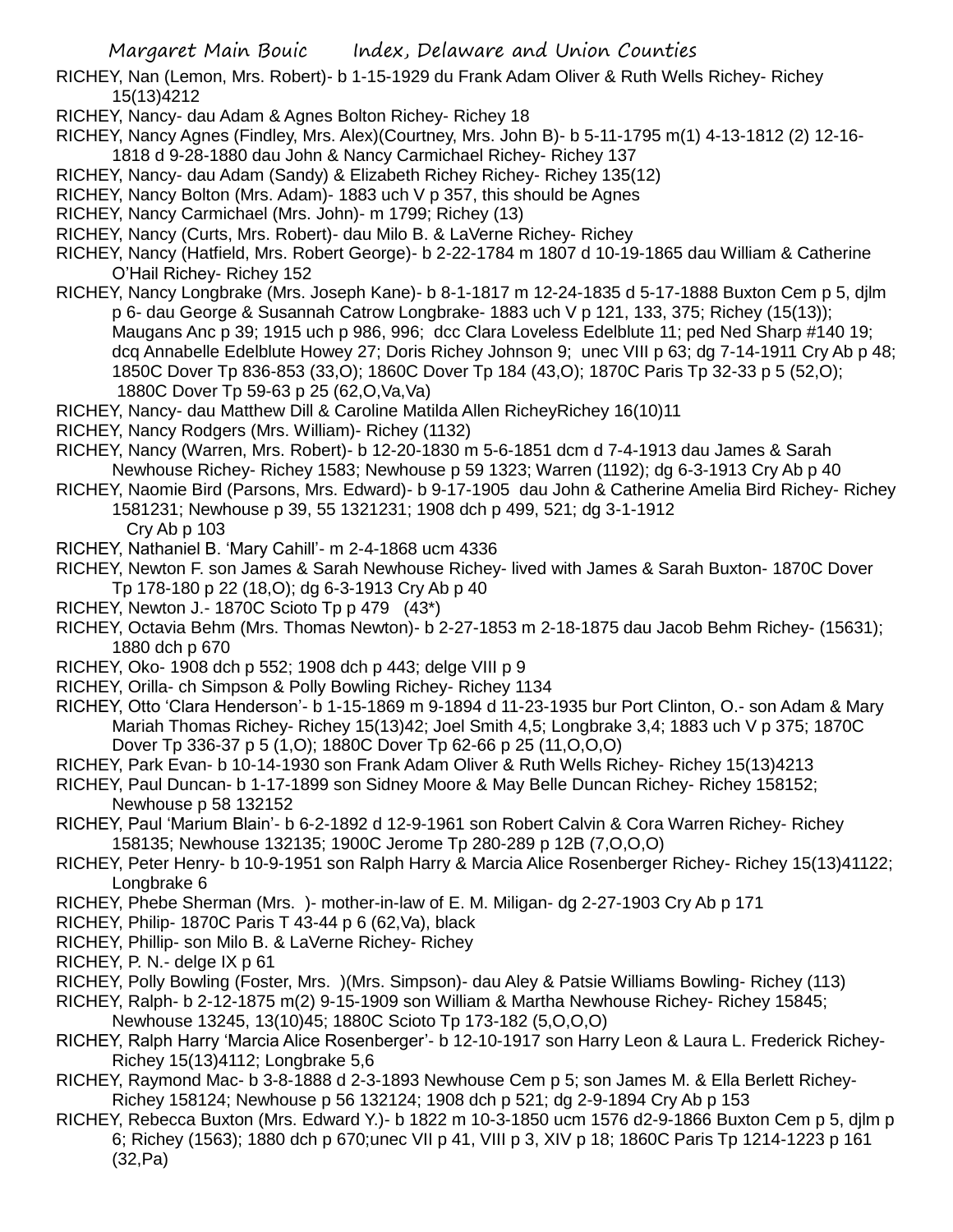RICHEY, Rebecca Garner (Mrs. Adam)- b 1797 m 1818- Richey (111)

- RICHEY, Renie- son Adam & Margaret O'Haril Richey- Richey 1111
- RICHEY, Retta M. (Weidman, Mrs. Theodore)- m 11-19-1884 ucm (Hearl) d 12-9-1893 Oakdale II p 18 (B-R9- 18)- dau Jefferson & Ida A. Longbrake Richey- Richey 156211; 1915 uch p 754; 1985 uch p 121; 1870C Dover Tp 73-74 p 9 (3,O)
- RICHEY, Rhoda Huston (Mrs. John G.)- Richey (1615)
- RICHEY, Robert- 1870C Scioto Tp 487 (10)
- RICHEY, Robert Alton- b 3-21-1904 son Dwight L. & Elizabeth Newlin Richey- Richey 15(13)412
- RICHEY, Dr. Robert Calvin 'Cora Warren'- b 11-4-1856 d 1934 son Isaac Newton & Eliza McClure Richey-Richey 15813; Newhouse p 56 13213l 1915 uch p 171; 1883 uch III p 398; 1880C Scioto Tp 175 (23,O,O,O)
- RICHEY, Robert- b 4-17-1866 son William & Martha Newhouse Richey- Richey 15842; Newhouse p 89 13242; 1880C Scioto Tp 173-182 (14,O,O,O)
- RICHEY, Robin- dau Mr. and Mrs. Ferrel Harris-Richey- engaged to Chris l. Warner
- RICHEY, Rosa Louisa Snyder (Mrs. Frank Hart)- b 4-224-1875 m 7-24-1899 d 5-18-1954 Newhouse Cem p 3 dau Leonard & Sarah Frances Howison Snyder- Richey (158121); Newhouse p 54 (132121); Howison 545; dcq Eugene David 7; 1908 dch p 521,722
- RICHEY, Ruth (Cone, Mrs. Paul J.)- b 7-25-1890 dau Robert Calvin & Cora Warren Richey- Richey 158134; Newhouse p 57 132134; Warren 4,5; 1880C Jerome Tp 280-289 p 12B (9,O,O,O)
- RICHEY, Ruth Evangeline (Webber, Mrs. Harold)- b 7-26-1910 dau John & Catherine Amelia Bird Richey-Richey 1581233; Newhouse p 39, 55 1321233; dg 3-1-19112 Cry Ab p 103
- RICHEY, Ruth Wills/Wells (Mrs. Frank Adam Oliver)- Richey (15(13)421)
- RICHEY, S.- uca p 46
- RICHEY, Sada Roberts (Mrs. Warren)- m 8-22-1910 Richey (158133)
- RICHEY, Sally (Berbrick, Mrs. Harry L.)- b 7-4-1871 dau William & Martha Newhouse Richey- Richey 15844; Newhouse p 89 13244, 13(10)44; 1880C Scioto Tp 173-182 (8,O,O,O)
- RICHEY, Samantha Smart (Mrs. Charles L.)-lic m 3-17-1881 ucm 6941- dau John & Mary Robinson Smart- W. Smart 117(12); 1883 uch V p 144, 336; dumch p 352; opc 407; unec XVI p 5
- RICHEY, Samuel- son Henry & Catharine Brown Richey- mul.- 1870C Paris Tp 44-45 p 6 (2,O)
- RICHEY, Samuel- b 7-9-1879 son William & Martha Newhouse Richey- Richey15847; Newhouse p 90 13247, 13(10)47; 1880C Scioto Tp 173-182 (11/12,O,O,O)
- RICHEY, Sarah- 1870C Scioto Tp p 487 (76)
- RICHEY, Sarah- d 12-27-1880 (80y7m) Sc Tp b Ross Co, dcdeaths
- RICHEY, Sarah (Aplin, Mrs. Thomas)- b 2-14-1800 or 5-27-1800 m 11–18-1847 d 7-20-1876 or 12-27-1880 Buxton Cem, djlm p 7- dau William & Mary Kane Richey- Richey 159;
- RICHEY, Sarah Cryder (Mrs. William Y.)- m 3-1-1881 ucm 6926. Richey (15811);
- RICHEY, Sarah Graves (Fosdick, Mrs. Jay)( Mrs. William Dill)(Spires, Mrs. Samuel) m (2) 10-1848- Richey  $(16(10)3)$
- RICHEY, Sarah (Henderson, Mrs. James)- m 11-25-1847 ucm (Hearl)
- RICHEY, Sarah- dau Joseph & Edna Farnum Richey- 1860C Dover Tp 169 (5,O)
- RICHEY, Sarah Newhouse (Mrs. James)- b 5-26-1801 m 1823 d 12-27-1880 dau Anthony & Nancy Coons Newhouse- dcc Edith Smart Mitchell 11
- RICHEY, Sidney M.- 1870C Scioto Tp p 479 (1)
- RICHEY, Sophronia- 1840C Dover Tp 11394 (30-40)
- RICHEY, Stella Evans (Mrs. Deak) (Lynch, Mrs.Gorman)- d Thursday (86) Newhouse Cem- sister Ernest Evans- Richey
- RICHEY, Stephanie Summer- b 7-27-1998 dau Erich Scott & Julie Heston Richey- Richey
- RICHEY, Thomas 'Hannah Brown'- b 4-23-1802 d 2-12-1848 bur Iowa- son Adam & Abigail Dill Richey- Richey 169
- RICHEY, Thomas Newton 'Octavia Behm'- b 9-5-1851 m 2-18-1875 d 3-16-1892 Buxton Cem p 5, djlm p 7 son Edward Y. & Rebecca Buxton Richey- Richey 15631; 1880 dch p 669
- RICHEY, Tilford- b ca 1832 d winter 1847/8 son James & Elizabeth Macon Richey- Richey 161(12)
- RICHEY, Virginia M. Emswiler (Mrs. Milo B.)- m 7-25-1947 d 7-3-1977 (68) Glendale Cem- Pabst 8 p 42- Richey
- RICHEY, Warren 'Sada Roberts'- b 9-8-1888 m 8-22-1910 son Robert Calvin & Cora Warren Richey- Richey 158133; Newhouse p 57 132133; 1900C Jerome Tp 280-289 p 12B (13,O,O,O)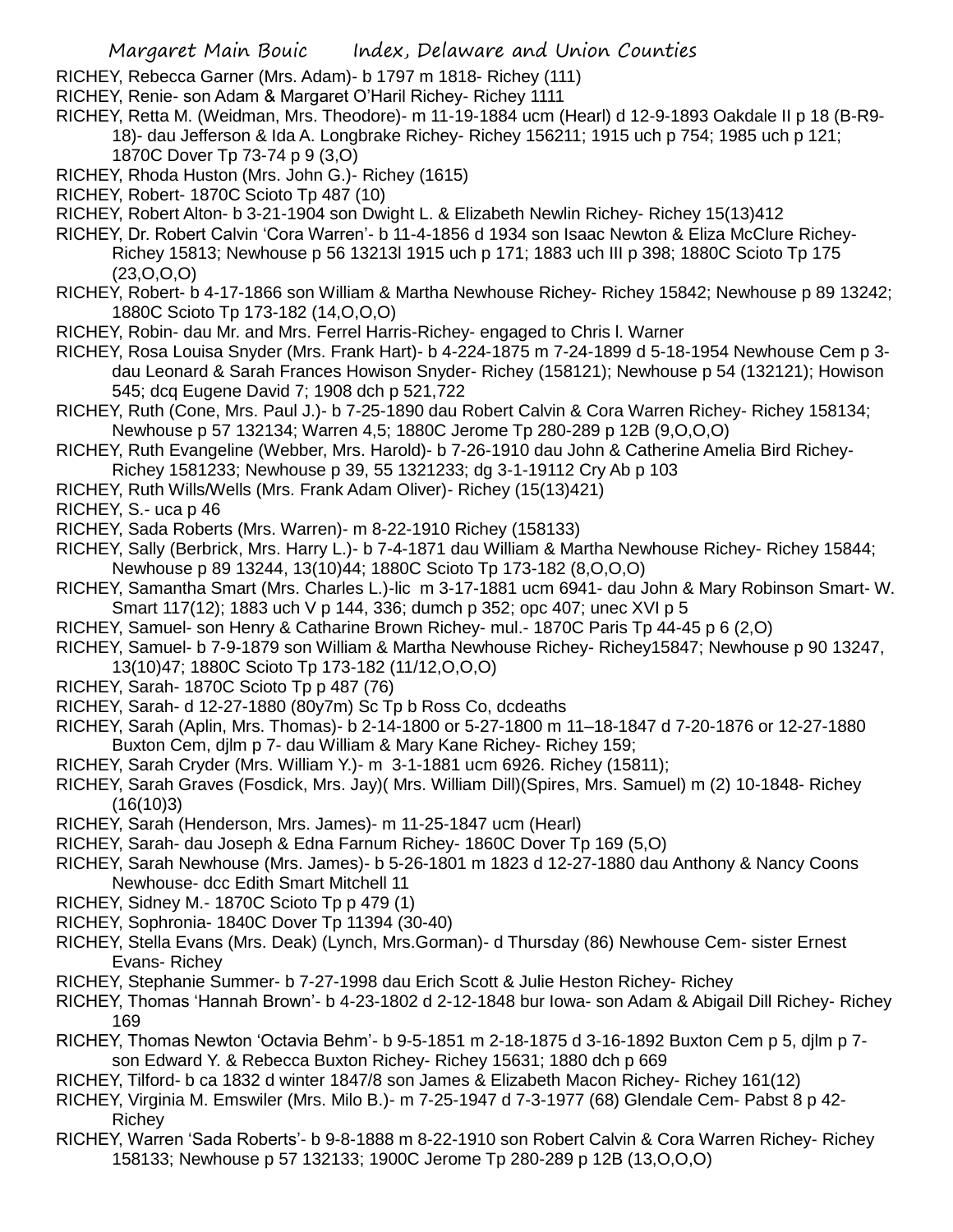RICHEY, Wesley 'Harriet Burns'- b 1813 d 10-5-1887 son Simpson & Polly Bowling Richey- Richey 1133 RICHEY, Wesley- son Thomas & Hannah Brown Richey- Richey 1692

- RICHEY, William- 1870C Scioto Tp p 487 (35\*)
- RICHEY, William- 1870C Scioto Tp p 479 (18)
- RICHEY, William Bruce- son Thomas & Hannah Brown Richey- Richey 1696
- RICHEY, William Sr. 'Catherine O'Hail''Mary Kane'- b 12-7-1759 m(1) 1780 (2) 1792 d 8-17-1847 Buxton Cem p 5-son Adam & Agnes Bolton Richey- dcq Eugene David 96; Clara Loveless Edelblute 20; Doris Richey Johnson 16; dcq Ella Wells 48, Ella Richey Wells 16; 1908 dch p 403, 520, 528; 1883 uch IV 432, 433, 535, V p 36, 133, 328, 336, 357, 371, 372,; 1915 uch p 208, 254, 437, 438, 752, 753; unec v p 42, XIV p 8, XV p 40, 63, XVII p 30, 31; 1820C Union Tp
- RICHEY, William- son Clark & Celia Jane Smith Richey- 1860C Darby Tp 389-391 p 56 (1,O)
- RICHEY, William Dill 'Sarah Graves'- b 2-22-1828 Warren Co, IN. D 5-30-1854 Cal. son Matthew Dill & Caroline Matilda Allen Richey- Richey 16(10)3
- RICHEY, William G.- son James B. & Jane Dodge Richey- Richey 15626; 1915 uch p 753
- RICHEY, William- son Henry & Catharine Brown Richey- 1870C Paris Tp 44-45 p 6 (4,O), mul
- RICHEY, William- son James & Mary Simpson Richey- Richey 115
- RICHEY, William- son Joseph & Edna Farnum Richey- 1860C Dover Tp 169 (7,O)
- RICHEY, William 'Martha Newhouse'- b 7-23-1833 m 8-20-1861 d 11-23-1910 son James & Sarah Newhouse Richey- Richey 1584; Newhouse p 61, 89, 1324, (13(10)4); dg 6-3-1913 Cry Ab p 40; 1880C Scioto Tp 183-182 (46,O,Pa,O)
- RICHEY, William Mason Romaine- b 3-19-1819 son Dr. Adam & Rebecca Garner Richey- Richey 1112
- RICHEY, William. Jr. 'Massey/Massie Bradley' Badley''Martha Rea'-b 8-10-1794 m 11-20-1820 ucm 8 d 3-16- 1882- son William,Sr & Mary Kane Richey- Richey 156; 1915 uch p 103, 184, 437, 752; 1883 uch III p 283, 284, 287, 288, 314, 368, 371, V p 38, 133; dcc Dorothy Longbrake Roberts 20; hmp p 27, 37, 90; unec II p 13, 14, III p 29, 37, 38, IV p 8, 32, 33, XIII p 34, XIV p 53; mt 6-26-1850, 7-31-1852, 9-17- 1856, 6-22-1859, 10-8-1859(65), 8-15-1860 (69); uccp p 2 sec will Bk p 81; uccp p 7 sec JB1 p 9; uccp p 9 JB 1 p 136; uccp p 18 sec p 297; uccp p 28 J3 p 193; uccp p 32 sec JB p 339; uccp p 41 secJB 4 p 282; uccp p 45 adc JB4 p 381; uccp p 26 sc JB3 p 73; uca p 14, 77; 1820C Union Tp; 1840C Dover Tp 1896 (40-50); 1850C Dover Tp 837-854 (55); 1860C Dover Tp 237 (66,Pa)
- RICHEY, William 'Nancy Rodgers'- b 7-3-1810 son Simpson & Polly Bowling Richey- Richey 1132
- RICHEY, William Paul- son Charles R. & Agnes Richey- Richey
- RICHEY, William- lived with Philip Richey- 1870C Paris tp 43-44 p 6 (13,O); black
- RICHEY, William R. 'Mary Kane'- b 1759 d 1847 dcc Clara Loveless Edelblute 20; dcc Edith Smart Mitchell 20
- RICHEY, William- adm of Stephen Smith Estate, unec VI p 26
- RICHEY, Dr. William Y. 'Sarah Cryder'- b 4-11-1851 m 3-1-1881 ucm 6926 son Isaac Newton & Eliza McClure Richey- Richey 15811; Newhouse p 52 13211; 1908 dch p 512; Pabst 3 p 8, 15, 18; dg 4-8-1910 Cry Ab p 115; 1870C Scioto Tp 72 (18,O); 1880C Sc Tp 175-184 (28,O,O,O)
- RICHHART, Susan E.- unec VI p 55 from blind school (1850)
- RICHHATT, B.- unec XII p 21 (letter 1842)
- RICHIE, Belva M.- b 3-1897 dau Samuel & Sarah E. Richie- 1900C York Tp 224 p 9B (3,O,O,O)
- RICHIE, Bonnie (Mrs. Gary)(Jones, Mrs. )- Richie
- RICHIE, Brenda- 1977 ucd
- RICHIE, Celia Jane Smith (Mrs. Clark)- m 11-11-1857 ucm (Hearl)
- RICHIE, Charlie- brother Mrs. White- Magnetic Sparing; dg 12-16-1898 Cry Ab p 176
- RICHIE, Chester A.-b 5-1894 son Samuel & Sarah E. Richie-1900C York Tp 224 p 9B (6,O,O,O)
- RICHIE, Clark 'Celia Jane Smith'- m 11-11-1857 ucm (Hearl)
- RICHIE, Diana (Brown, Mrs. )- dau Robert J. Richie- Richie
- RICHIE, Dianna- b 3-1891 dau Samuel & Sarah E. Richie- 1900C York Tp 224 p 9B (9,O,O,O)
- RICHIE, Emma V. (McIlroy, Mrs. Pearl)- m 1-7-1897 ucm (Hearl
- RICHIE, Fannabel (Mrs. John F.)- 1959 ucd
- RICHIE, Gary 'Bonnie'- son John F. & Fannabel Richie- Richie; 1959(14) ucd
- RICHIE, Jane McCullough, Mrs. John)- dcq Hammond Crawfod 23
- RICHIE, John F. 'Fannabel'- 1959 ucd
- RICHIE, Mrs. Col John- d 3-13-1891 mother of Mrs. T. B. Williams, dg 4-3-1891 Cry Ab p 51
- RICHIE, Josephine- 1959 ucd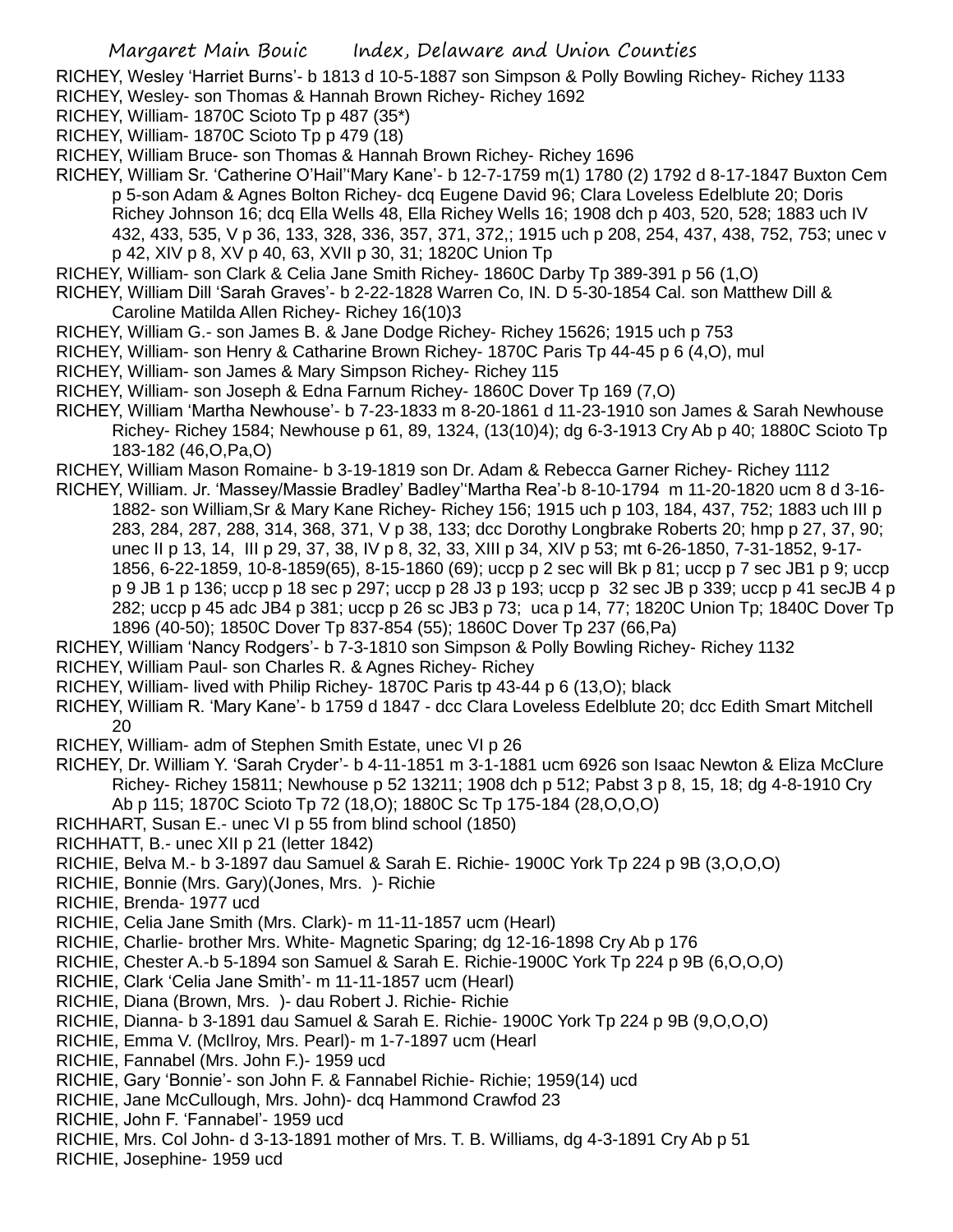RICHIE, Kimberly Sue - dau Gary Richie & Bonnie Jones- Richie- engaged to Daniel James Matt

- RICHIE, Luann- dau John F. & Fannabel Richie- 1959 (10m) ucm
- RICHIE, Maree McCumber (Mr Claskey, Mrs. ) (Mrs. Robert J.)- b 3-14-1918 d 11-4-1992 (74) bur New Bloomington- dau Christopher & Princess Hindman McCumber- Richie
- RICHIE, Polly- delge V p 36 (1826 Berlin Tp); Pabst 1 p 4
- RICHIE, Raymond- b 3-9-1889 Scioto son J. M. & Ella Burlett Richie- dcb
- RICHIE, Robert J. 'Maree McCumber'- d 9-11-1977- Richie
- RICHIE, Samuel 'Sarah E.'- b 2-1859 1900C York Tp 224 p 9B (41,O,O,O) m 10y
- RICHIE, Sarah- 1840C Jackson Tp 243 (20-30)
- RICHIE, Sarah E. (Mrs. Samuel)- b 1-1873 1900C York Tp 224 p 9B (27,O,O,O) m 10y, 3 ch
- RICHIE, S. R. (Mrs. Dr. T. B)- brother Nancy M. Williams- dg 1-6-1914 Cry Ab p 83
- RICHIE, Timothy- son John F. & Fannabel Richie- 1959 (16) ucd
- RICHIE, W.- uca p 83, Liberty Tp
- RICHIE, Warren- b 9-8-1888 Sc Tp son R. C. & Cora Warren Richie- dcb
- RICHIE, William- 1915 uch p 132; 1883 uch V p 381
- RICHIE, Mrs. Dr. William- dau Mrs. Cynthia Crider- dg 8-26-1898 Cry Ab p 164
- RICHIE, William C.- Co K. 145th OVI d during year- dg 6-2-1914 Cry Ab p 126
- RICHINBACHER, Anna E. (Lucsh, Mrs. Charles W.)- m 1-9-1883 ucm (Hearl)
- RICHISON, Christy- b 1973 ch Ronald E. & Jo Ann Richison- 1980 dcd
- RICHISON, Eric- b 1971 son Ronald E. & Jo Ann Richison- 1980 dcd
- RICHISON, Jo Ann (Mrs. Ronald E.)- 1980 dcd
- RICHISON, Ronald E. 'Jo Ann'- 1980 dcd
- RICHMAN, infant b 1-30-1871 Brown Tp dau Martin & Adaline Richman- dcb
- RICHMAN/RICHMOND, Beatrice (Overly, Mrs. Dean)- b 8-5-1897 m 10-12-1919 d 2-113-1990 (92) Oakdale Cem-dau Willis Frank & Elizabeth Luella Hostetler Richman- Richman; 1900C Paris Tp 116-119 p 7B (2,O,Ind,Ind); obit Louella, mlib (15-1912)
- RICHMAN, Bertha Erskin (Mrs. Willis Frank)- b 1890 d 10-16-1929Oakdale I p 132 9F-R9-12)
- RICHMAN, Betsey (Langdon, Mrs. James)- m 6-11-1823 Madison Co, unec IV p 64
- RICHMAN, Catherine (Mrs. George)- d 5-30-1881 (59-4-15) Peak Cem, Westfield Tp, Morrow Co, Powell p 354
- RICHMAN, Delores (Mrs. Erskine)- 1967 ucd
- RICHMAN, Elizabeth Louella Hostetter (Mrs. William Frank)- d 1912- Richman
- RICHMAN, Elizabeth (Scanlon, Mrs. Julian)- d 10-25-1985 (81) dau Willis & Louella Elizabeth Hostetter Richman- (8-1912); obit Louella, mlib; Richman
- RICHMAN, Erskine 'Delores'- 1967 ucd
- RICHMAN, George 'Catherine'- d 6-22-1894 (81y24d) Peake Cem, Westfield Tp, Morrow Co, Powell p 354 RICHMAN, John- uca p 106
- RICHMAN, John S.- b 1-29-1879 d 4-15-1911 Peak Cem, Westfield Tp, Morrow Co, Powell p 354
- RICHMAN, John 'Tabitha Downing'- m 1-17-1822 Madison Co, unec IV p 63
- RICHMAN, Letitia Gould (Mrs. William)- Richman
- RICHMAN, Levi C.'Emma'- b 11-10-1846 d 1-14-1917 Peak Cem, Westfield Tp, Morrow Co, Powell p 354
- RICHMAN, Louella/Lula (Mrs. Willis F.)- b 1870 Indiana d 12-7/11-1912 (40y6m) Oakdale 2503 (F-149) I p 132 (F-R9-12)- dau Mrs. Rose Hostetter, obit, mlib
- RICHMAN, Martha- dau D. & C. d 1-15-1866 (13-4-15) Peak Cem, Westfield Tp, Powell p 354
- RICHMAN, Martha (Garton, Mrs. David)- m 12-16-1826 Madison Co, unec V p 27
- RICHMAN, Norman- 1967 ucd
- RICHMAN, R. 1979 ucd, Jerome Tp
- RICHMAN, Sandra- b 1950 dau Erskine & Delores Richman- 1967 ucd
- RICHMAN, S. M.- uca p 106
- RICHMAN, Tabitha Downing (Mrs. John)- m 1-17-1822 Madison Co, unec IV p 63
- RICHMAN, Teresa- b 1957 dau Erskine & Delores Richman- 1967 ucd
- RICHMAN, William 'Letitia Gould'- Richman
- RICHMAN, Willis Frank 'Elizabeth Louella Hostetter''Martha Erskin'- b 5-8-1873/0 d 1956(82) i p 132 (F-R9-12) son William & Letitia Gould Richman- Richman; uninf p 29; obit Louella, mlib
- RICHMOND, Aaron Banks 'Frances Inona Bortz Richmond- Richmond
- RICHMOND, Abigail (Burdick, Mrs. Thomas, Jr.)- unec IV p 56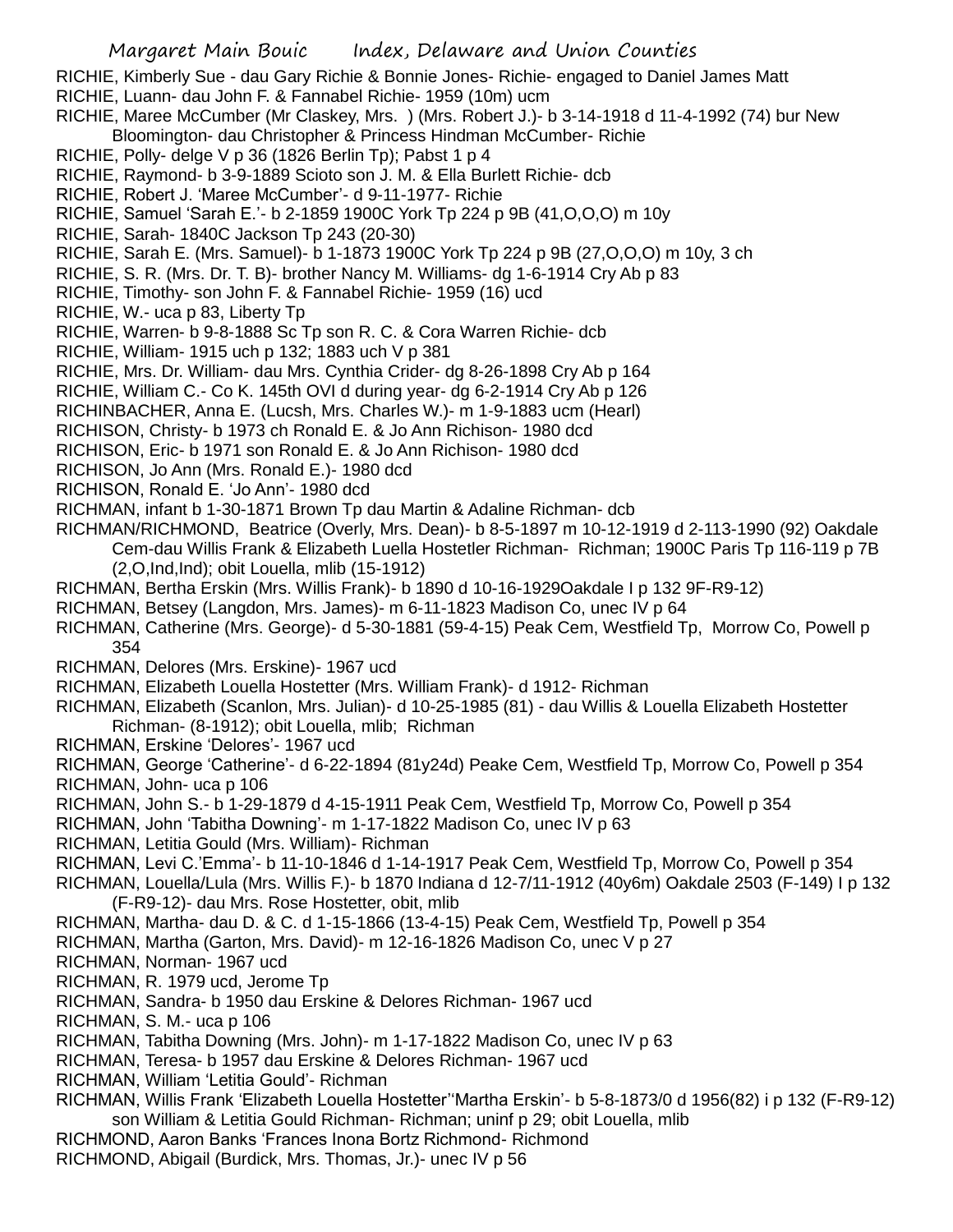- RICHMOND, Adaline (Mrs. Martin W.)- 1870C Brown Tp p 238 (36)
- RICHMOND, Albert- son George & Catharine Richmond- 1880 dch p 795
- RICHMOND, Alice (Tulas, Mrs. )- dau William Richmond- Richmond
- RICHMOND, Allen- Richmond
- RICHMOND, —(Jervis, Mrs. Tom)- dau Allen Richmond- Richmond
- RICHMOND, Amy-dau George & Catharine Richmond- 1880 dch p 795
- RICHMOND, Arnetta Phillips (Mrs. Francis E.)- Richmond
- RICHMOND, Augustus- son George & Catharine Richmond- 1880 dch p 795
- RICHMOND, Augustus 'Rebecca Savage'- m 8-31-1862 ucm 3352
- RICHMOND, Bangs 'Veva Wilson'- Richmond; 1980 dcd
- RICHMOND, Rebecca "Becky" (Eddy, Mrs. Jeff)- dau Ted & June Andrews Richmond- Richmond
- RICHMOND, Betty A. Driller (Mrs. Elmer Loren)- m 8-24-1935- Richmond
- RICHMOND, Beverly (Kinney, Mrs. Stephen)- dau Elmer Loren & Betty A. Driller Richmond- Richmond
- RICHMOND, Bryan 'Dorothy Baldwin'- m 8-25-1919 d 11-25-1972 (75) Ashley Union Cem- son Lester & Dora Dell Schneck Richmond- Richmond; delge X p 29, XV p 3, 35, Downing Re.
- RICHMOND, Carol D. (Reed, Mrs. Robin Rex)- b 1957 m 12-31-1976 dau Edgar A. & Janice Richmond-Richmond; 1967, 1971, 1973, 1975 ucd
- RICHMOND, Catharine (Mrs. George)- 1880 dch p 795
- RICHMOND, Cheryl (Parker, Mrs. Ron)- dau Francis E. & Virginia H. Goodwin Richmond- Richmond
- RICHMOND, Cheryl- 1980 dcd
- RICHMOND, Cindy- dau Francis E. & Virginia H. Richmond- 1980 dcd
- RICHMOND, Clara Olds (Mrs. Nolan)- d 1-15-1981 (79) Fla. Marlborough Cem- Richmond
- RICHMOND, Cynthia W. Doty (Mrs. Gideon)- m 3-4-1845 dcm
- RICHMOND, Cyrus- son George & Catharine Richmond- 1880 dch p 795
- RICHMOND, Mrs. Cyrus- dau Andrew Ingle- d Tuesday- dg 11-30-1894 Cry Ab p 185; dg 3-30-1900 Cry Ab p 14
- RICHMOND, Daisy F. (Mrs. )- d 3-21-1970 (90) Oak Grove Cem, Richmond
- RICHMOND, David- son Francis E. & Virginia Richmond- 1980 dcd
- RICHMOND, Donald- son Nolan & Clara Olds Richmond- Richmond
- RICHMOND, Dora- delge X p 29
- RICHMOND, Dora Dell Schneck (Mrs. Lester)- Richmond
- RICHMOND, Dorothy I. Baldwin (Mrs. Bryan)- m 8-25-1919d Fla 5-26-1980 (78) Ashley Union Cem- dau Calvin Baldwin- Richmond
- RICHMOND, Earl J.- son Daisy F. Richmond- Richmond; delge XI p 82, 1940 draft
- RICHMOND, Edgar A. 'Janice'- 1967, 1971, 1973, 1975, 1977, 1979, 1981 ucd
- RICHMOND, Edna (Fox, Mrs. )- dau Daisy F. Richmond- Richmond
- RICHMOND, Elizabeth Ann (Arbuckle, Mrs. Charles)- m 2-17-1846 Madison Co unec X p 18
- RICHMOND, Elmer Loren 'Betty A. Driller''Mae Lewis Barger'- b 3-5-1913 m(1) 8-24-1935 (2)6-12-1981 d 3-
- 10-1999 (86) Bellefontaine Cem- son Aaron Banks & Frances Inona Bortz Richmond- Richmond RICHMOND, Elvira- dau George & Catharine Richmond- 1880 dch p 795
- RICHMOND, Emma- d 11-27-1894 (38-4-12)Marlborough Tp- dau Samuel Conderman- b Marion Co, dcdeaths
- RICHMOND, Enoch- son William Richmond- Richmond
- RICHMOND, Ernest- son Lester & Dora Dell Schneck Richmond- Richmond; delge X p 29, XV p 4 Main reunion
- RICHMOND, Frances A. Maine (Mrs. William J.)- b 7-2-1854 dau William Leeds & Sarah Arvilla Frink Maine-Asp 1629
- RICHMOND, Frances Inona Bortz (Mrs. Aaron Banks)- Richmond
- RICHMOND, Francis E. 'Virginia H. Goodwin''Arnetta Phillips'- b 11-21-1923 d 5-9-1998 (74) son Bangs & Veva Wilson Richmond- Richmond; 1980 dcd
- RICHMOND, Frank 'Kate'- son Francis E. & Virginia H. Goodwin Richmond- Richmond; 1980 dcd
- RICHMOND, Fred W.- b 1877 d 1932 Milford Cem, Un Al
- RICHMOND, Gary- son Francis E. & Virginia H. Goodwin Richmond- Richmond
- RICHMOND, George 'Catharine'- 1880 dch p 795
- RICHMOND, George Elson 'Mary Bensheimer'- d 10-24-1978 (83) bur Zanesville- Richmond
- RICHMOND, Gerald W. 'Sharon D.'- b 1946 d 1974 Claibourne Cem p 104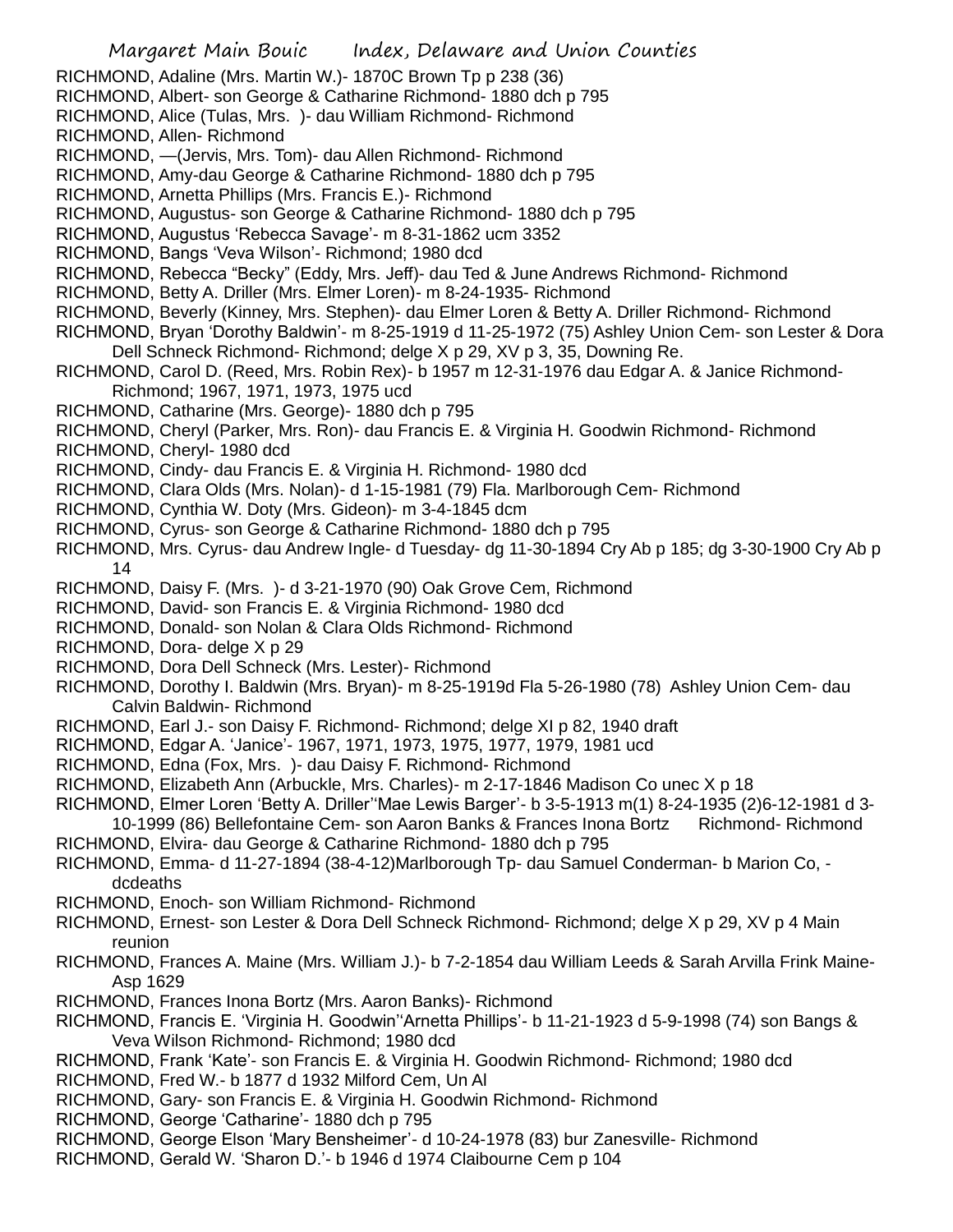RICHMOND, Gideon 'Cynthias W. Doty'- m 3-4-1845 dcm;-

RICHMOND, Gideon 'Lois Ames'- m 5-12-1839 dcm d 8-20-1844 (24-11-6) Berlin Tp House; Cem, Powell p 48; 1840C Berlin Tp p 207 (15-20); Olen Gaz 5-18-1839, Wight p 34

- RICHMOND, Glen 'Leslie'- son Francis E. & Virginia H. Goodwin Richmond- Richmond
- RICHMOND, Harriet N. Doty (Mrs. William C.)- m 1-15-1845 dcm
- RICHMOND, Henry- 1840C Berlin Tp p 205 (40-50)
- RICHMOND, Henry- d 1-2-1887 (46) Brown Tp- dcdeaths
- RICHMOND, Henry- son George & Catharine Richmond- 1880 dch p 795
- RICHMOND, Horace- son L. W. & Lucinda Richmond- 1860C Paris Tp 1296-1287 p 172 (5,O)
- RICHMOND, Hugh- son Bangs & Veva Wilson Richmond- Richmond
- RICHMOND, Ira- 1840C Thompson Tp, Delaware Co (40-50)- delge IV p 31
- RICHMOND, Irene (Frey, Mrs.Wesley)- dau Lester & Dora Dell Schneck Richmond- Richmond
- RICHMOND, James- son William Richmond- Richmond
- RICHMOND, Janice D. (Mrs. Edgar A.)- 1967, 1971, 1973, 1975, 1977, 1979, 1981 ucd
- RICHMOND, John- d 8-31-1862- 1883 uch IV p 492
- RICHMOND, John- son William Richmond- Richmond
- RICHMOND, John- son L. W. & Lucinda Richmond- 1860C Paris Tp 1296-1287 p 172 (15,NH)
- RICHMOND, June Andrews (Mrs. Ted)- v 5-6-1930 m 11-16-1949 d 7-29-1991 (61) Marlborough Cem- dau
- William H. & Gladys A. Moore Andrews- Richmond
- RICHMOND, J. W.- 1883 uch IV p 535
- RICHMOND, Kate (Mrs. Frank)- Richmond
- RICHMOND, L. B.- 1908 dch p 427; delge X p 29
- RICHMOND, Mrs. L. B.- Main reunion- delge XV p 4
- RICHMOND, Leola (Fleshman, Mrs. )- dau William Richmond- Richmond
- RICHMOND, Leslie (Mrs. Glen)- Richmond
- RICHMOND, Lester 'Dora Dell Schneck'- Richmond; delge XV p 35, Downing reunion
- RICHMOND, Lester- son George & Catharine Richmond- 1880 dch p 795
- RICHMOND, Letta- dau George & Catharine Richmond- 1880 dch p 795
- RICHMOND, Lois Ames (Mrs. Gideon)- m 5-12-1839 dcm; Olen Gaz 5-18-1829, Wight p 34
- RICHMOND, L. P.- delge VIII p 23
- RICHMOND, Lucinda (Mrs. L. W.)- 1860C Paris Tp 1296-1287 p 172 (46,NH)
- RICHMOND, Luela E. (Mrs. Willis)- b 5-1873 1900C Paris Tp 116-119 p 7B (27,Ind,Ind,O) m 10y, 1 ch
- RICHMOND, L. W. 'Lucinda'- 1860C Paris Tp 1296-1287 p 172 (50,Mass)
- RICHMOND, Lydia- 1908 dch p 876
- RICHMOND, Mae Lewis (Barger, Mrs. )(Mrs. Elmer Loren)- m(2) 6-12-1981
- RICHMOND, Martin- son George & Catharine Richmond- 1880 dch p 795
- RICHMOND, Martin W. 'Adaline'- 1870C Brown Tp p 238 (32\*)
- RICHMOND, Mary Bell (Amrine, Mrs. John C.)- adopted- ped Jean Dennison #162 15; unec IX p 67
- RICHMOND, Mary Bensheimer (Mrs. George Elson)- d 6-3-1964 (66) bur Sunbury- Richmond
- RICHMOND, Mary Jane (Pettit, Mrs. William)- dau George & Catharine Richmond- 1880 dch p 795
- RICHMOND, Myrta- d 11-1-1872 (1-5-5) Brown Tp dcdeaths
- RICHMOND, Nancy Jane Lewis (Huber, Mrs. Philip) (Mrs. Paul)- b 10-14-1930 m(2) 10-1992 d 11-24-1997 airplane crash-Milford Cem- dau Delphi & Martha Katherine Kaufman Lewis - Richmond
- RICHMOND, Nettie- dau George & Catharine Richmond- 1880 dch p 795
- RICHMOND, Nolan/Nolen P. 'Clara Olds'- b 8-24-1895 m 11-22-1919 d 6-8-1990 (94) Marlborough Cem- son Lester & Dora Dell Schneck Richmond- Richmond; delge X p 29, XV p 4, 35 Main reunion
- RICHMOND, Paul 'Ted"June Andrews''Nancy'- b 8-29-1927 m (1) 11-16-1949 m(2) 10-1992 d 11-24-1997
- Marlborough Cem- airplane crash- son Nolan & Clara Olds Richmond- Richmond
- RICHMOND, Peter- son George & Catharine Richmond- 1880 dch p 795
- RICHMOND, Rebecca Savage (Mrs. Augustus)- m 8-31-1862 ucm (Hearl
- RICHMOND, Regina Ruth (Jervis, Mrs. Thomas L.)- b 1959 m 7-23-1977 dau Edgar A. & Janice Richmond-Richmond; 1967, 1971, 1973, 1975 ucd
- RICHMOND, Richard 'Ginny'- son Elmer Loren & Betty A. Driller Richmond- Richmond
- RICHMOND, Robert- son Aaron Banks & Frances Inona Bortz Richmond- Richmond
- RICHMOND, Robert"Bob"- b 1923 d 1939-Marlborough Cem p 191- son Nolan & Clara Olds Richmond-Richmond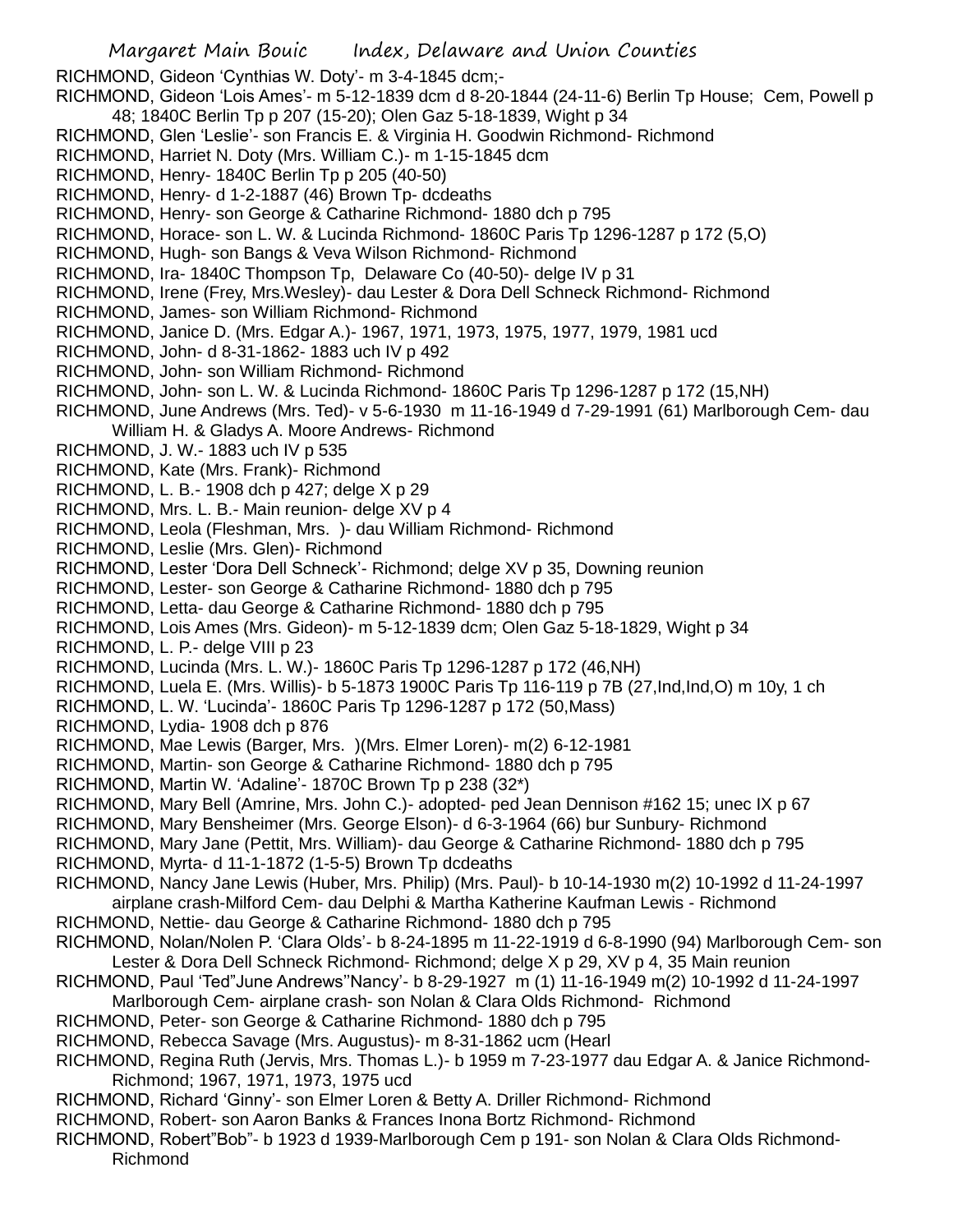RICHMOND, Roger- b 1964 son Edgar A. & Janice Richmond- 1967, 1971, 1973, 1975, 1977, 1979, 1981 ucd RICHMOND, Russell- b 1963 son Edgar A. & Janice Richmond- 1967m 1971, 1973, 1975, 1977, 1979, 1981 ucd

- RICHMOND, Ruth (Mrs. )(Hutchison, Mrs. Robert)- m 2-23-1843 Madison Co, unec IX p 66
- RICHMOND, S. M.- 1883 uch IV p 512
- RICHMOND, Ted 'June Andrews'- m 11-16-1949- Richmond
- RICHMOND, Teresa Arline(Gladden, Mrs. Jeff )- dau Paul Ted & June Richmond- Richmond
- RICHMOND, Thomas- son Francis Richmond- Richmond
- RICHMOND, Thomas W. d infancy- son Francis E. & Virginia H. Goodwin Richmond- Richmond
- RICHMOND, Trina- b 1975 dau Francis E. & Virginia Richmond- 1980 dcd
- RICHMOND, Veva Wilson (Mrs. Bangs)- Richmond
- RICHMOND, Virginia Hope Goodwin (Mrs. Francis E.)- b 2-27-1926 d 2-20-1993 (66) bur Unadilla, Mich.- dau George & Emma Barker Goodwin- Richmond; 1980 dcd
- RICHMOND, Vivian (Dildine, Mrs. Charles)- dau Bryan & Dorothy I. Baldwin Richmond- Richmond
- RICHMOND, Walter A.- d 9-4-1977 (57) Fairview Cem- son William Richmond- Richmond
- RICHMOND, William- from Madison Co to Dayton- unec VIII p 30
- RICHMOND, William C. 'Harriet N. Doty'- m 1-15-1845 dcm
- RICHMOND, William H.- son L. W. & Lucinda Richmond- 1860C Paris Tp 1296-1287 p 172 (19,NH)
- RICHMOND, William J. 'Frances A. Maine'-- Asp (1629)
- RICHMOND, Willis 'Luela E.'- b 5-1871 1900C Paris Tp 116-119 p 7B (29,Ind,O,O,)- m 10y
- RICHNER, Elizabeth (Mrs. Adam)- d 6-15-1859 (28y13d), Powell 118; Genoa T, Tussic St. Cem
- RICHRECK, J. H.- uca p 58, Allen Tp
- RICHSTER, Lizzie (Noonan, Mrs. Simon)- m 6-13-1883 ucm (Hearl)
- RICHTER, —family of Sarie L. Bartow #283; unec X p 37
- RICHTER, Alvy L. Jr. 'Wilma "Jean" Romans'- Richter
- RICHTER, Alvy L. III 'Brenda E. Daniels'- b 4-10-1958 d 10-5-1994 (36) bur Chesterville- son Alvy L. Jr. & Wilma Romans Richter- Richter
- RICHTER, Andrew Derr 'Jeanette Thompson'- b 10-10-1916 son Jean Paul & Violet Elsie Johns Richter-Weiser p 42
- RICHTER, Angelina R. (North, Mrs. Calvin B.)- b 10-18-1839 m 1-5-1865 d 7-7-1912 dau Peter & Elizabeth Holstein Richter- Weiser p 43
- RICHTER, Anna Belle Assissi English (Mrs. Jean Paul,Jr.)- b 12-26-1928 m 3-21-1946- Weiser p 42
- RICHTER, Caroline- b 6-1869 dau William & Elizabeth Weigand Richter- 1883 uch V p 214; 1870C Marysville-Paris Tp 178 p 20 (11/12,O); 1880C Milford 83 p 37 (10,O,Hesse, Bav); 1900C Milford 70-74 p 3B (30,O,Ger.Ger)
- RICHTER, Carrie- b 1869 d 1906 Milford Cem, Un Al p 38
- RICHTER, Craig A. son Alvy L. Jr. & Wilma Romans Richter- Richter
- RICHTER, Cynthia Jeanette- b 3-23-1941 dau Andrew Derr & Jeanette Thompson Richter- Weiser p 42
- RICHTER, Darrell W.- son Alvy L. Jr. & Wilma Romans Richter-Richter
- RICHTER, Della L. (Mrs. John B.)- b 5-1872/1 d 1906 Milford Cem, Un Al p 38; 1900C Milford 62-66 p 3A (28,O,O,O) m 4y, no ch
- RICHTER, Elizabeth Holstein (Mrs. Peter)- b 9-7-1808 d 7-29-1896 dau George & Maria Barbara Weiser Holstein- Weiser p 39
- RICHTER, Elizabeth (Locke, Mrs. )- dau William & Elizabeth Weigand Richter- 1870C Marysville-Paris Tp 178 p 20 (9,O); obit Elizabeth Weigand, mlib
- RICHTER, Elizabeth- dau Peter & Elizabeth Holstein Richter- Weiser p 39
- RICHTER, Elizabeth Weigand (Mrs. William)- b 4-17-1836 m 1858 d 2-1-1911 (74-9-12) Milford Cem, Un Al p 38; 1870C Marysville-Paris Tp 178 p 20 (33,Bavaria); 1880C Milford 83 p 37 (44,Bav,Bav,Bav); 1900C Milford 70-74 p 3B (64,Ger,Ger,Ger) m 34y, 9 ch, 8 living
- RICHTER, Elwood Crull 'Natalie G. Wolpert'- b 2-19-1924 m 3-2-1946 son William Henry, Jr. & Ruth Elizabeth Crull Richter- Weiser p 42
- RICHTER, Essie Neal (Mrs. Frank C.)- b 9-23-1870 m 10-26-1890 (Hearl)d 1-6-1928 (57) M Milford Cem, Un Al p 46- dau James H. & Mary Reed Neal; obit, mlib 1900C Milford 133-144 p 6A (29,O,O,O) m 9y, 3 ch
- RICHTER, Francis N.- b 12-1899 son Frank & Essie Neal Richter- 1900C Milford 133-144 p 6A (5/12,O,O,O); obit Frank C., mlib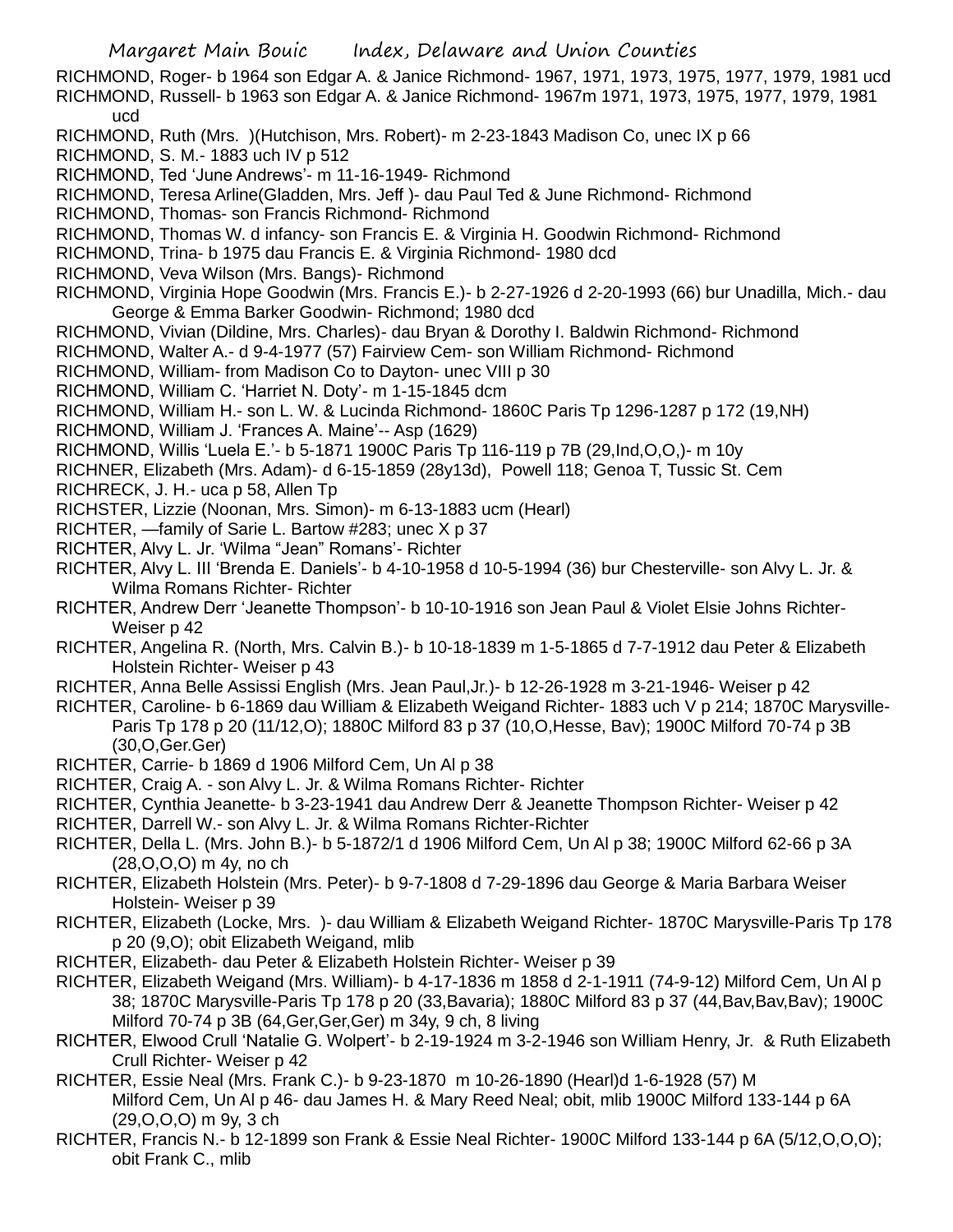- RICHTER, Frank C.'Essie Neal'- b 4-1865 m 10-26-1890 ucm (Hearl)d 1943 Milford Cem, Un Al p 46- son William & Elizabeth Weigand Richter- 1883 uch V p 214; 1915 uch p 681; 1870C Marysville-Paris Tp 178 p 20 (5,O); 1880C Milford 83 p 37 (15,O,Hessen,Bav); 1900C milford 133-144 p 6A (35,O,Ger,Ger) m 9y obit, mlib; obit Essie, mlib
- RICHTER, Frederick- son William & Elizabeth Weigand Richter- 1883 uch V p 214; 1915 uch p 401; Marysville p 48; 1880C Milford 83 p 37 (3,O,Hesse,Bav)- obit Elizabeth Weigand, mlib
- RICHTER, Hannah Beers- b 4-22-1912 dy dau Jean Paul & V Iolet Elsie johns Richter- Weiser p 42
- RICHTER, Hannah Jane- b 1833 d 3-4-1835 dau Peter & Elizabeth Holstein Richter- Weiser p 40
- RICHTER, Hannah Libbie- b 12-3-1861 d 8-4-1862 dau John Peter & Mary Catharine Derr Richter- Weiser p 41
- RICHTER, Harriet (Hottenstein, Mrs. Dr. H. Percival)- m 8-21-1827 m 9-9-1845 d 3-29-1887 dau Peter & Elizabeth Holstein Richter- Weiser p 39
- RICHTER, Harriet (Pawling, Mrs. Samuel James)(McCarty, Mrs. Harry)- b 8-26-1871 m(1) 3-10-1898 (2) 1904 d 6-1-1935 dau John Peter & Mary Catharine Derr Richter- Weiser p 43
- RICHTER, Isabelle Harper (Lesher, Mrs. R. Albert)- b 4-18-1917 m 11-24-1944 dau William Henry & Ruth Elizabeth Crull Richter- Weiser p 42
- RICHTER, Jean Paul,Jr. 'Anna Belle Assissi English'- b 8-19-1920 m 3-21-1946 son Jean Paul & Violet Elsie Johns Richter - Weiser p 42
- RICHTER, Jean Paul 'Violet Elsie Johns'- b 10-10-1888 m 3-28-1911 son William Henry & Martha E. Harper Richter- Weiser p 41
- RICHTER, Jeanette Thompson (Mrs. Andrew Derr)- b 1915; Weiser p 42
- RICHTER, John Harper- b 2-14-1891 d 9-1-1950 son William Henry & Martha E. Harper Richter- Weiser p 42
- RICHTER, John 'Nora Barrett'- b 1859 d 1934 Milford Cem, Un Al p 50
- RICHTER, John Peter 'Mary Catharine Derr''Sarah A. Boyer Miller'- b 3-15-1835 m(1) 3-11-1856 (2) 11-20- 1886 d 12-30-1909 son Peter & Elizabeth Holstein Richter- Weiser p 40
- RICHTER, John 'Della L.'- son William & Elizabeth Weigand Richter- 1883 uch V p 214; 1915 uch p 400; obit Elizabeth, mlib; 1870C Marysville-Paris Tp 178 p 20 (11, Ind); 1880C Milford 83 p 37 (21, Ind, Bav, Bav); 1900C Milford 62-66 p 3A (41,Ind,Ger.Ger)
- RICHTER, Josephine (Mrs. Dr. G. William)- Richter
- RICHTER, Kim- b 2-19-1953 ch Elwood Crull & Natalie G. Wolpert Richter- Weiser p 42
- RICHTER, Laura Edith (Schoch, Mrs. Ira C.)- b 5–17-1857 m 12-7-1887 d 4-16-1903 dau John Peter & Mary Catharine Derr Richter- Weiser p 40
- RICHTER, Laura Lee- b 1-12-1948 dau Elwood Crull & Natalie G. Woolpert Richter- Weiser p 42
- RICHTER, Lillian B"Lillie"- b 1871 d 1953 milford Cem, Un Al p 38- dau William & Elizabeth Weigand Richter-Richter 1883 uch V p 214; obit Frank C., mlib; obit Elizabeth Weigand, mlib;1880C Milford 83 p 38 (8,O,Hessen, Bav); 1900C Milford 70-74 p 3B (29,O,Ger,Ger)
- RICHTER, Lizzie- dau William & Elizabeth Weigand Richter- 1883 uch V p 214
- RICHTER, Louise (Cummings, Mrs. Albert S.)- b 3-1831 m 2-20-1849 d 3-1911 dau Peter & Elizabeth Holstein Richter- Weiser p 39
- RICHTER, Margaret "Maggie" (Kennington, Mrs. John A.)- m 11-24-1881 ucm 7069- dau William & Elizabeth Weigand Richter- 1883 uch V p 214; obit, Elizabeth Weigand Richter, mlib; 1870C Marysville-Paris Tp 178 p 20 (7,O);1880C Milford 83 p 37 (17,O,Hesse,Bav)
- RICHTER, Marie E.(Keller, Mrs. S. F.)- b 12-1891 dau Frank & Essie Neal Richter- 1900C Milford 133-144 p 6A (8,O,O,O); obit, Essie, obit Frank C., mlib
- RICHTER, Martha E. Harper (Mrs. William Henry)- d 1-10-1931- Weiser p 41
- RICHTER, Martha Elizabeth (Ulrich, Mrs. Adam Stanley)- b 12-25-1844 m 1866 d 2-14-1916 dau Peter & Elizabeth Holstein Richter- Weiser p 43
- RICHTER, Martha Harper (Stokes, Mrs. James Emery)- b 5-20-1913 m 12-3-1932 dau Jean Paul & Violet Elsie Johns Richter- Weiser p 42
- RICHTER, Mary Catharine Derr (Mrs. John Peter)- m 8-16-1835 m 3-11-1856 d 9-28-1885- Weiser p 40
- RICHTER, Nadine Joy Trout (Mrs. Dr. G. William,Jr.)- m 8-29-1987 dau George P. & Caroline Trout- Richter
- RICHTER, Nancy Lee (Evans, Mrs. Thomas)- b 9-24-1930 m 7-1-1948 dau William Henry,Jr. & Ruth Elizabeth Crull Richter- Weiser p 43
- RICHTER, Natalie G. Wolpert (Mrs. Elwood Crull)- b 8-6-1925 m 3-2-1946- Weiser p 42
- RICHTER, Nora (Barrett, Mrs. William John)- b 1-18-1869 d 1956 Un Al p 50- dau Michael & Margaret Ryan Kelly; obit Nora, mlib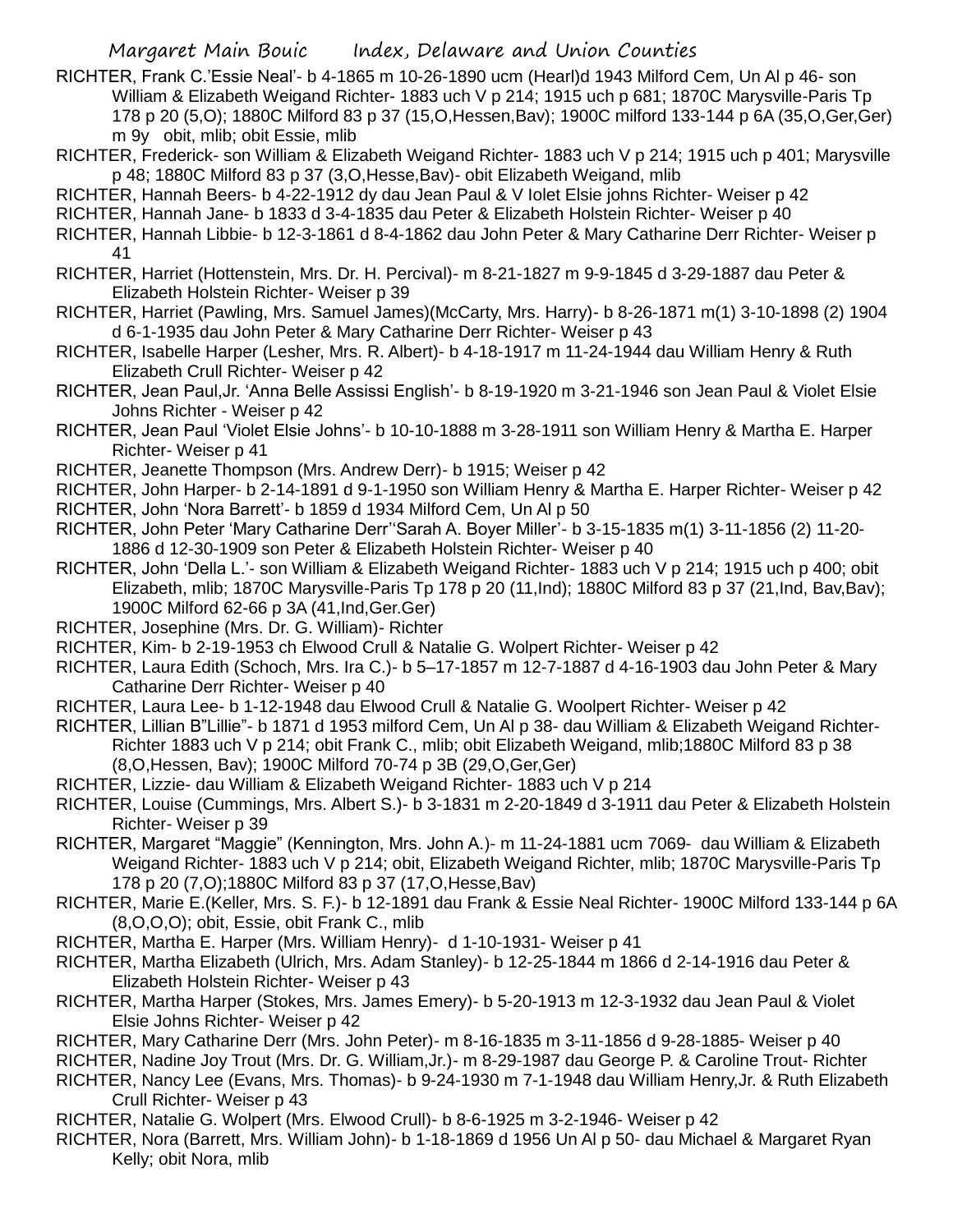RICHTER, Norma L.- b 7-1895 d 1970 Milford Cem, Un Al p 46- dau Frank & Essie Richter- ; obit Frank C., mlib; 1900C Milford 133-144 p 6A (4,O,O,O); obit Essie Neal, mlib,

- RICHTER, Pamela Ann- b 10-23-1944 dau William Henry III & Pghoeba M. Dreibelbis Richter- Weiser p 42 RICHTER, Peggy (Ressler, Mrs. )- dau Alvy L.,Jr. & Wilma Romans Richter- Richter
- RICHTER, Peter 'Elizabeth Holstein'- b 2-21-1778 d 3-25-1846- Weiser p 39
- RICHTER, Philip Vincent- b 10-20-1947 son Andrew Derr & Jeanette Thompson Richter- Weiser p 42
- RICHTER, Phoebe M. Dreibelbis (Mrs. William Henry III) b 5-20-1919 m 12-31-1942- Weiser p 42
- RICHTER, Ruth Elizabeth Crull (Mrs. William Henry,Jr.)- b 8-13-1892 m 9-26-1915- Weiser p 42
- RICHTER, Sally Ann- b 9-3- dau Jean Paul,Jr. & Anna Belle Assissi English Richter- Weiser p 42
- RICHTER, Sarah A. Boyer,(Miller, Mrs. )(Mrs. John Peter)- b 11-12-1837 m(20 11-20-1886 d 7-11-1902- Weiser p 40
- RICHTER, Sharon D. (Mrs. Gerald W.)- b 1949 Claibourne Cem p 104
- RICHTER, Theresa- d age 7; dau William & Elizabeth Weigand Richter- 1883 uch V p 214
- RICHTER, T(h)eresa (Howard, Mrs. Walter)- dau William & Elizabeth Weigand Richter- obit Eliz Weigand, mlib; obit Frank C., mlib; obit Lillian B., mlib; 1870C Marysville-Pris Tp 178 p 20 (3,O)
- RICHTER, Trady- dau William & Elizabeth Weigand Richter- 1880C Milford 83 p 38 (6,O. Hesse,Ger)
- RICHTER, William 'Elizabeth Weigand b 6-2-1828 m 1858 d 11-18-1906 Milford Cem Un Al p 38; obit
	- Elizabeth Weigand, mlib; 1870C Marysville-Paris Tp 178 p 20 (41,Hesse Darmstadt); 1880C Milford 83 p 37 (52,Hessen, Hessen, Hessen); 1900C Milford 70-74 p 3B (71,Ger,Ger,Ger) m 43y
- RICHTER, Dr. G. William,Jr. 'Nadine Joy Trout'- m 8-29-1987 son Dr. G. William & Josephine Richter- Richter RICHTER, William Henry 'Martha E. Harper'- m 1-18-1888 d 2-13-1933 son John Peter & Mary Catharine Derr Richter- Weiser p 41
- RICHTER, William Henry,Jr. 'Ruth Elizabeth Crull'- b 5-30-1895 m 9-26-1915 d 10-12-1958 son William Henry & Martha E. Harper Richter- Weiser p 42
- RICHTER, William Henry III 'Phoebe M. Dreibelbis- b 2-24-1920 m 12-31-1942 son William Henry,Jr. & Ruth Elizabeth Crull Richter- Weiser p 42
- RICHTER, William Henry IV- b 1-7-1948 son William Henry III & Phoebe M. Dreibelbis Richter- Weiser p 42
- RICHTER, William Henry- b 8-17-1837 d 8-22-1856 son Peter & Elizabeth Holstein Richter- Weiser p 43
- RICHTER, Wilma "Jean" Romans (Mrs. Alvy L.,Jr.)- b 2-19-1940 d 12-29-1991 (51) bur Chesterville- dau Clyde Washington & Maudy Stewart Romans- Richter
- RICHWINE, Jane Wright (Mrs. Jeremiah)- , 8-19-1858 dcm
- RICHWINE, Jeremiah 'Jane Wright'- m 8-19-1858 dcm
- RICHY, Elizabeth (Bethard, Mrs. William)- m 11-23-1837 ucm (Hearl)
- RICHY, infant- b 2-10-1873 colored Delaware Town son Henry & Catherine Brown Richy- dcb
- RICHY, Wm- adm of Abel Tanner estate- unec VIII p 43
- RICK, Albert- son James Rick- Weiser p 838
- RICK, Alice M. Spang (Mrs. Arthur)- m 3-9-1900- Weiser p 839
- RICK, Anna E.- dau Cyrus & Emma R. Madeira Rick- Weiser p 838
- RICK, Arthur 'Alice M. Spang'- b 12-22-1878 m 3-9-1900 son Charles & Emma Augusta Pauli Rick- Weiser p 839
- RICK, Arthur,Jr.- b 8–16-1911 son Arthur & Alice M. Spang Rick- Weiser p 839
- RICK, Carol (Weidner, Mrs. Kent) -dau Donald,Sr. & Florence Stankiwicz Rick- Rick
- RICK, Caroline Augusta Schlechter (Mrs. Edward)- Rick 838
- RICK, Charles- son Cyrus & Emma R. Madeira Rick- Weiser p 838
- RICK, Charles 'Ellen Louise Ruth'- b 12-22-1804 d 5-28-1878 son John George & Elizabeth Weiser Rick-Weiser p 837
- RICK, Charles 'Emma Augusta Pauli'- b 11-15-1840 d 11-27-1909 son Charles & Ellen Louise Ruth Rick-Weiser p 839
- RICK, Charlotte Augusta- b 3-31-1902 dau Paul Ammon & Pearl Bingaman Rick- Weiser p 838
- RICK, Cyrus 'Emma R. Madeira'- b 9-2-1837 m 1868 d 1895 son Charles & Ellen Louise Ruth Rick- Weiser p 837
- RICK, Donald,Sr. 'Florence Stankiwicz'- b 4-6-1924 d 1-31-1998 (73) Newark- son Leo & Gertrude Rick- Rick
- RICK, Donald,Jr. 'Elizabeth'- son Donald,Sr. & Florence Stankiwicz Rick- Rick
- RICK, Edward 'Caroline Augusta Schlechter'- d 10-19-1918 (32) son James Rick- Weiser p 838
- RICK, Edward- son Edward Rick- Weiser p 839
- RICK, Elizabeth (Mrs. Donald,Jr.)- Rick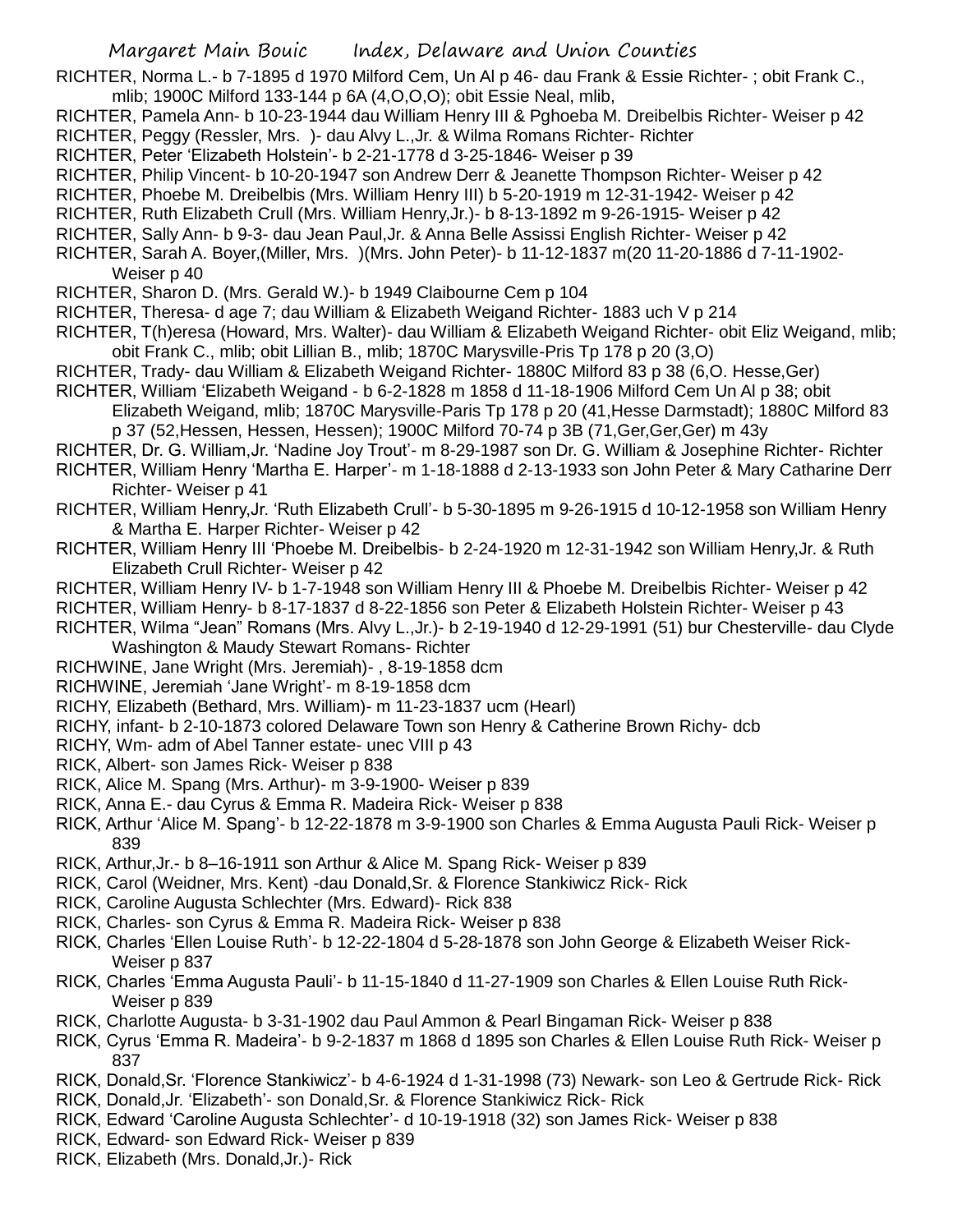- RICK, Elizabeth Weiser (Mrs. John George)(Ruck)- b 6-30-1776 m 3-21-1796 d 11-16-1848 dau Benjamin & Esther Levan Weiser- Weiser p 837
- RICK, Ella (Spang, Mrs. Samuel)- dau Cyrus & Emma R. Madeira Rick- Weiser p 838
- RICK, Ellen Louis (Arnold, Mrs. William Augustus)- b 1846 d 1903 dau Charles & Ellen Louise Ruth Rick-Weiser p 838
- RICK, Ellen Louise Ruth (Mrs. Charles)- b 6-13-1813 d 8-31-1880- Weiser p 837
- RICK, Emma Augusta Pauli (Mrs. Charles)- d 3-16-1921- Weiser p 839
- RICK, Emma C. Ammon (Mrs. John)- Weiser p 838
- RICK, Emma R. Madeira (Mrs. Cyrus)- m 1868- Weiser p 837
- RICK, Evelyn (McKnight, Mrs. William Richards), Weiser p 223
- RICK, Florence Stankiwicz (Mrs. Donald,Sr.)- b 7-23-1922 d 2-1-1998 Newark- dau Michael & Kathleen Stankiwicz- Rick
- RICK, George Ammon 'Margaret Hunter'- b 10-23-1877 m 11-12-1903 son John & Emma C. Ammon Rick-Weiser p 838
- RICK, Gertrude (Mrs. Leo)- Rick
- RICK, Harrison- son James Rick- Weiser p 838
- RICK, James- b 6-28-1844 son Charles & Ellen Louise Ruth Rick- Weiser p 838
- RICK, James- son James Rick- Weiser p 838
- RICK, John 'Emma C. Ammon'- d 1900 son Charles & Ellean Louise Ruth Rick- Weiser p 838
- RICK, John George 'Elizabeth Weiser'- b 11-8-1755 m 3-21-1796 d 6-14-1821- Weiser p 837
- RICK, John Hunter- b 8-31-1904 son George Ammon & Margaret Hunter Rick- Weiser p 838
- RICK, John- son John & Emma C. Ammon Rick- Weiser p 838
- RICK, Kenneth- son Leo & Gertrude Rick- Rick
- RICK, Lauren Marie- b 6-11-1986 dau Timothy,Jr. & Sherry Rick- Rick
- RICK, Leo 'Gertrude'- Rick
- RICK, Margaret Hunter (Mrs. George Ammon)- m 11-12-1903- Weiser p 838
- RICK, Margaret Marion- b 11-8-1906 dau George Ammon & Margaret Hunter Rick- Weiser p 838
- RICK, Marilyn (Mrs. Thomas)- Rick
- RICK, Mary E.- dau Cyrus & Emma R. Madeira Rick- Weiser p 838
- RICK, Mary (Dundore, Mrs. Franklin)- dau Charles & Ellen Louise Ruth Rick- Weiser p 839
- RICK, Mary (Muhlenberg, Mrs. Frederick Hunter)- m 6-2-1898- Weiser p 215, 839
- RICK, Paul Ammon 'Pearl Bingaman'- b 5-22-1882 son John & Emma C. Ammon Rick- Weiser p 838
- RICK, Pearl Bingaman (Mrs. Paul Ammon)- Weiser p 838
- RICK, Rachael Khaye- b 9-5-1987 dau Randall K. & ----Taylor Rick- Rick
- RICK, Randall K. ' Taylor'- son Ronald K. Rick- Rick
- RICK, Richard- son Edward Rick- Weiser p 839
- RICK, Richard,Sr.-- son Donald,Sr. & Florence Stankiwicz Rick- Rick
- RICK, Ronald K.- Rick
- RICK, Sarah Annie- b 5-9-1914 dau Arthur & Alice Spang Rick- Weiser p 839
- RICK, Sherry (Mrs. Timothy, Jr.)- Rick
- RICK, Suzanne (Schroeder, Mrs. )- dau Donald,Sr. & Florence Stankiwicz Rick- Rick
- RICK, Theresa (Dillie, Mrs. Floyd)- dau Donald,Sr. & Florence Stankiwicz Rick- Rick
- RICK, Thomas 'Marilyn'- son Donald,Sr. & Florence Stankiwicz Rick- Rick
- RICK, Timothy,Sr. 'Donna'- son Donald,Sr. & Florence Stankiwicz Rick- Rick
- RICK, Timothy,Jr. 'Sherry'- Rick
- RICK, William E.- 1969 dcd
- RICKABAUJGH, Amanda Willour (Mrs. John)- ped Mary Beth Rickabaugh Merklin #241 17; unec XIV p 30
- RICKABAUGH, Carl A. 'Evelyn Corinne Thomas'- b 10-15-1900 m 9-18-1930 d 7-20-1976 son George & Clara Long Rickabaugh- ped Mary Beth Rickabaugh Merklin 4; unec XIV p 30
- RICKABAUGH, Clara Long (Mrs. George)- b 8-12-1871 m 1-10-1900 d 6-8-1935 dau Phillip & Rigina Steiner Long- ped Mary Beth Rickabaugh Merkline #241 9; unec XIV p 30
- RICKABAUGH, Corinne Elizabeth Meggysesy (Mrs. Earl Dean)- b 1-8-1936 dau Joseph & Elizabeth Renszel Meggyesy- ped Mary Beth Rickabaugh Merklin 3; unec XIV p 30
- RICKABAUGH, Earl Dean 'Corinne Elizabeth Meggysey'- b 6-11-1932 m 11-22-1958 son Carl A. & Evelyn Corinne Thomas Rickabaugh- ped Mary Beth Rickabaugh Merklin #241 2; unec XIV p 30
- RICKABAUGH, Evelyn Corinne Thomas (Mrs. Carl A.)- b 10-4-1902 m 9-18-1930 d 6-21-1988 dau Quimby &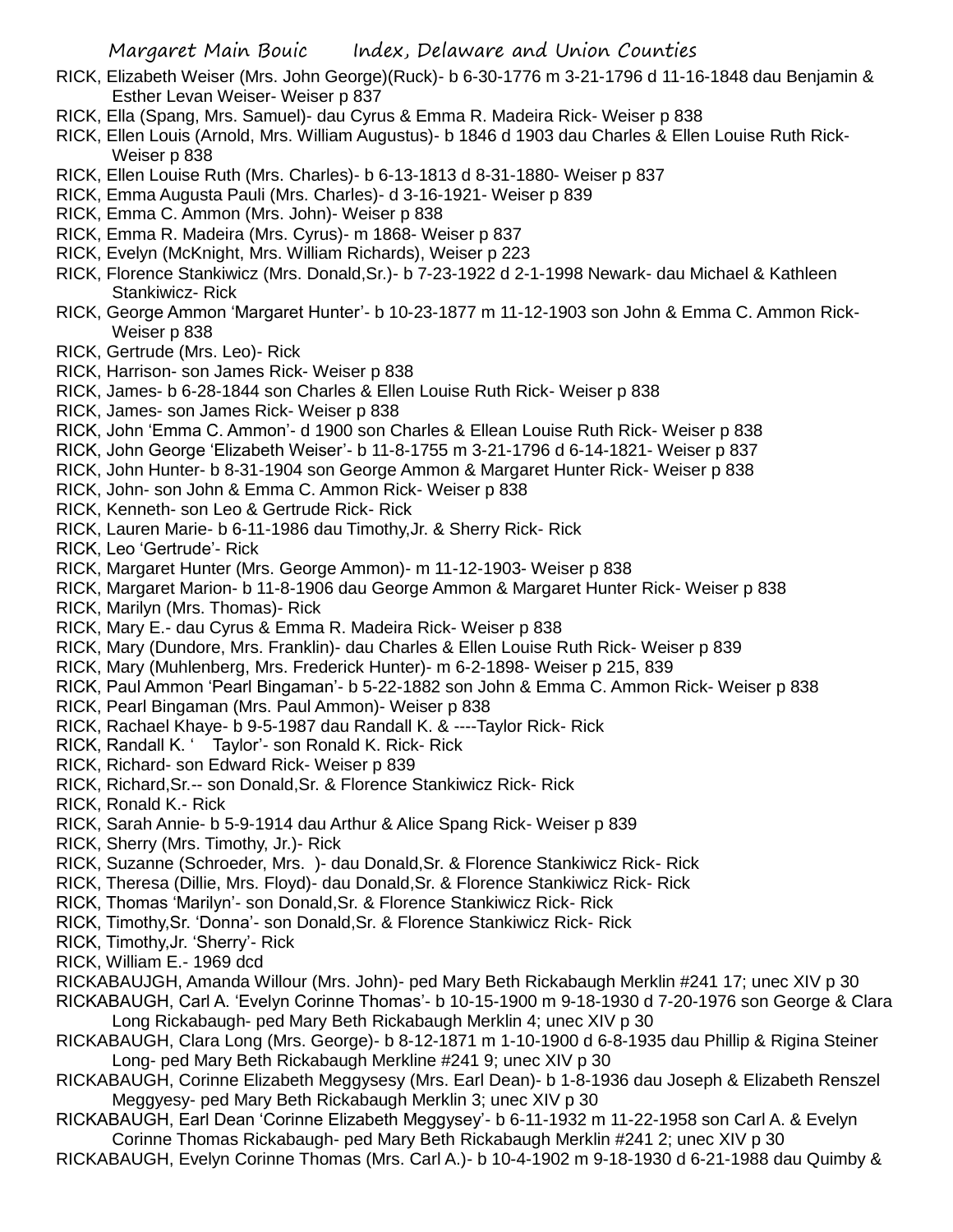Gertrude Peckham Thomas- ped Mary Beth Rickabaugh #241 5; unec XIV p 30

- RICKABAUGH, George 'Clara Long'- b 7-6-1861 m 1-10-1900 d 6-27-1942 son John & Amanda Willour Rickabaugh- ped Mary Beth Rickabaugh Merkle #241 8; unec XIV p 30
- RICKABAUGH, John 'Amanda Willour'- ped Mary Beth Rickabaugh Merklin #241 16 unec XIV p 30
- RICKABAUGH, Mary Beth (Merklin, Mrs. Jeffrey Allen)- b 10-3-1959 m 5-25-1985 dau Earl Dean & Corinne Elizabeth Meggyesy Rickabaugh- ped #241 1; unec XIV p 30 Rickabaugh- Rickabaugh
- RICKARD, ----hjt p 10, 35; 1915 uch p 414
- RICKARD, -family of Nola J. Freeman #167; unec VII p 1, IX p 13, XI p 2, XII p 2
- RICKARD, ----family of Belvia Holloway #104; unec V p 2, Vi p 2, VII p 2, IX p 4
- RICKARD, Ann- uccp 51 record Bk 5 p 273
- RICKARD, Ann (O'Harra, Mrs. Joseph)- m 3-4-1851 ucm 1639; unec XII p 47
- RICKARD, Elizabeth Jane "Betty" (Bradley, Mrs. Bailey "Stretch")(Hughes, Mrs. James)-b 7-22-1922 m (1)10– 17-1941- d1-16-1996 (73) dau Walter Curry & Mary Price Rickard- Rickard; unec VI p 42; Rickard Bible; 1985 uch p 116
- RICKARD, Clark 'Jennie Phoebe Curry'- b 10-12-1855 m 10-3-1889 ucm (Hearl)d 6-16-1937 Rickard Bible; unec VI p 42, 43; 1915 uch p 547; 1883 uch V p 324; 1985 uch p 116; 1860C Jerome Tp 249-22250 p 35 (4,O); 1870C Jer Tp 15 p 2 (14,O); 1880C Jer T 243-249 p 28 (24,O,Va,O); 1900C Jer Tp 193-202 p 9A (43,O,Va,O) m 10y
- RICKARD, Cynthia Lyn-b 10-16-1959 dau James C. & Myrtle Mardell Mckitrick Rickard- Rickard; Bouic 1135122; Wells 1155122; Lakin 1(10)763522; Trusler 1355122; McKitrick 11822; unec VI p 43; 1962, 1967, 1971, 1973, 1975, 1977, 1979, 1981 ucd- engaged to Glen Prater,Jr.
- RICKARD(S), David- b 1976 son Johnny D. & Jackie Rickard- 1977, 1979 ucd
- RICKARD, Eliza Carey (Mrs. George)- b 1-15-1821 m 2-11-1845 Madison Co, d 8-1-1887 (66-5-11) Mitchell Cem, DJ p 17, 23- dau Abijah & Catharine Johnson Carey- 1883 uch V p 324; 1985 uch p 116; 1870C Jerome Tp 15 p 2 (49,O)1880C Jerome Tp 243-249 p 28 (59,O,Pa,Va); unec VI p 42, 43
- RICKARD, George J.'Lucile Hamblen'- b 9-1889 m 2-7-1920 d 9-21-1931 (42y7d)- son John & Jennie G. Ryan Rickard- unec VII p 12; 1900C Jerome Tp 288-291 p 12B (10,O,O,O)
- RICKARD, George M. 'Eliza Carey'- b 9-24-1816 m 2-11-1845 Madison Co d 11-2-1900 Mitchell Cem, DJ p 7. son Simon & Mary S. Sandbower Rickard- 1883 uch V p 277, 324; 1985 uch p 116; Rickard Bible- 1883 uch V p 324; mt 8-28-1852, 6-30-1858; unec X p 17; uca p 22, 81, picture p 31; uccp p 17 JB2 p 85, 3 p 72; uccp p 29 JB3 p 213; uccp p 30 appr JB 3 p 258; uccp p 35 JB p 19; uccp p 36 JB4 p 115; uccp p 37 appr JB4 p 141; uccp p 51 heir, record Bk 5 p 273; 1830C Jerome Tp 24 (10-15); 1860C Jer Tp 2249-250 p 35 (44,Va); 1870C Jer Tp 15 p 2 (53,Va); 1880C Jerome Tp 243-2249 p 28 (63,Va,Va,Va)
- RICKARD, Imogene (Allen, Mrs. Dr. Joseph R.)-b 8-19-1890 m 4-23-1919 d 6-10-1977 (86) Forest Grove Cem- dau Clark & Jennie Curry Rickard- Rickard; Rickard Bible, unec VI p 42, 43; 1900C Jerome Tp 193-202 p 9A (9,O,O,O)
- RICKARD(S), Jackie (Mrs. Johnny D.)- 1977, 1979 ucd
- RICKARD, James Clark 'Myrtle Mardelle McKitrick''Margaret "Susie" Clark' b 9-8-1932 m (1) 1956 div (2) 1985 son Walter C. & Mary Price Rickard- Bouic (113512); Wells (115512); Lakin (1(10)76352); Trusler (135512); McKitrick (1182); Rickard; 1985 uch p 116; unec VI p 42, 43; 1959, 1962, 1967, 1971, 1973, 1975, 1977, 1979, 1981 ucd
- RICKARD, "Jennie" Phoebe Jane Curry (Mrs. Clark)- b 10-19-1862 m 10-3-1889 ucm (Hearl) d 12-22-1955 (93) Forest Grove Cem- Rickard; Rickard Bible; unec VI p 42, 43; dau John & Tabitha Gill Curry- 1915 uch p 547; 1900C Jerome Tp 193-202 p 9A (37,O,O,O) m 10y, 4 ch; 1949 ucd
- RICKARD, Jennie G. Ryan (Mrs. John)(Langhammer, Mrs. Ernest Gustavus) b 9-1862 m (1) 2-27-1883 (2) 10-10-1923 d 5-9-1936 unec VII p 12; Ryan Bible, unec VII p 12; 1900C Jerome Tp 288-297 p 12B (37,O,Va,O) 13y, 2 ch
- RICKARD, John'Jennie G. Ryan'- b 4-22-1853 m 2-27-1883 d 7-6-1915 (62-2-114) son George M. & Eliza Carey Rickard- 1883 uch V p 324; Ryan Bible, unec VII p 12; unec VII p 12, XV p 42; 1860C Jerome Tp 249-250 (7,O); 1870C Jer Tp 15 p 2 (16,O); 1880C Jerome Tp 243-249 p 28 (27,O,O,O); 1900C Jerome Tp 288-297 p 12B (47,O,Va,O) m 13y
- RICKARD(S), Johnny D. 'Jackie'- 1977, 1979 ucd
- RICKARD, John S. b 9-25-1814 d 9-18-1834 (19-11-13) Mitchell Cem, DJ p 7, Wagner p 45 son Simon,Sr. & Mary M. Sandbower Rickard- Rickard Bible; unec VI p 42
- RICKARD, Lillian- b 4-20-1894 d 4-18-1967 (73) dau Clark & Jennie Curry Rickard- Rickard; unec VI p 43; 1985 uch p 116; 1900C Jerome Tp 193-202 p 9A (6,O,O,O)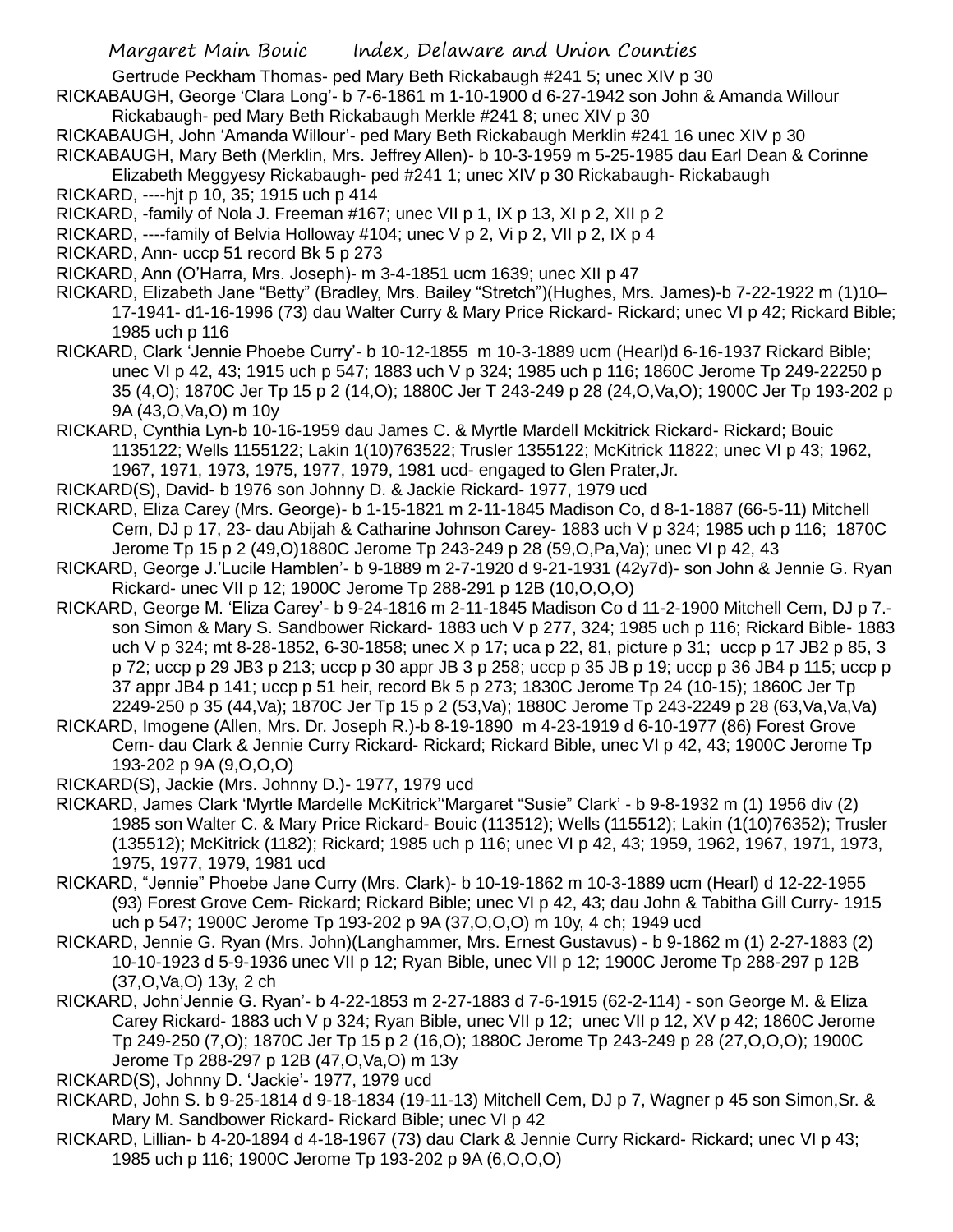RICKARD, Louisa- b 6-4-1828 d 10-18-1832 dau Simon .Sr. & Mary M. Sandbower Rickard- Rickard Bible; unec VI p 42, 43; d 10-18-1830 (2-4-14) Mitchell Cem Wagner p 4, DJ p 13

RICKARD, Myrtle Mardell McKitrick (Mrs. James Clark)- b 9-15-1932 m 3-3-1956 dau Delmore & Margaret Bouic McKitrick- 1985 uch p 116; Bouic 113512; Lakin 1(10)76352; Trusler 135512; Wells 11512; McKitrick 1182; 1959, 1962, 1967, 1971, 1973, 1975, 1977, 1979, 1981, 1983 ucd

RICKARD, Margaret :Susie" Clark (Mrs. James Clark)- m 1985- 1985 uch p 116

- RICKARD, Mary Frances b 11-12-1892 d 1-8-1981 (88) Forest Grove Cem,- dau Clark & Jennie Phoebe Curry Rickard- Rickard; 1900C Jerome Tp 193-202 p 9A (7,O,O,O); unec VI p 43 Rickard Bible; 1985 uch p 116; Rickard; 1949 ucd
- RICKARD, Mary F.- b 6-9-1851 d 9-9-1872 Mitchell Cem, DJ p 17- dau George & Eliza Carey Rickard- 1883 uch V p 324; Rickard Bible, unec VI p 42, 43; 1860C Jerome T 249-250 (9,O); 1870C Jer Tp 15 p 2  $(18,0)$
- RICKARD, Mary Jane- b 6-2-1835 d 3-24-1857 (21-9-22) Mitchell Cem, Wagner p 45, DJ p 7- dau Simon & Mary M. Rickard- Rickard Bible, unec VI p 42, 43;, unec III p 47 (GS-CP191); uccp p 29 JB3 p 213; JB4 p 242; uccp p 51 record Bk 5 p 273
- RICKARD, Mary Jane (McDowell, Mrs. G. A.)- m 8-23-1853 ucm 1990; unec XVI p 30
- RICKARD, Mary M. Sandbower (Mrs. Simon)- b 4-16-1793 m 11-20-1813 d 8–27-1861 (68-4-11) Mitchell Cem. DJ p 7. Wagner p 45; ped Nola Crandell Freeman #167 27; unec VI p 42, 43, IX p 69; 1883 uch V p 276, 324; 1985 uch p 107; 1830C Jerome Tp 24 (30-40); 1840C Jerome Tp 1113 p 50 (40-50); 1860C Jer Tp 220-232 (69,Va); uccp p 29 wid JB3 p 213; uccp p 51 wid record Bk 5 p 273
- RICKARD, Mary Price (Mrs. Walter C.)- b 2-2-1895 m 6-1-1921 d 12-19-1972 Forest Grove Cem- dau James & Elizabeth Worthington Price- Rickard; 1985 uch p 116; unec VI p 42
- RICKARD, Michael- son Simon Rickard,Sr.- d 1857 1883 uch V p 324
- RICKARD, Mollie- d 9-9-1872 (21y3m) mitchell Cem, DJ p 17, dau George & Eliza Carey Rickard
- RICKARD, Owen Thomas- d 4-4-1825 d 1-20-1829 (3y) Mitchell Cem, Wagner p 47, DJ p 10- son Simon,Sr. & Mary M. Sandbower Rickard- Rickard Bible; unec XI p 42, 43
- RICKARD, Park Javan- b 6-8-1892 d 12-5-1906 (14-5-27) son John & Jennie Ryan Rickard- son John & Jennie G. Ryan Rickard- unec VII p 12; 1900C Jerome Tp 288-297 p 12B (7,O,O,O)
- RICKARD, Peter- d 1860 son Simon Rickard,Sr.- 1883 uch V p 324
- RICKARD, Sarah Ann (O'Harra, Mrs. Joseph E.)-b 1-30-1814/9 m 3-4-1851 d 8-26-1887 (68-6-27) dau Simon,Sr. & Mary M. Sandbower Rickard- O'Harra Bible; unec VI p 42, 50; ped Nola Crandell Freeman #167 13; unec IX p 69; 1985 uch p 107
- RICKARD, S.- DJ p 13
- RICKARD, Simon,Sr.- 1883 uch V p 324; unec XVI p 4; uccp p 51 record Bk 5 p 273; unec X p 47, estate, heirs XIV p 53
- RICKARD, Simon,Jr. 'Mary M. Sandbower'- b 6-9-1790 m 11-20-1813 d 1-5-1844 Mitchell Cem, Wagner p 45 son Simon Richard,Sr. ped Nola Crandell Freeman #167 26; unec III p 47, VI p 42, 43, IX p 69; 1883 uch IV p 434, 438, V p 277, 324; hjt p 179, 201, 202; 1915 uch p 273, 428; 1985 uch p 107; ucc p 9 apr JB 1 p 147; uccp p 21 ex JB2 p 240; uccp p 22 appr JB 2 p 293, uccp 23 appr JB2 p 318; uccp p 28 JB3 p 185; uccp estate p 29 JB 3 p 213; uccp p 26 sec JB3 p 91; 1830C Jerome Tp 24 (30-40); 1840C Jer Tp 1113 (50-60)
- RICKARD, S. M.- DJ p 10
- RICKARD, Walter Curry. 'Mary Price'- b 12-10-1896 m 6-1-1921 d 6-30-1959 (62)- son Clark & Jennie Curry Rickard- Rickard; 1985 uch p 116; Rickard Bible; unec VI p 42, 43- Rickard; 1900C Jerome Tp 193- 202 9A (3,O,O,O)
- RICKARD, Wayne Howard- b 6-29-1957 son James Clark & Myrtle Mardelle McKitrick Rickard- Rickard Bible, unec VI p 43; Lakin 1(10)763521; Trusler 1355121 Bouic 1135121; Wells 1155121; McKitrick 11821; 1959, 1962, 1967, 1971, 1973, 1975, 1977, 1979, 1981, 1983 ucd
- RICKARDS, Floyd Russell- d 1-26-1975 (60)- Rickards
- RICKARDS, —(Kunkel, Mrs. Kenneth)- dau Floyd Russell Rickards- Rickards
- RICKARTS, Sarah S. (Maloney, Mrs. Joseph)- m 47-1842 dcm
- RICKCHIO, Charles 'Martha'- 1880C Jerome Tp 44 p 6 (37,O,Pa,Pa)
- RICKCHIO, Ethel- dau Charles & Martha Rickchio- 1880C Jerome Tp 44 p 6 (3,O,Va,O)
- RICKCHIO, Martha (Mrs. Charles)- 1880C Jerome Tp 44 p 6 (25,Va,Pa,Pa)
- RICKEL, Rev. Alph Morr 'Olive'- d 2-24-1960 982) cremated- Rickel
- RICKEL, Rev. Homer L.- son Rev. Alpha Morr & Olive McKelvey Cooper Rickel- Rickel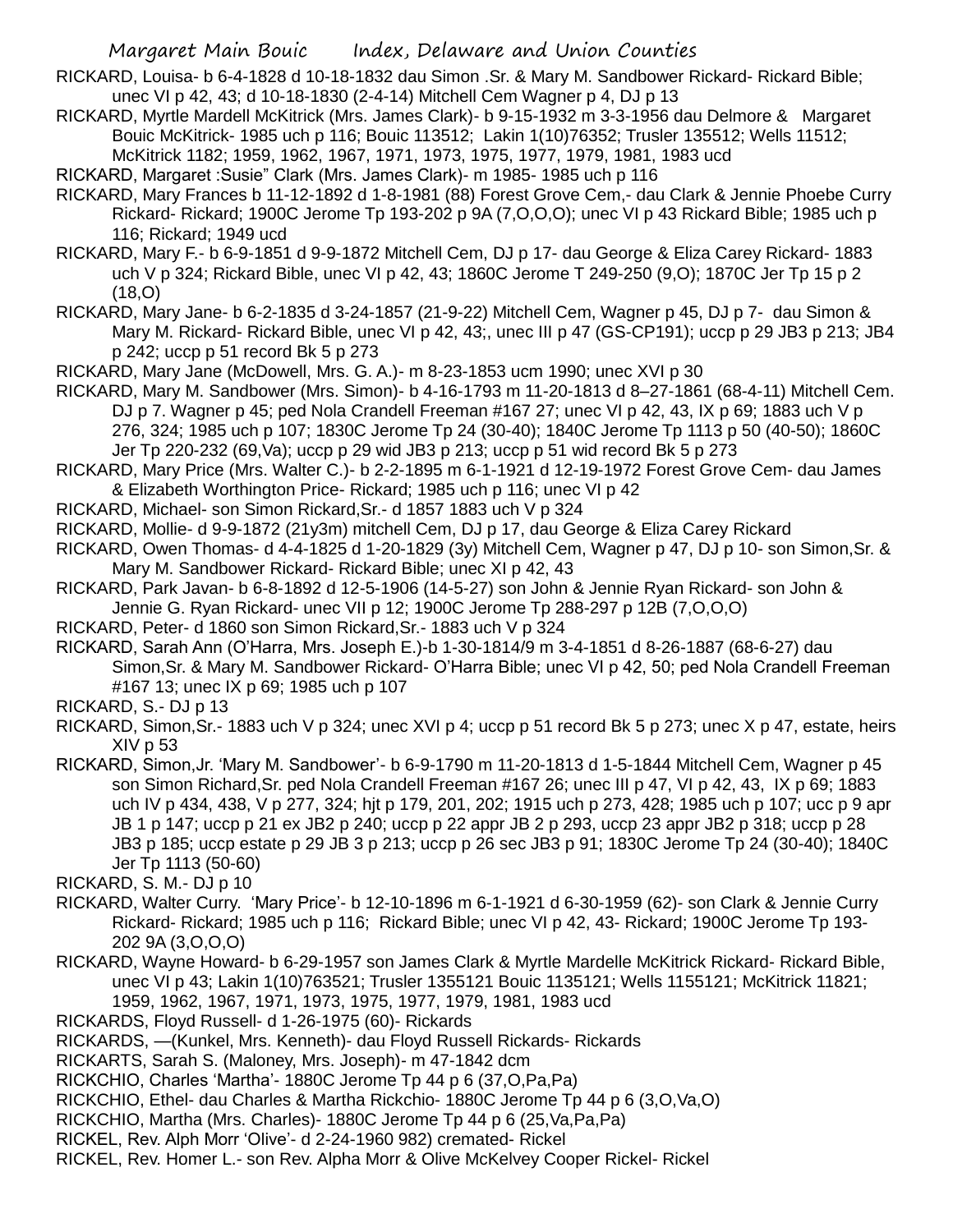RICKEL, Lucille (Glemser, Mrs. ) dau Rev. Alpha morr & Olive Mckelvey Cooper Rickel- Rickel RICKEL, Lucy (DeLora, Mrs. J. R.)- dau Rev. Alpha Morr & Olive Rickel- Rickel

RICKJEL, Margery (Burkhart, Mrs. )- dau Rev. Alpha Morr & Olive McKelvery Cooper Rickel- Rickel

RICKEL, Olive McKelvey Cooper (Mrs. Rev. Alpha Morr)- b 6-21-1894 d 8-19-1993 (99) dau Clyde & Dell McKelvey Cooper- Rickel

RICKENBACKER, Anna M. (Lusch, Mrs. Jacob F.)- m 11-20-1879 ucm 6595

RICKENBACKER, Eddie- son Elizabeth Basler Rickenbacker- Rickenbacker; 1976 dch 65

RICKENBACKER, Elizabeth Basler (Mrs. )- Rickenbacker

RICKENBACKER, Lissei- stepdau David & Dora Bower-1880C Jerome Tp 30-31 p 4 (17,O,-,-)

RICKENBERGER, Margaret (Greenbaum, Mrs. Michael Andrew)- b 1832 d 1929- ped Nina Alice Rausch Boerger 23; unec II p 38

RICKENE, Myrtle (Mrs. )- dau Kittridge Wickham- dg 12-22-1899 Cry Ab p 229

RICKER, Betty Jane Gibson (Mrs. )- dau Grear Emmitt & Ruth Merrill Cramer Gibson- 1985 uch p 58

RICKER, Rev. S. R.- 1915 uch p 217

RICKERT, —delge VII p 24; dg 1-3-1902

RICKERTS, Caroline Graff (Mrs. Samuel E.)- m 9-16-1867 delge XII p 71

RICKERTS, Samuel E. 'Caroline Graff'- m 9-16-1867 delge XII 71

RICKETS, Catharine E, (Brown, Mrs. Ephraim W.)- m 10-6-1872 ucm 5146

RICKET(T)S, Rev. Thomas- hjt p 43; 1915 uch p 217

RICKETT, Florence- 1973 ucd

RICKETT, Mary- 1850C Jerome Tp 1711-1731 p 253 (57,Va)

RICKETT, Sarah A.- 1850C Jerome Tp 1711-1731 p 253 (50,Va)

RICKETTS, Mr.- Powers p 310

RICKETTS, Annie Powell (Mrs. T. H.)- Oak Grove Cem, Powell p 439, not dates- dau Thomas Watkins & Elizabeth Gordon Powell- 1908 dch p 799; in Memoriam 9-23-1870, Cry Ab p 83

RICKETTS, Beatrice (Larrick, Mrs. )- dau Merrill & Waveline Clark Ricketts- Ricketts

RICKETTS, Catherine (Brown, Mrs. Willson)- unec XIV p 6

RICKETTS, Rev. Daniel 'Lucy Wickiser'- delge II p 18

FRICKETTS, David Douglas- son William & Melva Ricketts- Ricketts- engaged to Heidi Gay Hall

RICKETTS, Eddie- Oak Grove Cem, Powell p 439, no dates

RICKETTS, Edward 'Salina Bell'- dumch p 180

RICKETTS, George E. 'Katherine A. Williams'- b 10-23-1912 m 1948 d 2-13-1990 Maple Grove Cem- son Merrill & Waveline Clark Ricketts- Ricketts

RICKETTS, Jack A.- Ricketts

RICKETTS, Jared 'Sarah Bell'- dumch p 180

RICKETTS, Katherine A."Kay"Williams (Mrs. George)- b 5-26-1907 m 1948 d 11-19-1984 (77) Maple Grove Cem- dau E. J. & Laura B. Johnson Williams- Ricketts

RICKETTS, Lucy Wickiser (Mrs. Rev. Daniel)- dau Conrad,Jr. & Lydia Weeks Wickiser- delge II p 18

RICKETTS, Merrill 'Waveline Clark'- Ricketts

RICKETTS, Mildred (Quinn, Mrs. Frank)- 1985 uch p 97

RICKETTS, Rhonda Lee- dau Jack A. Ricketts- Ricketts- engaged to Bartt William Wilson

RICKETTS, Salina Bell (Mrs. Edward)- dau Elijah & Mary Hart Bell- dumch p 180

RICKETTS, Sarah Bell (Mrs. Jared)- dau Elijah & Mary Hart Bell- dumch p 180

RICKETTS, Rev. T. H.'Annie Powell'- 1908 dch p 799

RICKETTS, Rev. T. M.- 1908 dch p 273

RICKETTS, Waveline Clark (Mrs. Merrill)- Ricketts

RICKEY, —unec III p 28

RICKEY, Alice (Jackle, Mrs. Edward)- dau Branch,Sr. & Jane Moulton Rickey- Rickey

RICKEY, Betty (Wolfe, Mrs. Lindasy )- dau Branch,Sr. & Jane Moulton Rickey- Rickey

RICKEY, Branch,Sr. 'Jane Moulton'- b 12-20-1881 d 12-9-1965- Rickey; 1985 uch p 116

RICKEY, Branch,Jr. 'Mary Iams'- d 4-10-1961 (46) son Branch,Sr. & Jane Moulton Rickey- Rickey

RICKEY, Branch, III- son Branch,Jr. & Mary Iams Rickey- Rickey

RICKEY, Carole (Fisher, Mrs. Wayne)- dau Robert C. & Mary Eiford Rickey- Rickey

RICKEY, Caroline- dau Branch,Jr. & Mary Iams Rickey- Rickey

RICKEY, Dwight- b 1868 d 3-31-1926 (58y) Oakdale Cem 3807 (G170) II p 53 (G-R11-1)

RICKEY, Estalene- dau Herbert C. & Irene Kallner Rickey- Rickey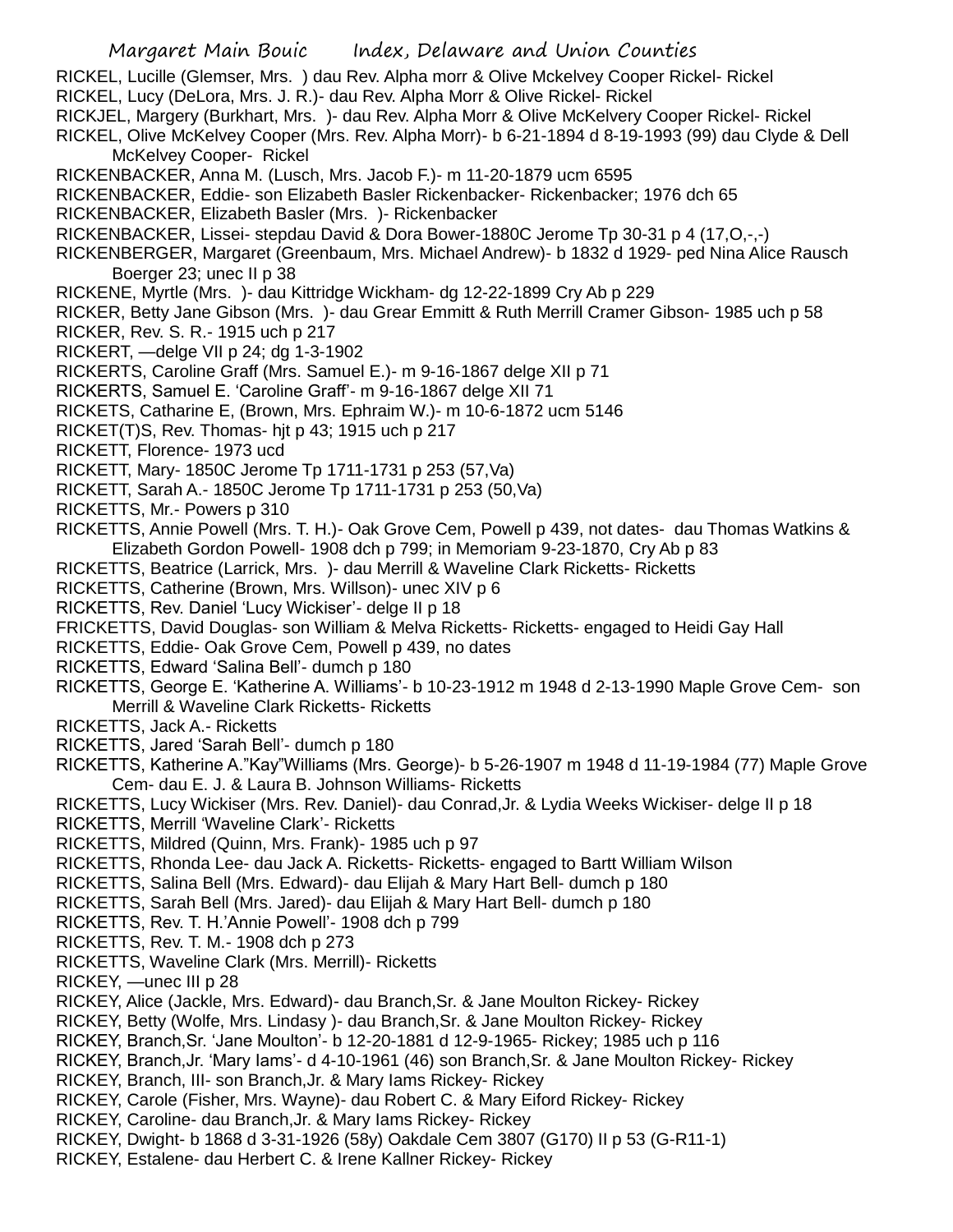- RICKEY, Frank Lee 'Mildred Irene Smith'- m 10-27-1944- Weiser p 274
- RICKEY, Herbert C. 'Irene Kallner'- Rickey
- RICKEY, Irene Kallner (Mrs. Herbert C.)- Rickey
- RICKEY, Isaac Mead 'Mary Ann Kirchner'- b 6-21-1833 d 2-14-1904 ped Carl Rusty Clayton Northrup #547 30; unec XVI p 54a
- RICKEY, Jane (Jones, Mrs. Robert T.)- dau Branch,Sr. & Jane Moulton Rickey- Rickey
- RICKEY, Jane Moulton (Mrs. Branch,Sr.)- d 10–16-1971 bur Lucasville- Rickey
- RICKEY, Joseph- 1880 dch p 472
- RICKEY, Dr. Kathleen (Mifsud, Mrs. Paul)- dau Robert C. & Mary Eiford Rickey- Rickey
- RICKEY, Lizzie Jane (Erwin, Mrs. George H.)- b 4-14-1869 m 6-26-1892 d 10-2-1908 dau Isaac Mead & Mary Ann Kirchner Rickey- ped Carl Rusty Clayton Northrup #547 15; unec XVI p 54a
- RICKEY, Mary Ann Kirchner (Mrs. Isaac Mead)- b 3-14-1844 d 2-16-1927 ped Carl Rusty Clayton Northrup 31, unec XIV p 54a
- RICKEY, Mary (Eckler, Mrs. John A.)- dau Branch,Sr. & Jane Moulton Rickey- Rickey
- RICKEY, Mary Eiford (Mrs. Robert C.)- Rickey
- RICKEY, Mary Iams (Mrs. Branch,Jr.)- Rickey
- RICKEY, Mildred Irene Smith (Mrs. Frank Lee)- b 7-3-1925 m 10-27-1944 dau Shelby Earl & Vera Dorothy Stauffer Smith- Weiser p 274
- RICKEY, Nancy- dau Branch,Jr. & Mary Iams Rickey- Rickey
- RICKEY, Nancy Louise- b 1-21-1946 dau Frank Lee & Mildred Irene Smith Rickey- Weiser p 274
- RICKEY, Robert C. 'Mary Eiford'- b 6-15-1924 d 2-5-1996 son Herbert C. & Irene Kallner Rickey- Rickey
- RICKEY, Robert C. Jr.- son Robert C. & Mary Eiford Rickey- Rickey
- RICKEY, Shirley Ann- b 7-13-1950 dau Frank Lee & Mildred Irene Smith Rickey- Weiser p 274
- RICKEY, ----(Bolinger, Mrs. Michael)- Weiser p 7624
- RICKEY, Sue (Adams, Mrs. Stephen S. Jr.)- dau Branch,Sr. & Jane Moulton Rickey- Rickey
- RICKEY, Theora- dau Herbert C. & Irene Kallner Rickey- Rickey
- RICKEY, Wesley Branch- 1908 dch p 233
- RICKLE, Bill- Rickle
- RICKLE, Cris Alan 'Kelly Jo Knedler'- m 9-1984 son Bill Rickle- Rickle
- RICKLE, Jared Tyler- b 3-14-1996 son Cris Alan & Kelly Jo Knedler Rickle- Rickle
- RICKLE, Kelly Jo Knedler (Mrs. Cris Alan)- m 9-1984-dau John Knedler- Rickle
- RICKLE, P. Laird 'Lois E.'- 1969, 1971 dcd
- RICKLE, Logan Christopher- b 4-16-1992 son Cris Alan & Kelly Jo Knedler Rickle- Rickle
- RICKLE, Lois Elizabeth (Mrs. P. Laird )- b 10-2-1910 d 7–16-1989 (78) cremated- Rickle; 1969, 1971 dcd
- RICKLE, Pamela (Galan, Mrs. )- dau Lois Elizabeth Rickle- Rickle
- RICKLE, Sharon Sue (Fackelman, Mrs.Clarence J.)- m 2-3-1968 dau P. Laird & Lois Elizabeth Rickle- Rickle RICKLES, Carl 'Missouri Lucindy'- Rickles
- RICKLES, Missouri Lucindy (Mrs. Carl)- b 3-31-1909 Mississippi d 6-13-1998 (89) Missippi- Rickles
- RICKLEY, Elizabeth (Troesch, Mrs. Jacob)- ped Delores Rausch Black 21 , unec V p 18, VI p 28; 1985 uch p 113
- RICKMAN, Aggy D.- son Russel Rickman- 1880C York Tp 208 p 20 (14,O,O,O)
- RICKMAN, Amanda Ruby (Mrs. Thomas)- m 2-11-1888 ucm (Hearl)
- RICKMAN, Dorothy Phelps (Mrs. Francis M.)- m 6-4-1871 ucm 4931
- RICKMAN, E.- delge IV p 1i (1890 Scioto Tp), X p 74; uca p 58, 59; unec X p 66; XI 40, 50, 51, 65, 66, 67, XIV 35, 53
- RICKMAN, Elizabeth- WBrown IV p 448; unec XI p 69, original owner Paris Tp ; uca p 35, 39, 59
- RICKMAN, Elizabeth Francis (Mrs. Thomas)- m 7-9-1829 Madison Co, unec V p 46
- RICKMAN, Elizabeth- dau Russell & Rebecca Rickman- 1870C Claibourne Tp 260-256 p 33 (10,O)
- RICKMAN, Elizabeth (Mrs. Dr. William)- 1883 uch V p 75, 158, 241; hadc p 50; unec II 24, 36
- RICKMAN, Evie E.- dau Russell Rickman- 1880C York Tp 208 p 20 (13,O,O,O)
- RICKMAN, Francis M. 'Dorothy Phelps'- m 6-4-1871 ucm 4931; 1870C Claibourne Tp 260-256 p 33 (22,O)
- RICKMAN, Frank L.- son Russell Rickman- 1880C York Tp 208 p 20 (11,O,O,O)
- RICKMAN, Frederick- son Russell & Rebecca Rickman- 1860C Millcreek Tp 26 (2,O)
- RICKMAN, Gloria- dau Russell & Rebecca Rickaman- 1860C Millcreek Tp 26 (8,O)
- RICKMAN, Jane Lee (Mrs. Russell T.)- m 10-3-1875 ucm 5753; 1880C York Tp 208 p 20 (33,O,O,Va)
- RICKMAN, Jefferson- son Russell & Rebecca Rickman- 1860C Millcreek Tp 26 (9,O); 1870C Claibourne Tp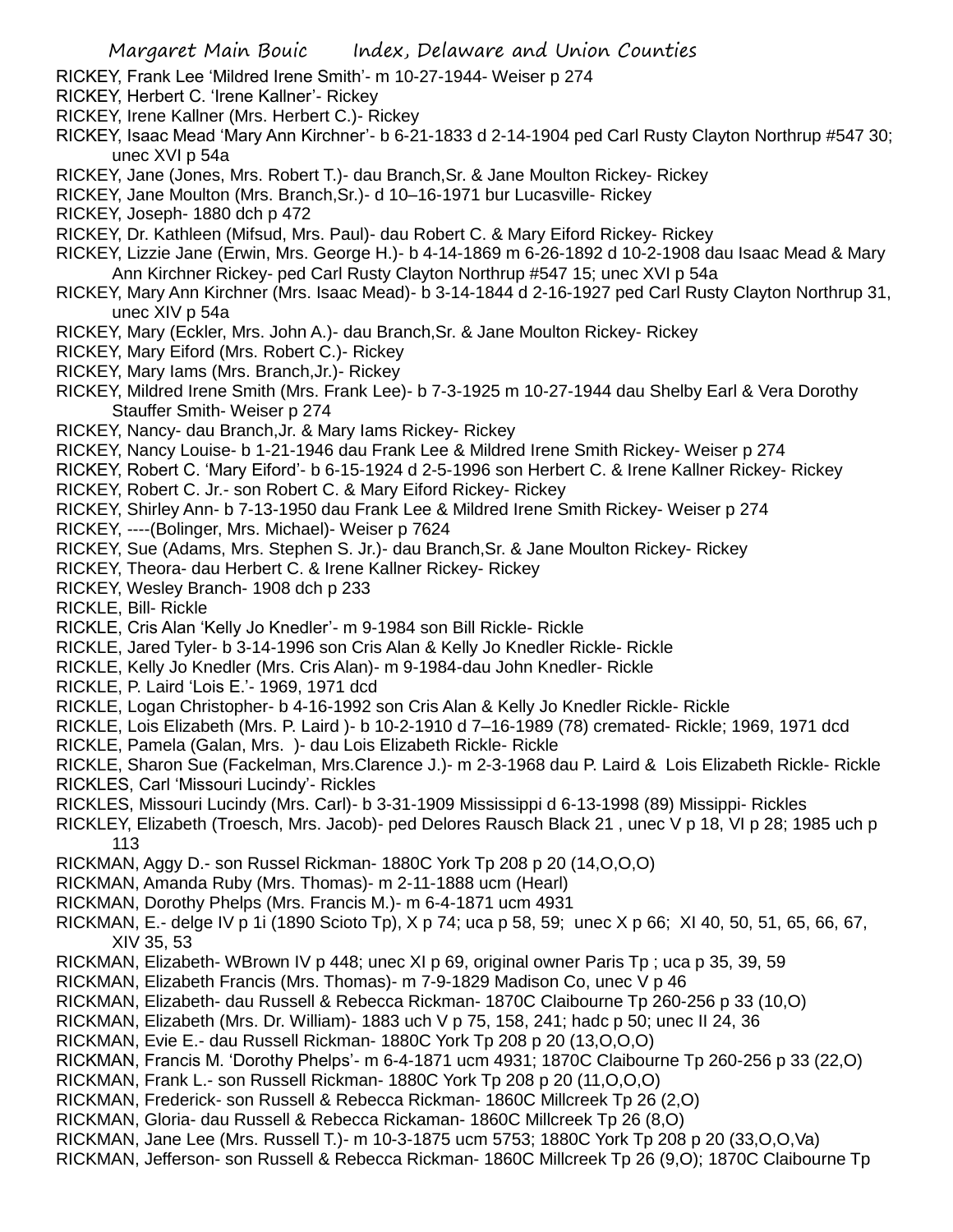- 260-256 p 33 (19,O)
- RICKMAN, Rev. John.- 1908 dch p 254
- RICKMAN, John D.- son Russell & Rebecca Rickman- 1860C Millcreek Tp 26 (5,O); 1870C Claibourne Tp 260-256 p 33 (15,O)
- RICKMAN, Lillian (Seaman, Mrs. Thomas Lyle)- m 8-1951- Weiser p 241
- RICKMAN, Lizzie (Tonguet, Mrs. James F.)- m 4-10-1883 ucm (Hearl)
- RICKMAN, Marion- ch Russell & Rebecca Rickman- 1860C Millcreek Tp 26 (12,O)
- RICKMAN, Mary Ann Grindell (Mrs. Russell T.)- m 10-24-1872 ucm 5162
- RICKMAN, M. E. C.- b 12-23-1877 Del Town colored dau Rev. John & Purcella Maness Rickman- dcb
- RICKMAN, Osborn S.- son Russell & Rebecca Rickman- 1870C Claibourne Tp 260-256 p 33 (12,O)
- RICKMAN, Rebecca (Mrs. Russell)- 1860C Millcreek Tp 27 (32,O; 1870C Claibourne Tp 260-256 p 33 (44,O); adm Russell's estate, unec X p 43
- RICKMAN, Rebecca Thomas (Mrs. Sandusky)- m 10-6-1882 ucm (Hearl)
- RICKMAN, Russell 'Rebecca'- 1860C Millcreek Tp 27 (48,O); 1870C Claibourne Tp 260-256 p 33 (62,O) estate unec X p43; uca p 87 Claibourne Tp
- RICKMAN, Russell T. 'Jane Lee'- m 10-3-1875 ucm 5753 son Russell & Rebecca Rickman- 1860C Millcreek Tp 26 (13,O); 1870C Claibourne Tp 260-256 p 33 (23,O); 1880C York Tp 208 p 20 (32,O,O,O)
- RICKMAN, Russell T. 'Mary Ann Grindell'- m 10-24-1872 ucm 5162
- RICKMAN, Sandusky 'Rebecca Thomas'- m 10-6-1882 ucm (Hearl)
- RICKMAN, Thomas 'Amanda Ruby'- m 2-11-1888 ucm (Hearl)
- RICKMAN, Thomas 'Elizabeth Francis'- m 7-9-1829 Madison Co, unec V p 40
- RICKMAN, Thomas R.- son Russell & Rebecca Rickman- 1870C Claibourne Tp 260-256 p 33 (6,O)
- RICKMAN, Victoria-dau Russell & Rebecca Rickman-1870C Claibourne Tp 260-256 33 (16,O)
- RICKMAN, Dr. William 'Elizabeth'- 1883 uch V p 75, 158; unec II p 24, 36
- RICKMAN, Elder William- 1908 dch p 260
- RICHMOND, Ira- 1835 men p 57 #55 p 105 Thompson Tp
- RICKNER, Adam S. 'Sarah E. Cook'- m 8-16-1862 dcm
- RICKNER, Cleo M.- b 6-12-1886 Genoa Tp dau George Rickner- dcb
- RICKNER, infant- b 3-25-1883 Genoa Tp dau George & Frances Fairchild Rickner- dcb
- RICKNER, George- 1870C Genoa Tp p 362 (11)
- RICKNER, George H. 'Myrtie V. Wickham'- 1908 dch p 651
- RICKNER, Myrtie V. Wickham (Mrs. Goerge H.)- dau Kitridge Havens & Marinda Rose Sebring Wickham- 1908 dch p 651
- RICKNER, Rosa R.- b 12-28-1884 Genoa Tp- dau George & Monta Wickham Rickner- dcb
- RICKNER, Sarah E. Cook (Mrs. Adam S.)- m 8-16-1862 dcm
- RICKS, Aletha Leonard (Mrs. Milton)- ped Marsha Marie Russell 19; delge V p 49
- RICKS, David Allen- b 1982 son Perry A. & Paulette Sparks Ricks- 1985 uch p 41; 1983 ucd
- RICKS, Frank H.- Ricks
- RICKS, Harry A.- Ricks
- RICKS, Lisa Gaye- dau Frank H. Ricks- Ricks- engaged to David Kent Harbold
- RICKS, Mandy Renee- b 1981 dau Perry A. & Paulette Sparks Ricks- 1985 uch p 41; 1981, 1983 ucd
- RICKS, Mary (Russell, Mrs. James)- dau Milton & Aletha Leonard Ricks- ped Marsha Marie Russell 9; delge V 49
- RICKS, Milton 'Aletha Leonard'- ped Marsha Marie Russell 18; delge V 49
- RICKS, Paulette Sparks (Mrs. Perry A.)- m 8-1980 dau Melvin Fischer- Ricks; 1985 uch p 41; 1981, 1983 ucd; dau Carrol Sue Dennis?
- RICKS, Perry A.'Paulette Sparks'- m 8-1980 son Harry A. Ricks- Ricks; 1985 uch p 41; 1981, 1983 ucd
- RICKSON, Albert-black son Martin & Luetta Rickson- 1880C Taylor Tp 186-188 p 18 (6, O,NC,NC)
- RICKSON, Bert H.- black- son Martin & Luetta Rickson- 1880C Taylor Tp 186-188 p 18 (8, O,NC,NC)
- RICKSON, Ellie May- black- dau Martin & Luetta Rickson- 1880C Taylor Tp 186-188 p 18 (7,O,NC,NC)
- RICKSON, Luetta (Mrs. Martin), black- 1880C Taylor Tp 186-188 p 18 (34, NC,NC,NC)
- RICKSON, Lula-dau Martin & Luetta Rickson- 1880C Taylor Tp 186-188 p 18 (4, O,NC,NC)
- RICKSON, Martin 'Luetta' black- 1880C Taylor Tp 186-188 p 18 (41, NC,NC,NC)
- RICKSON, Olover- black, son Martin & Luetta Rickson- 1880C Taylor Tp 186-188 p 18 (10, O,NC,NC) RICKSON, Walter, black- son Martin & Luetta Rickson- 1880C Taylor Tp 186-188 p 18 (13, O,NC,NC) RICO, Amos- 1870C Thompson Tp p 499 (26\*)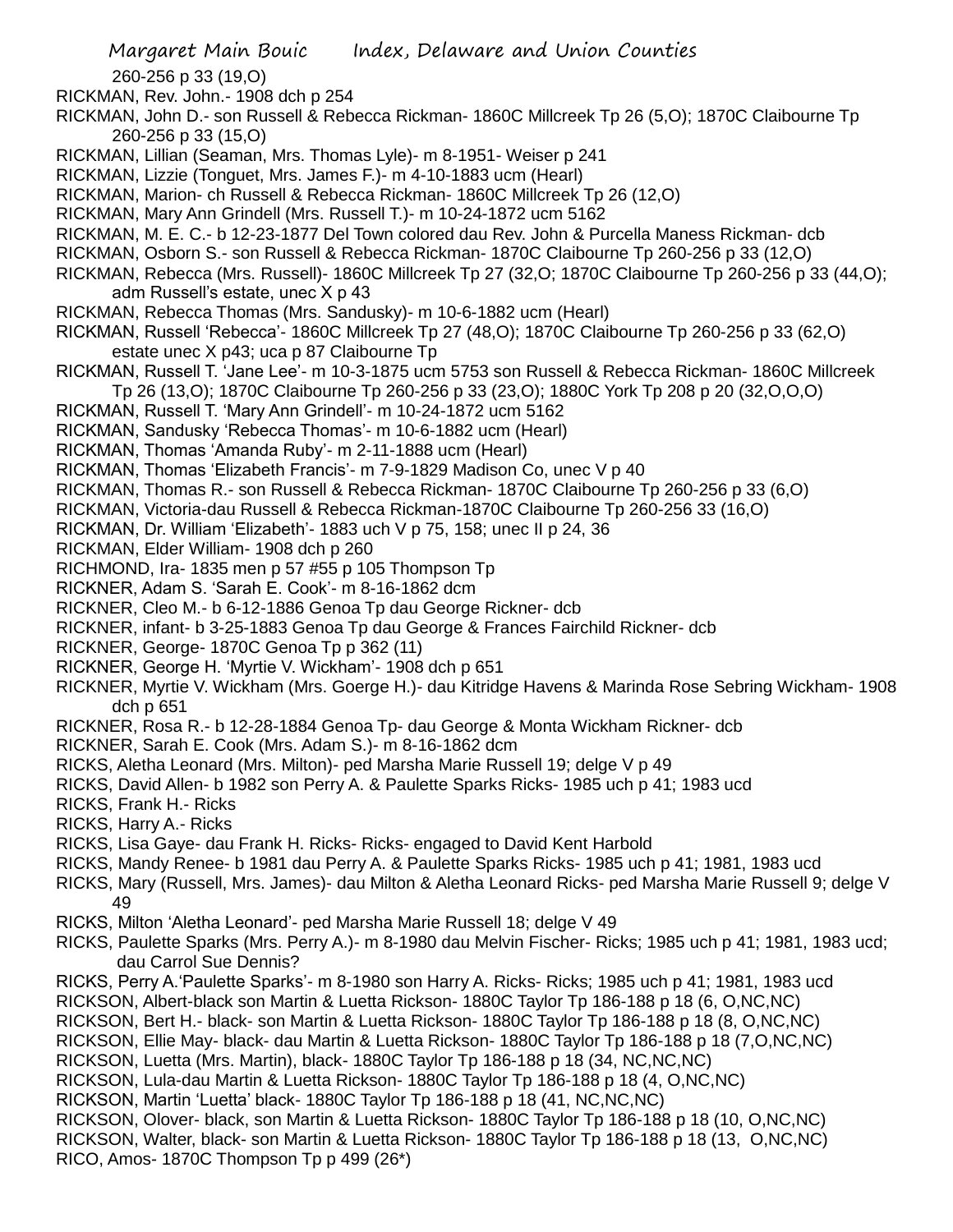- RIDDER, Bryan- b 1973 son Dave & Victoria Fodor Ridder- Freshwater p 142
- RIDDER, David 'Victoria Fodor'- Freshwater p 142
- RIDDER, ---- dau Dave & Victoria Fodor Ridder- Freshwater 142
- RIDDER, Elaine (Bonacci, Mrs. Anthony C.)- dau Margaret M. Ridder- Ridder
- RIDDER, Joanne (Mrs. Vernon W.)- Ridder
- RIDDER, Margaret M. (Mrs. )- d (80) bur NY- Ridder
- RIDDER, Vernon W. 'Joanne'- Ridder
- RIDDER, Victoria Fodor (Mrs Dave)- dau Earl & Marie Swango Fodor- Freshwater p 142
- RIDDLE, –Sand p 5; 1976 dch p 267
- RIDDLE, Mr. & Mrs. her sister is Mrs. William R. Simpson- dg 2-7-1902 Cry Ab p 123
- RIDDLE, ----Warner (Mrs. Wm)- dau Henry & Keturah Gosslee Warner- unec XII p 32
- RIDDLE, Abner 'Clarissa R. Gooding'- m 1832 ucm (Hearl); dg 4-2-1901 Cry Ab p 75; unec II p 34
- RIDDLE, Abner 'Rachael Ferron'- m 9-114-1840 Madison Co, unec IX p 31
- RIDDLE, Anita- dau Frederick Cranston & Emily Riddle- Maugans p 136
- RIDDLE, Anna Higgins (Mrs. Charles)- b 1874 m 4-23-1898 d 5-2-1900 (26) St. Mary's Cem- dau Mrs. Joanna Higgins- dg 5-4-1900, 5-22-1900 Cry Ab p 19, 20,22
- RIDDLE, Anna (Smith, Mrs. Elijah)- m 11-26-1829 Madison Co, unec V p 40
- RIDDLE, Arthur G. C.- b 1-3-1872 Troy Tp son Fredrick & Mary Worline Riddle- dcb
- RIDDLE, Austin- son Margaret Jeffrey Riddle- Riddle
- RIDDLE, Austine Chase d 12-4-1994 infant son Tobey & Kristine Major Riddle- Riddle
- RIDDLE, Barbara (Mrs. Godfrey)- 1880 dch p 640
- RIDDLE, Bertha (Mrs. James Curtis)- Maugans p 136
- RIDDLE, Biron R.- d 9-8-1886 (1-5-26) Radnor Tp son Fredric & Mary Worline Riddle- dcdeaths
- RIDDLE, C, 'Isabella Miller- m 9-14-1870 dg 8-23-1912, dg 8-26-1912 Cry Ab p 150; 1908 dch p 128, 827; 1880 dch p 412 Pallbearer for Thomas J. Hill- dg 1-30-1903 Cry Ab p 168, for Otho H,. Williams, Cry Ab p 112; for Mrs. M. Ackerman, dg 1-11-1901 Cry Ab p 55, for Mrs. C. F. Graff- dg 3-29-1901 Cry Ab p 74; for Miss Minerva Boston, dg 10-6-1914 Cry Ab p 152, XII p 7; for Mrs. Anna Wells, dg 1-24-1913 Cry Ab p 10
- RIDDLE, Carl L.- Riddle
- RIDDLE, Catherine- 1850C Delaware Town 1046 p 82 (20,Ger)
- RIDDLE, Caroline- dau Joseph & Louisa Riddle- 1850C Marlborough Tp 50 p 184 (1/12,O); 1870C Mlb Tp 410 (19)
- RIDDLE, Caroline (Williams, Mrs. Jefferson)- m 6-16-1870 dcm; delge XV p 42
- RIDDLE, Charles 'Anna Higgins'- dg 5-22-1900 Cry Ab p 22
- RIDDLE, Charles 'Emily Kellogg'- b 12-6-1873 d 10-18-1971 Oak Grove Cem- 1908 dch p 414, 430, 862; dpc p 46, 77; delge VIII p 28, X p 29, XIII p 36; dg 2-7-1908; pallbearer for Wilber Clark, delge XII p 7
- RIDDLE, Charles- pallbearer for Ethel Lamont Stair- dg 4-9-1897 Cry Ab p 112, for Mrs. C. F. Stricklin- dg 5-29- 1901 Cry Ab p 83
- RIDDLE, Charles H.E.- b 1863 d 1946 Marlborough p 186; 1870C Mlb Tp 410 (6); delge XIV p 20
- RIDDLE, Charley, Mr. & Mrs. Downing reunion- delge XV p 35
- RIDDLE, Charles- son Lloyd Fletcher & Rose Riddle- Maugans p 136
- RIDDLE, Mrs. Charles-dau James Downing- dg 4-5-1904 Cry Ab p 238
- RIDDLE, Charles Robert- b 1914 d 1918 Marlborough 186
- RIDDLE, Charles 'W.- b 12-6-1873 Del Town- son John & Catharine Wootheater Riddle- dcb
- RIDDLE, Christian- d 11-1927 (82) son Godfrey & Barbara/Johanna Riddle- 1880 dch p 640, 641; dumch p 418; 1908 dch p 149, 156, 161, 180, 403, 426, 434; Riddle; dcw Bk 4 p 250(28); delge XV p 81; Co C. 186th O.V.I; 1870C Delaware Town p 316 (23\*)
- RIDDLE, Mrs. Christian-b Switz. d 1912 (64) funeral Sunday- dg 8-26-1912 Cry Ab p 153; 1908 dch p 179, 180; Riddle; delge X p 31 (cook book)
- RIDDLE, Christine- dau Lloyd Fletcher & Rose Riddle- Maugans p 136
- RIDDLE, Clara (Gorton, Mrs. Ira)(West, Mrs. Judge W. H.)- m (1) 1850 (2) 10-1872 sister John M. Riddle- dg 4-2-1901 Cry Ab p 75
- RIDDLE, Clarence F.- 1870C Marlborough T p 410 (3m)
- RIDDLE, Clarissa R. Gooding (Mrs. Abner)- d 2-28-1901 dg 4-2-1901 Cry Ab p 75; unec II p 34
- RIDDLE, Cynthia (Huniker, Mrs. )- dau Philip & Jeanne Riddle- Riddle
- RIDDLE, Daisy (Mrs. Roy R.)- d 2-12-1965 (89) Oak Grove Cem- Riddle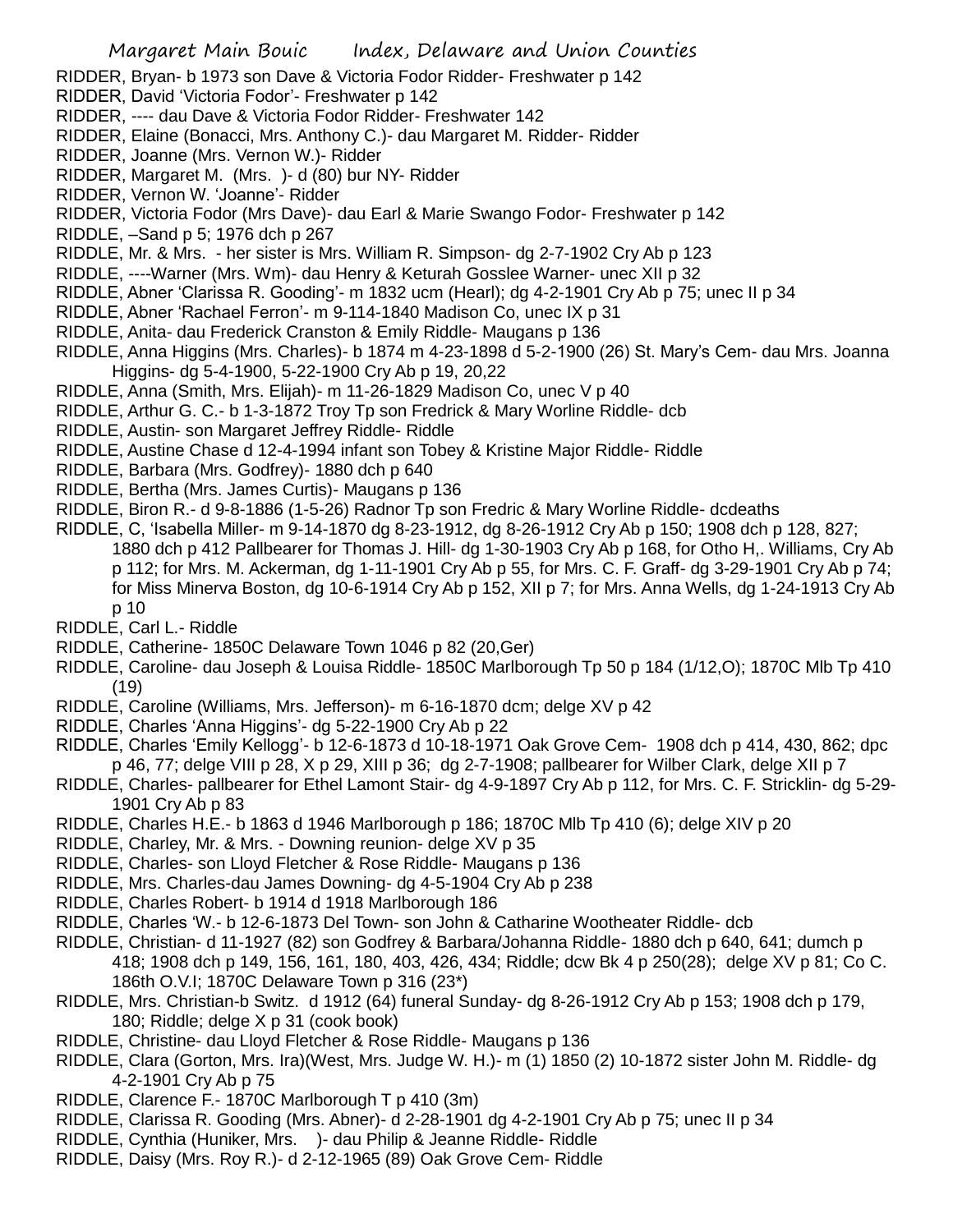- RIDDLE, Daniel- 1850C Genoa T 342 p 36 (13,O)
- RIDDLE, David- d 10-28-1834 (5y8m) Milford Cem, Un Al p 26- son James & Mary M. McCollough Riddle
- RIDDLE, Donald- son James Curtis & Bertha Riddle- Maugans p 136
- RIDDLE, Donald E. 'Ruth E.'- 1973, 1975, 1977 ucd
- RIDDLE, Dorothy- dau Frederick Cranston & Emily Riddle- Maugans p 1136
- RIDDLE, Edetha/Edith (Montgomery, Mrs. Benjamin F.)- m 12-29-1857 ucm (Hearl), consent of James Riddleunec IV p 66, XII p 15; mt 1-13-1858- dau James & Mary Riddle- 1850C Milford, Union Tp 1194-1212  $(14, 0)$
- RIDDLE, Edward J.- b 9-21-1877 Marlborough Tp son Frederick & Mary Worline Riddle- dcb
- RIDDLE, Elziabeth (Corbin, Mrs. Reuben)- delge VIII p 32
- RIDDLE, Elizabeth- b 1846 d 2-10-1887 Marlborough Cem p 157 dau G. & L. L.; 1870C Mlb T p 410 (23)- dau William Riddle, dcdeaths
- RIDDLE, Elizabeth (Hoge, Mrs. Jessie)- m 12-31-1852 ucm 1903; unec VII p 58, XI p 30
- RIDDLE, Elizabeth- dau James & Mary Riddle- 1850C Milford, Union Tp 1194-1212 (18,O)
- RIDDLE, Elizabeth- dau Joseph & Louisa Riddle- 1850C Marlborough Tp 50 p 184 (4,O)
- RIDDLE, Emily (Mrs. Frederick Cranston)- Maugans p 136
- RIDDLE, Emily Kellogg (Mrs. Charles W.)- d 10-1-1958 (84) dau Robert H. & Amelia C. Gallup Kellogg- 1908 dch p 862; dpc p 81, 82; Riddle
- RIDDLE, Emma W. (Mrs. Paul R.\_)- Riddle; 1969, 1971 dcd
- RIDDLE, Ernest 'Ruth Penhorwood'- Riddle
- RIDDLE, Ettie E/A.- b 8-2-1886 (18-3-17) Radnor Tp dau Fredric & Mary Worline Riddle- dcdeaths; 1870C Marlborough T p 410 (2)
- RIDDLE, Fannie Koontz (Mrs. Lester)- b 4-12-1898 d 3-20-1997 (89) Oak Grove Cem,- dau John William &
- Mary Elizabeth Burton Koontz- Riddle; delge VIII p 14
- RIDDLE, Floy McKinnie (Mrs. Lewis)- Riddle
- RIDDLE, Frank C.- b 5-1-1876 Liberty T son John & Mary Woolheater Riddle- dcb
- RIDDLE, Frank- Downing reumion- delge XV p 35; pallbearer for Mrs. C. F. Stricklin- dg 5-29-1901 Cry Ab p 83; delge X 29, 48
- RIDDLE, Frankie- b 8-26-1892 Delaware Town- son C. H. & Jennie Downing Riddle- dcb
- RIDDLE, Frederick Cranston 'Emily'- son Lloyd & Leslie Mount Riddle- Maugans p 136
- RIDDLE, Frederick 'Jane M. Kline'- m 8-28-1862 dcm
- RIDDLE, Frederick 'Mary E. Lyman' m 430-1867, delge XII p 47- son Joseph & Louisa Riddle- 1850C Marlborough Tp 50 p 184 (10,O); 1870C Mlb Tp p 410 (29\*)
- RIDDLE, Geoffrey- b 1971 son Donald E. & Ruth E. Riddle- 1973, 1975, 1977 ucd
- RIDDLE, George- uca p 39 Union Tp
- RIDDLE, George- d Sunday (65) California; dg 5-22-1903 Cry Ab p 186
- RIDDLE, Godfrey 'Barbara- 1880 dch p 640
- RIDDLE, Godfrey 'Hannah Kieser'- m 6-13-1857 dcm
- RIDDLE, Godfried 'Johanna'- will dcw Bk 4 p 250(28) delge X 13 naturalization, Wurtemburg
- RIDDLE, Godley- 1850C Delaware Town 990 p 78 (13,O) (Rittle?)
- RIDDLE, Gotlieb Chirstian- delge X 13 naturalization, Wurtemburg
- RIDDLE, Gotlieb 'Louisa'- b 11-16-1808 d 1-116-1851 Marlborough Cem 157, Powell 290
- RIDDLE, Grace (Horrall, Mrs. Christopher)- m 5-4-1815 Madison Co, unec IV p 25
- RIDDLE, Gwendolyn Kay (Hoffman, Mrs. Jeffery Lynn)- m 6-27-1981 dau Carl L. Riddle & Mrs. T. R. Seif-Riddle
- RIDDLE, Hannah Kieser (Ms. Godfrey)- m 6-13-1857 dcm
- RIDDLE, Hannah (Lynn, Mrs. Joseph) (Mrs. William H.)- m 5-2-1861 dcm; tcmc 4
- RIDDLE, Helen Elizabeth (Whitney, Mrs. Clyde)- dau Lloyd & Leslie Mount Riddle- Maugans p 136
- RIDDLE, Henry- son James & Mary Riddle- 1850C Milford, Union Tp 1194-1212 (3,O); 1860C Union Tp 659- 663 p 92 (14,O)
- RIDDLE, Isabella Hughey (Mrs. John)- m 11-4-1824 Madison Co, unec V p 15
- RIDDLE, Isabella Miller (Mrs. C.)- b 11-29-1848 Switz m 9-14-1870 d 8-22-1912, dg 8-23-1912 Cry Ab p 15, dg 6-3-1913 Cry Ab p 41, widow of soldier; 1908 dch p 179
- RIDDLE, —(Hyatt, Mrs. Frank J.)- dau C. & Isabella Miller Riddle- dg 8-23-1912 Cry Ab p 150
- RIDDLE, —(Jones, Mrs. Berne)- dau C. & Isabella Miller Riddle- dg 8-23-1912 Cry Ab p 150
- RIDDLE, J.- Mexican War- delge X p 35' 1908 dch p 382, 430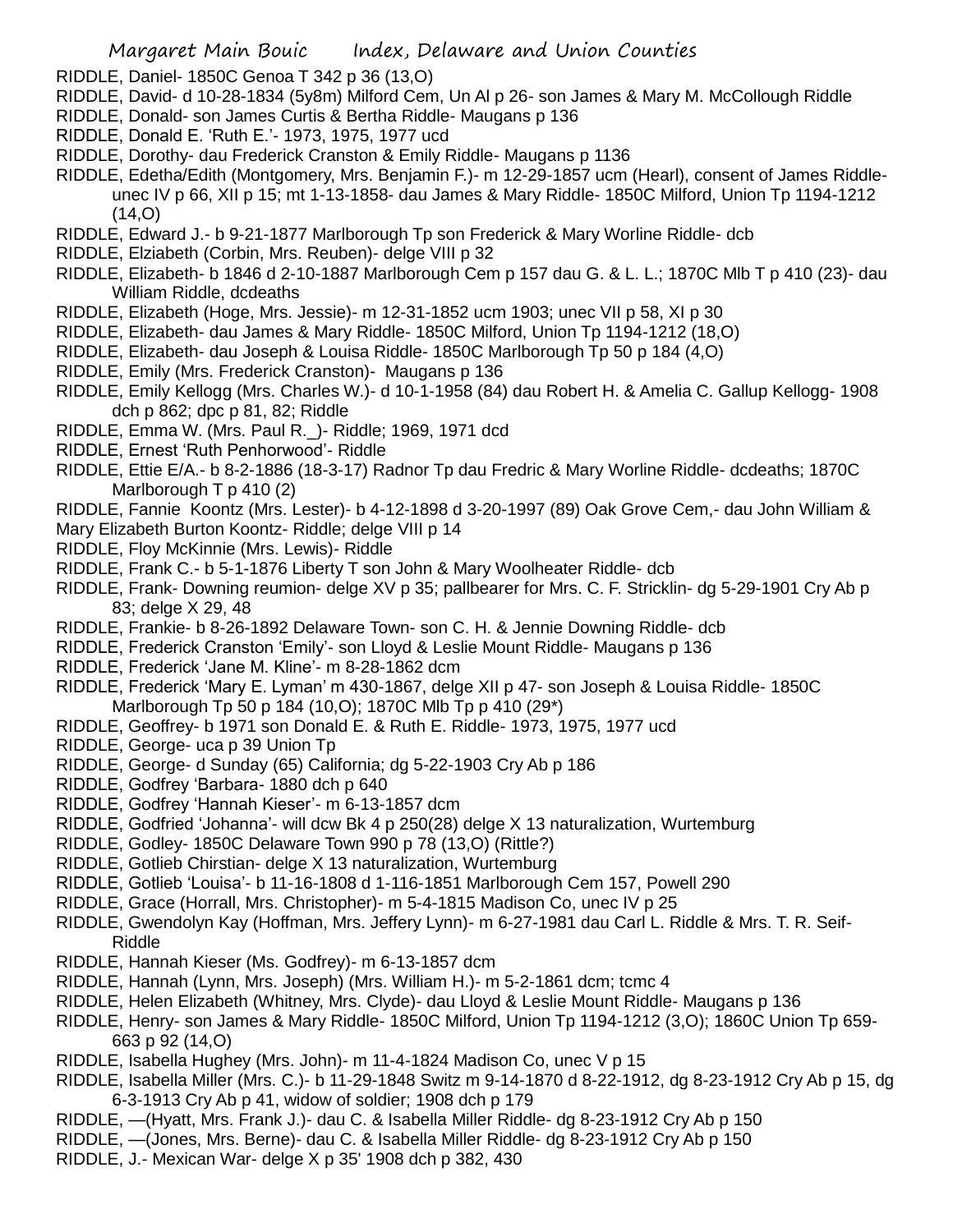- RIDDLE, Jackson 'Mary Jane Kious'- m 8-20-1846 Madison Co. unec X p 27
- RIDDLE, James- 1915 uch p 135, 144, 277; 1883 uch III p 329, 372, 372, IV p 435, 486, V p 183, 196; unec III p 61, XV p 23
- RIDDLE, James- dg of Jane, uccp p 6 JB1 p 56, uccp 9 appr JB1 p 130; uccp p 11 coroner JB1 p 211; ucc p 14, sec JB 1 p 300; uccp p 19 appr JB2 p 182, uccp p 31 coroner JB3 p 31
- RIDDLE, James Curtis 'Martha'- b 3-31-1918 son Lloyd & Leslie Mount Riddle- Maugans p 136
- RIDDLE, James 'Mary McCollough'- d 8-23-1863 (62-6-8) Milford Cem Un Al p 24; unec VI p 54; 1830C Milford 238 p 288 (20-30); 1840C Milford 512 (30-40); 1850C Milford Union Tp 1194-1212 p 178 (49,Ky); 1860C Union Tp 657-663 p 92 (59,Ky)
- RIDDLE, James- son James & Mary McCollough Riddle- 1850C Milford Union Tp 1194-1212 p 178 (9,O)
- RIDDLE, Jane (11-1828)- ucc p 6 JB1 p 56, uccp p 23 apprr JB2 p 320
- RIDDLE, Jane M. Kline (Mrs. Frederick)- m 9-29-862 dcm d 10-9-1863 (26y2m)/(26-7-29) Marlborough Cem p 153, Powell p 293
- RIDDLE, Jane (Sherwood, Mrs. Samuel)- b 3-8-1812 m 2-11-1830 d 12-21-1836 1883 uch V p p 343
- RIDDLE, Jayne- b 1969 dau Donald E. & Ruth E. Riddle- 1973, 1975, 1977 ucd
- RIDDLE, Jennie B.- b 1868 d 1944 Marlborough Cem p 186
- RIDDLE, Jeanne E. b 4-15-1916 d 2-19-1993 (76) Marlborough Cem- dau Lewis James & Floy McKinney Riddle- Riddle
- RIDDLE, Jeanne (Mrs. Philip)- Riddle
- RIDDLE, Jerome- son Lloyd Fletcher & Rose Riddle- Maugans p 136
- RIDDLE, Johanna (Mrs. Godfried)- dcw Bk 4 p 250 (28)
- RIDDLE, John- Powers Pat p 229
- RIDDLE, John- b 1843 d 3-24-1845 (2-2-13) Marlborough Bem p 148, 157, Powell p 295, son G. & L; 1880 dch p 501
- RIDDLE, John F.- 1870C Delaware Tp p 266 (19)
- RIDDLE, John- son Godfried & Johanna Riddle- dcw Bk 4 p 250 (28)
- RIDDLE, John 'Isabella Hughey'- m 11-4-1824 Madison Co, unec V p 15
- RIDDLE, John- pallbearer for William Filler- dg 6-20-1899 Cry Ab p 204
- RIDDLE, Mrs. John- delge VIII 28, dg 1-10-1908; dg 12-1-1896 Cry Ab p 93 aunt of Lillian Jeanette Brown
- RIDDLE, Mrs. John- sister Charles Wohlheater- dg 7-10-1900 Cry Ab p 27
- RIDDLE, Joseph 'Louisa'- 1850C Marlborough Atp 50 p 184 (42,Ger)
- RIDDLE, June (McConnell, Mrs. C. G.)- dau Margaret Jeffrey Riddle- Riddle
- RIDDLE, Kristine Major (Mrs. Tobey)- dau John Major- Riddle
- RIDDLE, Leslie/Lesley C.- b 1-22-1890 Marlborough Tp son Charles & Jenny Downing Riddle- dcb; delge XV p 35, 1901 Downing reunion
- RIDDLE, Leslie Mount (Mrs. Lloyd)- b 12-20-1892 dau Rowena Carter Mount- Maugans p 136
- RIDDLE, Lester C.'Fannie Koontz'- d 1953- son C. & Isabella Miller Riddle- dg 8-23-1912 Cry Ab p 150; Riddle; 1908 dch p 414; delge X p 29
- RIDDLE, Mrs. Lester- Pabst 4 p 27 dau of Mrs. F. M. Session, dg 2-6-1912 Cry Ab p 95
- RIDDLE, Lewis 'Floy McKinney'- Riddle; delge X 29, XV p 35
- RIDDLE, Lewis James- d 11-28-1972 (84) Marlborough Cem- Riddle
- RIDDLE, Lilly- 1870C Delaware Town 298 (12)
- RIDDLE, Lloyd Fletcher 'Rose'- son Lloyd & Leslie Mount Riddle- Maugans p 136
- RIDDLE, Lloyd 'Leslie Mount'- Maugans p 136
- RIDDLE, Louisa (Mrs. Gotlieb)- b Ger 11-14-1818 d 1-24-1884 (65-5-9) or 3-11-1884 Mlb Tp Powell p 290; 1870C Marlborough Tp p 410 ( 52\*); dcdeaths
- RIDDLE, Louisa (Mrs. Joseph)- 1850C Marlborough Tp 50 p 184 (32,Ger)
- RIDDLE, Louisa- dau Joseph & Louisa Riddle- 1850C Marlborough Tp 50 p 184 (9,O)
- RIDDLE, Louisa (Sutton, Mrs. Washington C.)- m 12-5-1865 dcm
- RIDDLE, Louisa Williams (Mrs. William)- m 11-17-1870 dcm; delge XV p 67
- RIDDLE, Lucinda (French, Mrs. James)- 2nd wife unec VIII p 11
- RIDDLE, Lydia- dau Godfried & Johanna Riddle- dcw Bk 4 p 250
- RIDDLE, Margaret Jeffrey (Mrs. )- d 5-19-1973 (81) bur Island Creek Cem- Riddle
- RIDDLE, Maria (Robinson, Mrs. John S.)- m 11-3-1840 Madison Co, unec IX p 32
- RIDDLE, Martin- 1850C Genoa Tp 342 p 36 (16,O)
- RIDDLE, Mary- delge X p 29, 48 Mary- grad Del. HS 1889, delge VII p 26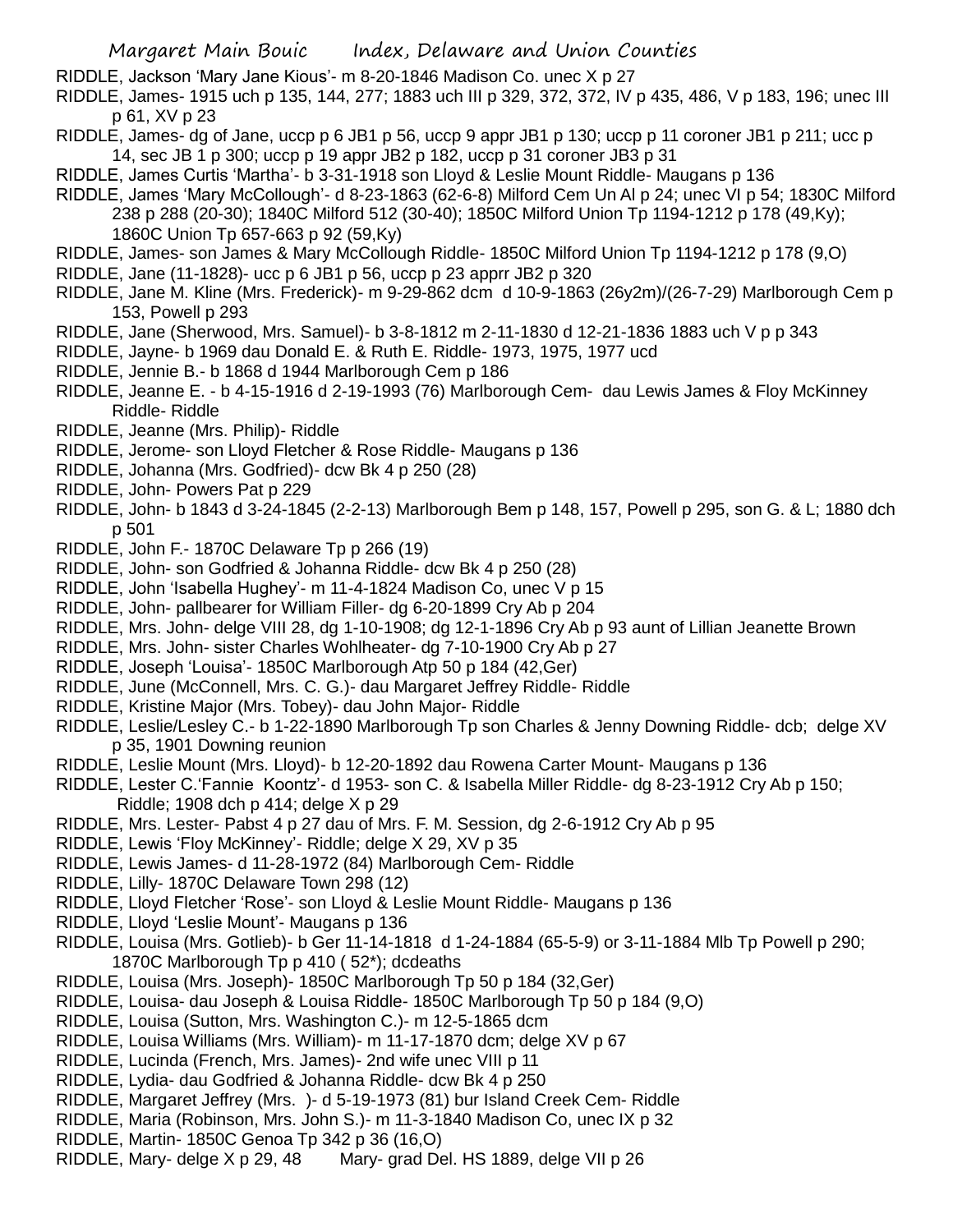RIDDLE, Mary- 1850C Delaware Town 1000 p 79 (10,O)

- RIDDLE, Mary Ann (Alkire, Mrs. William C.)- m 8-9-1838 Madison Co, unec IX p 6
- RIDDLE, Mary C.- 1908 dch p 430
- RIDDLE, Mary E. Lyman (Mrs. Frederick)- m 4-30-1867, delge XII p 47; 1870C Mlb Tp p 410 (25)
- RIDDLE, Mary Estell- b 12-19-1873 Marlborough Tp dau Fredrick & Mary E. Worline Riddle- dcb; 1870C Mlb Tp p 410 (23)
- RIDDLE, Mary Jane Kious (Mrs. Jackson)- m 8-20-1846 Madison Co, unec X p 27
- RIDDLE, Mary- dau Joseph & Louisa Riddle- 1850C Marlborough Tp 50 p 184 (6,O)
- RIDDLE, Mary McCollough (Mrs. James)- b 1805 d 1872 Milford Cem, Un Al p 24; 1850C Milford, Union Tp 1194-1212 p 178 (44,O)
- RIDDLE, Mary (Thompson, Mrs. Charles)- dau Margaret Jeffrey Riddle- Riddle
- RIDDLE, Merrick C.'Pauline O'Cane'- b 2-16-1884 d 7-12-1960 (76) Oak Grove Cem-twin son C. & Isabella Miller Riddle- dg 8-23-1912 Cry Ab p 150; dcb; pallbearer fro William Jackson, dg 3-28-1911 Cry Ab p 21
- RIDDLE, Rev. Michael- 1915 uch p 236; 1883 uch V p 397, 497; unec XV p 40
- RIDDLE, Minnie Robson (Mrs. Walter)- m 9-23-1896 ucm (Hearl)
- RIDDLE, Moses- 1850C Genoa Tp 342 p 36 (14,O)
- RIDDLE, Nancy (Hunter, Mrs. Robert)- m 2-8-1804 onwq I
- RIDDLE, Natalie- dau Carl L. Riddle- Riddle
- RIDDLE, Patty (Hughes, Mrs. Ed)- 1985 uch p 79
- RIDDLE, Paul R. 'Emma W..'- d 9-10-1968 982) Oak Grove Cem- son C. Riddle- Riddle; delge XI p 4, pallbearer for William Jackson dg 3-28-1911 Cry Ab p 21; delge XV 20 (1901)
- RIDDLE, Pauline O'Cane (Mrs. Merrick C.)- d 5-11-1968 (83)- Riddle
- RIDDLE, Peggy (Strain, Mrs. John M.)- m 3-7-1812, onwq I
- RIDDLE, Peter- d 4-12-1878 unec XII p 33
- RIDDLE, Philip 'Jeanne'- Oak Grove Cem- Riddle
- RIDDLE, Philip R.- son Charles W. & Emily Kellogg Riddle- Riddle
- RIDDLE, Polly (Alkire, Mrs. Gabreal)- m 11-18-1844 Madison Co, unec X p 8
- RIDDLE, Rachael Ferron (Mrs. Abner)- m 9-14-1840 Madison Co, unec IX p 31
- RIDDLE, Ray- son Margaret Jeffrey Riddle- Riddle
- RIDDLE, Rebecca (McIlvaine, Mrs. William)- m 4-11-1810 onwq I
- RIDDLE, Richard K.- d WWII- son Charles W. & Emily Kellogg Riddle- Riddle
- RIDDLE, Robert N,.- son Charles W. & Emily Kellogg Riddle- Riddle
- RIDDLE, Robert Newton-b 8-20-1899 Delaware Town son Charles W. & Annie B. Higgins Riddle- dcb; Riddledg 5-4-1900 Cry Ab p 20
- RIDDLE, Ronald 'Ruth'- Riddle
- RIDDLE, Rose (Mrs. Lloyd Fletcher)- Maugans p 136
- RIDDLE, Roy- b 8-10-1878 Delaware Town son John & Caroline Wohlheater Riddle- dcb
- RIDDLE, Roy R. 'Daisy'- d 1-8-1964 (85) brother Charles W. Riddle- Riddle; 1908 dch p 414; delge XI p 67, XIII p 36
- RIDDLE, Ruth E. (Mrs. Donald E.)- 1973, 1975, 1977 ucd
- RIDDLE, Ruth Penhorwood (Mrs. Ernest)- b 8-19-1923 m 1949 d 3-4-1975 York Cem- Riddle
- RIDDLE, Ruth (Mrs. Ronald)- Riddle
- RIDDLE, Samuel- d 8-25-1842 (3-1-8) Milford Cem, Un Al p 24- son James & Mary McCollough Riddle-
- RIDDLE, Sarah Ann (Lawrence, Mrs. Green B.)- bc 1825 ped Tracy L. English #31 19, unec VI p 56
- RIDDLE, Sarah (Smith, Mrs. John J.)- m 4-4-1827 Madison Co, unec V p 27
- RIDDLE, Stanley- b 2-16-1884 Delaware Town twin son C. & Bell Miller Riddle- dcb
- RIDDLE, Stanley- son Christia Riddle- Riddle
- RIDDLE, T. H.- hadc p 109 (1900 Marlborough Tp)
- RIDDLE, Thomas- Pabst 1 p 7
- RIDDLE, Thomas- dumch p 369
- RIDDLE, Tobey 'Kristine Major'- son Ronald & Ruth Riddle- Riddle
- RIDDLE, Tobias- son Joseph & Louisa Riddle- 1850C Marlborough Tp 50 p 184 (17,Ger)
- RIDDLE, Walter 'Minnie Robson'- m 9-23-1896 ucm (Hearl)
- RIDDLE, Widow (Noble, Mrs. Seth)- m 12-31-1806 onwq I
- RIDDLE, William- Powers p 28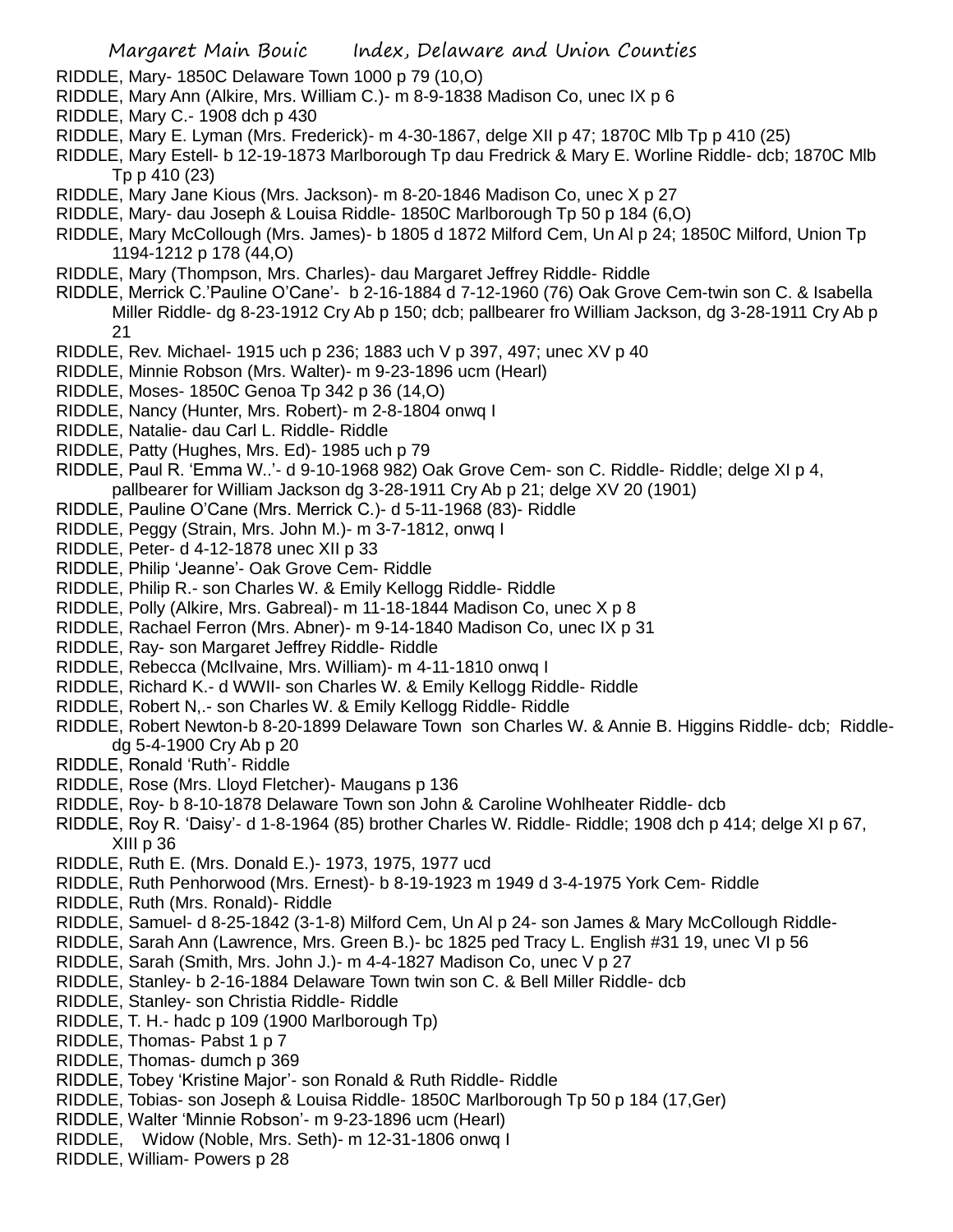Margaret Main Bouic Index, Delaware and Union Counties RIDDLE, William- b 1835 d 1905 Price Cem, djlm p 45 RIDDLE, William- 1870C Marlborough Atp p 410 (21) RIDDLE, William H. 'Hannah Lynn'- m 5-2-1861 dcm RIDDLE, William- son Joseph & Louisa Riddle- 1850C Marlborough Tp 50 p 184 (2,O) RIDDLE, William 'Louisa Williams'- m 11-17-1870 dcm; delge X p 67 RIDDLE, William W.- b 12–7-1875 Marlborough Tp son Fred & Mary Worline Riddle- dcb RIDDLEBAUGH, Abby Christine- b 1-8-1989 dau David & Christine Riddlebaugh- Riddlebaugh RIDDLEBAUGH, Christine (Mrs. David)- Riddlebaugh RIDDLEBAUGH, David 'Christine'- Riddlebaugh RIDDLER, Emma J.- b 2-21-1873 Liberty Tp dau Michael & Susan Ella Gale Riddler- dcb RIDDLER, --- b 2-1-1877 Liberty Tp dau M. W. & Susan A. Giles Riddler- dcb RIDDLEY, Edith (Montgomery, Mrs. Benjamine)- m 12-29-1857 ucm 2657 RIDDOCH, Amy- b 1971 dau Jan Riddoch- 1975 ucd RIDDOCH, Jan- 1975 ucd RIDEBAAUGH, Henry (73-1897) uninf p 9 RIDELINGER, Abraham- 1835 men p 12 #125 p 16 Bennington Tp RIDELINGER, Andrew- 1835 men p 12 #124 p 16 Bennington Tp RIDELINGER, George- 1835 p 12 #126 p 16 Bennington Tp RIDENBACH, Margaret D. (Arnold, Mrs. Francis C.)- m 5-16-1876 ucm (Hearl) RIDENBAUGH, John P.'Margaret Dorotha Ruppright'- m 6-9-1872 ucm (Hearl) RIDENBAUGH, Margaret Dorotha Ruppright (Mrs. John P.)- m 6-9-1872 ucm (Hearl) RIDENHOUR, James- b 1944 twin son William T. & Lavada Malinda Mee Ridenhour- Freshwater p 113 RIDENHOUR, Jerry- b 1944 twin son William T. & Lavada Malinda Mee Ridenhour- Freshwater p 113 RIDENHOUR, Lavada Malinda Mee (Mrs. William T.)- b 6-8-1906 m 6-8-1930- dau Edmund C. & Lula Mary Freshwater Mee- Freshwater p 113 RIDENHOUR, Mary June Robertson (Mrs. Russell James)- m 6-18-1949- Freshwater 113 RIDENHOUR, Roger James- b 8-27-1951 son Russell James & Mary June Robertson Ridenhour- Freshwater p 113 RIDENHOUR, Roland Edmund- b 4-19-1931 twin son William T. & Lavada Maline Mee Ridenhour- Freshwater p 113 RIDENHOUR, Russell James 'Mary June Robertson'- b 4-19-1931 m 6-18-1949 twin son William T. & Lavada Malinda Mee Ridenhour- Freshwater 113 RIDENHOUR, William T. 'Lavada Malinda Mee'- m 6-8-1930 Freshwater 113 RIDENOUR, Betty (Weber, Mrs. Andrew)- b 9-3-1921 m 1-5-1944 St. Paul p 54 RIDENOUR, Beulah (Wood, Mrs. Charles Brungart)- Weiser p 594 RIDENOUR, Carl 'Carrie Mackan'- d 3-14-1947 bur St. Paris, owned St. Paris Poultry & Egg Produce Co.- Bell; obit, mlib RIDENOUR, Carla- delge VIII 3 RIDENOUR, Carol (Emerich, Mrs. )- dau Lawrence D. & Mary Louise Law Ridenour- Ridenour RIDENOUR, Carrie Mackan (Mrs. Carl)- b 1-27-1899 d 7-15-1980 bur St. Paris- dau Joseph & Sarah Rose Bell Mackan- Bell; obit Carl, mlib RIDENOUR, Catherine Fake (Mrs. Mathias)- 1908 dch p 551 RIDENOUR, Cecil W. 'Viva L. Caskey'- m 9-3-1938 d 6-3-1966 unec VI p 47, 49 RIDENOUR, David- 1860C Darby Tp 391-393 p 56 (36,O): 1870C Darby Tp 209-197 p 26 (46,Md) RIDENOUR, David 'Elizabeth Boughman'- m 11-26-1811- onwq I RIDENOUR, Edwin L.- d 4-24-1960 (45) Rider RIDENOUR, Elizabeth Boughman (Mrs. David)- m 11-26-1811- onwq I RIDENOUR, John H- 1870C Darby Tp 209-197 p 26 (13,O) RIDENOUR, Lawrence D. 'Mary Louise Law'- Ridenour; Law RIDENOUR, Mary (Leatherman, Mrs. Frederick R.)- Maugans p 81 RIDENOUR, Mary Louise Law (Mrs. Lawrence D.)- b 1-19-1918 , 3-16-1940 d 12-8-1977 dau Hugh Everton & Hazel Hortense Powers Law- Main 1361(11)2435; Law; Ridenour RIDENOUR, Mathias 'Catherine Fake'- 1908 dch p 551, 552 RIDENOUR, Phillip- son Lawrence D. & Mary Louise Law Ridenour- Maien 13161(11)24351; Law; Ridenour RIDENOUR, Mrs. R. B.- 1980 dcd RIDENOUR, Rowena Shelton- Broadway HS Grad 1918; unec III p 19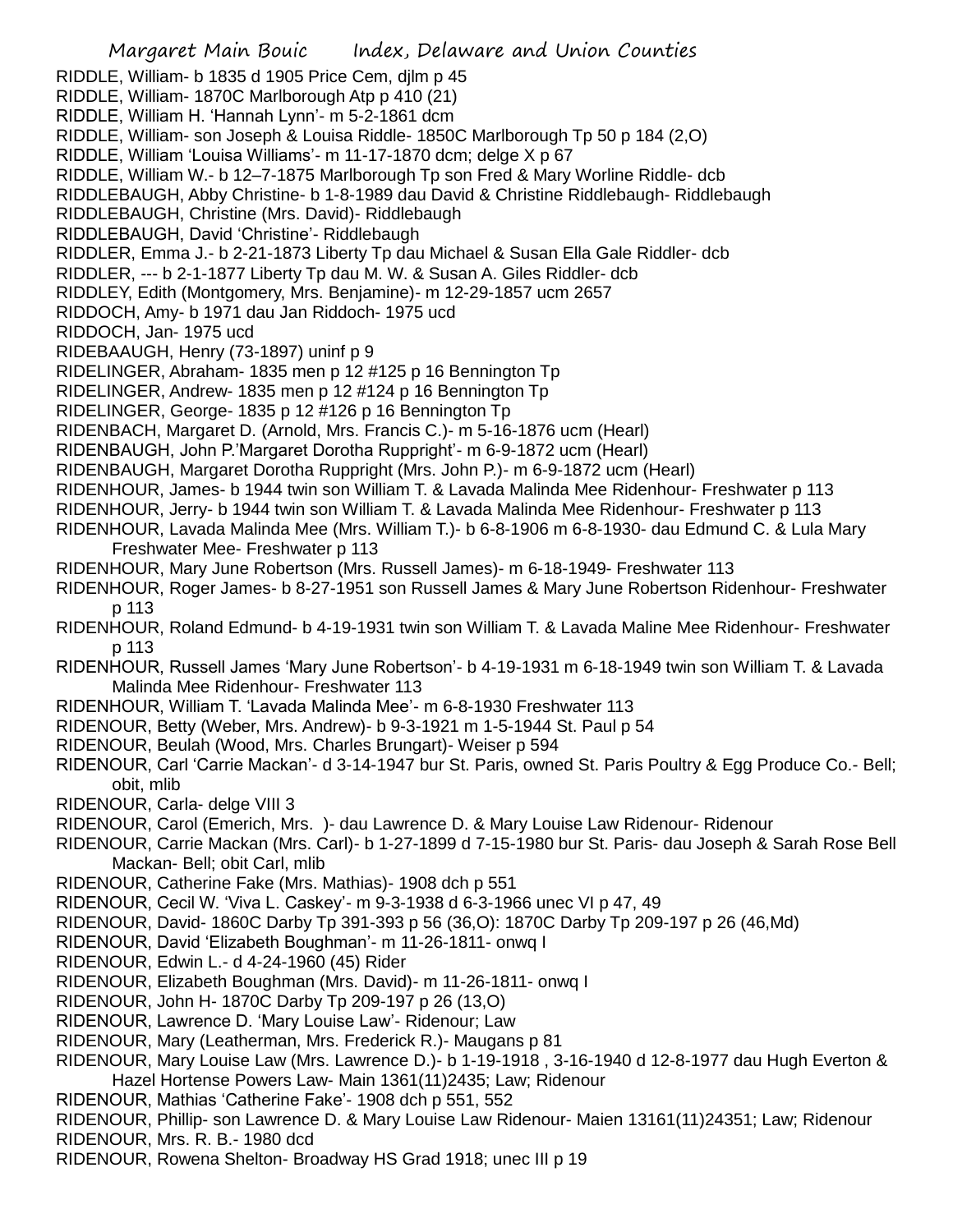RIDENOUR, Susan (Turney, Mrs. Daniel)- dau Mathias & Catherine Fake Ridenour- 1908 dch p 551

- RIDENOUR, C. Thomas- son Carl & Carrie Mackan Ridenour- Bell
- RIDENOUR, Rev. Vernon D.- unec XV p 20
- RIDENOUR, Viva L. Caskey (Mrs. Cecil W.)- m 9-3-1938 unec VI p 47
- RIDEOUT, Adam- b 1973 son Richard C. & Greer Rideout- 1980 dcd
- RIDEOUT, Angel Catherine Daniels (Mrs. John Wesley)- dau Jim & Brenda Roberts- Rideout
- RIDEOUT, Cathy (Mrs. John)- Rideout; 1983 ucd
- RIDEOUT, Greer (Mrs. Richard C.)- 1980 dcd
- RIDEOUT, John 'Cathy'- Rideout; 1983 ucd
- RIDEOUT, John Wesley 'Angel Catherine Daniels'- son John & Cathy Rideout- Rideout
- RIDEOUT, Jonathan Andrew- b 9-24-1997 son John Wesley & Angel Catherine Daniels Rideout Rideout
- RIDEOUT, Richard C. 'Greer'- 1980 dcd
- RIDEOUT, Ricky- b 1975 son Richard C. & Greer Rideout- 1980 dcd
- RIDER, Mr.- d 11-1982 Ricer
- RIDER, Mrs.- d 7-3-1982- Rider
- RIDER, –Monroe Bible; delge VII p 11
- RIDER, —(Heinlen, Mrs. T. I.)- dau Monroe & Ella Smitly Rider- dg 3-22-1895 Cry Ab p 14
- RIDER, Adam 'Bette'- b 1860 d 1926 Claibourne Cem p 43 1985 uch p 54, 60; 1900C Claibourne Tp 47-52 p 2B 940,O,Ger,Ger) m 16y son Mrs. Elizabeth Rider- dg 12-30-1913 Cry Ab p 80
- RIDER, Adam 'Cora Lauer'- Rider
- RIDER, Agnes Ann (Moore, Mrs. Samuel Anderson)- b 1850 m 3-27-1869 d 1922 New Millcreek Cem p 24 dau James A. & Julia Betts Rider- dcc Leonard Smart 7; Moore 2,3; 1908 dch p 762; delge XIV 30; dumch p 488; 1880C Scioto Tp 267-285 (30, Va, Va,Va)
- RIDER, Allie Budd (Mrs. Henry)- Wilson (45)
- RIDER, Alma (Walter, Mrs. James)- b 1-8-1911 m 10-1928 d 10-4-1930 dau Ernest & Fern Weakley Rider-Freshwater p 101
- RIDER, Andrew Leroy 'Frances Ann Parks'- b 4-26-1823 m 4-2-1846 dcm d 7-19-1899 measles- son Daniel & Sarah Matheny Rider- dg 7-21-1899 Cry Ab p 208; delge V p 45, XI p 61, XIII p 63; 1850C Kingston Tp 3287 p 173 (18,O); hadc p 105; ped Lawrence Arthur Wenger 28; dcq Herbert Russell Wenger 28; 1870C Kingston Tp p 385 (47\*)
- RIDER, Ann -1870C Kingston Tp p 385 (38)
- RIDER, --- (Mrs. Andrew)- funeral- dg 7-13-1906 delge VII p 30
- RIDER, Anna Bell- b 8-31-1876 Kingston Tp dau Monroe & Ella Simery Rider- dcb
- RIDER, Anne D (Mrs. William E.)- Rider
- RIDER, Anna Gardner (Mrs. Simon)- Wilson (46)
- RIDER, Arnold R. 'Velma'- Rider; 1969, 1971 dcd
- RIDER, Audrey- b 10-30-1934 dau Olin & Bertha Chambers Maugans- adopted by Mrs. Doyt Fleming, now Jacqueline Fleming- Maugans p 126, 127
- RIDER, Bernice (Mrs. Robert E.)- 1971 dcd
- RIDER, Bertha Chambers (Mrs. Olin) b 5-28-1901 m 7-1919 dau William H. & Fannie Belle Sherman Chambers- Maugans p 126
- RIDER, Bessie- b 7-20-1890 Thompson Tp d 1895 Claibourne Cem p 43- dau Adam & Cora B. Lauer Riderdcb
- RIDER, Bette (Mrs. Adam)- b 12-1963 1900C Claibourne Tp 47-52 p 2B (36,O,O,O) m 16y 4 ch, 3 living
- RIDER, Betty Luann (Sherman, Mrs. William Michael)- b 10-29-1957 m 8-30-1986 St. Paul p 151 dau William E. & Anne D. Rider- Rider
- RIDER, Beverly (Holt, Mrs. )- dau Hurleigh & Maxine Rider- Rider; 1969 dcd
- RIDER, Bradley S.- b 1956 son Burleigh H. & Maxine Rider- 1971, 1980 dcd
- RIDER, Carl- son Edwin & Florence Emery Rider- Rider
- RIDER, Carl E.- son Mabel J. Rider- Rider; 1977, 1979 ucd; obit Mabel J., mlib
- RIDER, Carol Ann Decker (Mrs. Gary Lee)- m 1966 1985 uch p 116
- RIDER, Cathleen J. Place (Mrs. Douglas)- m 5-11-1991 dau A. J. & Myriam Place- Rider
- RIDER, Cathy- b 1954 dau Conn J. & Theresa K. Rider- 1967, 1971 ucd
- RIDER, Charles- son Mabel J. Rider- Rider; obit Mabel J., mlib
- RIDER, Chloe Manter (Mrs. James Harvey)- m 3-22-1855 dcm
- RIDER, Christina- b 1977 dau Doug & Mary Rider- 1980 dcd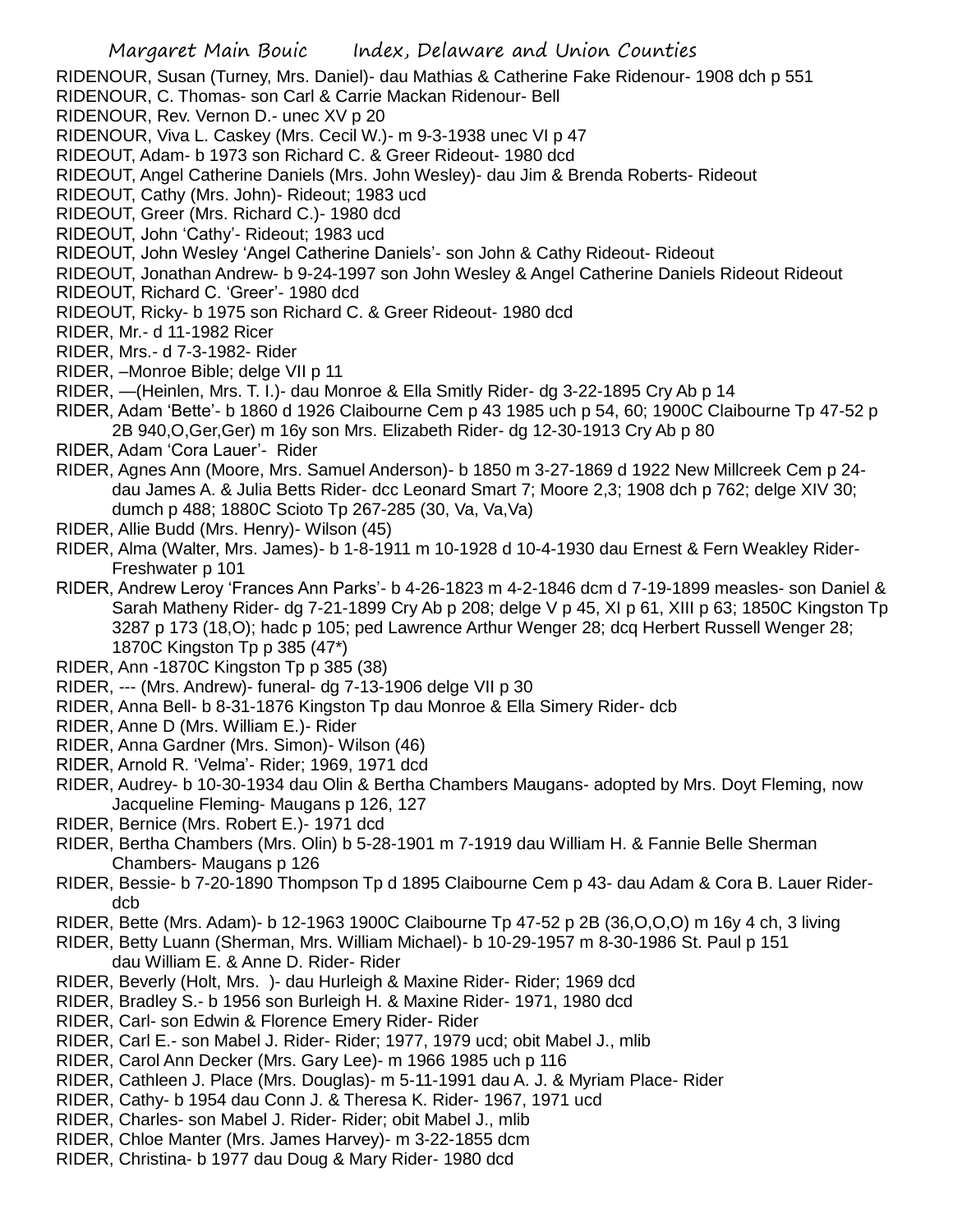- RIDER, Clara (Chambers, Mrs. Arthur)- b 6-12-1884 m 11-28-1901 d 7-7-1944 bur Kilbourne- dau Monroe & Ella Smiley Rider- ped Lawrence Arthur Wenger7; dcq Herbert RussellWenger 7; dcq Leota M. Chambers Wenger 3; delge V p 49; Maugans p 134
- RIDER, Clara (Fryman, Mrs. Thomas Ray)- b 9-6-1886 m 1-20-1906 dau Adam & Bette/Bell Laner Rider- dcb; 1985 uch p 54; Rider; 1908 dch p 593; 1900C Claibourne Tp 47-52 p 2B (13,O,O,O)
- RIDER, Clara- dau Monroe & Ella Smiley Rider- dg 3-22-1895 Cry Ab p 14
- RIDER, Clara (Mrs. T. L.)- d 2-9-1882 (22y10m2d) Berkshire Cem, Powell p 9; dcdeaths
- RIDER, Clara- dau Thacker L. & Clara A. Roloson Rider- b 8-21-1881 d 1-28-1882 (5m7d) Berkshire Cem, Powell p 9; dcb, dcdeaths
- RIDER, Conn J'Theresa K.'- 1967 ucd
- RIDER, Connie- b 1951 dau Conn J. & Theresa K. Rider- 1967 ucd
- RIDER, Cora Belle Lauer (Mrs. Adam)- b 1863 d 1946 Claibourne Cem p 43- 1985 uch p 54; Rider
- RIDER, Dan- b 1956 son Arnold R,. & Velma Rider- 1969, 1971 dcd
- RIDER, Daniel B. 'Jennie E. Waldron'- b 9-1860 m 5-17-1866 dcm; delge XI p 26; 1900C York Tp 4 p 1A (39,O,Va,O); m 18 y
- RIDER, Daniel- son James & Julia Betts Rider- dumch p 488
- RIDER, Daniel 'Jeannette'- b 7-30-1844 d 4-25-1901 Co D. 14th Rev War; Old Blue Cem, Powell p 146
- RIDER, Daniel 'Sarah Matheny'- dcq Leota Chambers Wenger 24; hadc p 32; 1850C Kingston Tp 3286 p 173 (49,Va)
- RIDER, Darlene Elizabeth Askew (Mrs. Ronald Eugene)- m 7-2-1977 dau Earl L. Askew- Rider
- RIDER, David R.- b 195 7 son Arnold R. & Velma Rider- 1969, 1971, 1980 dcd
- RIDER, Deryl Duane 'Mary Ellen Lemaster'- b 11-16-1942 m 2-14-1979 son Scott M. & Madeline Mae Foreman Rider- 1985 uch p 53
- RIDER, Donald Dair 'Hazel Joy French'- b 76-1924 son Olin & Bertha Chambers Rider- Freshwater 126
- RIDER, Donna (Cardwell, Mrs. 0- dau Edwin & Florence Emery Rider- Rider
- RIDER, Dora Jacobs (Mrs. Henry)- Wilson (45)
- RIDER, Doris- dau Edwin & Florence Emery Rider- Rider
- RIDER, Dorothy (Terrill, Mrs. )- dau Mabel J. Rider- Rider; obit Mabel J., mlib
- RIDER, Douglas 'Cathleen J. Place'- m 5-11-1991 son Gene & Helen Rider- Rider
- RIDER, Douglas Mark- son Hurleigh & Maxine Rider- Rider, engaged to Mary Cawle Scott; 1969, 1971, 1980 dcd
- RIDER, Douglas- son Marvin E. & Helen V. Rider- 1971 dcd
- RIDER, Duane II- b 12-30-1979 son Deryl Duane & Mary Ellen Lemaster Rider- 1985 uch p 53
- RIDER, Dures Andrew- b 9-8-1891 Kingston Tp son Thacker & —Burton Rider- dcb
- RIDER, Durward- b 7-7-1933 son Oline & Bertha Chambers Rider- Maugans p 126, 127
- RIDER, Edith May (Sheets, Mrs. Francis Lionell)- b 3-20-1879 m 12-23-1899 d 10-22-1959- Maugans p 172
- RIDER, Edith- dau Monroe & Ella Smiley Rider- dg 3-22-1895 Cry Ab p 14
- RIDER, Edward A.- 1908 dch p 403
- RIDER, Edwin 'Florence Emery'- Rider
- RIDER, Eileen (Gallon, Mrs. )- dau Edwin & Florence Emery Rider- Rider
- RIDER, Elizabeth (Mrs. )- d Saturday (78)- dg 12-30-1913 Cry Ab p 80 mother of Michael, Adam, Kate
- RIDER, Mary Ella/Ellen Smiley (Mrs. Monroe)- b 4-4-1856 m 11-24-1875 d 3/5-9-1895 (38) Kingston Tp dau John M. & Elizabeth Bradford Smiley- dcdeaths; dg 3-15-1895 Cry Ab p 14, dg 3-22-1895 Cry Ab p 14, 15; delge V p 401; Maugans p 134; ped Lawrence Arthur Wenger 15; dcq Herbert Russell Wenger15; dcq Leota Chambers Wenger 7
- RIDER, Ernest 'Fern Weakley'- m 1-1-1901- Freshwater p 101
- RIDER, Ernest Glen- b 6-17-19178 son Ernest & Fern Weakley Rider- Freshwater p 101
- RIDER, Ester E.- b 4-1-1919 dau Ernest & Fern Weakley Rider- Freshwater p 101
- RIDER, Esther Garringer (Mrs. William S.)- m 10-25-1837 dcm
- RIDER, Esther Margaret Cox (Mrs. H. A.)- b 11-2-1897 d 1-25-1960 bur Springfield- dau L. P. Cox- Rider
- RIDER, Esther (Mrs. William)- dau Samuel Adams- dcq Bk 2 p 248
- RIDER, Ethel- b 6-22-1881 dau Albert & Mary Knesoles Rider- dcb
- RIDER, Eva (Welch, Mrs. )- d 4-15-1979 (63) bur Jefferson Cem- dau John W.,Sr. & Pauline Rose Jolliff Rider-Rider
- RIDER, Evelyn- b 8-29-1921 dau Ernest & Fern Weakley Rider- Freshwater p 101
- RIDER, Fern Weakley (Mrs. Ernest)- b 7-9-1893 m 1-1-1910 d 3-11-1929 dau Lemuel & Effie Bell Neil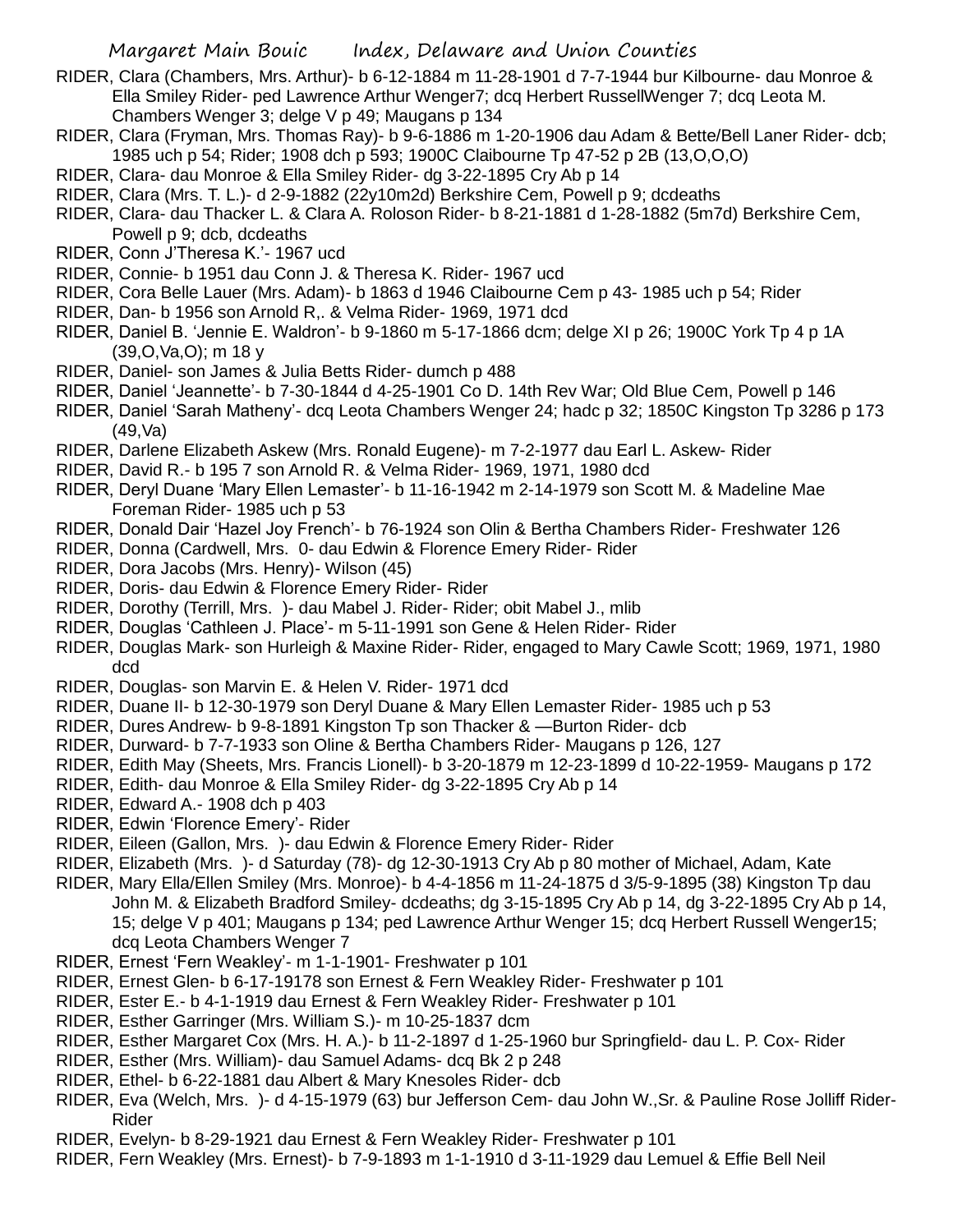Weakley- Freshwater p 101

- RIDER, Florence Emery (Mrs. Edwin)- d 5-30-1972 (73) Rider
- RIDER, Floyd Lee 'Mary Jeanne Barnhard'- b 5-13-1935 m 11-23-1957 Rausch (13151) III p 268; son Mabel J. Rider- Rider; obit Mabel J., mlib
- RIDER, Floyd- b 10-16-1900 Kingston Tp son T. L. & Rettie Burton Rider- dcb
- RIDER, Frances Ann Parks (Mrs. Andrew Leroy)- b 1-29-1832 m 1846 d 7-3-1906 m 4-2-1846 dcm- dau Francis & Margaret Parks- dcq Herbert Russell Wenger , Leota Chambers Wenger 13; delge XI p 61; ped Lawrence Arthur Wenger 29; delge V p 49; 1850C? Kingston Tp 3287 173 (18,O)
- RIDER, Gary Lee 'Carol Ann Decker'- b 10-25-1946 twin son Robert Lee & Gladys Ruth Paver Rider- Rider; 1985 uch p 116
- RIDER, Gene 'Helen Rayburn'- m 7-16-1951- Rider Rider Electric
- RIDER, Georgia- b 2-22-1925 du Ernest & Fern Weakley Rider- Freshwater p 101
- RIDER, ---- b 6/1-9-1868 Porter Tp dau Granville & Louisa Rider- dcb
- RIDER, Gladys R. (Mrs. Robert L.)- 1967, 1971 ucd
- RIDER, Grace (Adams, Mrs. )- b 1887 d 1922 Claibourne Cem p 43
- RIDER, Grace- b 12-14-1887 Thompson Tp dau Adam & Bell/Bette Laner Rider- dcb; 1900C Claibourne Tp 47-52 p 2B (12,O,O,O)
- RIDER, Grace- dau Sarah J. Rider- Rider
- RIDER, Harold W.- d 5-11-1981 (70) Gort Myers Mem. Gardens- brother Mrs. Clarence Sands0 obit, mlib, Marion Star
- RIDER, —(Sands, Mrs. Clarence)- sister Harold W. Rider- obit Harold W., mlib
- RIDER, Harriet- 1962 ucd
- RIDER, Harriet L. Maine (Mrs. Nathan W.)- b 4-23-1842 m 9-6-1865 d 820-1874 dau William F. & Submit Carpenter Maine- Asp 1172
- RIDER, Harvey- son Daniel & Sarah Rider- 1850C Kingston Tp 3286 p 173 (17,Va)
- RIDER, Harvey- son James & Julia Betts Rider- dumch p 488
- RIDER, Hazel Joy French (Mrs. Donald Dair)- b 12-2-1925 Maugans p 126
- RIDER, Hazel (Nelson, Mrs. Raymond)- dau Henry Rider- Wilson 91
- RIDER, Helen (Fisher, Mrs. )- dau Edwin & Florence Emery Rider- Rider
- RIDER, Helen Rayburn (Mrs. Gene)- m 7-16-1951
- RIDER, Helen V. (Mrs. Marvin E.)- 1971, 1980 dcd
- RIDER, Henry- d 1863 hjt p 199, 205; 1883 uch IV p 532
- RIDER, Henry 'Dora Jacobs''Allie Budd'- son Henry & Rebecca Wilson Rider- Wilson 45
- RIDER, Henry 'Rebecca Wilson- Wilson (7)
- RIDER, Hope (Rhymer, Mrs. )- dau Edwin & Florence Emery Rider- Rider
- RIDER, Howard Earl 'Nancy Earlene Dorsey'- b 3-7-1938 m 5-27-1956- Weiser p 255
- RIDER, Hubert 'Natalie Green'- Rider
- RIDER, ----(Evans, Mrs. Carl)- dau Hubert W. Rider- Rider
- RIDER, —(Patrick, Mrs. Bernard)- dau Hubert W. Rider- Rider
- RIDER, —(Evans, Mrs. Thurman)- dau Hubert W. Rider- Rider
- RIDER, Hubert R.- d 10-29-1963 (74) Oak Grove Cem- son Sarah J. Rider- Rider
- RIDER, Hugh J.,Sr.- Rider
- RIDER, Hugh,Jr. 'Margaret'- 1975, 1981 ucd
- RIDER, Hurleigh H. 'Maxine I.'- son Hubert R. Rider- Rider; 1969, 1971, 1980 dcd
- RIDER, Isabel- dau James & Julia Betts Rider- dumch p 488
- RIDER, James 'Abbie Elizabeth Maine'- Asp (837)
- RIDER, James A.- son James & Julia Betts Rider- dumch p 488; 1908 dch p 403
- RIDER, James Harvey 'Chloe Manter'- m 3-22-1855 dcm
- RIDER, James H. 'Julia A.'- d 10-15-1882 (69) Old Blue Cem, Powell p 146
- RIDER, James A, 'Julia Betts'- d 12-5-1869 (Ryder); 1908 dch p 762; dumch p 488; dcc Leonard Smart 14
- RIDER, Jane- 1870C Kingston Tp p 385 (16)
- RIDER, Jane- b 1955 dau Conn J. & Theresa K. Rider- 1967, 1971 ucd
- RIDER, Janice (Foos, Mrs. Sam)- dau John,Jr. & Ruth White Rider- Rider; 1949 ucd
- RIDER, Janice (Ruhl, Mrs. Sam)- 1985 uch p 120
- RIDER, Janie (Gilmore, Mrs. )- dau Mabel J. Rider- Rider; obit Mabel J., mlib
- RIDER, Jeanette Waldron (Mrs. Daniel B.)- b 8-6-1841 m 5-17-1866 dcm d 2-3-1878 Old Blue Cem, Powell p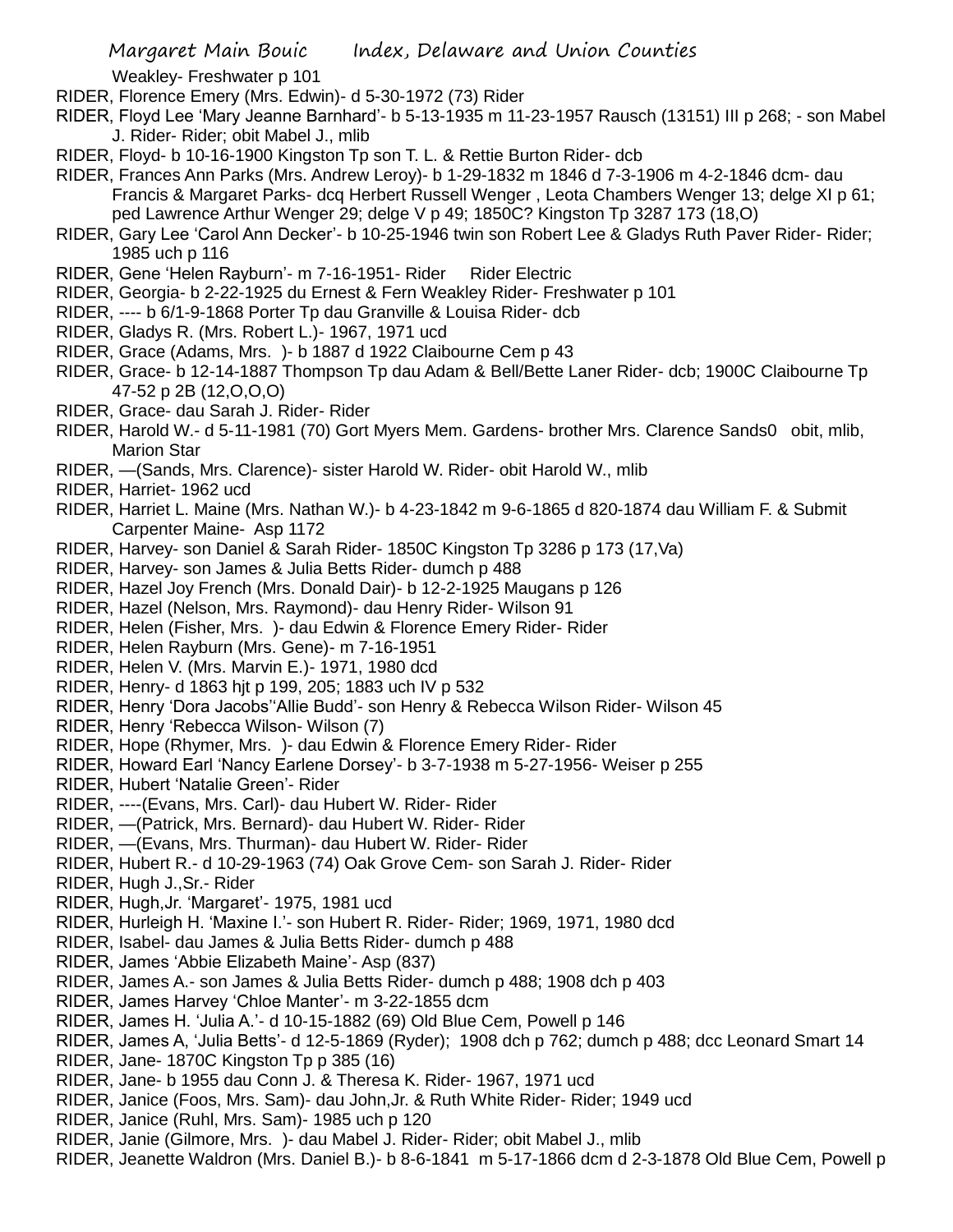146; delge XI p 26

- RIDER, Jennie E. (Ms. Daniel B.)- b 3-18760 1900C York Tp 4 p 1A 939,O,O,O) m 18y, 3 ch
- RIDER, Jesamine- b 5-11-1879 Delaware Town dau Ed & –Forsyth Rider- dcb
- RIDER, Jessie, Miss- funeral Sunday- dg 2-6-1900 Cry Ab p 6
- RIDER, J. J.- delge XIII p 23
- RIDER, Joan (Hatfield, Mrs. Donald)- b 12-1928 dau Olin & Bertha Chambers Rider- Maugans p 126, 127
- RIDER, John,Jr 'Ruth White- b 2-8-1918 m 9-16-1939 or 3-18-1944 d 6-1-1990 (72) Price Cem- son John W.
	- & R. Pauline Jolliff Rider- Rider; 1985 uch p 116; 1949, 1971, 1977, 1979, 1981, 1983 ucd
- RIDER, John W.- d 11-28-1847 (22-11-3) son Daniel & Sarah Rider- Powell p 206
- RIDER, John W. 'Pauline Jolliff'- b 11-24-1893 d 11-10-1982 (88) Claibourne Cem p 43- son Adam & Cora Lauer Rider- Rider; 1985 uch p 116; 1900C Claibourne Tp 447-52 p 2B (6,O,O,O); 1959, 1962, 1967, 1971, 1973, 1975 ucd
- RIDER, Julia (Mrs. )- d 9-19-1896 (80) Old Blue Cem, Powell p 146 remains moved form Bellpoint to Old Blue graveyard, dg 9-25-1896 Cry Ab p 85
- RIDER, Julia Betts (Mrs. James A.)- dcc Leonard Smart 15; 1908 dch p 762; dumch p 488
- RIDER, June (Stuffler, Mrs. )- dau Edwin & Florence Emery Rider- Rider
- RIDER, Karen Anne(Davis, Mrs. Mark)- b 8-18-1962 dau Lloyd Richard & Nancy Hanby Rider- Rider
- RIDER, Kate (Carney, Mrs. Frederick)- 1880 dch p 680
- RIDER, Kate- dau Mrs. Elizabeth Rider- dg 12-30-1913 Cry Ab p 80
- RIDER, Kathy (Mrs. Phillip)- Rider
- RIDER, Kelly (Mrs. Ron)- Rider
- RIDER, Laurie- b 1960 dau Hugh,Jr. & Margaret Rider- 1975 ucd
- RIDER, Lena C.- d 2-14-1867 (1m2d) dau Daniel & Sarah Rider Stark Cem, Powell p 206
- RIDER, Leslie Dale- b 2-4-1927 ch Ernest & Fern Weakley Rider- Freshwater p 101
- RIDER, Linda- dau Hurleigh & Maxine Rider- Rider
- RIDER, Lloyd- b11-30-1922 son Ernest & Fern Weakley Rider- Freshwater p 101
- RIDER, Lloyd Richard "Dick""Doc" 'Nancy Hanby'- b 3-21-1934 d 7-9-1999 (65) son John W. Sr. & Pauline Rose Jolliff Rider- Rider
- RIDER, Loma Millhouse (Ms. )- dau Elmer I. & Lois Gabriel Millhouse- Gabriel 16322; opc 625
- RIDER, Lonnie Keith- b 1946 d 1961 Claibourne Cem p 91
- RIDER, Lorents- Ekelberry Ledger- delge X p 53
- RIDER, Loretta Burton (Mrs. Thacker L.)- b 1860 d 1918 Berkshire Cem, Powell p 9
- RIDER, Mabel J. d 12-2-1981 (74) Maineville Cem, Loveland- Rider; obit, mlib; 1977 ucd
- RIDER, Madeline Mae Foreman (Mrs. Scott M.)- b 7-18-1920 m 10-28-1939 dau Walter Carrie & Crystal Elziabeth Little Foreman- 1985 uch p 53
- RIDER, Magdalene B.- delge XIII p 23
- RIDER, Margaret (Griffith, Mrs. )- dau Roderick B. & Marion Rider- Rider
- RIDER, Margaret (Mrs. Hugh,Jr.)- 1975, 1981 ucd
- RIDER, Margaret (Keller, Mrs. Ralph )- dau John W. & Pauline Jolliff Rider- Rider
- RIDER, Margaret L. (Shaw, Mrs. Henry H.)- m 5-3-1936 d 7-12-1977- Rider
- RIDER, Alice Marie Hamilton (Mrs. Robert L.)- m 1982- dau Morris T. Sanders- Rider; 1983 ucd
- RIDER, Marion L. (Mrs. Roderick B.)- Rider; 1971 dcd
- RIDER, Marry M.- b 6 -1891 dau Daniel B. & Jennie E. Rider- 1900C York Tp 4 p 1A (8, O,O,O)
- RIDER, Martha A.- d 1-3-1848 (7y11m) dau Daniel & Sarah Rider- Stark Cem, Powell p 206
- RIDER, Marvin E. 'Helen V.'- 1971, 1980 dcd
- RIDER, Mary (Mrs. Doug)- 1980 dcd
- RIDER, Mary Ellen Lemaster (Mrs. Deryl Duane)- b 5-17-1947 m 2-14-1979- 1985 uch p 53
- RIDER, Mary (Hazlett, Mrs. Robert)- b ca 1777 d 12-23-1865- dcc Marjorie Brookens Humes 39
- RIDER, Mary Jeanne Barnhard (Ms. Floyd Lee)- b 112-27-1934 dau Pearl & Esther Rausch Barnhard- Rausch 13151, III p 268
- RIDER, Mary (Miley, Mrs. Michael)- b 1828 d 1844 ped Laura Price Fields #248; unec XI p 7
- RIDER, Maud E.- b 11-30-1901 Delaware Tp dau Walter R. & Annetta Davis Rider- dcb
- RIDER, Maxine (Gelsanliter, Mrs. Charles)- b 6-14-1921 dau Olin & Bertha Chambers Rider- Maugans p 126
- RIDER, Maxine "Mickey" I. (Mrs. Hurleigh H.) -b 11-20-1920 d 2-10-1988 (67) Radnor Cem- Rider; 1969, 1971, 1980 dcd
- RIDER, Melinda- b 1957 lived with John E. & Harriette A. Vance- 1973 ucd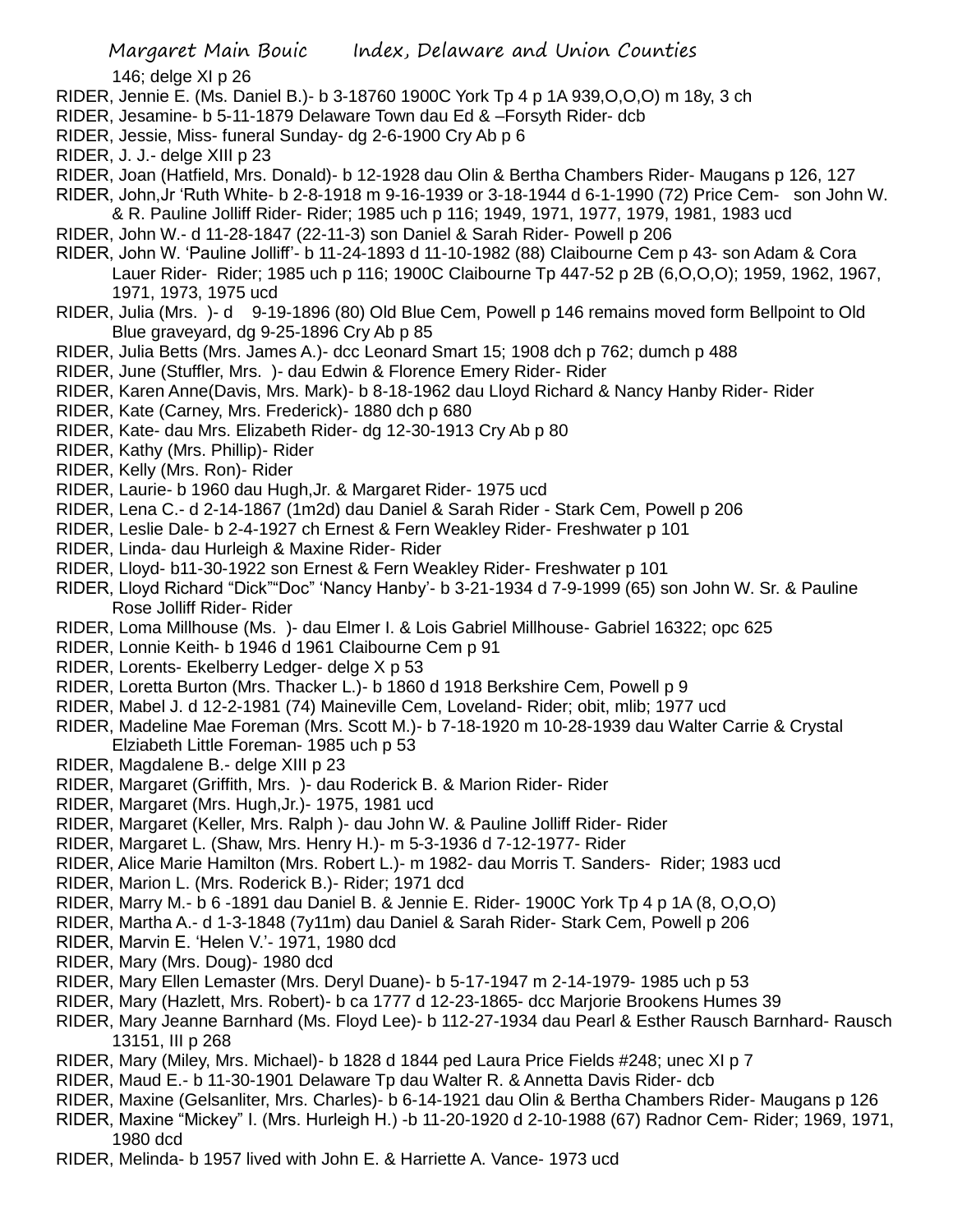RIDER, Melinda Kaye- dau Mrs. John E. Vance- Rider

- RIDER, Michael- son Mrs. Elizabeth Rider- dg 12-30-1913 Cry Ab p 80
- RIDER, Michael Howard- b 11-29-1956 son Howard Earl & Nancy Earline Dorsey Rider- Weiser p 255
- RIDER, Michael Neal- b 7-16-1984 son Phil & —Hatmaker Rider- Ride
- RIDER, Monroe 'Ella Smiley'- b 3-14-1851 m 11-24-1875 d 8-4-1923 son Andrew & Frances Ann Parks Rider-Maugans p 134; dg 3-15-1895 Cry Ab p 14; delge V p 49, XIII p 69l dcq Harold Russell Wenger 14; dcq Leota Chambers Wenger 7; ped Lawrence Arthur Wenger 14
- RIDER, --- b 2-22-1882 Kingston Tp son Monroe & Ella Smiley Rider- dcb
- RIDER, Nancy- dau Daniel & Sarah Rider- 1850C Kingston Tp 3286 p 173 (21,Va)
- RIDER, Nancy Earlene Dorsey (Mrs. Howard Earl)- b 6-18-1938 m 5-27-1956 dau Earl Edward & Mildred Elizabeth Meeker Dorsey- Weiser p 255
- RIDER, Nancy Hanby (Mrs. Lloyd Richard)- Rider
- RIDER, Nancy M. (Simmons, Mrs. John H.)- m 5-14-1857 dcm
- RIDER, Natalie Green (Mrs. Hubert)- b 1-9-1891 d 1-1-1988 (95) Claibourne Cem p 100- dau Nathaniel &
- Mary Baker Green- Rider; 1977, 1979, 1981 ucd
- RIDER, Nathan W. 'Harriet L. Maine'- Asp (1172)
- RIDER, Naton- b 12-17-1893 Kingston Tp son T. L. & Retta Benton Rider- dcb
- RIDER, Nolan Neal- b 9-7-1937 d 7-18-1953 as Jesse Ralph McKee- son Milton McKee- Maugans p 126, 127
- RIDER, Nora Tombaugh (Mrs. Simon)- Wilson (46)
- RIDER, Oatis E.- b 10-1884 son Daniel B. & Jennie E. Rider- 1900C York Tp 4 p 1A (15,O,O,O)
- RIDER, Olin 'Bertha Chambers'- b 2-23- m 7-1919 d 11-9-1942- Maugans p 126
- RIDER, Olive- dau Monroe & Ella Smitly Rider- dg 3-22-1895 Cry Ab p 14
- RIDER, Opal- b 2-9-1888 Kingston Tp dau Thacker L. & Retta Burton Rider- dcb
- RIDER, Pat/Peggy Jo (Hamilton, Mrs. Michael Jay)- m 5-6-1967 dau Robert Lee & Gladys Ruth Paver Rider-Rider; 1985 uch p 116, 122
- RIDER, Pauline Jolliff (Mrs. John W.)- b 7-23-1896 m 1913 d 7-3-1982 (85) Claibourne Cem p 43- dau George W. & Jennie Beck Jolliff- Rider; 1985 uch p 116; 1959, 1962, 1967, 1971, 1973, 1975 ucd
- RIDER, Pearl Baldridge (Blevins, Mrs. Chester)(Mrs. Carl)- b 5-13-1913 Ky d 9-10-1993 (80) Fairview Mem. Pk- dau Tom & Anne Daniels Baldridge- Rider
- RIDER, Pearl (Longwell, Mrs. Eugene) b 10-28-1878 or 10-18-1879 Kingston Tp m 2-5-1902 d 4-12-1903 (24-7-24) eldest dau Thacker(y) & Clara Roloson Rider- dcb; dg 4-21-1903
- RIDER, Phil '-----Hatmaker'- son Doc Rider- Rider
- RIDER, Phillip 'Kathy'- son Lloyd Richard & Nancy Hanby Rider- Rider
- RIDER, Philip-b 5-15-1930 d 7-13-1930 son Olin & Bertha Chambers Rider- Maugans p 126, 127
- RIDER, Ramona- b 9-1-1931 dau Olin & Bertha Chambers Rider- Maugans p 126, 127
- RIDER, Rebecca- dau Daniel & Sarah Rider- 1850C Kingston Tp 3286 p 173 (19,Va)
- RIDER, Rebecca Wilson (Mrs. Henry)- dau Simon & Rebecca Wilson- Wilson 7
- RIDER, Richard- m 6-1953 son John W. & Pauline Jolliff Rider- Rider; 1985 uch p 116
- RIDER, Richard 'Vicki'- son Lloyd Richard & Nancy Hanby Rider- Rider
- RIDER, R. J.- Powell p 147 (Kingston Tp 1874)
- RIDER, Robert- 1969 dcd
- RIDER, Robert E. 'Bernice'- 1971 dcd
- RIDER, Robert- son Edwin & Florence Emery Rider- Rider
- RIDER, Robert Lee ' Gladys Ruth Paver''Alice Marie Hamilton'- b 8-7-1921 m(1) 3-18-1944 (2) 10-2-1982/3 d 5-31-1985(63), Claibourne Cem p 43; 1985 uch p 116, 122 - son John W. & Pauline Jolliff Rider- Rider; 1962, 1967, 1971, 1973, 1975, 977, 1979, 1981, 1983 ucd
- RIDER, Robert 'Vicki'- son Lloyd Richard & Nancy Hanby Rider- Rider
- RIDER, Robert- b 1955 son Robert E. & Bernice Rider- 1971 dcd
- RIDER, Roderick B. 'Marion L.'- d 1-24-1976 (64) bur Mt. Gilead- son Hubert W. Rider- Rider; 1971 dcd
- RIDER, Roger- b 1960 son Conn J. & Theresa K. Rider- 1967, 1971 ucd
- RIDER, Ronald Eugene 'Darlene Elizabeth Askew'- 7-2-1977- son Marvin E. & Helen V. Rider- Rider; 1971, 1980 dcd
- RIDER, Ron 'Kelly'- son Gene & Helen Rayburn Rider- Rider
- RIDER, Ronald- b 4-27-1936 son Olin & Bertha chambers Rider- Maugans p 126, 127
- RIDER, Ruby- b 1-6-1914 dau Ernest & Fern Weakley Rider- Freshwater p 101
- RIDER, Ruth Ann- b 1960- dau Arnold & Velma J. Rider- Rider; 1969, 1971 dcd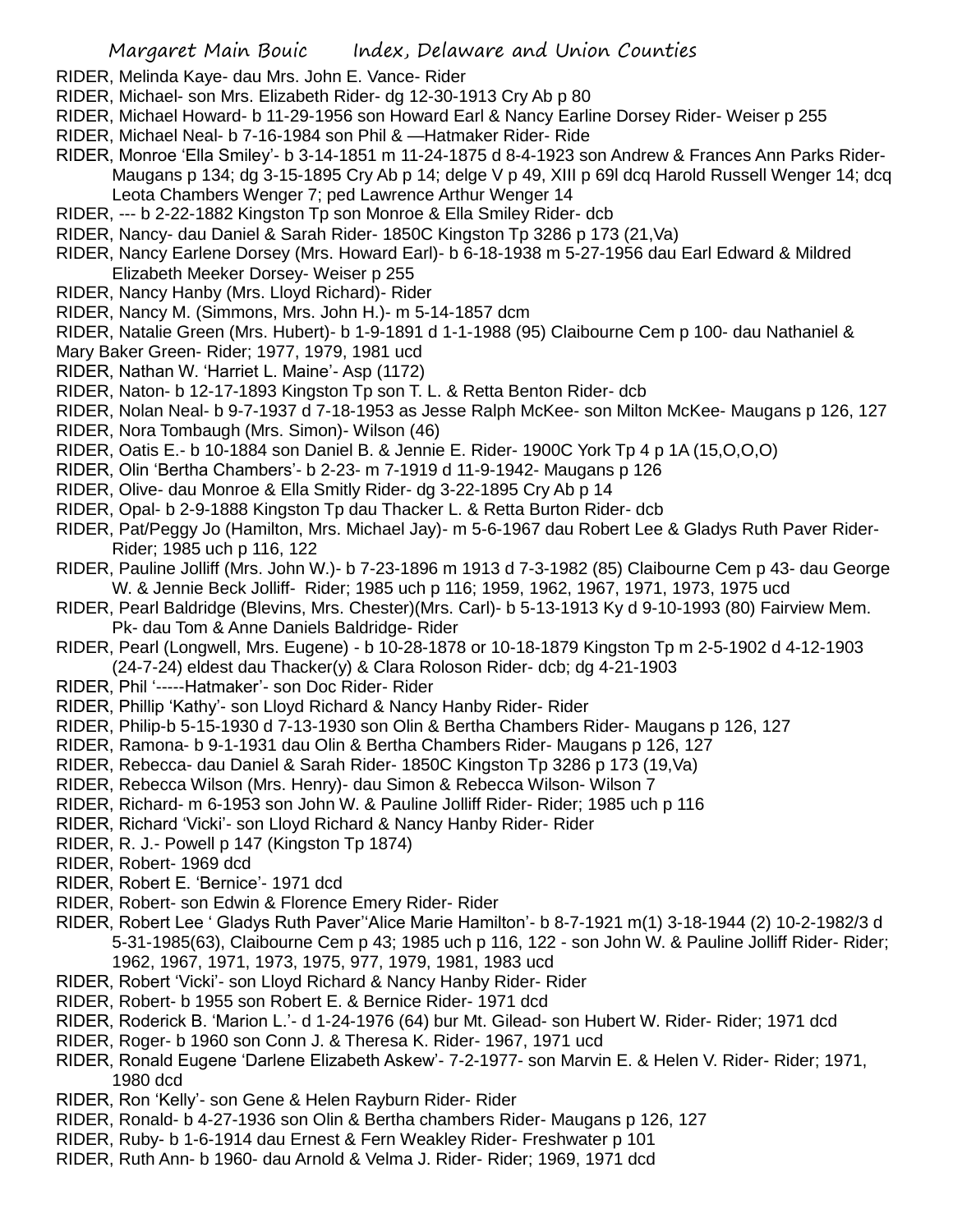RIDER, Ruth (Hickok, Mrs. Walter)- m 5-21-1932 dau John W. & Pauline Jolliff Rider- Rider; Wells 3,4

- RIDER, Gladys Ruth Paver (Mrs. Robert Lee)- b 2-24-1923 m 3-18-1944 d 11-7-1980 Claibourne Cem p 43 dau Harry & Lela Overacker Rider- Rider; 1962, 1971, 1973, 1975, 1977, 1979, 1981, 1983 ucd
- RIDER, Ruth White (Mrs. John, Jr.)- m 9-16-1939- Rider; 1985 uch p 116
- RIDER, Sarah- dau Andrew & Anna Rider -1850C Kingston Tp 3287 p 173 (6/12,O); 1870C Kingston Tp p 385 (20)
- RIDER, Sarah E.- d 10-10-1840 (2y11m)- dau Daniel & Sarah Rider- Stark Cem, Powell p 206
- RIDER, Sarah (Mrs. John)- d 10-30-1854 (52-2-21) Stark Cem, Powell p 206
- RIDER, Sarah J. (Mrs. )- d 3-1918 (64) Rider
- RIDER, Sarah Matheny (Mrs. Daniel)- dcq Leota Chambers Wenger 25; 1850C Kingston Tp 3286 p 173 (48,Va)
- RIDER, Scott Edward- b 2-28-1971 son Gary Lee & Carol Ann Decker Rider- 1985 uch p 116
- RIDER, Scott-b 1956 son Hurleigh & Maxine Rider- Rider; 1969 dcd
- RIDER, Scott M. 'Madeline Mae Foreman'- b 2-18-1909- 1985 uch p 53
- RIDER, Sharon (Corbin, Mrs. )- b 1959 dau Roderick D. & Marion Rider- Rider; 1971 dcd
- RIDER, Sharon Kay (Ruffner, Mrs. Gerald A.)- b 12-1-1940 m 6-27-1958 dau Scott M. & Madelene Mae Foreman Rider- 1985 uch p 53
- RIDER, Shawna (3 1/2-1984 dau Phil & —Hatmaker Rider- Rider
- RIDER, Simon 'Nora Tombaugh''Anna Gardner' son Henry & Rebecca Wilson Rider- Wilson 46
- RIDER, Simon Wilson- son Simon Rider- Wilson 93
- RIDER, Stella Forsyth- b 10-31-1888 Delaware Town dau Edward A. & Sarah J. Forsyth Rider- dcb
- RIDER, Steven Scott- b 6-8-1968 d 9-8-1968 (3m) son Gary Lee & Carol Ann Decker Rider- Rider
- RIDER, Susan- dau Daniel & Sarah Rider- 1850C Kingston Tp 3286 p 173 (15,Va)
- RIDER, Susan (Davis, Mrs. Almon)- m 8-19-1857 dcm
- RIDER, Teresa Anne(Hone, Mrs. Tom)- b 3-5-1945 m 9-3-1966 dau Robert Lee & Gladys Ruth Paver Rider-Rider; 1985 uch p 116
- RIDER, Terry Lea (Hardin, Mrs. Gary W.)- b 10-25-1946 m 7-24-1965 twin dau Robert Lee & Gladys Ruth Paver Rider- Rider
- RIDER, Thacker L.'Loretta Burton'- b 1858 Bekshire Cem, Powell p 9
- RIDER, Thacker(y)- dg 4-21-1903 Cry Ab p 181; 1870C Kingston Tp p 385 (14)
- RIDER, Theresa K. (Mrs. Conn J.)- 1967, 1971 ucd
- RIDER, Tim- b 1958 son Conn J. & Theresa K. Rider- 1967, 1971 ucd
- RIDER, Timothy Scott- b 8-29-1958 son Howard Earl & Nancy Earlene Dorsey Rider- Weiser p 255
- RIDER, Tom- b 1952 son Conn J. & Theresa K. Rider- 1967, 1971 ucd
- RIDER, Tracey- b 1966 ch Arnold R. & Velma J. Rider- 1969 dcd
- RIDER, Velma (Mrs. Arnold R.)- 1969, 1971 dcd
- RIDER, Vicki (Mrs. Richard)- Rider
- RIDER, Vicki (Mrs. Robert)- Rider
- RIDER, Virginia (Ludwig, Mrs. Paul)- b 2-14-1923 dau Olin & Bertha Chambers Rider- Maugans p 126
- RIDER, Walter R.- 1908 dch p 414
- RIDER, Walter- son Sarah J. Rider- Rider
- RIDER, Walter- brother-in-law of Mrs. Will Davis- dg 1-25-1901 Cry Ab p 58
- RIDER, Wilbur W.- son James & Julia Betts Rider- dumch p 488
- RIDER, William B.- d 5-17-1843 (17y4m) Stark Cem, Powell p 206
- RIDER, William E. 'Anne D.'- Rider
- RIDER, William 'Esther Adams'- dcw Bk 2 p 248
- RIDER, William Gardner- son Simon & Nora Tombaugh Rider- Wilson 92
- RIDER, William P.- son James & Julia Betts Rider- dumch p 488
- RIDER, William S. 'Esther Garringer'- m 10-25-1837 dcm
- RIDER, Willis H.- b 5-1873(1883?) 1900C York Tp 4 p 1A (17,O,O,O)
- RIDER, Yvonne (Esten, Mrs. Ralph)- b 11-13-1927 dau Donald Dair & Hazel Joy French Rider- Maugans p 126
- RIDERNER, Henry- d 1864 1883 uch IV p 534
- RIDGE, Allie (Miller, Mrs. Jim)- dau James & Myra Agnes Ridge- 1985 uch p 117
- RIDGE, Angela- b 1976 dau Randy J. Ridge- 1981, 1983 ucd
- RIDGE, Barbara (Kavnagh, Mrs. Duane)- b 1950 dau Hugh, Jr. & Margaret Brown Ridge- Ridge; 1959, 1962, 1969 ucd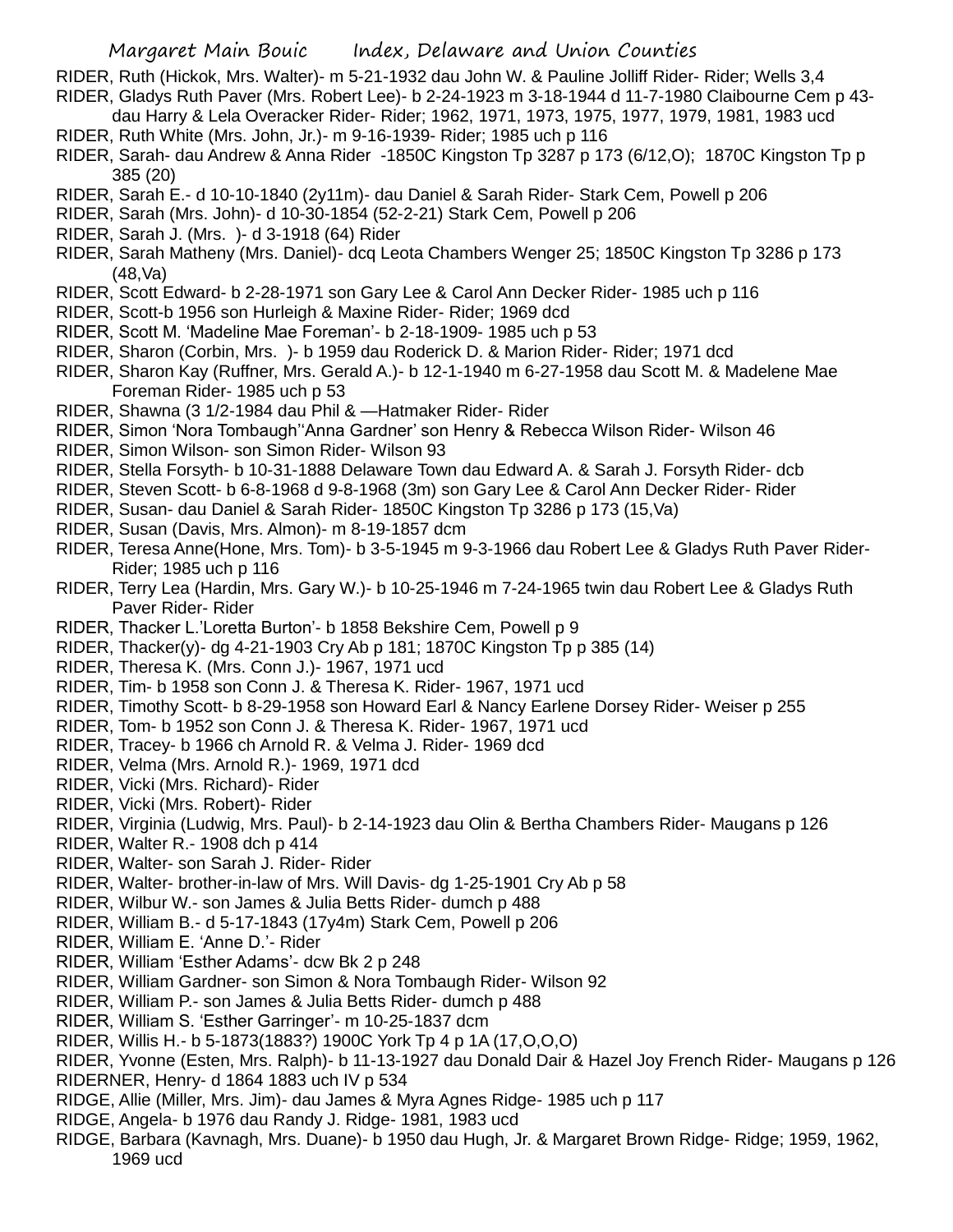- RIDGE, Beverly Livingston (Mrs. Richard W.)- 1985 uch p 117; 1959, 1962, 1967, 1971, 1973, 1975, 1977, 1979, 1981, 1983 ucd
- RIDGE, Bradley H. 'Kathy Jane Thornberry'- b 1954 son Dwight V. & Margaret Jane Kirk Ridge- Ridge; 1985 uch p 86; 1969, 1971 dcd
- RIDGE, Carol M. (Oberdier, Mrs. Paul R.)- m 4-20-1943 dau Hugh James, Sr. & Tenah Emans Ridge- Ridge; 1985 uch p 117
- RIDGE, Dana- b 1969 son Ralph B. & Sharon Ridge- 1971 dcd
- RIDGE, Donald-(d 6m)- son Hugh James,Sr. & Tenah Emans Ridge- Ridge; 1985 uch p 117
- RIDGE, Dora (Ms. Ralph)- 1985 uch p 117

RIDGE, Dwight V/J. 'Margaret Jane Kirk'- b 5-13-1920 m 1940 d 6-1-1978 son Hugh James Sr. & Tenah Emans Ridge- Ridge; 1985 uch p 117; 1969, 1980 dcd

- RIDGE, Effie Fields (Mrs. John)- 1985 uch p 117
- RIDGE, Erin Jennifer-b 1977 dau Richard J. & Sandra Ridge- Ridge; 1977, 1979, 1981, 1983 ucd- engaged to Christopher Lee Patton
- RIDGE, Frances Loraine Weiser (Mrs. Samuel)- b 7-26-1900 dau John Edgar & Lillie Bell Noggle Weiser-Weiser p 655
- RIDGE, Helen G. Hall (Mrs. Ralph Wl)- dau Oliver Perry & Emma Gertrude Schaeffing Hall- 1985 uch p 66, 117, 129; 1949, 1959, 1962, 1967, 1971, 1973, 1975, 1977, 1979, 1981, 1983 ucd
- RIDGE, Hugh, Jr. 'Margaret P. Brown'- m 11-3-1944- son Hugh J. Sr. & Tenah Emans Ridge- Ridge; 1985 uch p 117; 1949, 1959, 1962, 1967, 1971, 1973, 1977, 1979, 1983 ucd
- RIDGE, Hugh James ,Sr. 'Tenah Emans'' Nina Johns Smith'- b 3-30-1887 m(1) 1914 (2) 1955 d 12-31-1988 (101) Claibourne Cem p 60- son James & Myrna Agner Ridge- Ridge; 1985 uch p 117; 1949, 1983 ucd
- RIDGE, Jacquelyn (Snyder, Mrs. Clay)- b 1963 dau Dwight & Margaret J. Kirk Ridge- 1985 uch p 86; 1969, 1971 dcd
- RIDGE, James 'Myra Agner'- 1985 uch p 117
- RIDGE, D. Jane Wasserbeck (Mrs. Park.)- dau Erwin & Sarah Maude Sager Wasseerbeck- Wasserbeck; 1985 uch p 1171949, 1962, 1967, 1973, 1975, 1979, 1981, 1983 ucd
- RIDGE, Janet Sue- b 1950 dau Ralph & Helen Ridge- Ridge; 1959, 1962, 1967 ucd
- RIDGE, Jerry W.- b 1953 son Ralph W. & Helen G. Ridge- 1959, 1962, 1967, 1971, 1973 ucd
- RIDGE, John 'Effie Fields'- son James & Myra Agner Ridge- 1985 uch p 117
- RIDGE, Kaatje Jo (Reman, Mrs. Edmund Gustin)(Harkness, Mrs. George C.)- m 12-6-1963 dau Paul Donivan & D. Jane Ridge- Ridge; 1985 uch p 36; 1949, 1959 ucd; obit Mary Jane Cramer Ridge, mlib; 1949, 1959,1962 ucd
- RIDGE, Kathy J.(Harkness, Mrs. George C.)- m 9-31-1968- dau Paul Doniovan & D. Jane Ridge- 1985 uch p 36; 1959 Ucd
- RIDGE, Kathy Jane Thornberry (Mrs. Bradley H.)- dau Chester Thornberry- Ridge
- RIDGE, Lance- b 1982 ch Richard J. & Sandra Ridge- 1983 ucd
- RIDGE, Larry- son Dwight J. & Margaret J. Kirk Ridge- Ridge; 1985 uch p 86
- RIDGE, Laurie (Goddard, Mrs. Mikel)- b 1960 m 9-30-1978 dau Hugh,Jr. & Margaret Brown Ridge- Ridge; 1962, 1967, 1971, 1973, 1977, 1979 ucd
- RIDGE, Margaret Jane Kirk (Mrs. Dwight V.)- dau Frank & Mildred Fryman Kirk-1985 uch p 86, 117; Ridge; 1969, 1971, 1980 dcd
- RIDGE, Margaret P. Brown (Mrs. Hugh,Jr.)- 1985 uch p 117; 1949, 1959, 1962, 1967, 1971, 1973, 1977, 1979, 1983 ucd
- RIDGE, Mary Jane Cramer (Mrs. Paul D.)- b 8-16-1923 m 8-30-1942 d 1-28-1950 Claibourne Cem p 55 dau Don & Georgia Staley Cramer- 1985 uch p 36, 117, 136; obit, mlib; 1959 ucd
- RIDGE, Myra Agner (Mrs. James)- 1985 uch p 117
- RIDGE, Nina Johns (Smith, Mrs. )(Mrs. Hugh J.Sr.)- m (2) 1955- Ridge; 1985 uch p 117
- RIDGE, Park 'Virginia Rizor''Jane Wasserbeck'- b 1915 d 1947 Claibourne Cem p 61 son Hugh James,Sr. & Tenah Emans Ridge- Ridge; 1985 uch p 117
- RIDGE, Paul Donivan 'D. Mary Jane Cramer'- b 1921- son Hugh James & Tenah Idell Emans Ridge- Ridge; 1985 uch p 36, 117; 1949, 1959, 1962, 1967, 1971, 1973, 1975, 1977, 1979, 1981, 1983 ucd; obit Mary Jane Cramer Ridge, mlib
- RIDGE, Peggy (Smith, Mrs. Robert)- dau Dwight J. & Margaret Kirk Ridge- Ridge; 1985 uch p 86
- RIDGE, Ralph B. 'Sharon'- 1971 dcd
- RIDGE, Ralph 'Dora'- son James & Myra Agner Ridge- 1985 uch p 117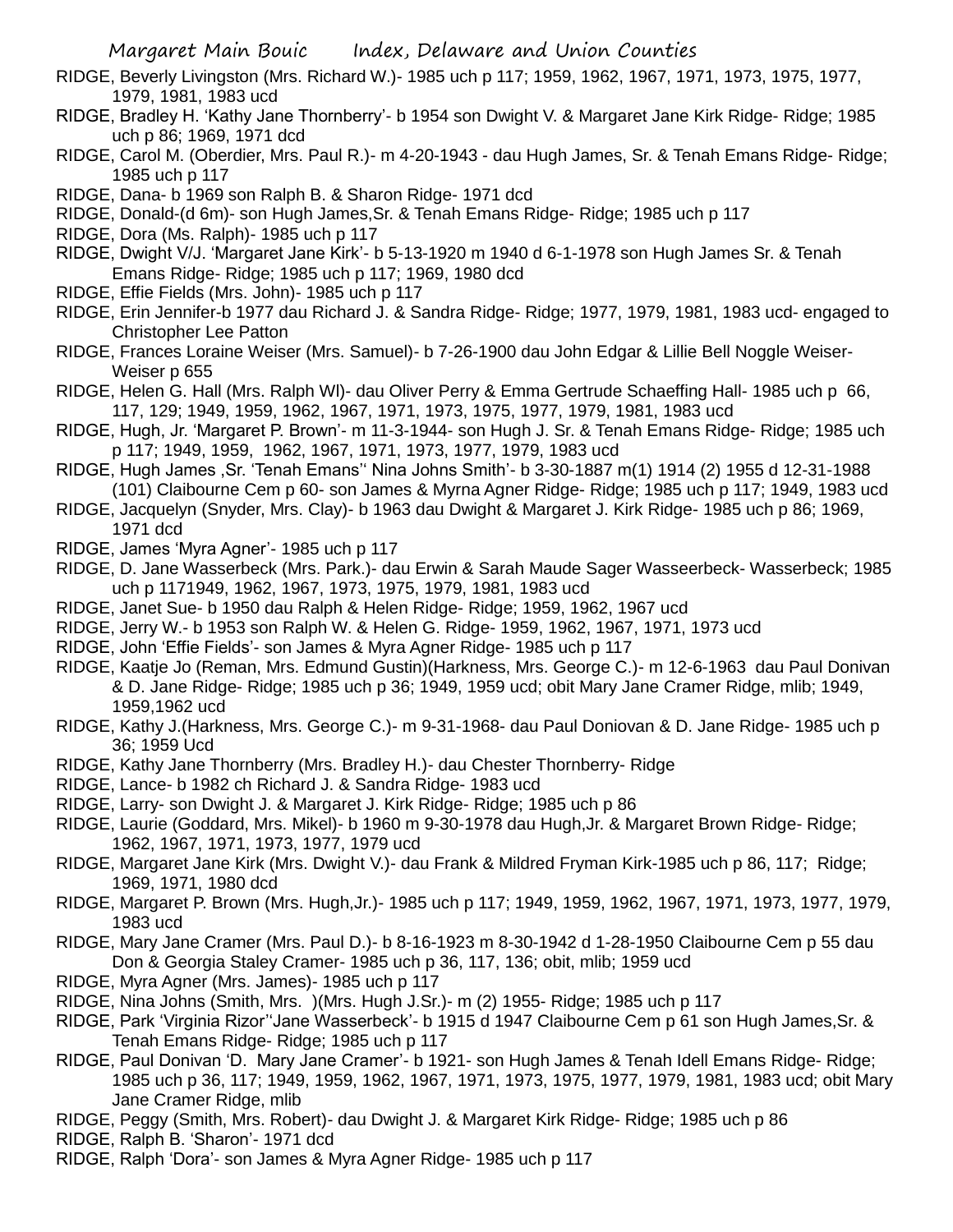RIDGE, Ralph W. 'Helen Hall'- son Hugh James,Sr. & Tenah Emans Ridge- Ridge; 1985 uch p 66, 117, 129; 1949, 1959, 1962, 1967, 1971, 1973, 1975, 1977, 1979, 1981, 1983 ucd

- RIDGE, Randy J. 'Sharon'"Sherry"- b 1955 son Richard W. & Beverly Livingston Ridge- Ridge; 1959, 1962, 1967, 1971, 1973, 1975, 1977, 1981, 1983 ucd
- RIDGE, Richard J. "Rick" 'Sandra'- son Richard W. & Beverly Livingston Ridge- Ridge; 1949, 1959, 1962(14), 1967, 1971, 1973, 1975, 1977, 1979, 1981, 1983 ucd
- RIDGE, Richard W. 'Beverly Livingston' -m 7-29-1925 son Hugh James Sr. & Tenah Emans Ridge- Ridge; 1985 uch p 117; 1949, 1959, 1962, 1967, 1971, 1973, 1975, 1977, 1979, 1981, 1983 ucd
- RIDGE, Robin E.- dau Paul Donivan & D. Jane Ridge- Ridge; 1959, 1962 ucd
- RIDGE, Roger James- b 1952 son Richard W. & Beverly Livingston Ridge- Ridge; 1959, 1962, 1967, 1971 ucd RIDGE, Rosie- dau Paul & Jane Ridge- 1959, 1962 ucd (17)
- RIDGE, Ryan- b 11-20-1980 son Bradley H. & Kathy Jane Thornberry Ridge- Ridge
- RIDGE, Samuel 'Frances Loraine Weiser'- b 3-20-1895 m 2-17-1951- Weiser p 655
- RIDGE, Sandy/Sandra L.'Sharon (Mrs. Richard J.)- Ridge; 1967, 1971, 1973, 1975, 1977, 1979, 1981, 1983 ucd
- RIDGE, Sharon (Mrs. Ralph B.)- 1971 dcd
- RIDGE, Sharon "Sherry" (Mrs. Randy J.)- Ridge; 1975 ucd
- RIDGE, Shelley- b 1965 ch Richard J. & Sandra Ridge- 1967, 1971, 1973, 1975, 1977, 1979, 1981, 1983 ucd
- RIDGE, Sherry- dau Richard W. & Beverly Livingston Ridge- Ridge
- RIDGE, Sharon (Yantis, Mrs. Joe)- dau Dwight J. & Margaret J. Kirk Ridge- Ridge; 1985 uch p 86
- RIDGE, Tenah Idell Emans (Mrs. Hugh James Sr.)- b 1890 m 6-14-1914 d 10-1951 (61) Claibourne Cem p 60- **Ridge**
- RIDGE, Tenah- b 1964 ch Richard W. & Beverly Ridge- 1967, 1971, 1973, 1975, 1977, 1979, 1981, 1983 ucd
- RIDGE, Toby Ann (Cunningham, Mrs. Ronald E.)- m 11-23-1963 dau Hugh, Jr. & Margaret Brown Ridge-
- Ridge; 1949, 1959, 1962, 1967, 1975 ucd
- RIDGE, Tom-b 1967- son Ralph B. & Sharon Ridge- 1971 dcd
- RIDGE, Tom- b 1960 son Ralph W. & Helen Ridge- 1962, 1967, 1971, 1973, 1975 ucd
- RIDGE, Virginia Rizor (Mrs. Park)- 1985 uch p 117
- RIDGE, Willela (Slabaugh, Mrs. Thomas)(Sanchez, Mrs. Eloy)- dau Hugh James Sr, & Tenah Emans Ridge-Ridge; 1985 uch p 117
- RIDGELY, Charles 'Ruth Norwood'- Thompson p 1
- RIDGELY, Jane (Mrs. William)- Freshwater p 47
- RIDEGLY, Lydia (Freshwater, Mrs. John Reuben)- m 4-28-1842 dau William & Jane Ridgeley- Freshwater 34, 47, 51, 52, 53, 55
- RIDGELY, Mary (Marriott, Mrs. Homewood)- 1880 dch p 844; 1908 dch p 325; dumch p 35
- RIDGELY, Ruth Norwood (Mrs Charles) Thompson p 1
- RIDGELY, W. F.- (1895); Freshwater p 60
- RIDGELY, William 'Jane'- Freshwater 47
- RIDGEWAY, RIDGWAY, 1908 dch p 92
- RIDGEWAY, Mrs. (46-1936) uninf 22 Mrs.- Pabst 2 p 67
- RIDGEWAY, —family of Juanita P. Callahan- unec XIV p 63
- RIDGEWAY, Allie- delge XII p 0
- RIDGEWAY, Almina- b 4-1868 dau Rheubin & Louisa Russell Ridgeway- 1870C Thompson Tp p 501 (2); 1880C York Tp 4 p 1 (12,O,O,O); 1900C Liberty Tp Un Co 20 p 1B (32,O,O,O)
- RIDGEWAY, Ann (Palmer, Mrs. Andrew J.)- m 10-10-1883 ucm (Hearl)
- RIDGWAY, Ann-dau Sarah Ridgway- 1850C Trenton Tp 796 p 68 (22,O)
- RIDGEWAY, Anna Mildred Reese (Mrs. Roland Duke,Sr.)- b 7-13-1927 m 1946 d 5-29-2000 (72)Claibourne Cem- dau Harry & Hazel Mercer Reese- Ridgeway; 1959, 1962, 1967, 1971, 1973, 1975 ucd
- RIDGEWAY, Annie- dau George & Sally Ridgeway- 1870C Allen Tp 117-111 p 8 (3,O)
- RIDGEWAY, Bari Ann(Denune, Mrs. John)- dau Leland & Virginia E. Holdren Ridgeway- Ridgeway; Marysville p 66; 1949 ucd
- RIDGEWAY, Basil/Bazel 'Cathrine Hahn'- b 5-17-1799 m 9-12-1831 d 1-9-1877 son James & Elizabeth Tennison Ridgeway- ped Lawrence Ira Farley #406 52; unec XIII p 30; 1870C Darby Tp 21-19 p 3 (72,Md)
- RIDGEWAY, Eldora Berniece Hutchisson (Fellure, Mrs. Stanton)(Mrs. Joseph Donald)- b 9-2-1924 m 1949 d 7- 14-1996 Claibourne cem p 101- dau Bert & Lelah Rhoades Hutchisson- Ridgeway; Hutchissonp 60;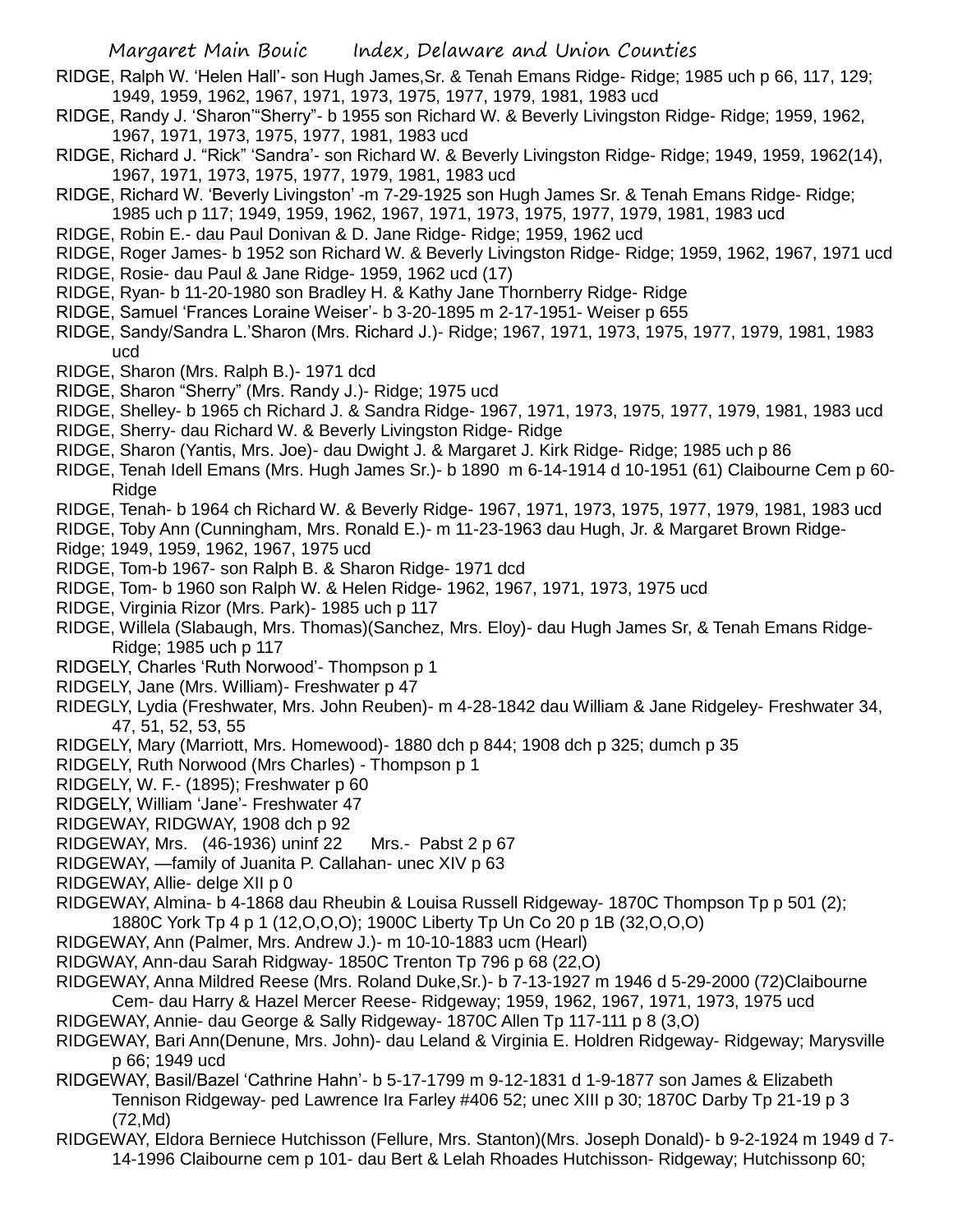1971, 1973, 1983 ucd

- RIDGEWAY, Bertha E. Baker (Mrs. Leo A.)- Ridgeway; 1910C Claibourne Tp 176-185 p 7A (25,O,O,O) m 1y
- RIDGEWAY, Bertha Faye Puckett (Mrs. David H.)- b 2-28-1908 d 1-24-1996 (87) New Vienna IOOF Cemdau John Clinton & Sarah Emma Keplinger Puckett- Ridgeway
- RIDGEWAY, Bertha (Mrs. )- b 1-1878 dau-in-law of Reubin & Louise Ridgeway- wid, 1900C Liberty Tp Un Co 20 p 1B (22,O,O,O) 1 ch
- RIDGEWAY, Bessie J. Rinehart (Mrs. William R.)- b 6–17-1877 d 8-5-1960 Oakdale I p 30 (E-R28-8)
- RIDGEWAY, Bessie Rebecca (Floyd, Mrs. )- b 3-24-1914 d 8-27-1997 (83) Maple Grove Cem- dau Charles H. & Debbie V. Brown Ridgeway- Ridgeway
- RIDGEWAY, Bessie Jane Rinehart/Reinhart (Mrs. William R.)- b 6-17-1877 d 8-5-1960 Oakdale dau Wesley & Mary Gardner Rinehart- Ridgeway; obit, mlib
- RIDGEWAY, —(Ormeroid, Mrs. Herbert)- dau William R. & Bessie Jane Rinehart Ridgeway- Ridgeway; obit Bessie Jane, mlib
- RIDGEWAY, —(Evans, Mrs. Thomas)- dau William R. & Bessie Jane Rinehart Ridgeway- Ridgeway; obit Bessie Jane, mlib
- RIDGEWAY, —(Crider, Mrs. William)- dau William R. & Bessie Jane Rinehart Ridgeway- Ridgeway, obit Bessie Jane, mlib
- RIDGEWAY, Betty Eileen (Weaver, Mrs. Thomas)- Weaver (129812)
- RIDGEWAY, Beverlee Sue Waugh (Mrs. Rodney darrell)- m 9-11-1971 dau Baylous Waugh- Ridgeway
- RIDGEWAY, Burl Leroy- son Russell W. & Margaret Jean Moore Ridgeway- Ridgeway
- RIDGEWAY, C. A. (Andrus, Mrs. Daniel)- m 5-1846- Pabst 8 p 50
- RIDGEWAY, Cathrine Hahn (Mrs. Bazel)- b ca 1807 d 1855 ped Lawrence Ira Farley #406 53; unec XIII p 30
- RIDGEWAY, Charles- 1860C Brown Tp p 108 (39,O); 1870C Brown Tp p 294 (48,O); 1880C Brown Tp (50,O); delge X p 71 (50)
- RIDGEWAY, Charles H. 'Debbie V. Brown'- b 2-1869 son George & Sally/Delilah Ridgeway- Ridgeway; 1870C Allen Tp 117-111 p 8 (1,O); 1880C Allen Tp 76-84 p 9 (10,O,O,O); 1900C Marysville 82 p 4A (31,O,O,O) m 3y
- RIDGEWAY, Charles- 1870C Brown Tp p 245 (48\*)
- RIDGEWAY, Charles- son Sarah Ridgway- 1850C Trenton Tp 796 p 68 (23,O)
- RIDGEWAY, C. J.- Oak Grove Cem, Powell p 439
- RIDGEWAY, Charles Joseph- d 4-29-1865 son Jno & Emma Ridgeway- dg 5-5-1865 Cry Ab p 47
- RIDGEWAY, Connie (Morris, Mrs. Dan)- dau Leland & Virginia E. Holdren Ridgeway- Ridgeway
- RIDGEWAY, Cornelia Ann (Andrus/Andrews, Mrs. Daniel)- b 11-1-1826 NY m 5-19-1846 dcm d 1-16-1900 (73- 2-15) dg 1-23-1900 Cry Ab p 4; dau Isaac Jr. & Martha Stevens Ridgeway- btp p 6; dg 9-6-1898 Cry Ab p 166
- RIDGEWAY, Cynthia R. (Slough, Mrs. C. J.)- m 10-11-1871 d 10-15-1888- dau George & Mercy Andrews Ridgeway- 1880 dch p 702; dumch p 455; 1850C Berlin Tp 1949 p 120 (3,O); 1870C Berlin Tp p 225 (23)
- RIDGEWAY, Daniel M.-son Rheubin & Louisa Russell Ridgeway- 1880C York Tp 4 p 1 (5,O,O,O)
- RIDGEWAY, David H. 'Bertha Faye Puckett'- d 5-12-1976- Ridgeway
- RIDGEWAY, Dawn Michelle-b 1972 dau Joseph D.Jr. "Donny" & Edra K. Ridgeway- Ridgeway- 1973, 1977, 1979, 1981, 1983 ucd; engaged to Joel Lee Newell
- RIDGEWAY, Debbie V. Brown (Mrs. Charles H.)- b 10-1875 Ridgeway; 1900C Marysville 82 p 4A (24,O,O,O) m 3y, 1ch
- RIDGEWAY, Delilah Burgess (Mrs. George)- ped Juanita Bell Plotner Callahan 15 unbec XVII p 46; 1880C Allen Tp 76-84 p 9 (30,O,NY,O)
- RIDGEWAY, Dianna Lynn (Hearn, Mrs. Ralph)- dau Joseph D. & Berniece Hutchisson Ridgeway- Ridgeway RIDGEWAY, Donald Joseph 'Eldora Berniece Hutchisson'- d 8-11-1969 Hutchisson p 60
- RIDGEWAY, Donna Jean (Jividen, Mrs. )- dau Joseph Donald & Bernice Hutchisson Ridgeway- Ridgeway; Hutchissonp 60
- RIDGEWAY, Donna W.- d 9-25-1910 (1y4m) Oakdale 2324(80E) I p 30 (E-R28-8)- dau William R. & Bessie J. Rinehart Ridgeway
- RIDGEWAY, Donny 'Edra'- son Joseph D. & Berniece Hutchisson Ridgeway- Ridgeway
- RIDGEWAY, Donny/Donald Joe- son Donald Joseph & Eldora Berniece Hutchisson Ridgeway- Hutchisson 60; 1971 ucd
- RIDGEWAY, Dorothy M. (Carr, Mrs. Elmer "Red")- b 12-5-1911 m 10-9-1937 d 10-3-1988 977) Price Cem,- dau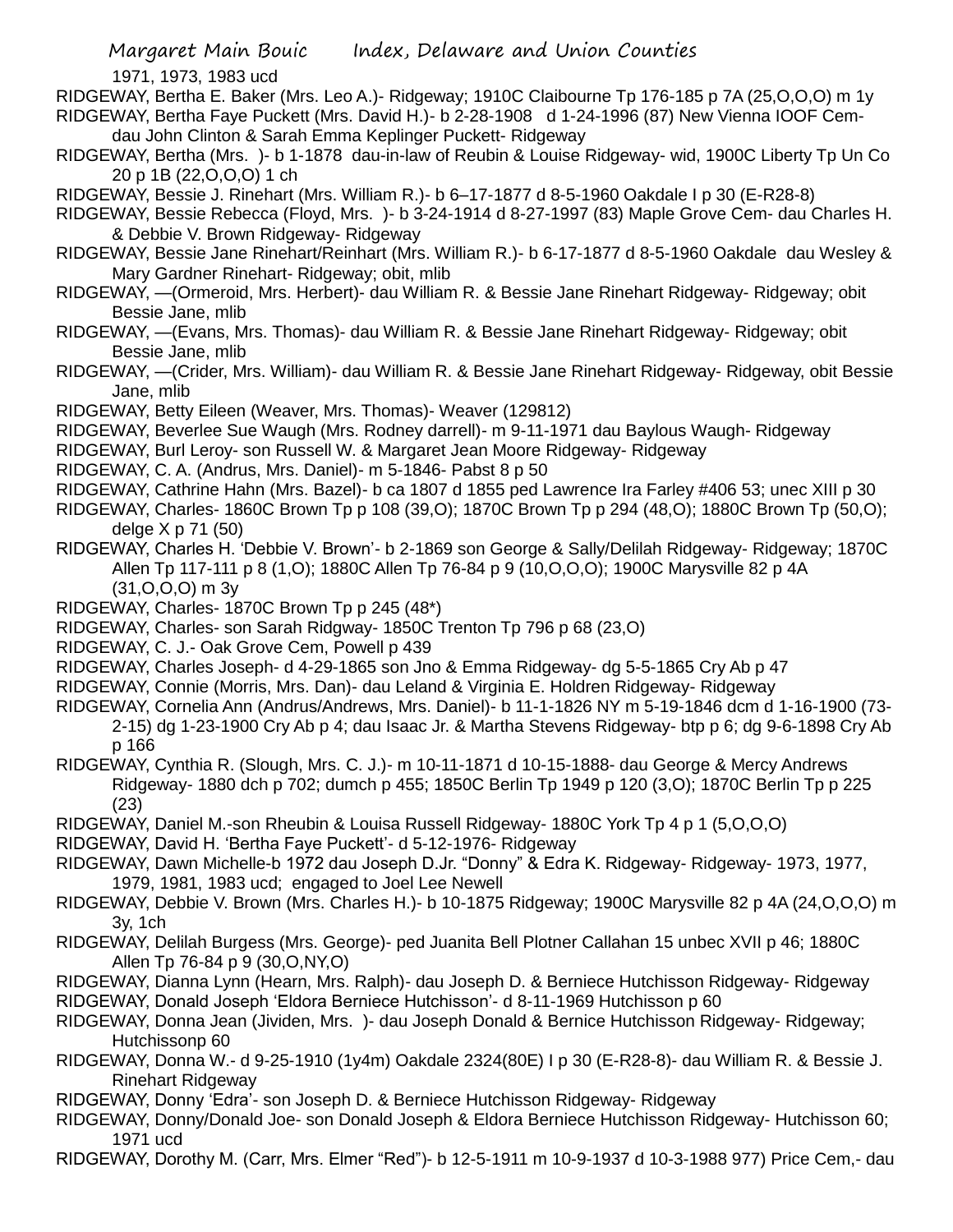Leo A. & Bertha E. Baker Ridgeway- Ridgeway

- RIDGEWAY, Dwight W.- d 1-24-1912 (10m) Oakdale 2438(80E) I p 30 (E-R28-8) son William R. & Bessie J. Rinehart Ridgeway-
- RIDGEWAY, Edmund- son Sarah Ridgway- 1850C Trenton Tp 796 p 68 (19,O)
- RIDGEWAY, Edra K. (Mrs. Joseph D. Jr."Donny")- Ridgeway; 1973, 1975, 1977, 1979, 1981 1983 ucd
- RIDGEWAY, Edward 'Hannah Van Dyke'- m 8-23-1857 dcm
- RIDGEWAY, Effie R.- dau George & Delilah Ridgeway- 1880C Allen Tp 76-84 p 9 (21,Ind,O,O)
- RIDGEWAY, Eliza Jane (Rutherford, Mrs. Abram)- m 6-13-1852 dau Isaac Jr. & Martha Stevens Ridgeway- btp p 6; dg 4-12-1895 Cry Ab p 17
- RIDGEWAY, Elizabeth Tennison (Mrs. James)- b 1770/1774 m 11-8-1791 d 3-3-1860 ped Lawrence Ira Farley #406 105; unec XIII p 30
- RIDGEWAY, Ellen (Sales, Mrs. Seneca)- m 1-4-1846 Madison Co, unec X p 27
- RIDGEWAY, Elmira, Miss- d 7-11-1944 (62-1932); uninf 21
- RIDGEWAY, Elmore- b 8-1898 son Charles & Debbie Ridgeway- 1900C Marysville 82 p 4A (1,O,O,O)
- RIDGEWAY, Emma- Oak Grove Cem, Powell p 439
- RIDGEWAY, Emma Lee (Mrs. James)- Ridgeway; 1910C Claibourne-Richwood 424-433 p 15A (40,O,O,O) m 24y, 6 ch, 5 living
- RIDGEWAY, Emma T. Sweetzer (Mrs. Thomas Jno)- m 4-14-1864 dcm d 8-2-1866 (29) dau Hon. Charles Sweetser- dg 5-5-1865 Cry Ab p 47; dg 8-10-1866 Cry Ab p 56; dcw Bk 4 p 284 (30)
- RIDGEWAY, Essie Andrus (Mrs. George W.)- dau Timothy & Naaman Andrus Andrus- 1880 dch p 702
- RIDGEWAY, Eva B.(Stidam, Mrs. ) (Etman, Mrs. Morris)- m(2) 7-26-1986 dau George Burl & Irma Thompson Ridgeway- Ridgeway; 1949 ucd
- RIDGEWAY, Eva May- 1910C Claibourne -Richwood 424-433 p 15A (18,O,O,O)
- RIDGEWAY, Evelyn Pauline (Grandstaff, Mrs. Harold) (Potts, Mrs. Adrian L.)- b 11-29-1913 m(1) 8-28-1937 (2) 5-6-1961 d 4-12-1991 (77) Claibourne Cem- dau Leo & Bertha Baker Ridgeway- Ridgeway
- RIDGEWAY, Flora- dau William R. & Bessie J. Rinehart Ridgeway- d 9-15-1907 (2y1m( Oakdale I p 30 (E-R28- 8)
- RIDGEWAY, Frances V. (Ormeroid, Mrs. Herbert Lutrelle) b 2-14-1904 d 6-28-1978 Oakdale II p 110 (K-R1- 11)p 1985 uch p 108
- RIDGEWAY, Floria C.- d 9-15-1907 (2y1m) Oakdale 2064 (80E)
- RIDGEWAY, Frieda (Crider, Mrs. William M. )- b 4-4-1915 m 12-2-1934 Oakdale II p 115 (K-R4-5)- dau William & Bessie Reinhart Ridgeway- Ridgeway
- RIDGEWAY, Gail (Mrs. Richard)- Ridgeway
- RIDGWAY, Genett- dau Sarah Ridgway- 1850C Trenton Tp 796 p 68 (2,O)
- RIDGEWAY, George- 1870C Darby Tp 31-29 p 5 (26,Md)
- RIDGEWAY, George Burl 'Irma Thompson'- b 10-30-1913 d 10-10-1994 (80) Milford Cem Un Al p 76- son William R.& Bessie Jane Reinhart Ridgeway- Ridgeway; 1962, 1967, 1971, 1973, 1977, 1979, 1981, 1983 ucd
- RIDGEWAY, George-son Isaac,Jr. & Martha Stevens Ridgeway- Pabst 2 p 67; btp p 6; CCC p 31
- RIDGEWAY, George K. 'Delilah Burgess'- ped Juanita Belle Plotner Callahan 14; unec XVII p 46; 1880C Allen Tp 76-84 p 9 (35,O,O,O)
- RIDGEWAY, George 'Sally'- 1870C Allen Tp 117-111 p 8 (27,O)
- RIDGEWAY, George W.'Mercy Andrews'- b 10-8-1823 m 3-11-1846 dcm d 8-14-1883( 59-10-6), Cheshire Cem, Powell p 606- son Isaac & Martha Adams Ridgeway- dumch p 455; 1880 dch p 702; hadc p 18;CCC (1849,Berlin Tp); dg 8-23-1883 Cry Ab p 86; Slough; Ridgeway; 1850C Berlin Tp 1949 p 120 (26,NY); 1870C Berlin Tp p 225 (45\*)
- RIDGEWAY, Hannah Van Dyke (Mrs. Edward)- m 8-23-1857 dcm
- RIDGEWAY, Hardy-b 9-1898 son Bertha Ridgeway, grandson Reubin & Louise Ridgeway- 1900c Liberty Tp Un Cp 20 p 1B (2,O,o,O)
- RIDGEWAY, Irma (Erma) Thompson (Mrs. George Burl)- b 10-31-1914 d 1-14-1981 (66) Milford Cem, Un Al p 76-dau Russell B. & Estella B. Barry Thompson- Ridgeway; 1949, 1962, 1971, 1973, 1975, 1977, 1979, 1981 ucd
- RIDGEWAY, Isaac 'Martha Adams'- 1880 dch p 702; dumch p 456
- RIDGEWAY, Isaac,Jr. 'Martha Stevens'- btp p 6
- RIDGEWAY, J.- coroner- unec X p 54
- RIDGEWAY, J. & Co.- delge VII p 46 (1842)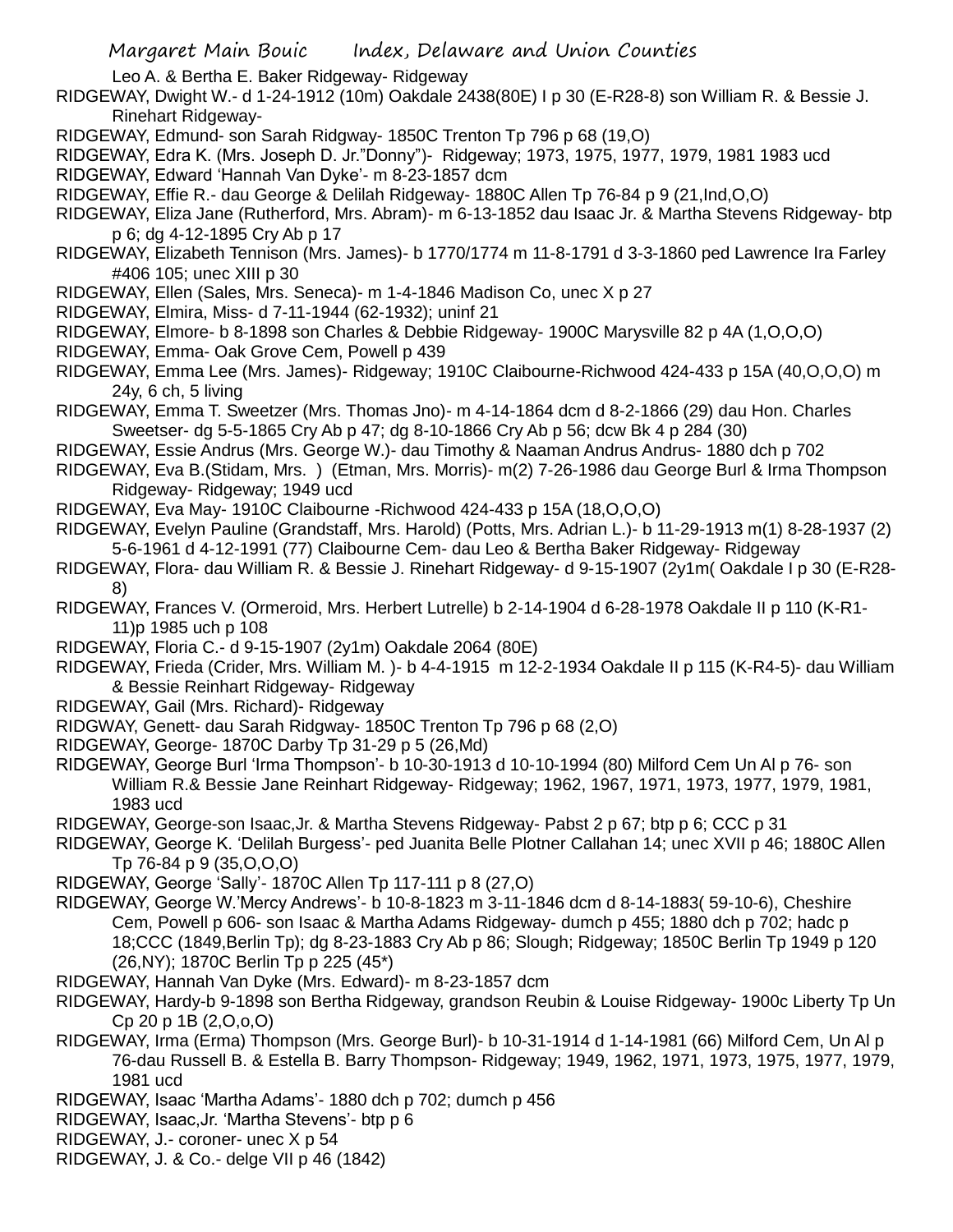RIDGEWAY, James- unec X p 72

RIDGEWAY, James B.- son James L. & Emma L. Ridgeway; 1910C Claibourne Tp 15A0 (10,O,O,O)

RIDGEWAY, James Clifford 'Miriam Scheiderer'- b 2-12-1917 m 11-12-1945 d 8-9-1975 Claibourne Cem p 101-son Joseph T. & Mina Rae Wurtsbaugh Ridgeway- Ridgeway

- RIDGEWAY, James 'Elizabeth Tennion'- b 7-20-1770 m 11-8-1791 d 9-11-1840 ped Lawrence Ira Farley #406 104; unec XIII p 30
- RIDGEWAY, James L. 'Emma Lee'- Ridgeway; 1910C Claibourne -Richwood 424-433 p 15A (42,O,O,Ger)- m 24y
- RIDGEWAY, James L. "Jim" b 12-27-1938 d 3-23-1997 (58) Milford Cem- son George Burl & Irma Thompson Ridgeway- Ridgeway; 1949 ucd
- RIDGEWAY, James 'Miriam'- Ridgeway
- RIDGEWAY, Janie Keeton (Mrs. Thomas K.)- m 10-22-1984 dau Gerald & Martha Keeton- Ridgeway; 1983 ucd
- RIDGEWAY, Jane 'Jennie' (Powell, Mrs. Jesse Albert)- b 10-10-1875 m 11-1895 d 12-1-1923 dau George & Delilah Ridgeway- ped Junatia Belle Plotner Callahan # 476 7, unec XVI p 29, XVII p 4, 46; 1880C Allen Tp 76-84 p 9 (4,O,O,O)
- RIDGEWAY, J. M.- hadc p 92; CCC (1900 Berlin Tp)
- RIDGEWAY, John D.'Patty'- son David H. & Bertha Faye Puckett Ridgeway- Ridgeway; 1983 ucd
- RIDGEWAY, Jno. 'Emma'- dg 5-5-1865 Cry Ab p 47
- RIDGEWAY, John H. 'Margaret Jane McNear'- b 7-114-1834 m 12-11-1852 ucm 3386 d 7-21-1908 son Bazel & Cathrine Hahn Ridgeway- ped Lawrence Ira Farley #406 26; unec XIII p 30
- RIDGWAY, John- son Sarah Ridgway- 18560C Trenton Tp 796 p 68 (10,O)
- RIDGEWAY, Joseph- delge IX p 19 (1843) Joseph- Pabst 8 p 87
- RIDGEWAY, Hon. Joseph- Congress 6 y; d Friday (87) dg 2-8-1861 Cry Ab p 15
- RIDGEWAY, Joseph Donald 'Berniece Hutchisson'- b 6-21-1919 m 1949/8 d 8-11-1969 Claibourne Cem p 101- son Joseph T. & Mina Wurtsbaugh Ridgeway- Ridgeway; Hutchisson p 60
- RIDGEWAY, Joseph Donald 'Edra K.'- son Joseph Donld & Berniece Hutchisson Ridgeway- Hutchisson ; Ridgeway; 1973m 1977, 1979, 1981, 1983
- RIDGEWAY, Joseph T. 'Mina Wurtsbaugh'- b 7-3-1894 m 1914 d 12-8-1973 Claibourne Cem p 81- son James & Emma Lee Ridgeway-; Ridgeway; uninf p 33; 1910C Claibourne -Richwood 424-433 p 12A (15,O,O,O)
- RIDGEWAY, Josephine M.- delge XI p 78
- RIDGEWAY, Josephine R. (Slough, Mrs. C. J.)- b 8-3-1853 m 10-22-1891 d 3-19-1944 dau George & Mercy Andrews Ridgeway- 1880 dch p 702; dumch p 456; Ridgeway; 1870C Berlin Tp p 225 (16)
- RIDGEWAY, Judy (Mrs. Roland D.,Jr.)\_- 1967, 1971, 1973 ucd
- RIDGEWAY, Kim- dau James Clifford & Miriam Scheiderer Ridgeway- Ridgeway
- RIDGEWAY, Larry- son Leland & Virginia E. Holdren Ridgeway- Ridgeway
- RIDGEWAY, Laurellen- dau John D. Ridgeway- Ridgeway
- RIDGEWAY, Leland 'Virginia E. Holdren- m 10-15-1938 son William & Bessie Reinhart Ridgeway- Ridgeway; obit Bessie Jane, mlib
- RIDGEWAY, Leo Adam 'Bertha E. Baker'- b 1887 d 1933 Claibourne Cem p 70- Ridgeway; 1910C Claibourne NP 176-185 p 7A (22,O,O,O) m 1y
- RIDGEWAY, Linda (Powell, Mrs. Richard)- dau Leland & Virginia E. Holdren Ridgeway- Ridgeway
- RIDGEWAY, Loretta Lynn (Swanson, Mrs. Steven)- dau Russell W. & Margaret Jean Moore Ridgeway-Ridgeway
- RIDGEWAY, Loretta Lynn- dau George Burl & Ema I. Ridgeway- Ridgeway
- RIDGEWAY, Louisa- dau George & Delilah Ridgeway- 1880C Allen Tp 76-84 p 9 (8,O,O,O)
- RIDGEWAY, Louisa Russell (Mrs.Reuben)- m 5-11-1862 dcm; 1870C Thompson Tp 501 (26); 1880C York Tp 4 p 1 (35,O,O,O); 1900C Liberty Tp Un Co p 1B (54,O,O,O); m 32y 4 ch 2 living
- RIDGEWAY, Margaret (Chapman, Mrs. Thomas)- m 11-2-1832 Madison Co, unec VII p 9
- RIDGEWAY, Margaret Jane McNear/McNier (Mrs. John H.)- b 4-25-1842 m 12-11-1862 ucm 3386 d 4-28-1920 dau John & Eliza A. Hawn McNier- ped Lawrence Ira Farley #\$406 27; unec XIII p 30
- RIDGEWAY, Marjorie (Clevenger, Mrs. LeRoy)- m 9-7-1958 dau Joseph T. & Mina Wurtsbaugh Ridgeway-Ridgeway
- RIDGEWAY, Marsha (Ritchie, Mrs. John)- dau James Clifford & Miriam Scheiderer Ridgeway- Ridgeway RIDGEWAY, Martha Adams (Mrs. Isaac)(Adams, Mrs. Samuel)- dg 8-23-1883, Cry Ab p 86; dumch p 456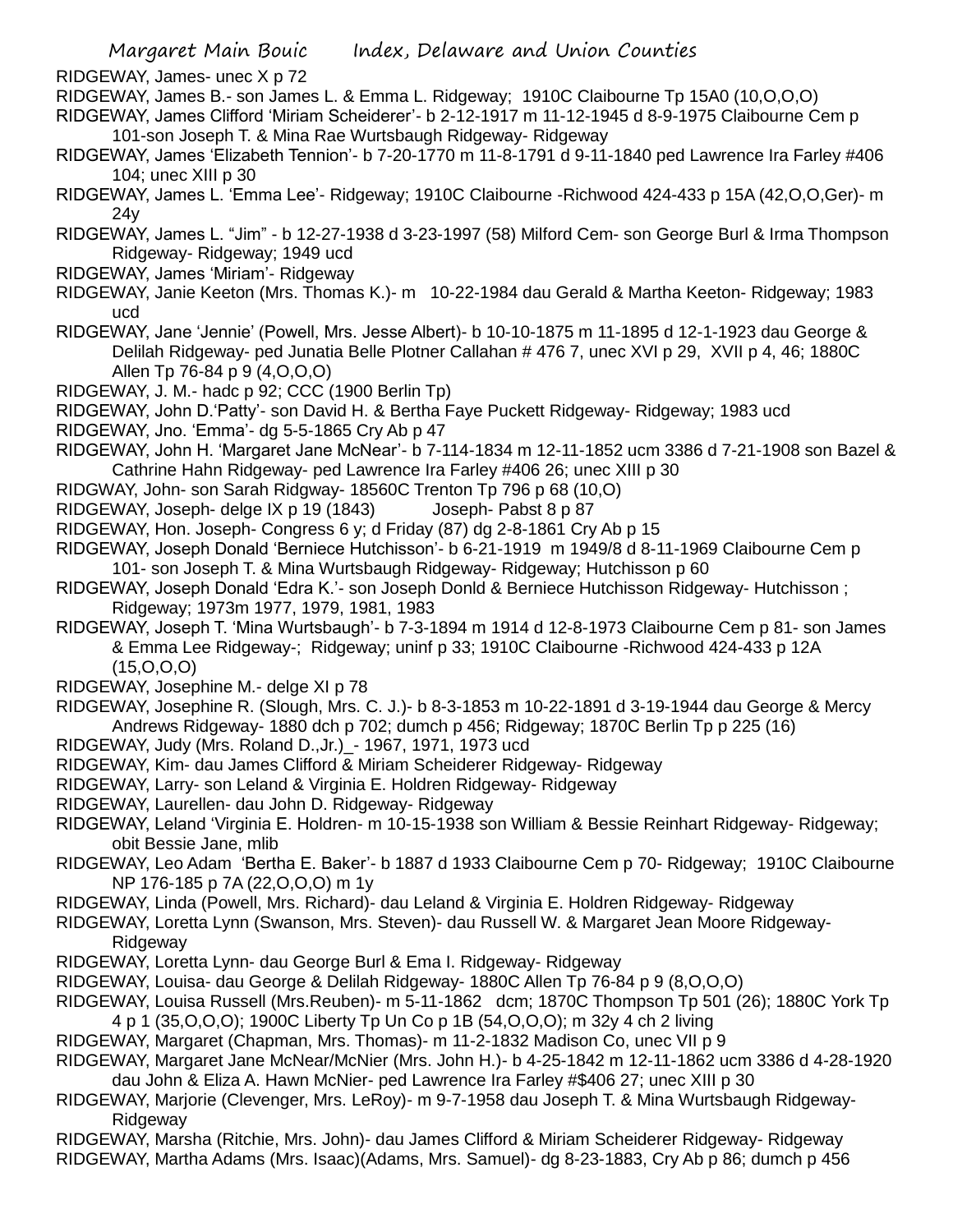- RIDGWAY, Mary (Dickinson, Mrs. B.)- d 3-19-1872 dg 3-29-1872 Cry Ab p 95
- RIDGEWAY, Mary E. (Tunis, Mrs. Jared)- m 5-29-1864 dcm
- RIDGEWAY, Mary (Ginn, Mrs. Charles)- b ca 1837 m 11-13-1856 dcm -dau William J. & Sarah Burgess Ridgeway- ped Gerald Elden Kelsey 15; unec XVI p 7
- RIDGEWAY, Mary- dau Sarah Redgway- 1850C Tenton Tp 796 p 68 (13,O)
- RIDGEWAY, Mercy- d 1864 age 41 Cheshire Cem,- Powell p 606
- RIDGEWAY, Mercy Andrews (Mrs. George)- m 3-11-1846 dcm d 7-2-1864 (41-0-13) or 1859 Cheshire Cem dau Timothy Andrews- dcw Bk 4 p 41(6); dumch p 455; Ridgeway; Slough; 1850C Berlin Tp 1949 p 120 (26,O)
- RIDGEWAY, Mina Rae Wurtsbaugh (Mrs. Joseph T.)-b 1897 m 1914 d 1958 Claibourne Cem p 81; Ridgeway RIDGEWAY, Miriam Scheiderer (Mrs. James Clifford )- Ridgeway; 1975 ucd
- RIDGEWAY, Miriam Scheiderer (Mrs. Thomas)- d 9-20-1926 m 4-4-1944- dau Paul & Freda Ballard Scheiderer- Freshwater p 201
- RIDGEWAY, Nancy- 1979 ucd, Paris Tp
- RIDGEWAY, Nancy (McLaughlin, Mrs. Cary)- dau Leland & Virginia E. Holdren Ridgeway- Ridgeway
- RIDGEWAY, Nettie (Palmer, Mrs. Isaac0- m 1-29-1894 ucm (Hearl)
- RIDGEWAY, Ora Bell (Coons, Mrs. Jason C.)- m 2-25-1884 ucm (Hearl)- dau Reuben & Louisa Russell Ridgeway- 1870C Thompson Tp p 501 (4); 1880C York Tp 4 p 1 (15,O,O,O)
- RIDGEWAY, Patty J. (Mrs. John D.)- Ridgeway; 1983 ucd
- RIDGEWAY, Paul R. 'Toby'- 1983 ucd
- RIDGEWAY, Rachael E. (McNier, Mrs. William)- m 7-30-1868 ucm 4407
- RIDGEWAY, Rachel Catharine (Stetson, Mrs. Sherman)- b 11-3-1863 m 7-28-1884 div d 6-17-1942 dau John H. & Margaret Jane McNear Ridgeway- ped Lawrence Ira Farley #406 13; unec XIII p 29
- RIDGEWAY, Randy Lee- son James Clifford & Mariam Scheiderer Ridgeway- Ridgeway; 1983 ucd
- RIDGEWAY, Richard Lee 'Gail'- b 1955 son Joseph Donald & Eldora Berniece Hutchisson Ridgeway-Ridgeway; Hutchisson p 60;;
- RIDGEWAY, R. M.- hadc p 92; CCC (1900 Berlin Tp)
- RIDGEWAY, Robin Criag- son James Clifford & Miriam Scheiderer Ridgeway- Ridgeway
- RIDGEWAY, Rodney Darrell 'Beverlee Sue Waugh'- b 1949 m 9-11-1971 son Roland Duke,Sr. & Anna Mildred Reese Ridgeway- Ridgeway; 1959, 1962, 1967, 1973, 1977 ucd
- RIDGEWAY, Roland Duke,Sr. 'Anna Mildred Reese'- b 3-24-1922 m 1946 d 11-1-1995 Claibourne Cem- son Joseph T. & Mina Wurtsbaugh Ridgeway- Ridgeway; 1959, 1962, 1967, 1971, 1973, 1975, 1977, 1979, 1981, 1983 ucd
- RIDGEWAY, Roland Duke, Jr.'Judy'- son Roland Duke,Sr. & Anna Mildred Reese Ridgeway-Ridgeway; 1959, 1962, 1967, 1971, 1973, 1975, 1977, 1979, 1981, 1983 ucd
- RIDGEWAY, Roland- b 1964 son Roland D.,Jr. & Judy D. Ridgeway- 1967 ucd
- RIDGEWAY, Rosalie (Terrell, Mrs. Larry)- dau David H. & Bertha Faye Puckett Ridgeway- Ridgeway
- RIDGEWAY, Rose (Neff, Mrs. )- dau James & Emma lee Ridgeway- Ridgeway; 1910C Claibourne-Richwood 424-433 p 15A (-,ILL,O,O)
- RIDGEWAY, Reuben 'Louisa Russell'- b 5-1846 m 5-11-1862 dcm- 1870C Thompson Tp p 501 (28\*); 1880C York T 4 p 1 (41,O,O,O); 1900C Liberty Tp Un Co 20 p 1B (60,O,O,O); m 32y
- RIDGEWAY, Russell Fay- son Russell W. & Margaret Jean Moore Ridgeway- Ridgeway
- RIDGEWAY, Russell W.'Margaret Jean "Peg" Moore'- b 3-29-1933 d 1-22-1991 (57) son George Burl & Irma Irene Thompson Ridgeway- Ridgeway; 1949 ucd
- RIDGEWAY, Ruth (Keller, Mrs. )- dau William & Bessie Reinhart Ridgeway- Ridgeway
- RIDGEWAY, Sally (Mrs. George)- 1870C Allen Tp 117-111 p 8 (25,O)
- RIDGEWAY, Sarah- 1850C Trenton Tp 796 p 68 (42,Pa)
- RIDGEWAY, Sarah Ann (Curtis, Mrs. )- dau David H. & Bertha Faye Puckett Ridgeway- Ridgeway
- RIDGEWAY, Sarah Burgess/Burgs (Mrs. William J.)- b ca 1808 ped Gerald Elden Kelsey 31; unec XVI p 7
- RIDGEWAY, Sarah C. (Burch, Mrs. Calvin)- m 2-27-1853 dcm
- RIDGEWAY, Sarah (Phener, Mrs. Michael)- m 4-30-1849 dcm
- RIDGEWAY, Sarah- dau Sarah Ridgway- 1850C Trenton Tp 796 p 68 (16,O)
- RIDGEWAY, Shane- b 1978 ch Joseph D.,Jr. & Edra Ridgeway- 1979, 1981, 1983 ucd
- RIDGEWAY, Shannon- b 1971 ch Paul R. & Toby Ridgeway- 1975, 1983 ucd
- RIDGEWAY, Sharon (Mitchell, Mrs. Ken)- dau Leland & Virginia E. Holdren Ridgeway- Ridgeway
- RIDGEWAY, Sue (Mrs. Rodney)- 1973, 1975, 1977 ucd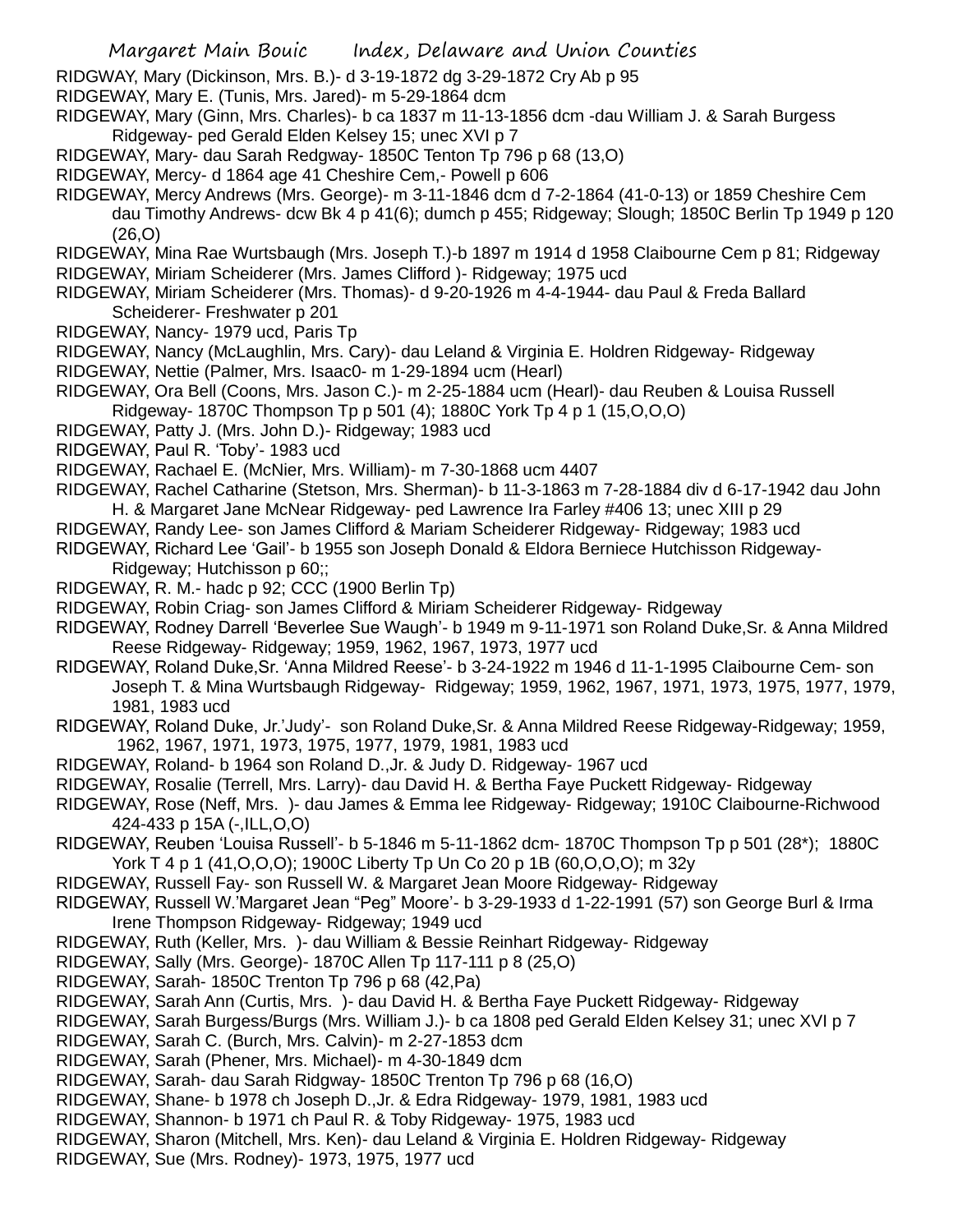- Margaret Main Bouic Index, Delaware and Union Counties
- RIDGEWAY, Thomas- d Tuesday- dg 11-19-1885 Cry Ab p 120
- RIDGEWAY, Thomas Jno 'Emma Sweetser'- m 4-14-1864 dcm; dg 8-10-1866 Cry Ab p 56; dcw Bk 4 p 284(30) exec
- RIDGEWAY, Thomas K. 'Janie Keeton'- m 10-22-1984 son James & Miram Ridgeway- Ridgeway; 1983 ucd
- RIDGEWAY, Thomas 'Miriam Scheiderer'- m 4-4-1944 Freshwater p 201
- RIDGEWAY, Timothy (82-1887) d 4-3-1891; uninf p 4
- RIDGEWAY, Toby Kay- son James Clifford & Miriam Scheiderer Ridgeway- Ridgeway; 1975 ucd
- RIDGEWAY, Toby (Mrs. Paul R.)- 1983 ucd
- RIDGEWAY, Todd- b 1854/4 son Roland D.,Jr. & Judy Ridgeway- 1971, 1973 ucd
- RIDGEWAY, Virginia E. Holdren (Mrs. Leland)- b 7-3-1921 d 9-25-1999 (78) Zanesfield Cem- dau Glen & Olive Holdren- Ridgeway
- RIDGEWAY, M. Wave (Evans, Mrs. Thomas H.)- b 6-1-1907 d 11-7-1990 (83) Oakdale Cem II p 113 (K-R3-9) dau William & Bessie Rinehart Ridgeway- Ridgeway
- RIDGEWAY, William- delge VII p 48; Sunbury Tp, 1826
- RIDGEWAY, William- 1820C Sunbury Tp 1835 men p 59 #105 p 110 Trenton Tp; hadc p 54 (Trenton Tp); 1880 dch p 194, 589; 1908 dch p 488
- RIDGEWAY, William- Sbc p 43, 44
- RIDGEWAY, William- b 5-1879 1900C Liberty Tp Un Co 302-310 (21,O,unk,unk)
- RIDGEWAY, William- son George & Delilah Ridgeway- 1880C Allen Tp 76-84 p 9 (2,O,O,O)
- RIDGEWAY, William J. 'Sarah Burgess'- d ca 1848/9 ped Gerald Elden Kelsey 30; unec XVI p 7
- RIDGEWAY, William R. 'Bessie Jane Reinhart/Rinehart'- b 5-9-1878 d 11-7-1947 Oakdale I p 30 (E-R28-8)-
- Ridgeway; William settled in Trenton Tp, Powell p 281
- RIDGELY, Susannah (Thompson, Mrs. John)- Thompson p 1
- RIDINGER, William- b 5-1872 1900C Jackson Tp 173-175 p 8A (28,Ind,Pa,O)
- RIDINGER, William A.- 1931 Shoup Cem unmarked grave- delge XIII p 9
- RIDLER, -- b 2-20-1875 Liberty Tp son M. & Ellie Gile Ridler- dcb
- RIDLEY, —Powers p 125
- RIDLEY, Charles 'Cora'- b 7-1858 1900C Richwood 104-111 p 4B (41,OPa,O) m 7y
- RIDLEY, Cora (Mrs. Charles)- b 6-1872 1900C Richwood 104-111 p 4B (27,O,O,Pa) m 7y, 1 ch
- RIDLEY, Francis (Mrs. William)- black- 1880C Marysville 273-296 p 18 (24,O,Va,Va)
- RIDLEY, Ida Florence- b 9-24-1878 colored Delaware Town dau William & Frances J. Mitchell Ridley- dcb;
	- 1880C Marysville 273-296 p 18 (1,O,O,O)
- RIDLEY, Janie- 1880C Brown Tp (5,O,O,O); delge III p 14
- RIDLEY, Marie L.-b 5-1895 dau Charles & Cora Ridley-1900C Richwood 104-111 p 4B (5,O,O,O)
- RIDLEY, Rebecca J. (Chin, Mrs. Luther)- m 12-7-1866 ucm (Hearl)
- RIDLEY, William 'Francis'- mulatto; 1880C Marysville 273-296 p 18 (26,O,NC,NC)
- RIDOLFI, Marian Amy Weiser (Mrs. Ralph)(Shepherd, Mrs. Clement)- b 5-11-1926 m (1) 6-1944 (div) (2) 1-13- 1946 -dau Clarence Sherman & Anna May Resaler Weiser- Weiser p 498
- RIDOLFI, Ralph 'Marian Amy Weiser'- m 6-1944, div- Weiser p 498
- RIDOLFO, Anthony J. 'Frances'- 1969, 1971 dcd
- RIDOLFO, Antonettie- 1969, 1971 dcd
- RIDOLFO, Frances (Mrs. Anthony J.)- 1969, 1971 dcd
- RIDOLFO, Joseph D. 'Ruth H.'- 1980 dcd
- RIDOLFO, Ruth H. (Mrs. Joseph D.)- 1980 dcd
- RIEBE, Violet (Riggs, Mrs. Lemuel)- m 5-8-1943- Riggs
- RIEBEL, Alma Irene Louck (Mrs. Everett Eugene)- b 11-13-1921 d 5-9-1989 (67) Oak Grove Cem- Riebel
- RIEBEL, August- d 6-6-1892 (50-8-0) Concord Tp b Germany- dcdeaths
- RIEBEL, Dr, Barbara (Griffith, Mrs. )- dau Dr. Frank A. & Violet Riebel- Riebel
- RIEBEL, Connie L. Williams (Mrs. David A.)- m 2-14-1991 dau Caleb & Janie Williams- Riebel
- RIEBEL, David A. 'Connie L. Williams'- m 2-14-1991- son Lloyd & Peggy Riebel- Riebel
- RIEBEL, Debra Barrett (Mrs. Jack Eugene)- m 7-12-1991- Riebel
- RIEBEL, Everett Eugene 'Alma Irene Louck'- d 1955- Riebel
- RIEBEL, Dr. Frank A. 'Violet'- bur Union Cem.- Riebel
- RIEBEL, Frank A.- son Dr. Frank A. & Violet Riebel- Riebel
- RIEBEL, Gail Ann (Coy, Mrs. )(Young, Mrs. Tracy)- dau Everett Eugene & Alma Irene Louck Riebel- Riebel
- RIEBEL, Jack Eugene'Debra Barrett'- b 7-25-1943 m 7-12-1991 d 7-15-1999 (55)son Everett Eugene & Alma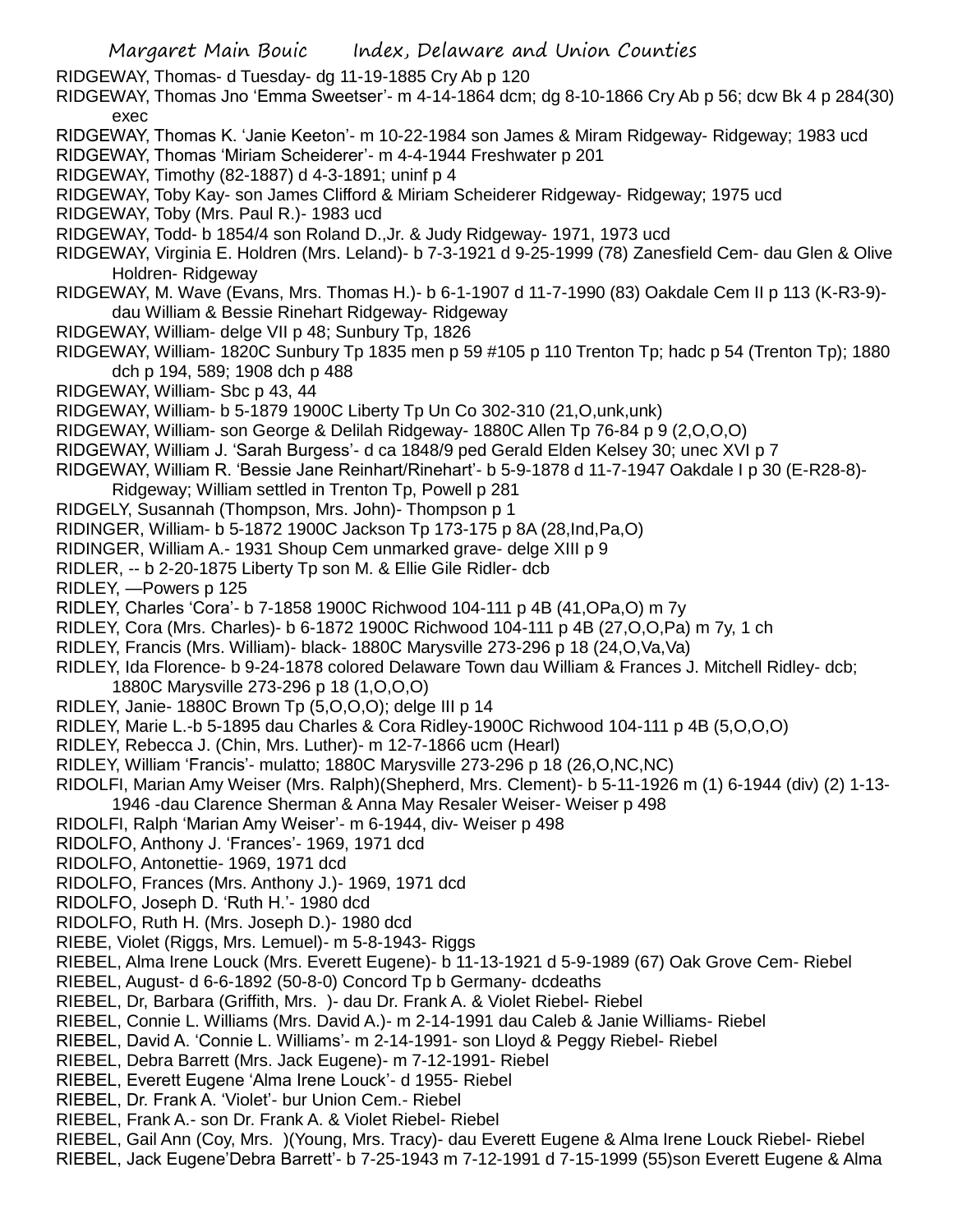Irene Louck Riebel- Oak Grove Cem - Riebel

RIEBEL, Linda K.- dau Dr. Frank A. & Violet Riebel- Riebel

RIEBEL, Lloyd 'Peggy'- Riebel

RIEBEL, Michael S.- son Dr. Frank A. & Violet Riebel- Riebel

RIEBEL, Nancy (Snow, Mrs. David)- dau Dr. Frank A. & Violet Riebel- Riebel

RIEBEL, Patricia (McCumber, Mrs. Jack )- dau Everett & Alma Louck Riebel- Riebel

RIEBEL, Peggy (Mrs. Lloyd)- Riebel

RIEBEL, Violet (Mrs. Dr. Frank A.)- Riebel

RIEBLE, August- d Concord Tp Monday (50-6-9) dg 6-10-1892 Cry Ab p 96; 1908 dch p 403

RIEBOLT, Fred- Powers p 124

RIECH, Corrine Wilson (Mrs. Kent)- Loveless p 6

RIECH, Harry- son Sabe & Maud Loveless Riech- Loveless p 6

RIECH, John-son Harry Riech- Loveless p 6

RIECH, Kent 'Corrine Wilson'- son Harry Riech-Loveless p 6

RIECH, Maud Loveless (Mrs. Sabe)- dau Simpson & Katherine DeVore Loveless- Loveless p 6

RIECH, Sabe 'Maud Loveless'- Loveless p 6

RIECHERTS, Minnie- granddau Albert S. & Evaline Chapman- 1880C Marysville 299-328 p 21 (8,O,O,O)

RIECK, Charles F.- Oak Grove Cem, Powell p 430, no dates

RIECK, Frederick G.- brother Helen K. Rieck- Rieck

RIECK, Helen K,- d 3-30-1981 (82) cremated, Oak Grove Cem- sister James G. Rieck- Rieck

RIECK, James G. 'Viola Utley'- d 1-7-1970 (75) Oak Grove Cem- Rieck; Sunbury p 140

RIECK, John C.- Oak Grove Cem, Powell p 439 not dates

RIECK, Viola Utley (Mrs. James G.)- dau Charles William & Lydia Ellen Chapin Utley- Sunbury p 140

RIECKERS, Caroline Schneider (Mrs. George)- Rieckers

RIECKERS, Elmer W. 'Martha Marie Hanck'- b 6-2-1900 m 6-19-1926 d 2-23-1983 (82) St. John's Cem-. son George & Caroline Schneider Rieckers- Rieckers; 1959, 1962, 1967, 1971, 1975, 1977, 1979, 1981, 1983 ucd

RIECKERS, Flora Verdell (Burns, Mrs. John David)- b 6-26-1939 m 9-2-1959 d 6-1-1981 (41) St. Paul's Cemdau Elmer W. & Martha Marie Hanck Rieckers- Rausch (144121) III p 284; Rieckers; St. Paul p 18, 86: 1949, 1959 ucd

RIECKERS, George 'Caroline Schneider'- Rieckers

RIECKERS, Geraldine (Mrs. Roger,Sr.)- Rieckers

RIECKERS, Judith Ann (Walkup, Mrs. John)- m 8-22-1964 dau Elmer W. & Martha Marie Hanck Rieckers-Rieckers; 1949, 1959, 1962 ucd

RIECKERS, Martha Marie Hanck (Mrs. Elmer W.)- b 12-19-1900 m 6-19-1926 d 2-10-1998 (97) St. John's Cem- dau H. William & Friedericke Dettman Hanck- Rieckers; 1949, 1959, 1962, 1967, 1971, 1975, 1977, 1979, 1981, 1983 ucd

RIECKERS, Paula June (Scheiderer, Mrs. Roland K. )-b 6-12-1929 m 7-16-1949 dau Elmer W. & `Martha Marie Hanck Rieckers- Rieckers; St. Paul p 66; Rausch (19143); 1949 ucd

RIECKERS, Rhoda L. (Blumenschein, Mrs. Gene)- dau Elmer W. & Martha Marie Hanck Rieckers- Rieckers; 1949 ucd

RIECKERS, Roger Hanck 'Geraldine'- son Elmer W. & Martha Marie Hanck Rieckers- Rieckers; 1949, 1959 ucd

RIECKHOFF, Mary P,. H.- query Drum, Rickey- unec XVI p 51a

RIED, Sherman- delge XV p 73

RIEDEL, Fredericka (Decker, Mrs. Jacob)- m 5-11-1858 dcm

RIEDEL, Gernot 'Patricia Jean Pierce'- m 1953- Weiser p 282

RIEDEL, Nicole Suzanne- b 7-8-1957 ch Gernot & Patricia Jean Pierce Riedel- Weiser p 282

RIEDEL, Patricia Jean Pierce (Mrs. Gernot)- b 4-19-1928 m 1953 dau Stephen Clark,Jr. & Barbara Leonore Brooder Pierce- Weiser p 282

RIEDER, Jacob- Pabst 2 p 94

RIEDER, J. J. 'Magdalena B.[p- delge XII p 73 dg 3-5-1901, dg 3-9-1901 Cry Ab p 68, 39

RIEDER, –(Brown, Mrs. Frank)- dau J. J. & Magdalene B. Rieder- delge XII 73; dg 3-5-1901, Cry Ab p 68

RIEDER, –(Boardman, Mrs. Rev. R. N.)- dau J. J. & Magdalena B. Rieder- delge XII p 73; dg 3-5-1901 Cry Ab p 68

RIEDER, John- b 3-5-1901 son J. J. & Magdalene B. Rieder- delge XII p 73; dg 3-5-1901 Cry Ab p 68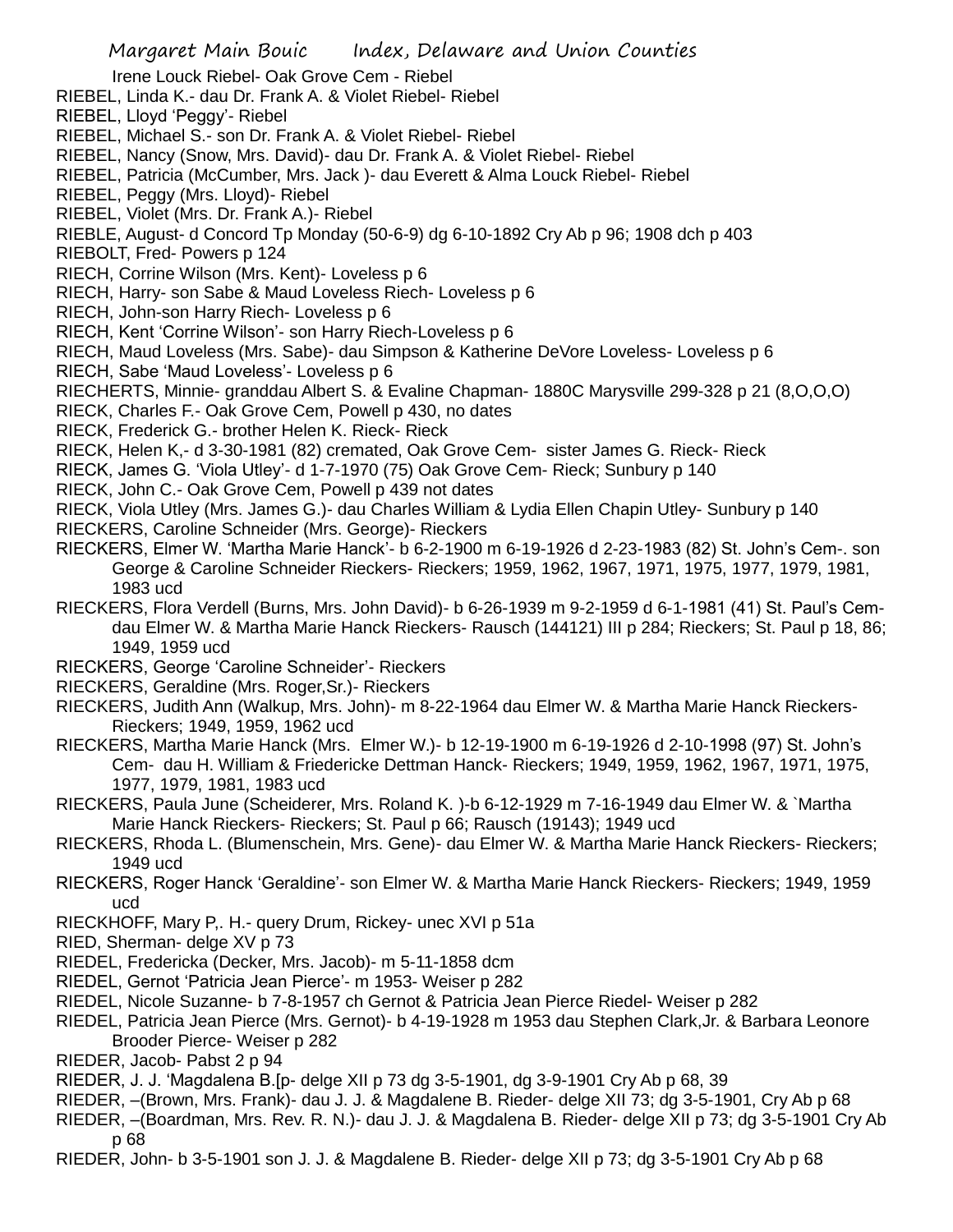- RIEDER, Lou- dau J. J. & Magdalene B. Rieder delge XII p 73; dg 3-5-1901, Cry Ab p 68
- RIEDER, Magdalena B. (Mrs. J. J.)- b 11-23-1826 Baden, d 3-4-1901(74-3-8), dg 3-5-1901. Dg 3-9-1901 Cry Ab p 68, 69; Pabst 2 p 89
- RIEDMILLER, Adam Michael- b 5-17-1979 son" Zeke" Frederick F.,Jr. & Judy Lynn Cravens Riedmiller-Riedmiller
- RIEDMILLER, Amy Marie- b 7-17- 1965 dau "Zeke" Frederick F.,Jr. & Judy Lynn Cravens Riedmiller- Riedmiller
- RIEDMILLER, Beatrice Longbrake (Mrs. Bernard J.)- Riedmiller; 1971, 1973, 19977, 1979, 1981, 1983 ucd
- RIEDMILLER, Benjamin- son Mike & Rita Riedmiller- Riedmiller
- RIEDMILLER, Bernard J.'Beatrice Longbrake'- m 3-24-1957 son Frederick A. & Catherine Marie Taylor Riedmiller- Riedmiller; 1971, 1973, 1975, 1977, 1979, 1981, 1983 ucd
- RIEDMILLER, Catherine L (Schubert, Mrs. )- dau Frederick A. & Catherine Marie Taylor Riedmiller- Riedmiller RIEDMILLER, Carol- dau Fred F. & Donna E. Riedmiller- 1959 (2) ucd
- RIEDMILLER, Catherine Marie Taylor (Mrs. Frederick)- b 3-4-1896 d 7 -5-1985 (89) Milford Cem- dau George & Pearl Bailey Taylor- Riedmiller
- RIEDMILLER, Charles- b 1962 son George & Jean Riedmiller- 1971 ucd
- RIEDMILLER, Charles G.'Mildred L. Fladt'- m 2-14-1947 son Frederick A. & Catherine Marie Taylor Riedmiller-Riedmiller; 1959, 1962, 1967, 1973, 1975, 1977, 1979 ucd
- RIEDMILLER, Charles Robert- d 9-1-1971 (75) Riedmiller
- RIEDMILLER, Charles- son Charles Robert Riedmiller- Riedmiller; 1980 dcd
- RIEDMILLER, Cristine (Mrs. George)- Riedmiller
- RIEDMILLER, David Joseph- b 9-29-1950 d 5-30-1954 son Frederick & Donna Elaine Warner Riedmiller-Riedmiller; obit, mlib
- RIEDMILLER, Donna Elaine Warner (Mrs. Frederick)- b 8-31-1920 m 11-10-1947 d 10-6-1999 (71) bur Milford Cem dau Leroy M. & Reva Mae Phelps Warner- Riedmiller; obit David Joseph, mlib; 1959, 1962, 1967, 1971, 1973, 1975, 1977, 1979, 1981, 1983 ucd
- RIEDMILLER, Fred A.- d 1-4-1978 (85) St. Joseph's Cem, Columbus- Riedmiller
- RIEDMILLER, Frederick 'Catherine Marie Taylor'- Riedmiller
- RIEDMILLER, Frederick F. 'Donna Elaine Warner'- m 11-10-1947- son Fred A. Riedmiller Riedmiller; 1959, 1962, 1967, 1971, 1973, 1975, 1977, 1979, 1981, 1983 ucd
- RIEDMILLER, Frederick F.- son Frederick & Catherine Marie Taylor Riedmiller- Riedmiller
- RIEDMILLER, Gary- b 1964 son Fred F. & Donna Elaine Warner Riedmiller- Riedmiller; 1967, 1971, 1973, 1975, 1977, 1979, 1981, 1983 ucd
- RIEDMILLER, George A. son George L. & A. Jean Riedmiller- Riedmiller- engaged to Christine R. Reed
- RIEDMILLER, George 'Cristine'- Riedmiller
- RIEDMILLER, George L. 'Jean'- 1971, 1980 dcd
- RIEDMILLER, George- b 1964 son George L. & Jean Riedmiller- 1971, 1980 dcd
- RIEDMILLER, George L.- son Frederick & Catherine Marie Taylor Riedmiller- Riedmiller
- RIEDMILLER, Jane- b 1956 dau Fred F. & Donna Elaine Warner Riedmiller- Riedmiller; 1962, 1967, 1971, 1973, 1975, 1979 ucd
- RIEDMILLER, Jean (Mrs. George L.)- 1971, 1980 dcd
- RIEDMILLER, John- b 1960 son Fred F. & Donna Elaine Warner Riedmiller- Riedmiller; 1962, 1967, 1971, 1973, 1975, 1977 ucd
- RIEDMILLER, Judy Lynn Cravens (Mrs." Zeke", Frederick F.,Jr.)- m 11-6-1971 dau Gerald Cravens- Riedmiller
- RIEDMILLER, Mary F. b 1955 dau Fred & Donna Elaine Warner Riedmiller- Riedmiller; 1959, 1962, 1967, 1971, 1973, 1975, 1977 ucd
- RIEDMILLER, Michael- son Michael Joseph & Rita Louise Roberts Riedmiller- Riedmiller
- RIEDMILLER, Michael Joseph 'Rita Louise Roberts'- b 1959 m 4-21-1979 son Bernard J. & Beatrice Longbrake Riedmiller- Riedmiller; 1971, 1973, 1977, 1979 ucd
- RIEDMILLER, Mildred L. Fladt (Mrs. Charles G.)- b 3-16-1919 m 2-14-1947 d 5-18-2000 (81) St. John's Cemdau Leo & Laura Rausch Fladt- Riedmiller; 1959, 1962, 1967, 1973, 1975, 1977, 1979 ucd
- RIEDMILLER, Patti Jo (Levingston, Mrs. David Brian)- b 4-13-1963 m 9-114-1985 dau Bernard J. & Beatrice Longbrake Riedmiller- Riedmiller; 1971, 1977, 1979, 1981 ucd
- RIEDMILLER, Regan Ann- b 7-28-1996 dau George & Cristine Riedmiller- Riedmiller
- RIEDMILLER, Rita Louise Roberts (Mrs. Michael Joseph)- m 4-21-1979 dau Leonard Roberts- Riedmiller; Roberts
- RIEDMILLER, Rose (Speakman, Mrs. )- sister Fred A. Riedmiller- Riedmiller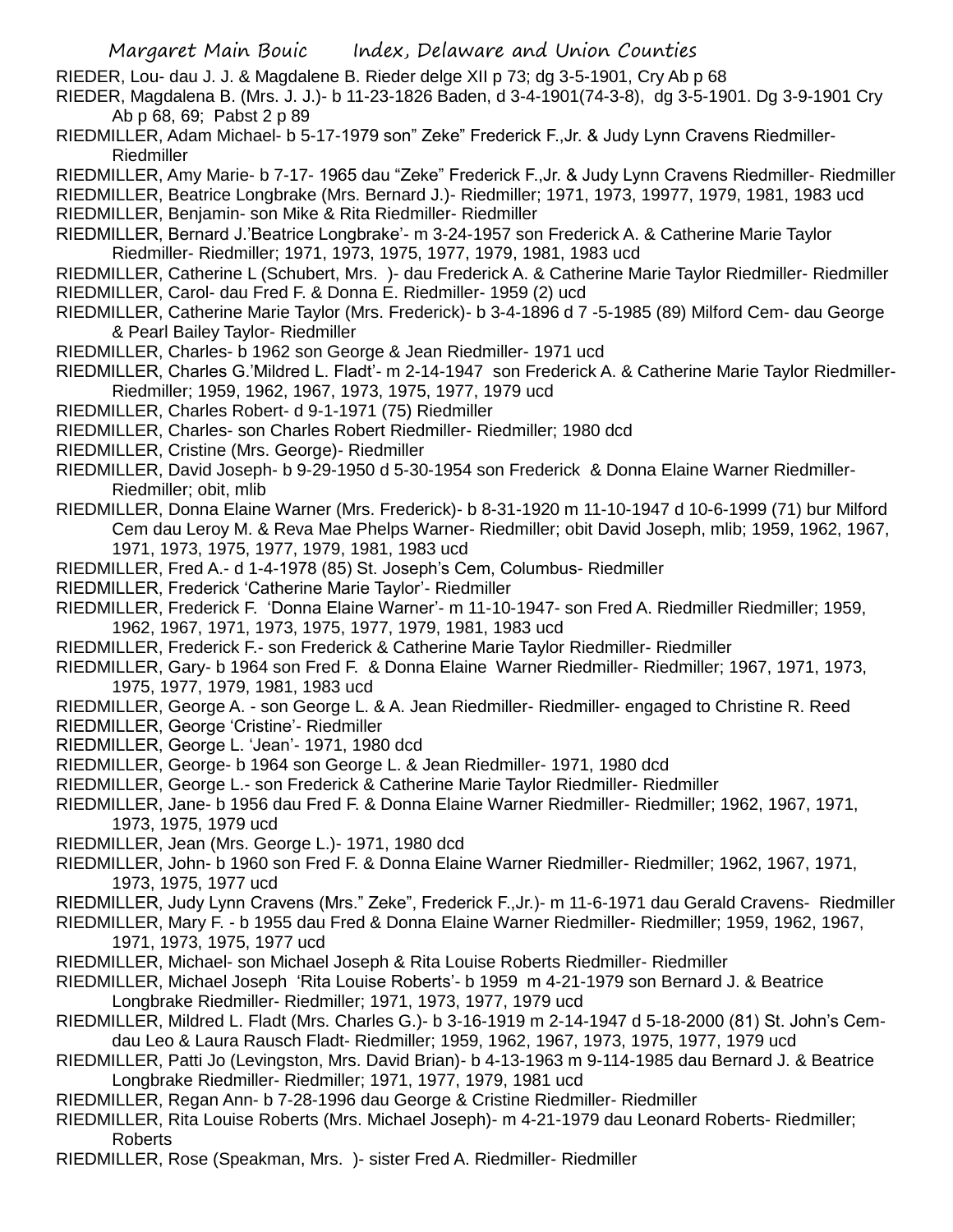Margaret Main Bouic Index, Delaware and Union Counties RIEDMILLER, Thomas A.- b 7-2-1933 d 11-14-1990 (57) Milford Cem- son Frederick A. & Catherine Marie Taylor Riedmiller- Riedmiller RIEDMILLER, "Zeke"Frederick F. Jr. 'Judy Lynn Cravens'- m 11-6-1971 son Frederick A. & Donna Elaine Warner Riedmiller- Riedmiller; obit David Joseph, mlib; 1959, 1962 ucd(13). 1967, 1971 ucd RIEDY, Karen G. (Mrs. Robert H.)- 1983 ucd RIEDY, Rev. Robert H. 'Karen G.'- 1983 ucd RIEF, Catherine (Mrs. John F.)- 1880C Marysville 143-164 p 6 (39,Ger,Ger,Ger) RIEF, Jacob- dcw Bk 4 p 345(36) witness RIEF, John F. 'Catherine'- 1880C Marysville 143-164 p 6 (41,Ger,Ger,Ger) RIEGEL, Danieo- son Harold D. & Nettie M. Riegel- 1959, 1962 ucd (8) RIEGEL, Diana- dau Harold D. & Nettie m. Riegel- 1959, 1962 ucd (11) RIEGEL, Eileen (Mrs. Dr. Ron)- Riegel RIEGEL, Eric John- (3-1980)- son Dr. Ronald J. & Eileen Riegel- Riegel RIEGEL, Harold D. 'Nettie'- 1959, 1962 ucd RIEGEL, John- Riegel RIEGEL, Kevin Paul- b 1-18-1987 son Dr. Ronald J. & Eileen Riegel- Riegel RIEGEL, Lisa Anne- b 1-5-1983 du Dr. Ronald J. & Eileen Miller Riegel- Riegel RIEGEL, Michelle Beth- b 3-21-1980 dau Dr. Ronald J. & Eileen Riegel- Riegel RIEGEL, Nettie (Mrs. Harold D.)- 1959, 1962 ucd RIEGEL, Dr. Ron 'Eileen'- veterinarian- son John Riegel- Riegel RIEGER, Mrs. - dau Elam & Sarah Vining- dg 1-12-1892 Cry Ab p 81 RIEGGEL, Myrtle Wilcox (Mrs. )- dau Ira & Mary Ann Jones Wilcox- Weiser p 86 RIEGLE, Alexander B. 'Clara Garman'- b 1856 d 1922 ped Ellsworth L. Close #11 6- son Philip & Catherine Bibler Riegle- unec II p 44 RIEGLE, Catherine Bibler (Mrs. Philip)- b 1814 d 1895 ped Ellsworth L. Close @11 13; unec II p 44 RIEGLE, Charles S. 'Florence'- 1969, 1971 dcd RIEGLE, Clara Garman (Mrs. Alexander B.)- b 1854 d 1937 ped Ellsworth L. Close #11 7; unec II p 44 RIEGLE, Elnora R. (Clase, Mrs. Charles L.)- b 1883 d 1951 ped Ellsworth L. Close #11 3; unec II p 44 dau Alexander B. & Clara Garman Riegle RIEGLE, Florence (Mrs. Charles S.)- 1969, 1971 ucd RIEGLE, Ida (Renn, Mrs. George Keefer)- Weiser p 554 RIEGLE, Jenis (Mrs. Robert D.)- 1959 ucd RIEGLE, Judy - dau Robert D. & Jenis Riegle- 1959 ucd (9) RIEGLE, Kevin- son Robert D. & Jenis Riegle- 1959 ucd (3) RIEGLE, Philip 'Catherine Bibler'- b 1810 d 1891 ped Ellsworth L. Close #11; unec II p 44 RIEGLE, Robert D. 'Jenis'- 1959 ucd RIEGLE, Ronnie- son Robert D. & Jenis Riegle- 1959 u cd (5) RIEGLE, Terry- ch Robert D. & Jenis Riegle- 1959 ucd (11) RIEGLER, Robert- 1979, 1981, 1983 ucd RIEHL, Alice Katherine Freshwater (Mrs. Ernest Herbert)- dau Henry Gillespie & Jessie C. Moon Freshwater - Freshwater p 240 RIEHL, Cleveland- son Ernest Herbert & Alice Katherine Freshwater Riehl0 Freshwater p 240 RIEHL, Clifford, b 1906 d 1975 Claibourne Cem p 97; 1971 ucd RIEHL, Ernest Herbert 'Alice Katherine Freshwater'- Freshwater p 240 RIEHL, Ernest Herbert,Jr.- son Ernest Herbert & Alice Katherine Freshwater Riehl- Freshwater p 240 RIEHL, Lillian- dau Ernest Herbert & Alice Katherine Freshwater Riehl- Freshwater p 240 RIEHL, Rev. J. G,- 1908 dch p 471 RIEHL, Wesley- son Ernest Herbert & Alice Katherine Freshwater Riehl- Freshwater p 240 RIEHLE, Andrew L. 'Gail A.'- Riehle; 1971, 1980 dcd RIEHLE, Gail A. (Mrs. Andrew L.)- Riehlel 1971 dcd

- RIEHLE, Mikelle Gai (Romine, Mrs. Martin Alvin)- m 7-9- dau Andrew L. & Gail A. Riehl- Riehl
- RIEKE, David- son Max & Elsie Rieke- Rieke
- REIKE, Don- son Max & Elsie Rieke- Rieke
- RIEKE, Elsie (Mrs. Max)- Rieke
- RIEKE, Howard- brother Max Rieke- Rieke
- RIEKE, Joan (Sheaf, Mrs. )- dau Max & Elsie Rieke- Rieke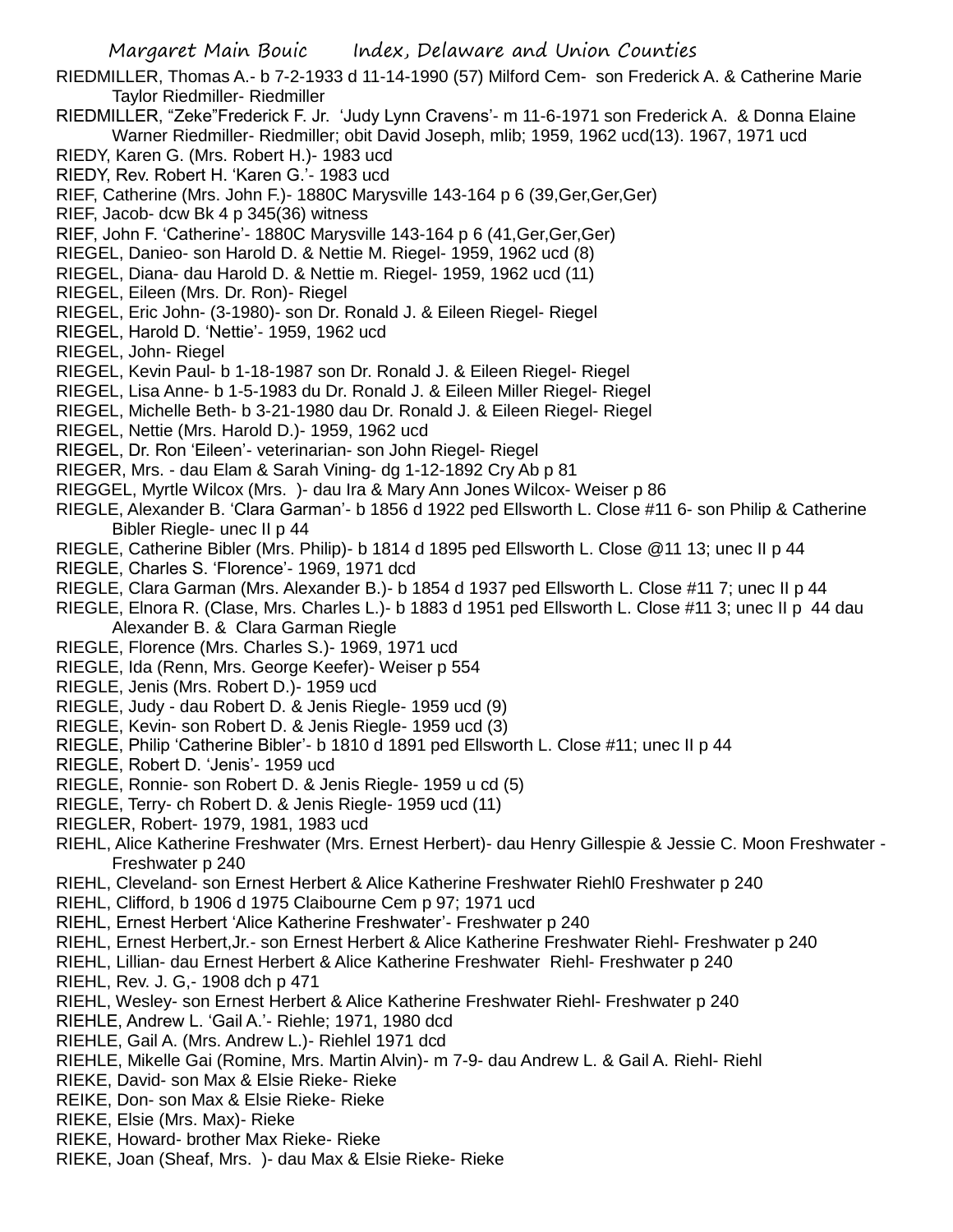- RIEKE, Max 'Elsie'- d 12-16-1985 (74) Walnut Grove Cem- Rieke
- RIEKE, Richard- son Max & Elsie Rieke- Rieke
- RIEKE, Robert- brother Max Rieke- Rieke
- RIEL, Mary N. (Mrs. )- d 8-4-1976 (91) bur Fargo- Riel
- RIEL, Pauline Skinner Ohio Women's Hall of Fame- dg 8-17-1993; Riel
- RIEM, Peter- Weiser p 8
- RIEM, Sophia (Weiser, Mrs. Philip)- d 10-1-1764- dau Peter Riem- Weiser p 8, 9, 10, 57, 58
- RIEMAR, Ella E. (Mrs. )- d 11-13-1971 (97) bur Marion- Riemar; 1969, 1971 dcd
- RIEMAR, Newman- son Ella E. Riemar- Riemar
- RIEMAR, Paul- son Ella E. Riemar- Riemar
- RIEMAR, Peg (Greenfield, Mrs. )- dau Ella E. Riemar- Riemar
- RIEPMAN, Rev.- Pabst 2 p 87
- RIES, Caitlin Rebekah- b 4-15-1987 dau Paul Douglas & Joyce Ann Rausch Ries- St. Paul p 131
- RIES, Clare E. 'Judith'- 1969, 1971 dcd
- RIES, Elizabeth Anne- b 2-12-1984 dau Paul Douglas & Joyce Ann Rausch Ries- St. Paul p 131
- RIES, Evelyn- b 1961 dau Clare E. & Judith I. Ries- 1969, 1971 dcd
- RIES, Jane Downin Weaver (Mrs. John Arthur)- b 7-10-1915 dau Martin Musser & Fern Genevie Downin Weaver- Maugans p 60
- RIES, Johan Georg 'Margareta Elisabetha Zaud- dcc Eulalie Cook Greene 22 '
- RIES, John Arthur 'Jane Downin Weaver'- Maugans p 60
- RIES, Joyce Ann Rausch (Mrs. Paul Douglas)- b 2-18-1961 m 6-13-1981 dau Carlton & Margaret Jean Arledge Rausch- Rausch 13(12)222; St. Paul p 131; 1967, 1971, 1973, 1975, 1979 ucd
- RIES, Judith I. (Mrs. Clare E.)- 1969-1971 dcd
- RIES, Lois- b 1964 dau Clare E. & Judith I. Ries- 1969, 1971 dcd
- RIES, Margareta Elisabeth (Hofmann, Mrs. Wirth Heinrich)- b 5-1805 dau Johan Georg & Margareta Elisabetha Zaud Ries- dcc Eulalie Cook Greene 11 Ries, Margareta Elisabetha Zaud (Mrs. Johan Georg)- dcc Eulalie Cook Greene 23 Ries, Paul Douglas 'Joyce Ann Rausch'- b 6-28-1962 m 6-13-1981 son Wallace Ries- Rausch (13(10)222l St. Paul p 131
- RIES, Wallace- see Rausch 13(12)222, Paul Douglas
- RIES, Wendy Lynn- b 4-3-1989 dau Paul Douglas & Joyce Ann Rausch Ries- St. Paul p 131
- RIESEN, Chris (Mrs. Dennis)- Riesen
- RIESEN, Dennis 'Chris'- Riesen
- RIESEN, Evan- d 4-6-1986 (22m) Fairview Mem. Pk- son Dennis & Chris Riesen- Riesen
- RIESEN, Joshua- son Dennis & Chris Riesen- Riesen
- RIESEN, Justin- son Dennis & Chris Riesen- Riesen
- RIESEN, Matthew- son Dennis & Chris Riesen- Riesen
- RIESEN, Wayne- 1971 dcd
- RIESER, Carol (Mrs. Fred)- Rieser
- RIESER, Carolyn (Harpster, Mrs. Al)- dau Jack F. & Gloria Rieser- Rieser
- RIESER, Don 'Phyllis'- son Theodore & Stella Lemnitzer Rieser- Rieser
- RIESER, Fred 'Carol'- son Theodore & Stella Lemnitzer Rieser- Rieser
- RIESER, Gloria (Mrs. Jack F.)- Rieser
- RIESER, Jack F.'Gloria' b 4-15-1926 d 2-27-1993 (66) son Theodore & Stella Lemnitzer Rieser- Rieser
- RIESER, Marguerite (Rea, Mrs. George)- dau Theodore & Stella Lemnitzer Rieser- Rieser
- RIESER, Phyllis (Mrs. Don)- Rieser
- RIESER, Renee (Davies, Mrs. )- dau Jack F. & Gloria Rieser- Rieser
- RIESER, Stella Lemnitzer (Mrs. Theodore)- Rieser
- RIESER, Theodore 'Stella Lemnitzer'- Rieser
- RIESER, Virginia (Williams, Mrs. Dana)- dau Theodore & Stella Lemnitzer Rieser- Rieser
- RIESKE, Carl- b 1955 son John S. & Elaine Rieske- 1971 dcd
- RIESKE, Carol- b 1961 dau John S. & Elaine Rieske- 1971, 1980 dcd
- RIESKE, David- b 1957 son John S. & Elaine Rieske- Rieske; 1971, 1980 dcd
- RIESKE, Elaine (Mrs. John S.)- 1971, 1980 dcd
- RIESKE, Erik G.- son John E. & Gisa Rieske- Rieske
- RIESKE, Gisa Caecilie Antonie Gudera (Mrs. John Eyring)- m 9-18-1979 dau Karl Gudera- Rieske